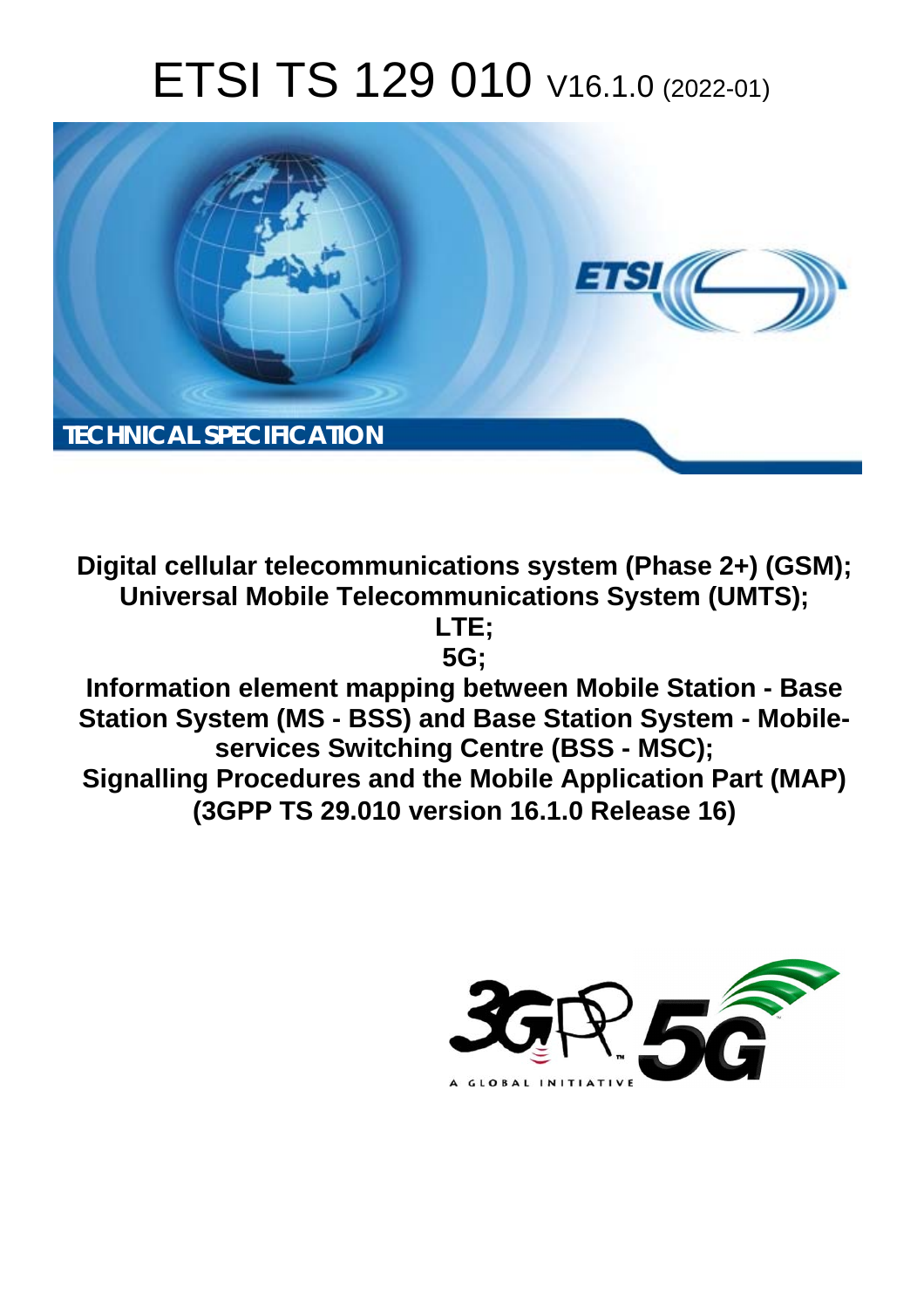Reference RTS/TSGC-0429010vg10

Keywords

5G,GSM,LTE,UMTS

#### *ETSI*

650 Route des Lucioles F-06921 Sophia Antipolis Cedex - FRANCE

Tel.: +33 4 92 94 42 00 Fax: +33 4 93 65 47 16

Siret N° 348 623 562 00017 - APE 7112B Association à but non lucratif enregistrée à la Sous-Préfecture de Grasse (06) N° w061004871

#### *Important notice*

The present document can be downloaded from: <http://www.etsi.org/standards-search>

The present document may be made available in electronic versions and/or in print. The content of any electronic and/or print versions of the present document shall not be modified without the prior written authorization of ETSI. In case of any existing or perceived difference in contents between such versions and/or in print, the prevailing version of an ETSI deliverable is the one made publicly available in PDF format at [www.etsi.org/deliver](http://www.etsi.org/deliver).

Users of the present document should be aware that the document may be subject to revision or change of status. Information on the current status of this and other ETSI documents is available at <https://portal.etsi.org/TB/ETSIDeliverableStatus.aspx>

If you find errors in the present document, please send your comment to one of the following services: <https://portal.etsi.org/People/CommiteeSupportStaff.aspx>

#### *Notice of disclaimer & limitation of liability*

The information provided in the present deliverable is directed solely to professionals who have the appropriate degree of experience to understand and interpret its content in accordance with generally accepted engineering or other professional standard and applicable regulations.

No recommendation as to products and services or vendors is made or should be implied.

No representation or warranty is made that this deliverable is technically accurate or sufficient or conforms to any law and/or governmental rule and/or regulation and further, no representation or warranty is made of merchantability or fitness for any particular purpose or against infringement of intellectual property rights.

In no event shall ETSI be held liable for loss of profits or any other incidental or consequential damages.

Any software contained in this deliverable is provided "AS IS" with no warranties, express or implied, including but not limited to, the warranties of merchantability, fitness for a particular purpose and non-infringement of intellectual property rights and ETSI shall not be held liable in any event for any damages whatsoever (including, without limitation, damages for loss of profits, business interruption, loss of information, or any other pecuniary loss) arising out of or related to the use of or inability to use the software.

#### *Copyright Notification*

No part may be reproduced or utilized in any form or by any means, electronic or mechanical, including photocopying and microfilm except as authorized by written permission of ETSI. The content of the PDF version shall not be modified without the written authorization of ETSI.

The copyright and the foregoing restriction extend to reproduction in all media.

© ETSI 2022. All rights reserved.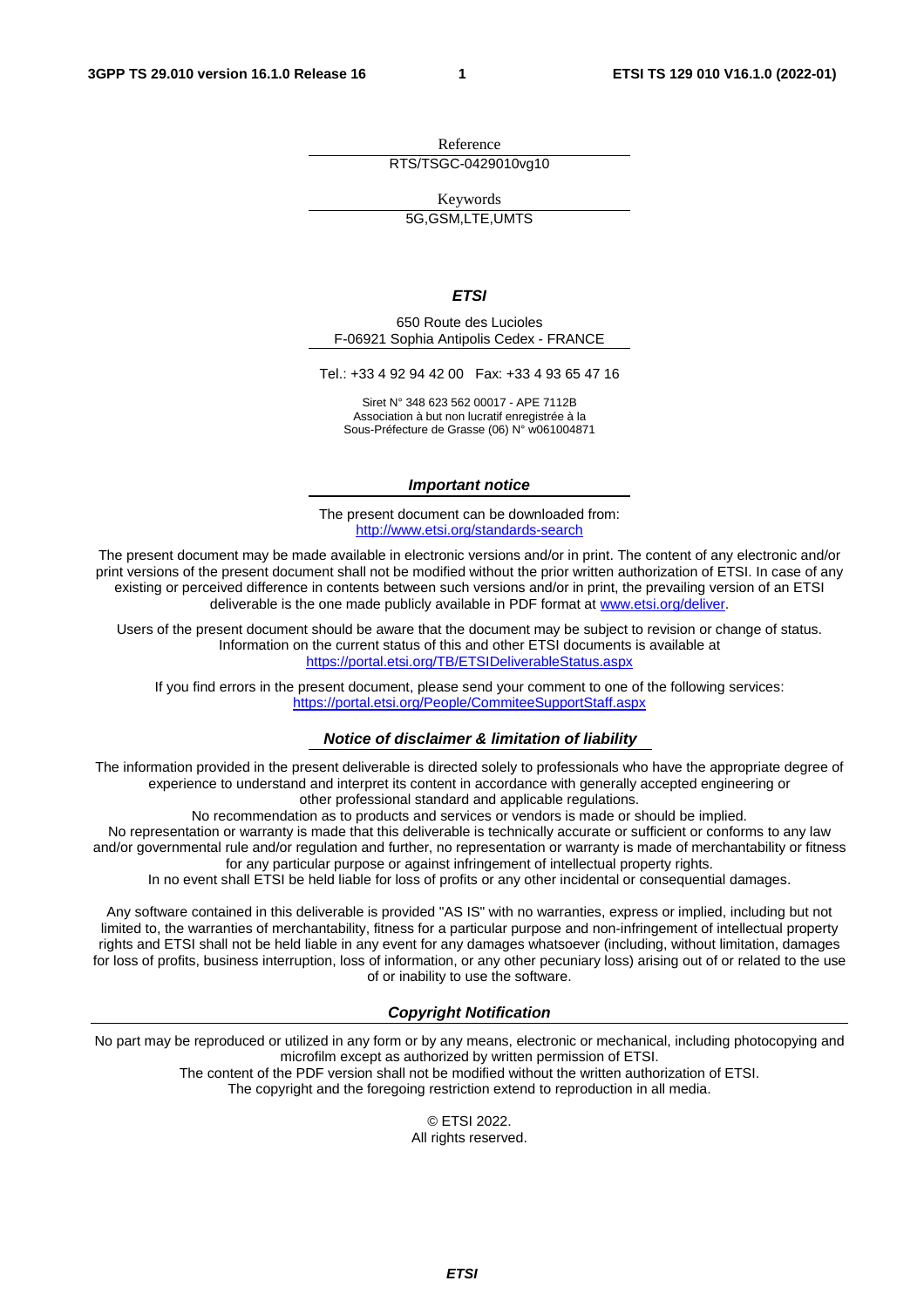# Intellectual Property Rights

#### Essential patents

IPRs essential or potentially essential to normative deliverables may have been declared to ETSI. The declarations pertaining to these essential IPRs, if any, are publicly available for **ETSI members and non-members**, and can be found in ETSI SR 000 314: *"Intellectual Property Rights (IPRs); Essential, or potentially Essential, IPRs notified to ETSI in respect of ETSI standards"*, which is available from the ETSI Secretariat. Latest updates are available on the ETSI Web server [\(https://ipr.etsi.org/](https://ipr.etsi.org/)).

Pursuant to the ETSI Directives including the ETSI IPR Policy, no investigation regarding the essentiality of IPRs, including IPR searches, has been carried out by ETSI. No guarantee can be given as to the existence of other IPRs not referenced in ETSI SR 000 314 (or the updates on the ETSI Web server) which are, or may be, or may become, essential to the present document.

#### **Trademarks**

The present document may include trademarks and/or tradenames which are asserted and/or registered by their owners. ETSI claims no ownership of these except for any which are indicated as being the property of ETSI, and conveys no right to use or reproduce any trademark and/or tradename. Mention of those trademarks in the present document does not constitute an endorsement by ETSI of products, services or organizations associated with those trademarks.

**DECT™**, **PLUGTESTS™**, **UMTS™** and the ETSI logo are trademarks of ETSI registered for the benefit of its Members. **3GPP™** and **LTE™** are trademarks of ETSI registered for the benefit of its Members and of the 3GPP Organizational Partners. **oneM2M™** logo is a trademark of ETSI registered for the benefit of its Members and of the oneM2M Partners. **GSM**® and the GSM logo are trademarks registered and owned by the GSM Association.

# Legal Notice

This Technical Specification (TS) has been produced by ETSI 3rd Generation Partnership Project (3GPP).

The present document may refer to technical specifications or reports using their 3GPP identities. These shall be interpreted as being references to the corresponding ETSI deliverables.

The cross reference between 3GPP and ETSI identities can be found under<http://webapp.etsi.org/key/queryform.asp>.

# Modal verbs terminology

In the present document "**shall**", "**shall not**", "**should**", "**should not**", "**may**", "**need not**", "**will**", "**will not**", "**can**" and "**cannot**" are to be interpreted as described in clause 3.2 of the [ETSI Drafting Rules](https://portal.etsi.org/Services/editHelp!/Howtostart/ETSIDraftingRules.aspx) (Verbal forms for the expression of provisions).

"**must**" and "**must not**" are **NOT** allowed in ETSI deliverables except when used in direct citation.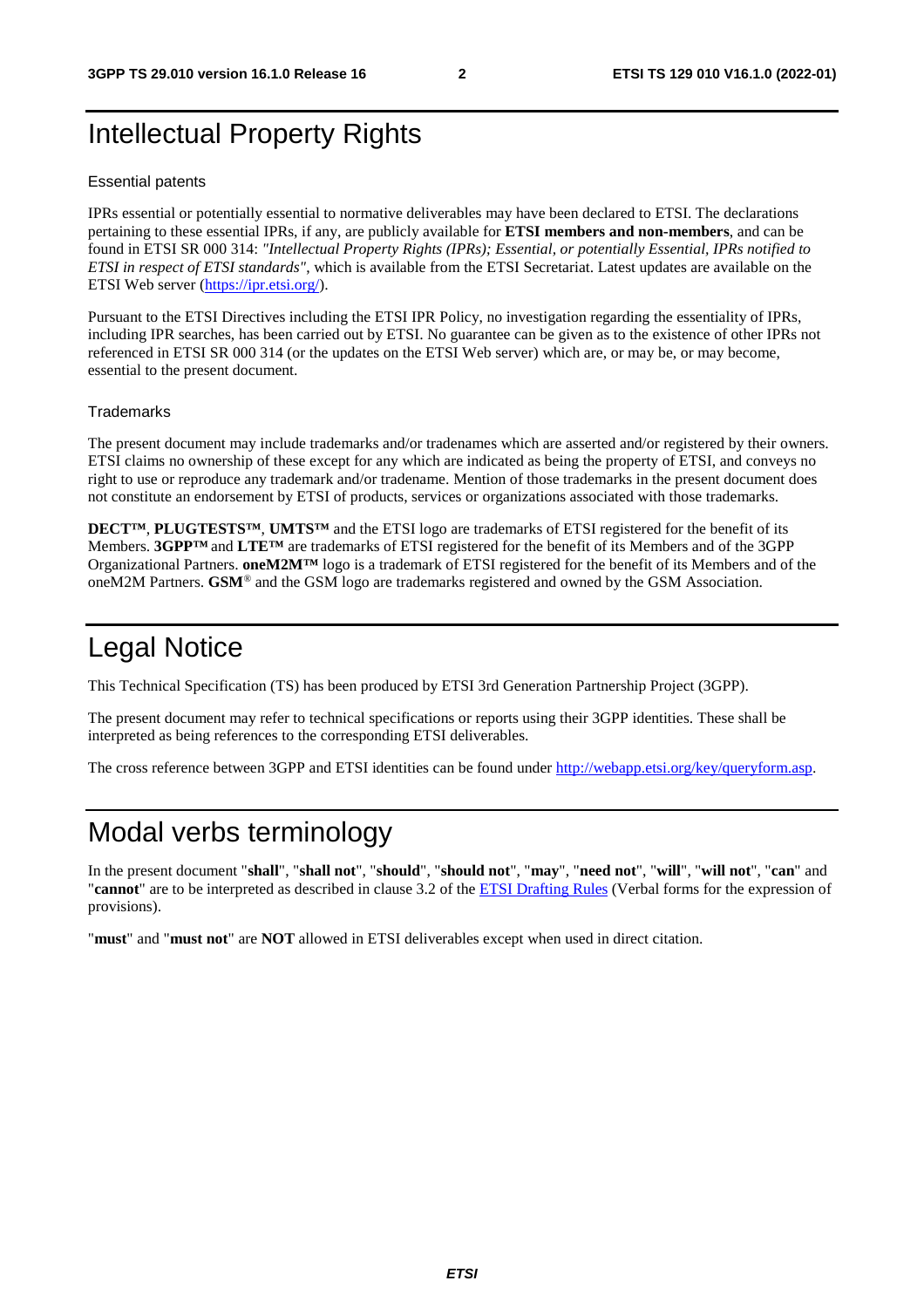$\mathbf{3}$ 

# Contents

| 1                  |                                                                                         |  |
|--------------------|-----------------------------------------------------------------------------------------|--|
| 1.1                |                                                                                         |  |
| 1.2                |                                                                                         |  |
| 1.3                |                                                                                         |  |
| 2                  |                                                                                         |  |
| 2.1                |                                                                                         |  |
| 2.2                |                                                                                         |  |
| 3                  |                                                                                         |  |
| 3.1                |                                                                                         |  |
| 3.2                |                                                                                         |  |
| 3.3                |                                                                                         |  |
| 3.4                |                                                                                         |  |
| 3.5                |                                                                                         |  |
| 3.6                |                                                                                         |  |
| 3.7                |                                                                                         |  |
| 3.8                |                                                                                         |  |
|                    |                                                                                         |  |
| $\overline{4}$     |                                                                                         |  |
| 4.1                |                                                                                         |  |
| 4.2                |                                                                                         |  |
| 4.3                |                                                                                         |  |
| 4.4                |                                                                                         |  |
| 4.5                |                                                                                         |  |
| 4.5.1              |                                                                                         |  |
| 4.5.2              |                                                                                         |  |
| 4.5.3              |                                                                                         |  |
| 4.5.4              |                                                                                         |  |
| 4.5.5              |                                                                                         |  |
| 4.5.5.1            |                                                                                         |  |
| 4.5.5.2            |                                                                                         |  |
| 4.5.5.3            |                                                                                         |  |
| 4.5.5.4            |                                                                                         |  |
| 4.5.5.5            |                                                                                         |  |
| 4.5.5.6<br>4.5.5.7 |                                                                                         |  |
|                    |                                                                                         |  |
| 4.5.5.8<br>4.5.5.9 |                                                                                         |  |
| 4.5.5.10           |                                                                                         |  |
| 4.5.5.11           |                                                                                         |  |
| 4.5.5.12           |                                                                                         |  |
| 4.5.5.13           |                                                                                         |  |
| 4.5.5.14           |                                                                                         |  |
| 4.5.5.15           |                                                                                         |  |
| 4.5.6              | Overview of the Technical Specifications GSM interworking for the Inter-MSC Handover 43 |  |
| 4.6                |                                                                                         |  |
| 4.6.1              |                                                                                         |  |
| 4.6.2              |                                                                                         |  |
| 4.6.3              |                                                                                         |  |
| 4.6.4              |                                                                                         |  |
| 4.6.5              |                                                                                         |  |
| 4.6.6              |                                                                                         |  |
|                    |                                                                                         |  |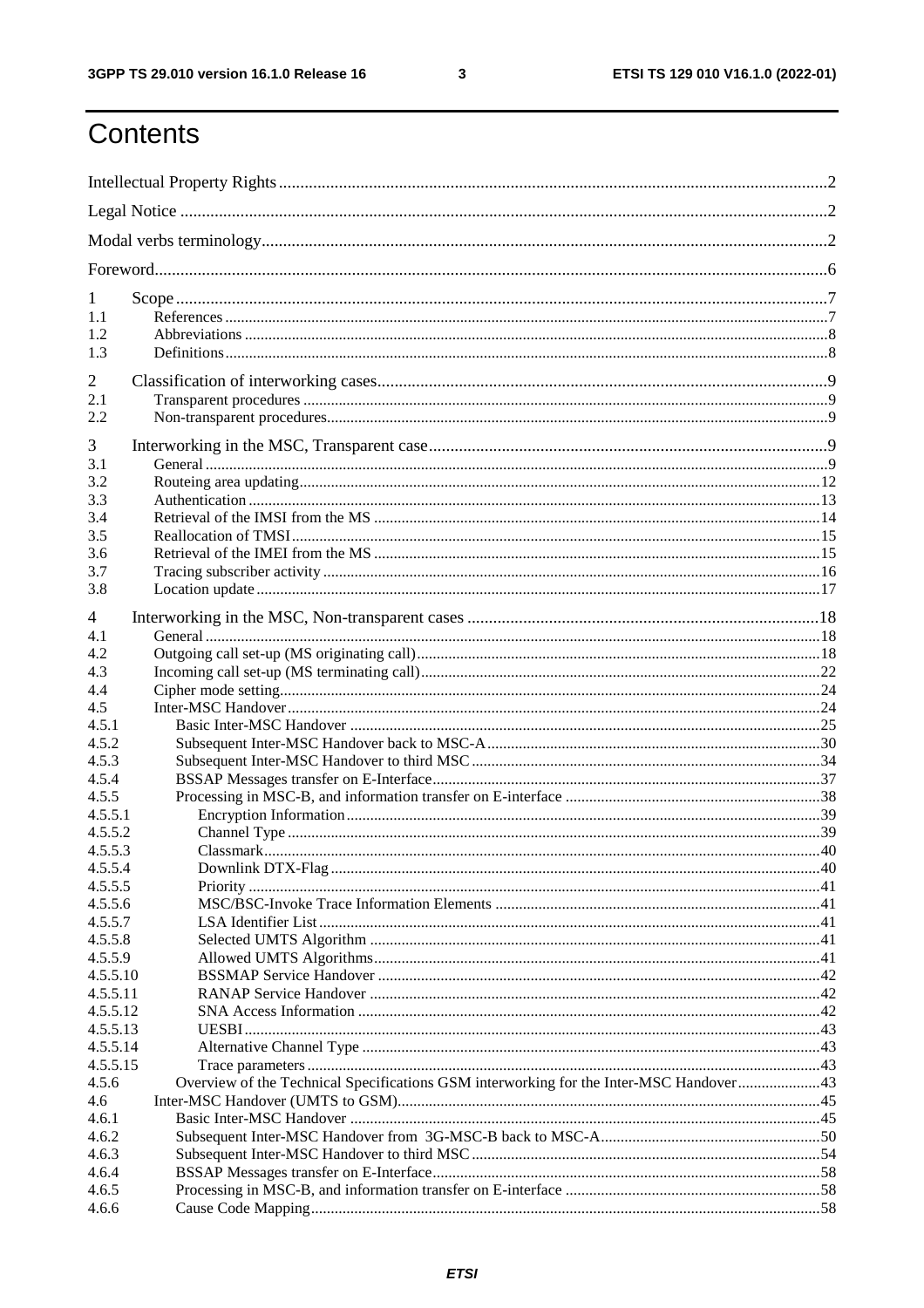| 4.7      |                                                                                            |  |
|----------|--------------------------------------------------------------------------------------------|--|
| 4.7.1    |                                                                                            |  |
| 4.7.2    |                                                                                            |  |
| 4.7.3    |                                                                                            |  |
| 4.7.4    |                                                                                            |  |
| 4.7.4.1  |                                                                                            |  |
| 4.7.4.2  |                                                                                            |  |
| 4.7.4.3  |                                                                                            |  |
| 4.7.5    |                                                                                            |  |
| 4.7.5.1  |                                                                                            |  |
| 4.7.5.2  |                                                                                            |  |
| 4.7.5.3  |                                                                                            |  |
| 4.7.5.4  |                                                                                            |  |
| 4.7.5.5  |                                                                                            |  |
| 4.7.5.6  |                                                                                            |  |
| 4.7.5.7  |                                                                                            |  |
| 4.7.5.8  |                                                                                            |  |
| 4.7.5.9  |                                                                                            |  |
| 4.7.5.10 |                                                                                            |  |
| 4.7.5.11 |                                                                                            |  |
| 4.7.5.12 |                                                                                            |  |
| 4.7.5.13 |                                                                                            |  |
| 4.7.5.14 |                                                                                            |  |
| 4.7.6    |                                                                                            |  |
| 4.8      |                                                                                            |  |
| 4.8.1    |                                                                                            |  |
| 4.8.2    |                                                                                            |  |
| 4.8.3    |                                                                                            |  |
| 4.8.4    |                                                                                            |  |
| 4.8.5    |                                                                                            |  |
| 4.8.5.1  |                                                                                            |  |
| 4.8.5.2  |                                                                                            |  |
| 4.8.5.3  |                                                                                            |  |
| 4.8.5.4  |                                                                                            |  |
| 4.8.5.5  |                                                                                            |  |
| 4.8.5.6  |                                                                                            |  |
| 4.8.5.7  |                                                                                            |  |
| 4.8.5.8  |                                                                                            |  |
| 4.8.5.9  |                                                                                            |  |
| 4.8.5.10 |                                                                                            |  |
| 4.8.5.11 |                                                                                            |  |
| 4.8.5.12 |                                                                                            |  |
| 4.8.5.13 |                                                                                            |  |
| 4.8.5.14 |                                                                                            |  |
| 4.8.6    | Overview of the Technical Specifications 3GPP interworking for the Inter-MSC Relocation101 |  |
| 4.9      |                                                                                            |  |
| 4.9.1    |                                                                                            |  |
| 4.9.1.1  |                                                                                            |  |
| 4.9.1.2  |                                                                                            |  |
| 4.9.1.3  |                                                                                            |  |
| 4.9.1.4  |                                                                                            |  |
| 4.9.2    |                                                                                            |  |
| 4.9.2.1  |                                                                                            |  |
| 4.9.2.2  |                                                                                            |  |
| 4.9.2.3  |                                                                                            |  |
| 4.9.2.4  |                                                                                            |  |
| 4.9.3    |                                                                                            |  |
| 4.9.3.1  |                                                                                            |  |
| 4.9.3.2  |                                                                                            |  |
| 4.9.3.3  |                                                                                            |  |
| 4.9.3.4  |                                                                                            |  |
| 4.9.4    |                                                                                            |  |
|          |                                                                                            |  |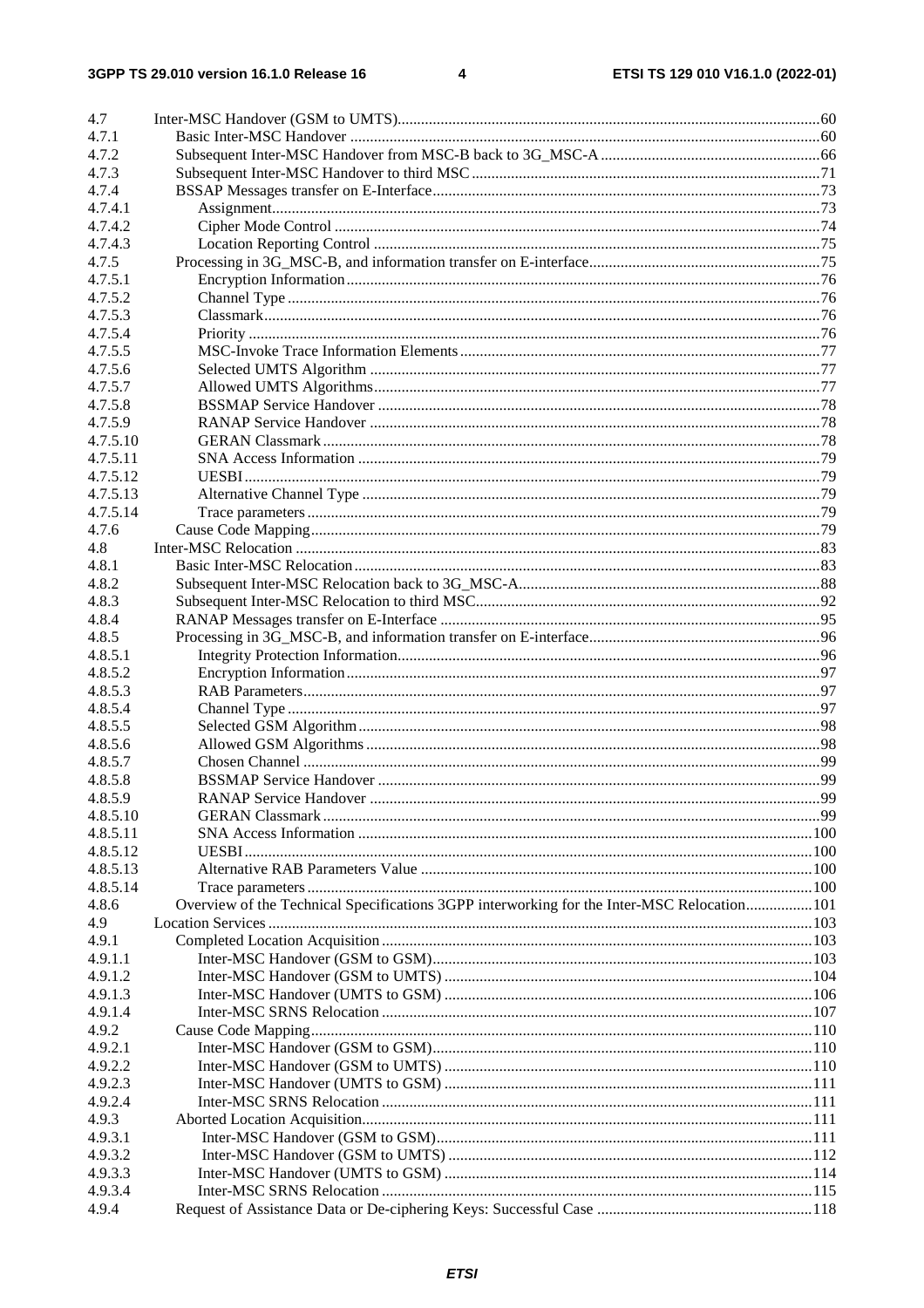|                    | <b>Annex A (informative):</b> |  |
|--------------------|-------------------------------|--|
| 7.2                |                               |  |
| 7.1                |                               |  |
| 7                  |                               |  |
| 6.4                |                               |  |
| 6.2<br>6.3         |                               |  |
| 6.1                |                               |  |
| 6                  |                               |  |
| 5.4                |                               |  |
| 5.3                |                               |  |
| 5.2                |                               |  |
| 5.1                |                               |  |
| 5                  |                               |  |
| 4.10.5             |                               |  |
| 4.10.4             |                               |  |
| 4.10.3             |                               |  |
| 4.10.2             |                               |  |
| 4.10.1             |                               |  |
| 4.10               |                               |  |
| 4.9.6.4            |                               |  |
| 4.9.6.3            |                               |  |
| 4.9.6.2            |                               |  |
| 4.9.6.1            |                               |  |
| 4.9.6              |                               |  |
| 4.9.5.3<br>4.9.5.4 |                               |  |
|                    |                               |  |
| 4.9.5.1<br>4.9.5.2 |                               |  |
| 4.9.5              |                               |  |
| 4.9.4.4            |                               |  |
| 4.9.4.3            |                               |  |
| 4.9.4.2            |                               |  |
| 4.9.4.1            |                               |  |
|                    |                               |  |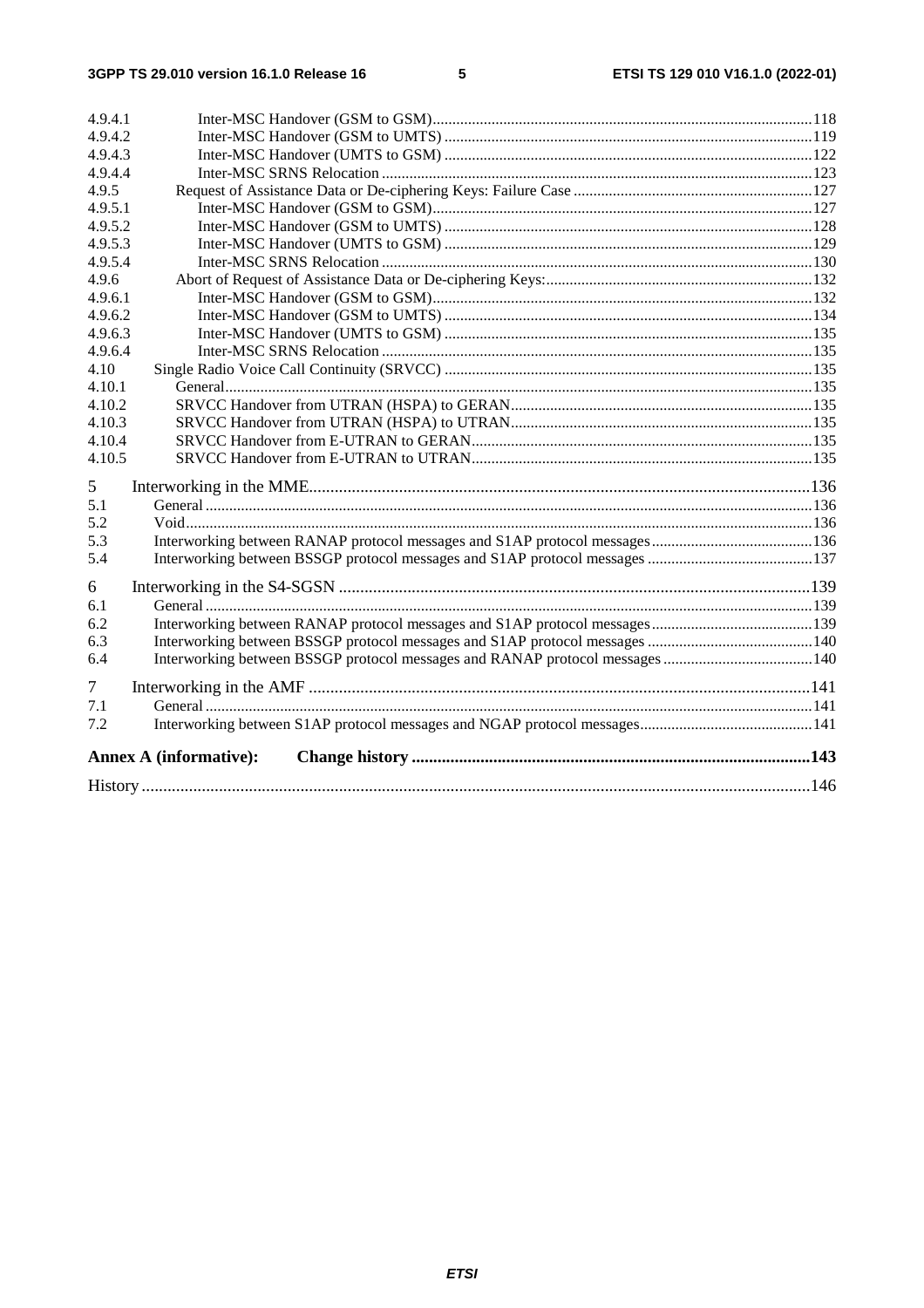# Foreword

This Technical Specification (TS) has been produced by the 3<sup>rd</sup> Generation Partnership Project (3GPP).

The present document specifies Information element mapping between Mobile Station - Base Station System (MS - BSS) and Base Station System - Mobile-services Switching Centre (BSS - MSC) Signalling procedures and the Mobile Application Part (MAP) within the digital cellular telecommunications system.

The contents of the present document are subject to continuing work within the TSG and may change following formal TSG approval. Should the TSG modify the contents of the present document, it will be re-released by the TSG with an identifying change of release date and an increase in version number as follows:

Version x.y.z

where:

- x the first digit:
	- 1 presented to TSG for information;
	- 2 presented to TSG for approval;
	- 3 or greater indicates TSG approved document under change control.
- y the second digit is incremented for all changes of substance, i.e. technical enhancements, corrections, updates, etc.
- z the third digit is incremented when editorial only changes have been incorporated in the document.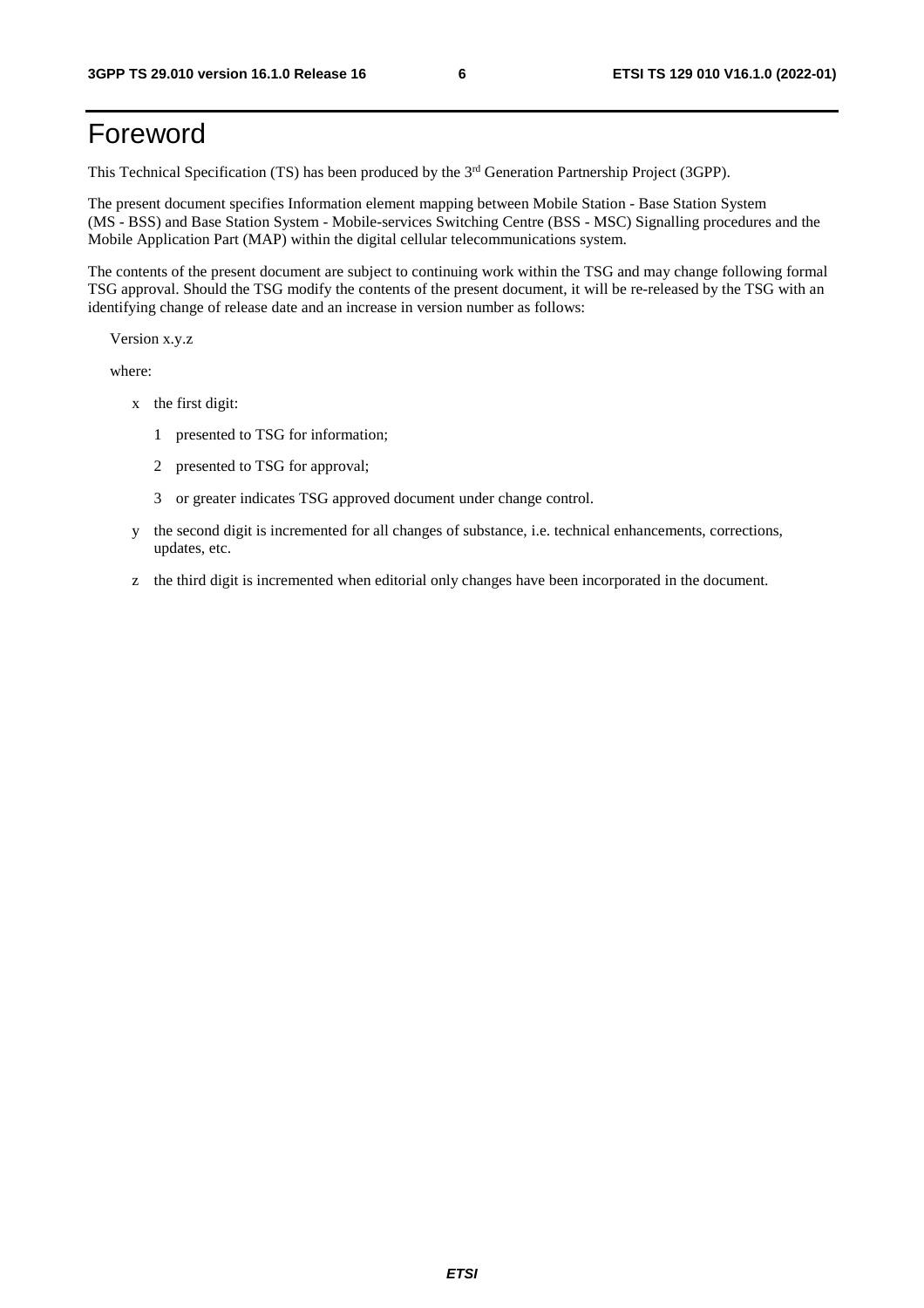# 1 Scope

The scope of the present document is:

- i) to provide a detailed specification for the interworking between information elements contained in layer 3 messages sent on the MS-MSC interface (Call Control and Mobility Management parts of 3GPP TS 24.008 [4]) and parameters contained in MAP services sent over the MSC-VLR interface (3GPP TS 29.002 [9]) where the MSC acts as a transparent relay of information;
- ii) to provide a detailed specification for the interworking between information elements contained in BSSMAP messages sent on the BSC-MSC interface (3GPP TS 48.008 [12]) and parameters contained in MAP services sent over the MSC-VLR interface (3GPP TS 29.002 [9]) where the MSC acts as a transparent relay of information;
- iii) to provide a detailed specification for the interworking between information elements contained in BSSMAP messages (3GPP TS 48.008 [12]) and RANAP ((3GPP TS 25.413 [7]);
- iv) to provide a detailed specification for the interworking as in i) and ii) above when the MSC also processes the information;
- v) to provide a detailed specification for the interworking between information elements contained in layer 3 messages sent on the MS-SGSN interface (GPRS mobility part of 3GPP TS 24.008 [4]) and parameters contained in MAP services sent over the SGSN-HLR interface (3GPP TS 29.002 [9]);
- vi) to provide a detailed specification for the interworking between information elements contained in RANAP messages sent on the SGSN-RNC interface (3GPP TS 25.413 [7]) and parameters contained in S1AP messages sent on the MME-eNodeB interface (3GPP TS 36.413 [21]);
- vii) to provide a detailed specification for the interworking between information elements contained in BSSMAP messages (3GPP TS 48.008 [12]) or RANAP messages (3GPP TS 25.413 [7]) during SRVCC handovers.

Interworking for supplementary services is given in 3GPP TS 29.011 [11]. Interworking for the short message service is given in 3GPP TS 23.040 [3] and 3GPP TS 24.011. Interworking between the call control signalling of 3GPP TS 24.008 [4] and the PSTN/ISDN is given in GSM 09.03 [13], 3GPP TS 29.007 [10] and 3GPP TS 49.008 [14] [14]. Interworking between the 'A' and 'E' interfaces for inter-MSC handover signalling is given in 3GPP TS 29.007 [10] and 3GPP TS 49.008 [14] [14].

### 1.1 References

The following documents contain provisions which, through reference in this text, constitute provisions of the present document.

- References are either specific (identified by date of publication, edition number, version number, etc.) or non-specific.
- For a specific reference, subsequent revisions do not apply.
- For a non-specific reference, the latest version applies. In the case of a reference to a 3GPP document (including a GSM document), a non-specific reference implicitly refers to the latest version of that document *in the same Release as the present document*.
- [1] 3GPP TS 21.905: "3G Vocabulary".
- [2] 3GPP TS 23.009: "Handover procedures".
- [3] 3GPP TS 23.040: "Technical realization of the Short Message Service (SMS) Point to Point (PP)".
- [4] 3GPP TS 24.008: "Mobile Radio Interface Layer 3 specification; Core Network Protocols-Stage 3".
- [5] 3GPP TS 24.010: "Mobile radio interface layer 3 Supplementary services specification General aspects".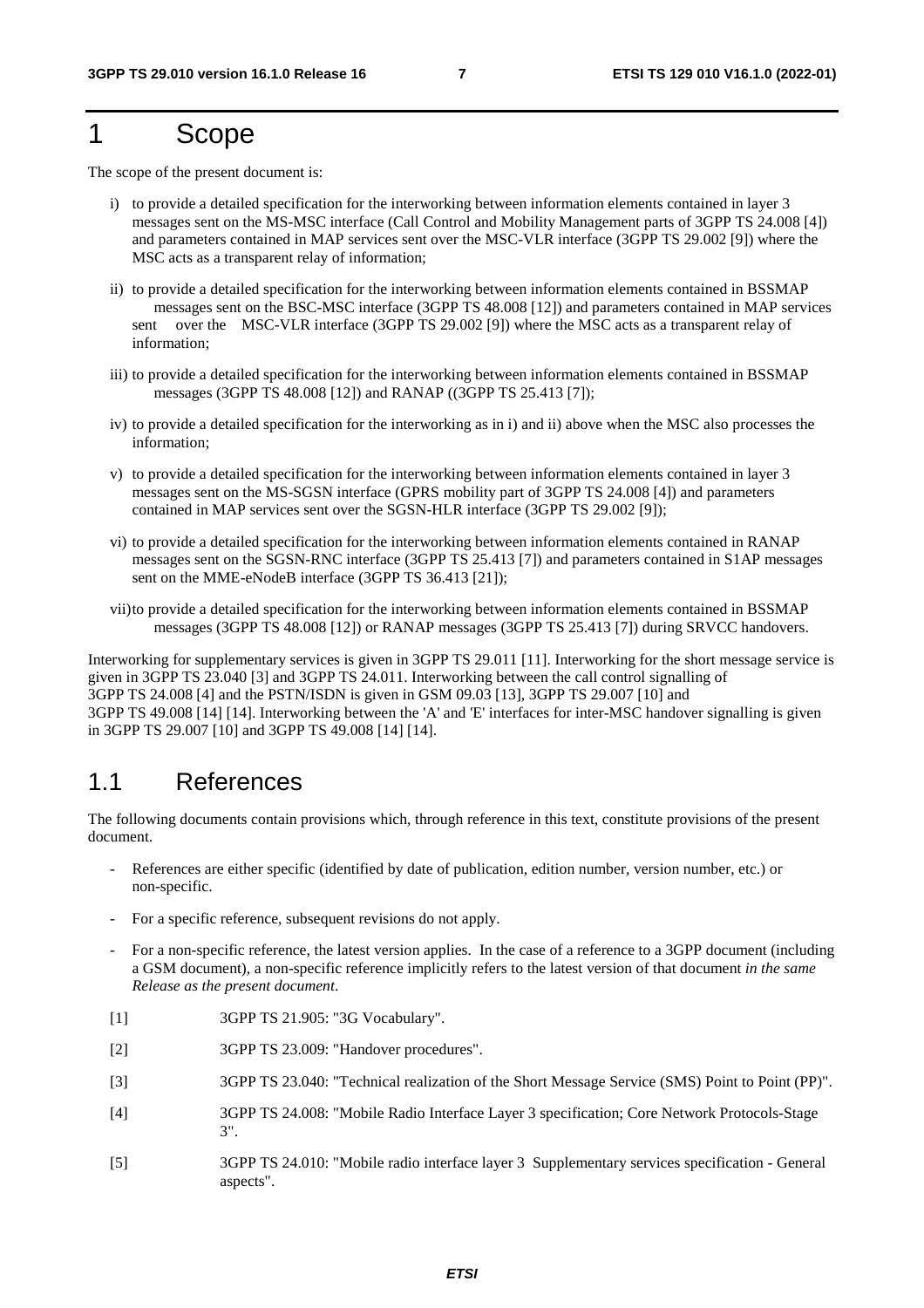- [6] 3GPP TSº24.011: "Point-to-Point (PP) Short Message Service (SMS) support on mobile radio interface".
- [7] 3GPP TS 25.413: "Iu interface RANAP signalling".
- [8] 3GPP TS 27.001: " General on Terminal Adaptation Functions (TAF) for Mobile Stations (MS)".
- [9] 3GPP TS 29.002: "Mobile Application Part (MAP) specification".
- [10] 3GPP TS 29.007: "General requirements on interworking between the Public Land Mobile Network (PLMN) and the Integrated Services Digital Network (ISDN) or Public Switched Telephone Network (PSTN)".
- [11] 3GPP TS 29.011: "Digital cellular telecommunications system (Phase 2+); Signalling interworking for supplementary services".
- [12] 3GPP TS 48.008: " Mobile Switching Centre Base Station System (MSC BSS) interface Layer 3 specification".
- [13] GSM 09.03: "Digital cellular telecommunications system (Phase 2+); Signalling requirements on interworking between the Integrated Services Digital Network (ISDN) or Public Switched Telephone Network (PSTN) and the Public Land Mobile Network (PLMN)".
- [14] 3GPP TS 49.008 [14]: "Digital cellular telecommunications system (Phase 2+); Application of the Base Station System Application Part (BSSAP) on the E-interface".
- [15] 3GPP TS 29.108: "Application of the Radio Access Network Application Part (RANAP) on the E-interface"
- [16] 3GPP TS 23.271: "Functional stage 2 description of LCS"
- [17] 3GPP TS 43.051: "Technical Specification Group GSM/EDGE; Radio Access Network; Overall description - Stage 2".
- [18] 3GPP TS 23.012: "Location management procedures".
- [19] Void.
- [20] 3GPP TS 24.301: "Non-Access-Stratum (NAS) protocol for Evolved Packet System (EPS)".
- [21] 3GPP TS 36.413: "Evolved Universal Terrestrial Radio Access Network E-UTRAN); S1 Application Protocol (S1AP)".
- [22] 3GPP TS 23.401: " General Packet Radio Service (GPRS) enhancements for Evolved Universal Terrestrial Radio Access Network (E-UTRAN) access ".
- [23] 3GPP TS 29.060: "GPRS Tunnelling Protocol (GTP) across the Gn and Gp interface".
- [24] 3GPP TS 48.018: " Base Station System (BSS) -Serving GPRS Support Node (SGSN); BSS GPRS Protocol (BSSGP)".
- [25] 3GPP TS 29.280: "3GPP EPS Sv interface (MME to MSC) for SRVCC".
- [26] 3GPP TS 38.413: "NG-RAN; NG Application Protocol (NGAP)".

### 1.2 Abbreviations

Abbreviations used in the present document are listed in 3GPP TS 21.905 [1].

# 1.3 Definitions

The following terms are used in this Technical Specification: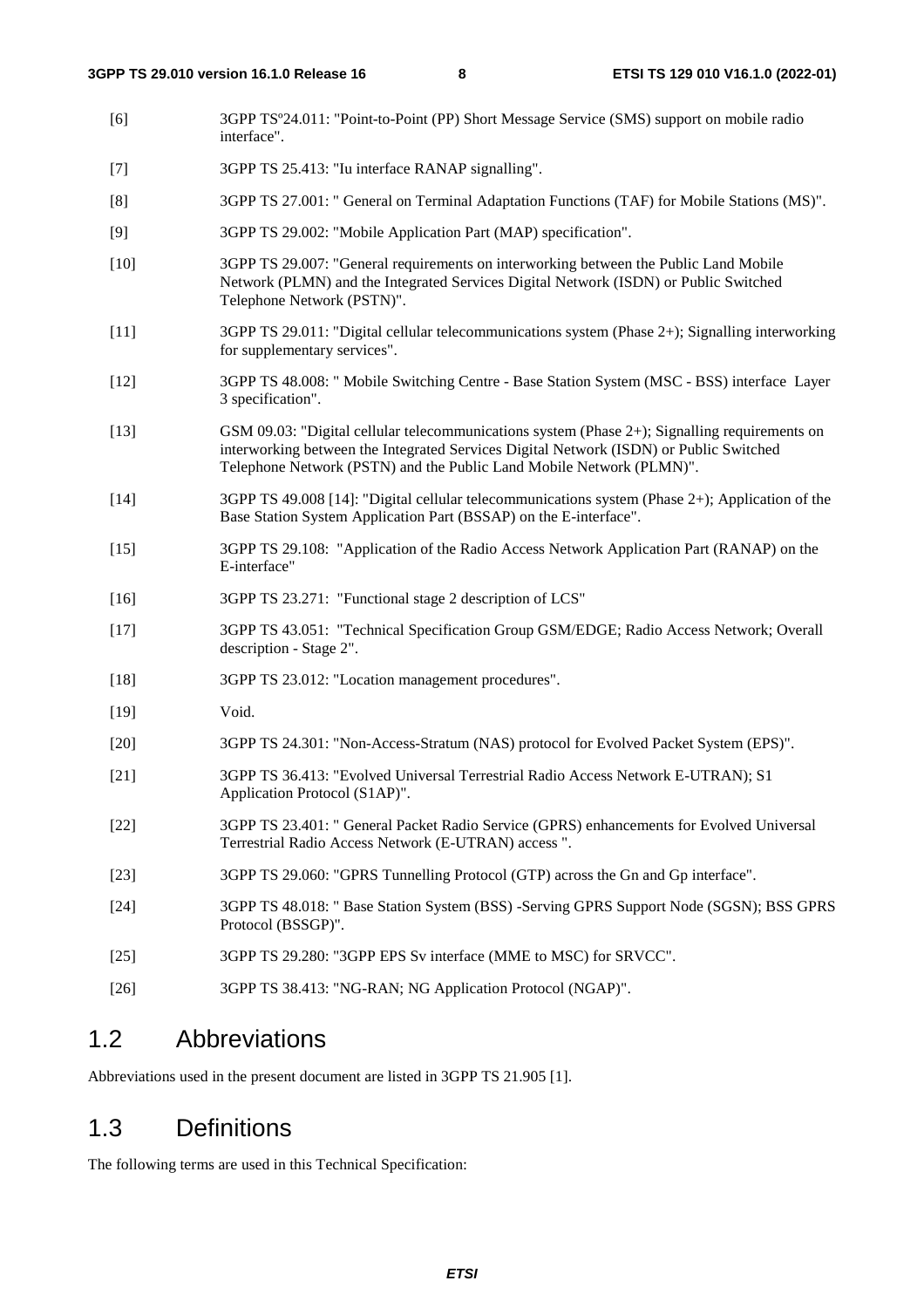**A/Gb mode**: mode of operation of the MS when connected to the Core Network via GERAN and the A and/or Gb interfaces. Throughout this specification the term GSM refers to GERAN A/Gb mode*.*

**Iu mode**: mode of operation of the MS when connected to the Core Network via GERAN or UTRAN and the Iu interface. Throughout this specification the term UMTS refers to UTRAN or GERAN Iu mode.

# 2 Classification of interworking cases

### 2.1 Transparent procedures

The following MSC procedures require transparent mapping of access protocol information elements into MAP parameters and vice versa (see 3GPP TS 29.002 [9] for definitions and the use of the procedures):

- location update;
- forward new TMSI;
- provide IMSI;
- obtain IMEI;
- check IMEI:
- authenticate:
- trace subscriber activity.

### 2.2 Non-transparent procedures

Procedures in this class require processing in the MSC and information element mapping. These procedures include those related to:

- outgoing call set-up;
- incoming call set-up;
- handover;
- cipher mode setting;
- location services.

# 3 Interworking in the MSC, Transparent case

# 3.1 General

When the MSC receives a forward message from the BSS (possibly forwarded transparently from the MS), it will invoke the desired MAP service and establish a cross reference between the BSSAP procedure and the MAP procedure in order to return the result of the operation to the BSS (which may forward it transparently to the MS. The cross reference is deleted when the MSC terminates the MAP procedure.

Positive or negative results of the MAP procedure are returned in the appropriate BSSAP message.

The parameters of the forward BSSAP message are mapped by a one-to-one mapping into the parameters of the MAP service. However, in some cases parameters received on the radio path may be suppressed at the MSC because they are related to another protocol entity, e.g. information related to RR-management may be included in MM-management messages. Similarly, parameters received in the (positive) MAP service response are mapped one-to-one into parameters of the corresponding backward BSSAP message.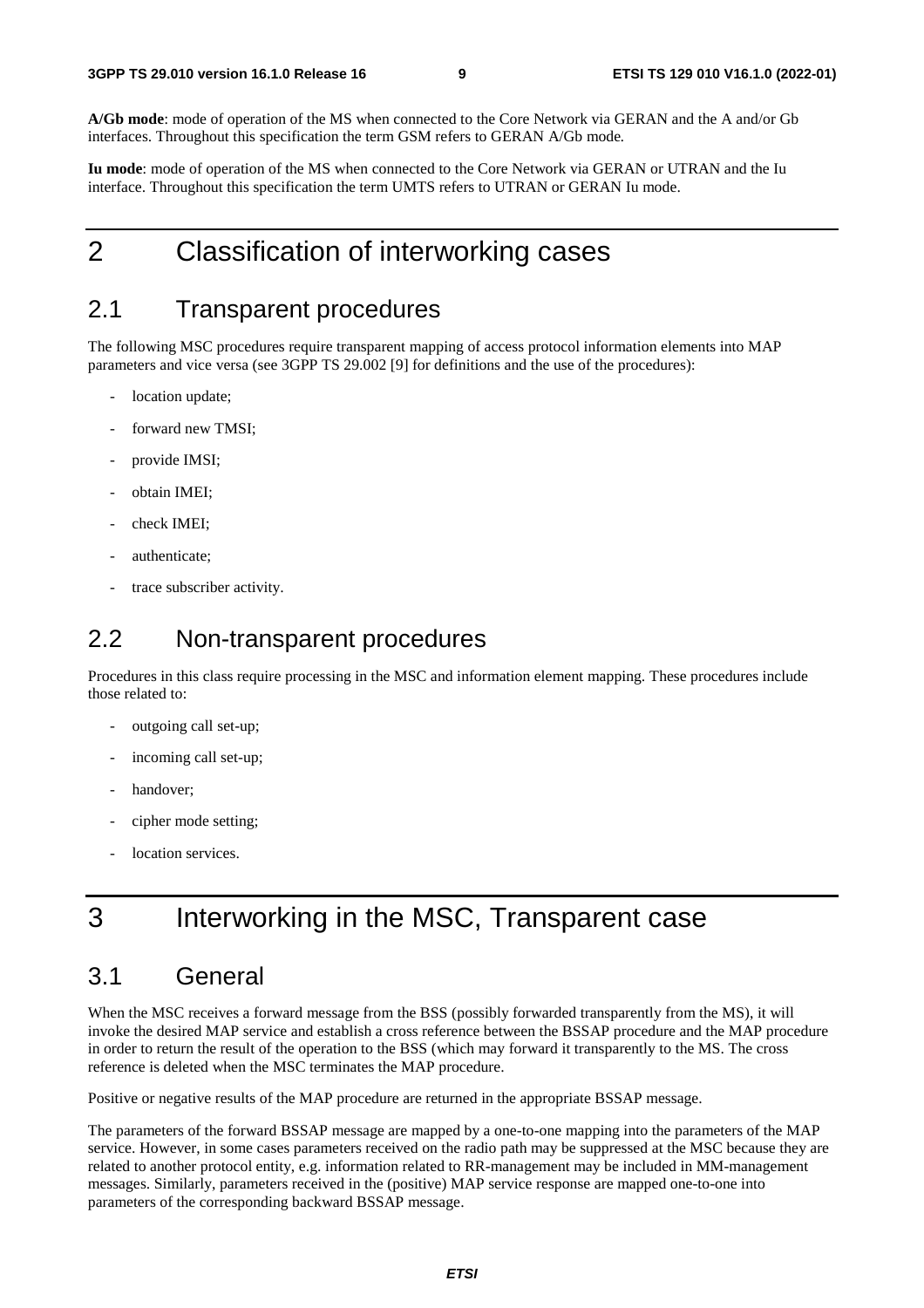A negative outcome, as carried in various MAP services (MAP specific service response, MAP\_U\_ABORT, MAP\_P\_ABORT, MAP\_NOTICE and premature MAP\_CLOSE, see 3GPP TS 29.002 [9] for definitions) is mapped into a cause value in the required backward BSSAP message. In this case several negative results of MAP may be mapped into the same BSSAP cause value, i.e. without discrimination between these negative results.

NOTE: For O & M purposes, the MAP procedure entity in the MSC may require a more detailed overview of negative results than the MS.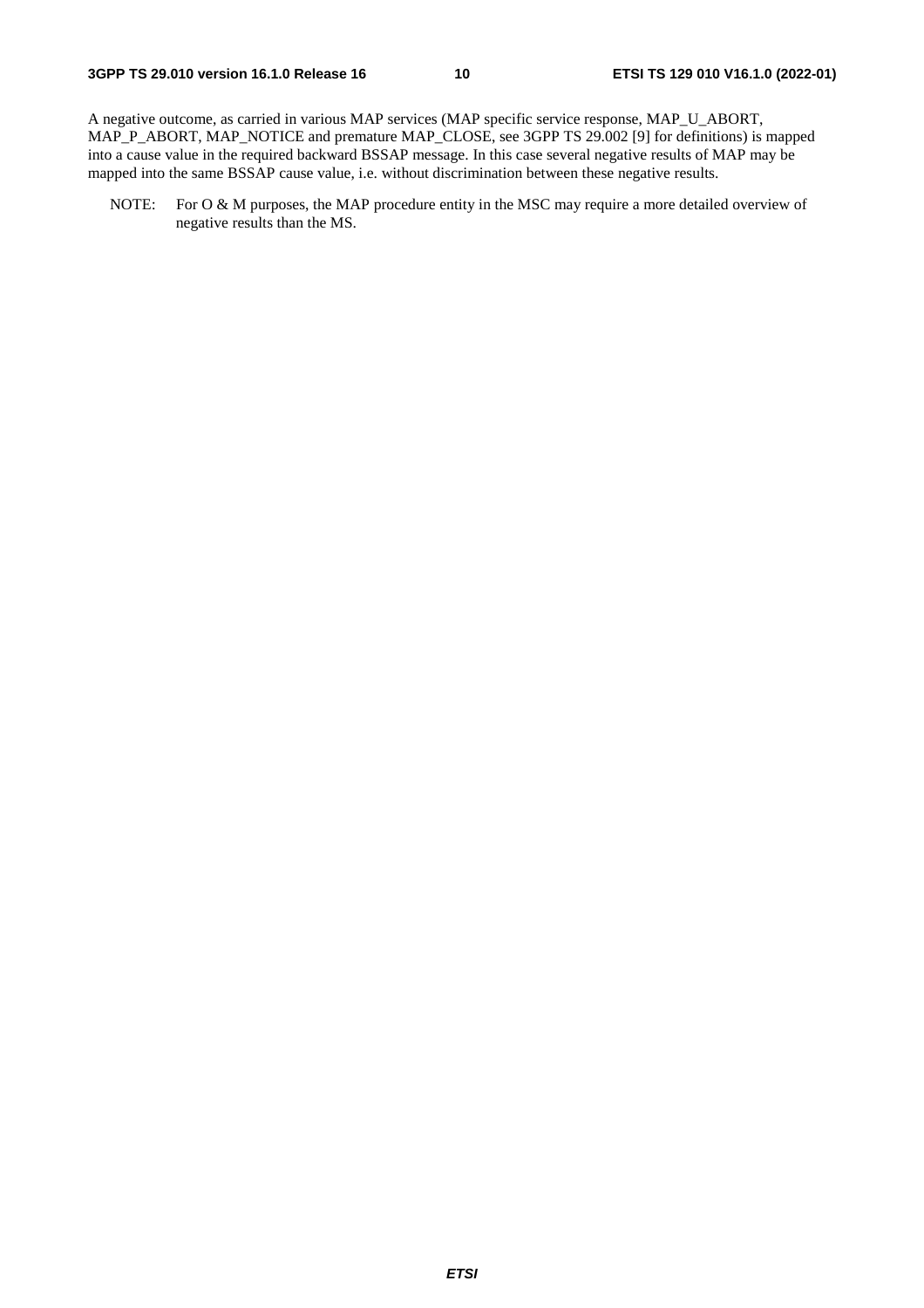These principles are illustrated in figure 1.



**Figure 1: Illustration of mapping principles in the MSC** 

For each of the transparent operations listed in clause 2.1, the following format is used to show the mapping.

|                    | 24.008 or 48.008                                                                                                    | 29.002                                                                                                                                                                                                                                                                    | Notes |
|--------------------|---------------------------------------------------------------------------------------------------------------------|---------------------------------------------------------------------------------------------------------------------------------------------------------------------------------------------------------------------------------------------------------------------------|-------|
| Forward<br>message | MS/BSS to MSC<br>message name<br>information element 1 <---> parameter 1<br>information element 2 <---> parameter 2 | MSC to VLR<br>MAP service request                                                                                                                                                                                                                                         |       |
| Positive<br>result | MSC to MS/BSS<br>message name<br>information element 1 <---> parameter 1<br>information element 2 <---> parameter 2 | VLR to MSC<br>positive response                                                                                                                                                                                                                                           |       |
| Negative<br>result | MSC to MS/BSS<br>message name<br>cause l<br>cause 2<br>cause 3<br>cause 3<br>cause 3                                | VLR to MSC<br>negative response<br>$\leftarrow \leftarrow \leftarrow$ cause 1<br>cause 2<br>$\leftarrow$ $\leftarrow$ $\rightarrow$<br>$\leftarrow$ ---> MAP U/P ABORT<br>$\leftarrow \leftarrow \rightarrow$ MAP NOTICE<br>$\leftarrow \leftarrow \rightarrow$ MAP CLOSE |       |

Equivalent mapping principles apply for operations invoked by the VLR towards the BSS/MS. However, negative results are generally not received from the BSS/MS but are generated in the MSC. Therefore, for such operations the interworking for negative results is not normally shown.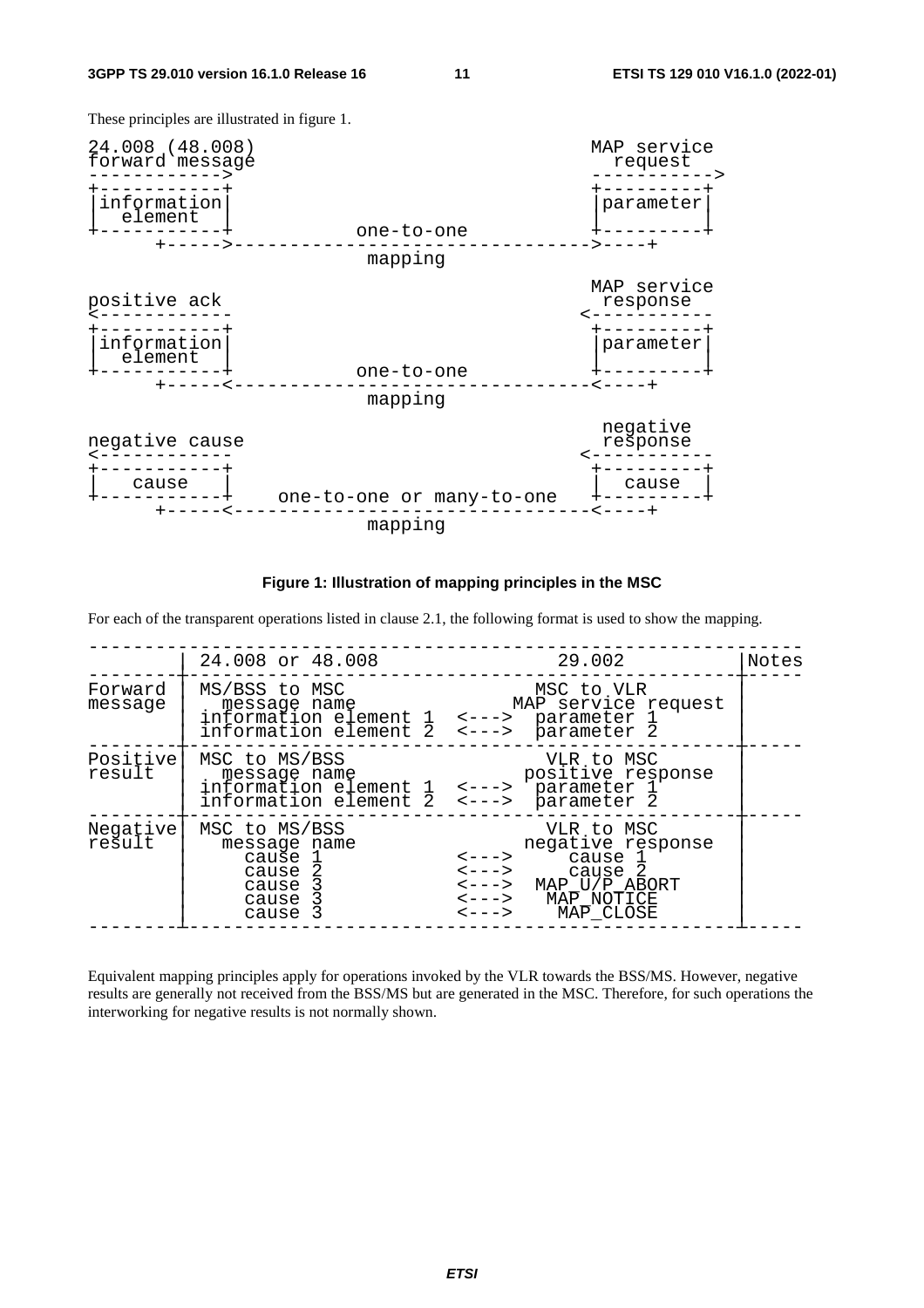# 3.2 Routeing area updating

|                      | 24.008                                                                                                                                                                                   | 29.002                                                                                                 | Notes                     |
|----------------------|------------------------------------------------------------------------------------------------------------------------------------------------------------------------------------------|--------------------------------------------------------------------------------------------------------|---------------------------|
| Forward<br>message   | GMM (ROUTEING AREA MAP_UPDATE_GPRS<br>UPDATE REQUEST) LOCATION request                                                                                                                   |                                                                                                        |                           |
|                      | MS classmark 1<br>MS classmark 4<br>GPRS Ciphering<br>key seq number<br>Mobile station<br>identity<br>Old routeing area<br>identification                                                | IMSI                                                                                                   |                           |
| Positive <br>results | GMM (ROUTEING AREA<br>ÙPDATE ACCEPT)                                                                                                                                                     | MAP_UPDATE GPRS<br>LOCATION response                                                                   |                           |
|                      | Routeing area<br>identification<br>Mobile station<br>identity<br>Mobile station<br>C<br>Reject: IMSI unknown<br>C<br>in HLR<br>$\mathsf{C}$<br>Reject: MSC temporarily<br>not reacheable |                                                                                                        | 1<br>$2\overline{3}$<br>4 |
| Negative<br>results  | GMM (ROUTEING AREA<br>UPDATE REJECT)                                                                                                                                                     | MAP_UPDATE_GPRS<br>LOCATION response                                                                   |                           |
|                      | Network failure<br>GPRS services<br>not allowed in                                                                                                                                       | Unknown HLR                                                                                            | 5                         |
|                      | this PLMN<br>GPRS services<br>not allowed<br>GPRS services and<br>non GPRS services                                                                                                      | Unknown subscriber<br>(no GPRS subscription)<br>Unknown subscriber<br>(IMSI unknown)                   | 6<br>7                    |
|                      | not allowed<br>C<br>GPRS services<br>not allowed<br>$\mathsf{C}$<br>non-GPRS services                                                                                                    | Unknown subscriber<br>(no GPRS subscription)<br>GPRS services and Unknown subscriber<br>(IMSI unknown) | 8<br>9                    |
|                      | not allowed<br>MS identity cannot<br>be derived by<br>the network                                                                                                                        |                                                                                                        | 10                        |
|                      | GPRS services not<br>allowed in this<br>PLMN                                                                                                                                             | Roaming not allowed:<br>PLMÑ not allowed                                                               |                           |
|                      | LA not allowed<br>Roaming not allowed<br>in this LA                                                                                                                                      |                                                                                                        | 14                        |
|                      | No Suitable cells in<br>location area<br>GPRS services not<br>allowed in this                                                                                                            | Operator<br>determined barring                                                                         | 11                        |
|                      | PLMN<br>GPRS services not<br>allowed in this                                                                                                                                             |                                                                                                        | 12                        |
|                      | PLMN<br>GPRS services not<br>C<br>allowed in this<br>PLMN                                                                                                                                |                                                                                                        | 12                        |
|                      | No Suitable cells in<br>location area<br>Illegal MS                                                                                                                                      | Additional roaming<br>not allowed:<br>Supported RAT Types<br>not allowed                               | 13                        |
|                      | Illeğal ME<br>Network failure<br>Network failure<br>Network failure<br>Network failure                                                                                                   | System Failure<br>Unexpected data value<br>MAP_U/P_ABORT<br>MAP NOTICE                                 |                           |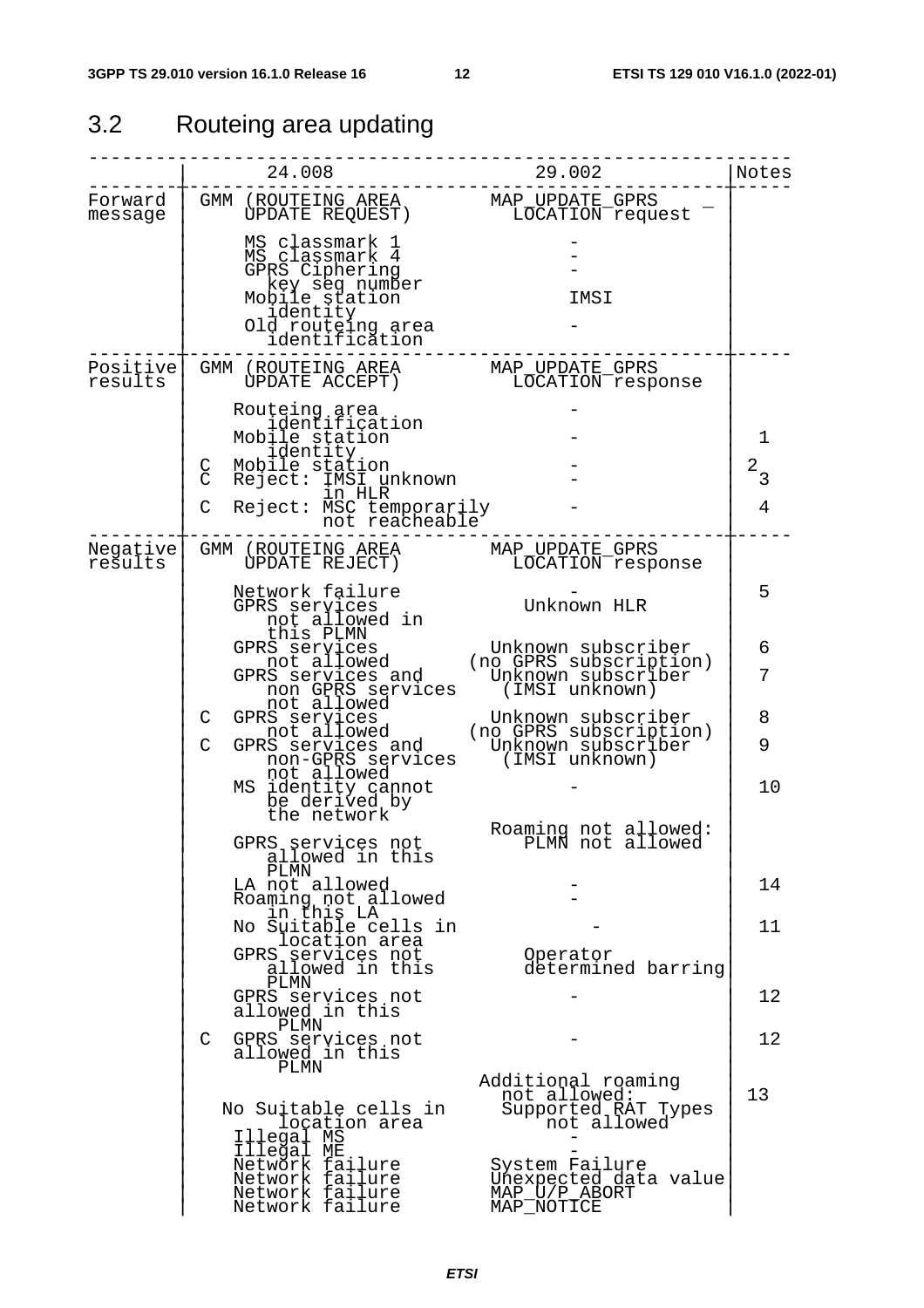Network failure MAP CLOSE --------┴------------------------------------------------┴-----

- NOTE 1: The mobile station identity is inserted by the SGSN if the SGSN wants to deallocate or re-allocate a P-TMSI. If the SGSN wants to deallocate the P-TMSI it shall include the IMSI. If the SGSN wants to reallocate the P-TMSI it shall include the new P-TMSI. If a P-TMSI is included, the MS shall respond with a ROUTEING AREA UPDATE COMPLETE message.
- NOTE 2: The mobile station identity is inserted by the SGSN if it is received in a BSSAP+ LOCATION UPDATE ACCEPT message from the VLR. If a TMSI is included, the MS shall respond with a ROUTEING AREA UPDATE COMPLETE message. Only used in the Combined Routeing and Location Area procedure.
- NOTE 3: This reject cause is inserted on the positive response by the SGSN if the SGSN receives a BSSAP+ LOCATION UPDATE REJECT message from the VLR indicating in the reject cause IMSI unknown in HLR. Only used in the Combined Routeing and Location Area procedure.
- NOTE 4: This reject cause is inserted on the positive response by the SGSN if the SGSN does not receive any response from the VLR to a previous BSSAP+ LOCATION UPDATE REQUEST message. Only used in the Combined Routeing and Location Area procedure.
- NOTE 5: The Unknown RA error is only generated as a result of incorrect information being inserted by the BSS.
- NOTE 6: The HLR shall send Unknown subscriber with diagnostic value No GPRS subscription if the HLR indicates that there is an error in the type of subscription (i.e. SGSN requests service for a non-GPRS only subscriber). The HLR may also send this error in the MAP SEND AUTHENTICATION INFO RESPONSE message.
- NOTE 7: The HLR shall send Unknown subscriber with diagnostic value IMSI unknown if the HLR indicates that the IMSI provided by the SGSN is unknown.
- NOTE 8: The HLR shall send Unknown subscriber with diagnostic value No GPRS subscription if the HLR indicates that there is an error in the type of subscription (i.e. SGSN requests service for a non-GPRS only subscriber). Used in the Combined Routeing and Location Area procedure. The HLR may also send this error in the MAP SEND AUTHENTICATION INFO RESPONSE message.
- NOTE 9: This reject cause is inserted if the SGSN receives a MAP GPRS UPDATE LOCATION negative response message indicating IMSI unknown. Used in the Combined Routeing and Location Area procedure.
- NOTE 10: This reject cause is inserted if the SGSN does not receive any response from the old SGSN to a previous SGSN CONTEXT REQUEST message.
- NOTE 11: The "No Suitable cells in location area" error is generated when the MS has access to only part of the PLMN e.g. due to Administrative Restriction of Subscribers' Access, but where there may also be suitable location areas available. The MS retries on another location area. The recommended cause due to Administrative Restriction of Subscriber"s Access is "No Suitable Cells in Location Area", but cause "Roaming Not Allowed in this LA" may also be used, based on operator configuration.
- NOTE 12: This reject cause is inserted if the SGSN receives in MAP INSERT SUBSCRIBER DATA message an indication of Roaming restricted in SGSN due to unsupported feature.
- NOTE 13: Other reject causes than "no Suitable cells in location area" can be used (e.g. "Roaming not allowed in this location area").
- NOTE 14: The cause "LA not allowed" shall be sent only if the HLR indicates that due to subscription to a "regionally restricted service" the MS is not allowed to operate in the location area.

### 3.3 Authentication

The message flow for the authentication procedure is shown in figure 2.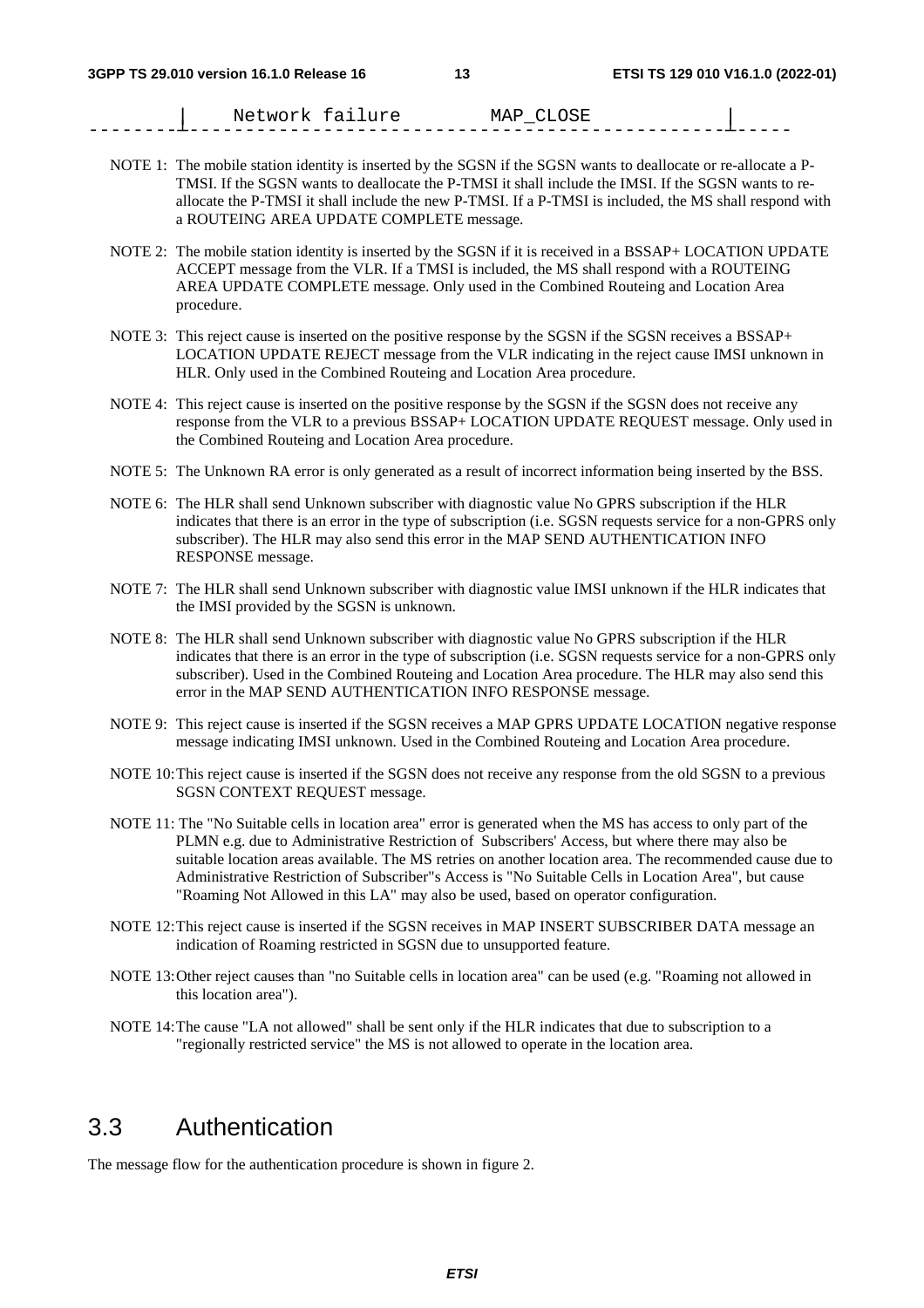| MS                      | MSC | VLR.                                       |
|-------------------------|-----|--------------------------------------------|
| AUTHENTICATION REQUEST  |     | MAP_AUTHENTICATE request                   |
| AUTHENTICATION RESPONSE |     | MAP_AUTHENTICATE response<br>MAP_U/P_ABORT |

#### **Figure 2: Authentication operation**

The MSC can only act on a MAP\_AUTHENTICATE request if an RR connection exists with the MS. If such a connection does not exist, the MSC shall terminate the MAP procedure with a MAP\_U\_ABORT. The same applies if the MS does not respond to an AUTHENTICATION REQUEST message.

|                    | 24.008                      | 29.002                       | Notes |
|--------------------|-----------------------------|------------------------------|-------|
| Forward<br>message | AUTHENTICATION REQUEST      | MAP_AUTHENTICATE<br>request  |       |
|                    | RAND                        | RAND                         |       |
|                    | Ciphering key seq<br>number | CKSN                         |       |
| Backward<br>result | AUTHENTICATION REQUEST      | MAP AUTHENTICATE<br>response |       |
|                    | SRES                        | <b>SRES</b>                  |       |

If the SRES parameter does not match the value stored in the VLR, then the ongoing MAP procedure shall be terminated with a cause 'illegal subscriber'. This shall cause the MSC to send an AUTHENTICATION REJECT message.

# 3.4 Retrieval of the IMSI from the MS

The VLR may request open identification of an MS with a MAP\_PROVIDE\_IMSI request.

The mapping of information elements is as follows:

|                    | 24.008                                      | 29.002                       | Notes |
|--------------------|---------------------------------------------|------------------------------|-------|
| Forward<br>message | IDENTITY REQUEST                            | MAP_PROVIDE_IMSI<br>request  |       |
|                    | Identity type<br>set to: IMSI               |                              |       |
| Backward<br>result | IDENTITY RESPONSE<br>Mobile Identity (IMSI) | MAP_PROVIDE_IMSI<br>response |       |
|                    |                                             |                              |       |

NOTE 1: The INVOKE does not carry any parameters. The identity type is inferred from the invoke name.

The MSC shall return a MAP\_PROVIDE\_IMSI response with user error "absent subscriber" if:

- there is no RR connection with the MS when the MAP service request is received;
- there is no response from the MS.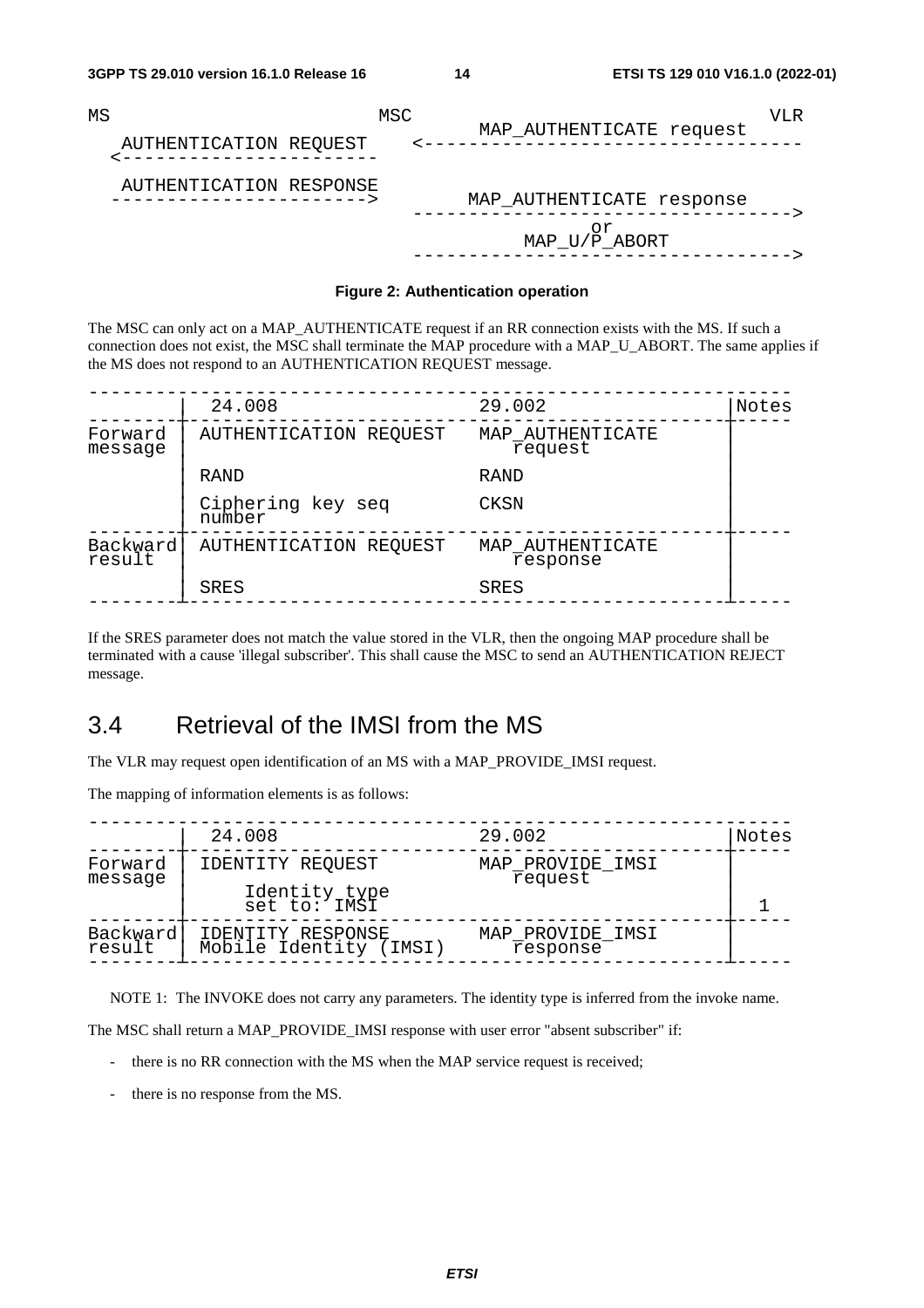# 3.5 Reallocation of TMSI

This operation is invoked by the VLR. The MAP\_FORWARD\_NEW\_TMSI request contains the new TMSI which is forwarded to the MS in the TMSI REALLOCATION COMMAND. When the MS acknowledges the receipt of the new TMSI, the MSC will return a MAP\_FORWARD\_NEW\_TMSI response to the VLR.

If there is no radio connection to the MS when the MSC receives the MAP service request, the MSC shall ignore the message.

|                    | 24.008                          | 29.002                           | Notes |
|--------------------|---------------------------------|----------------------------------|-------|
| Forward<br>message | TMSI REALLOCATION<br>COMMAND    | MAP FORWARD NEW TMSI<br>request  |       |
|                    | Mobile identity                 | TMSI                             |       |
|                    | Location area<br>identification |                                  |       |
| Backward<br>result | TMSI REALLOCATION<br>COMPLETE   | MAP_FORWARD_NEW_TMSI<br>response |       |
|                    |                                 |                                  |       |

## 3.6 Retrieval of the IMEI from the MS

The VLR may use the MAP\_OBTAIN\_IMEI service to request the MS to supply its IMEI , or may use the MAP\_CHECK\_IMEI service to request the MSC to check the MS's IMEI. For either MAP service the BSSAP signalling is the same.

The mapping of information elements is as follows:

|                    | 24.008                                                | 29.002                                                            | Notes |
|--------------------|-------------------------------------------------------|-------------------------------------------------------------------|-------|
| Forward<br>message | IDENTITY REQUEST<br>Identity type<br>$set$ to: $INET$ | MAP_CHECK_IMEI request<br>or<br>MAP_OBTAIN_IMEI request           |       |
| Backward<br>result | IDENTITY RESPONSE<br>Mobile Identity<br>(IMEI)        | MAP CHECK IMEI response<br>or<br>MAP_OBTAIN_IMEI response<br>TMET |       |
|                    |                                                       |                                                                   |       |

- NOTE 1: The MAP service request does not carry any parameters. The identity type is inferred from the service name.
- NOTE 2: If the MAP\_CHECK\_IMEI service was used, the MSC also returns the equipment status to the VLR in the MAP\_CHECK\_IMEI response, after a successful dialogue with the EIR using the IMEI received from the MS.

The MSC shall terminate the MAP dialogue with the VLR using a MAP\_U\_ABORT if:

- there is no RR connection with the MS when the MAP service request is received;
- there is no response from the MS.
- NOTE: The MSC can also obtain the IMEI from a phase 2 MS by including appropriate information in the BSSMAP Cipher Mode Command.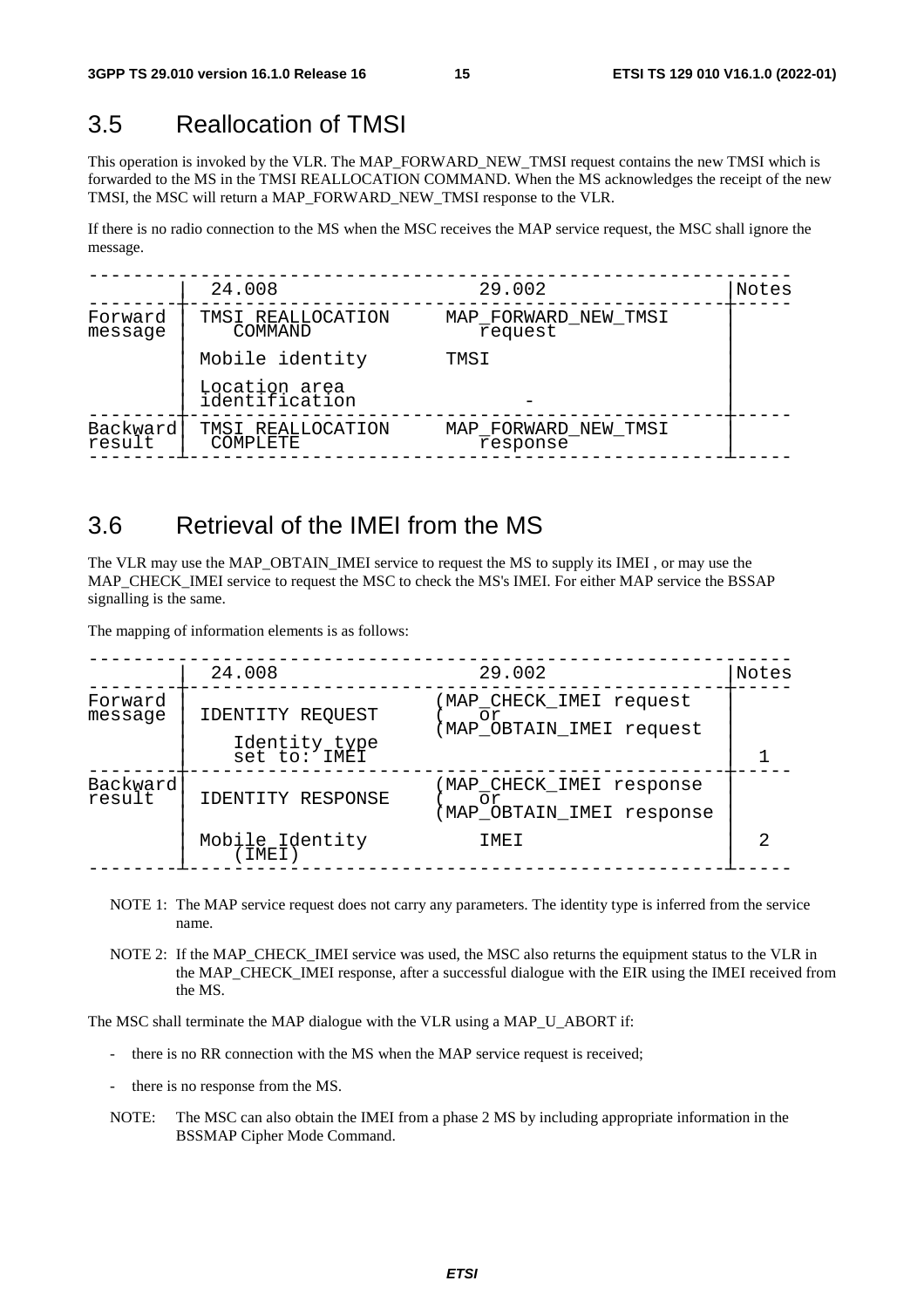# 3.7 Tracing subscriber activity

The VLR may request the MSC and/or BSS to record data about the current transaction with an MS.

| 29.002<br>48.008<br>MSC INVOKE TRACE<br>Forward<br>MAP_TRACE_SUBSCRIBER_<br>ACTIVITY request<br>message<br>Trace type<br>Trace type<br>TriggerId<br>Trace reference<br>Trace reference<br>TransactionId<br>Mobile identity(IMSI)<br>Mobile identity(IMEI)<br>IMSI<br>IMEI<br>OMCId<br>OMCId |          |      |      |       |
|---------------------------------------------------------------------------------------------------------------------------------------------------------------------------------------------------------------------------------------------------------------------------------------------|----------|------|------|-------|
|                                                                                                                                                                                                                                                                                             |          |      |      | Notes |
|                                                                                                                                                                                                                                                                                             |          |      |      |       |
|                                                                                                                                                                                                                                                                                             |          |      |      |       |
| result                                                                                                                                                                                                                                                                                      | Backward | none | none |       |

NOTE 1: The VLR may provide either an IMSI or IMEI, but not both.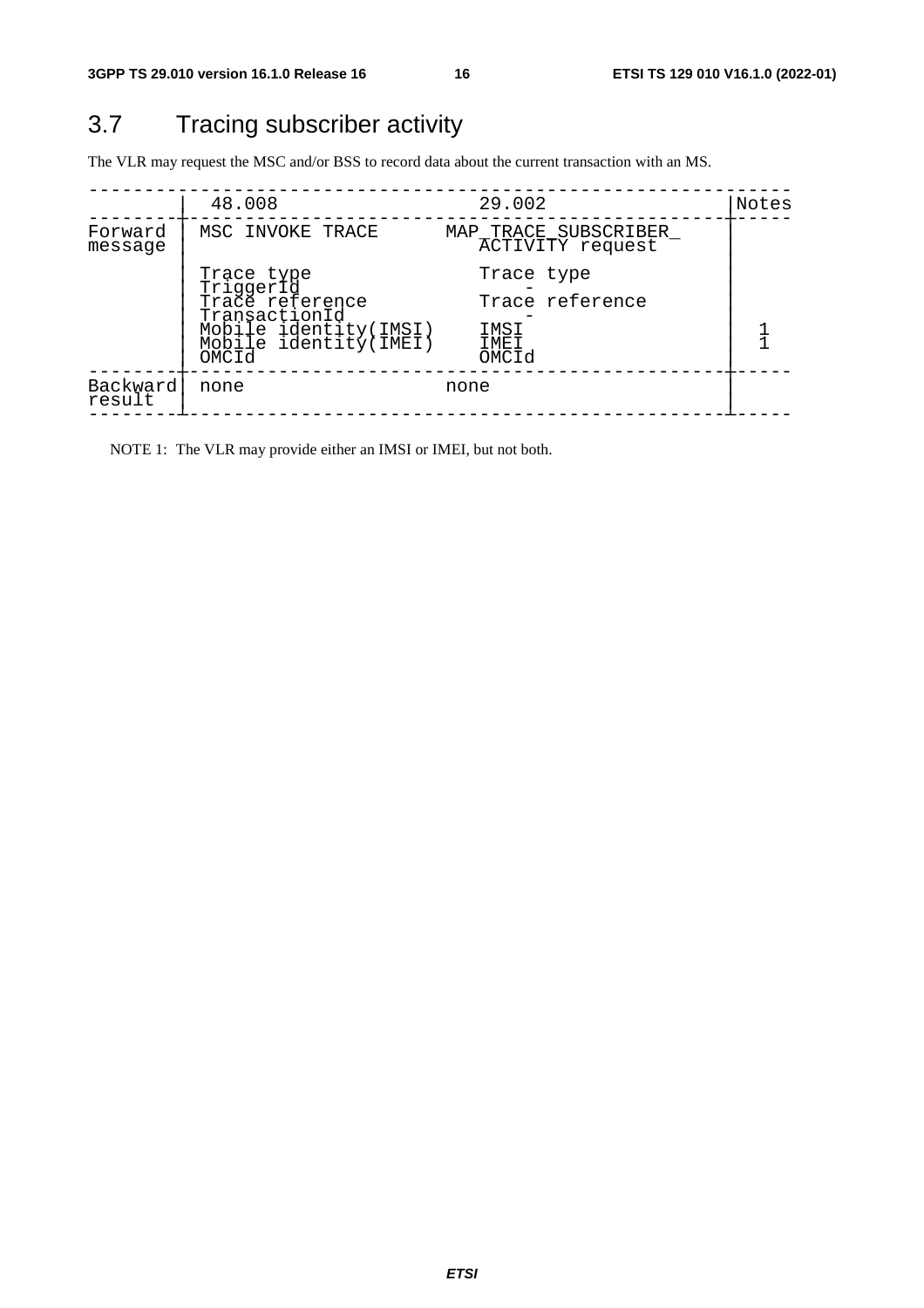### 3.8 Location update

|                     | 24.008                                                                                                         | 29.002                                                                                              | Notes |
|---------------------|----------------------------------------------------------------------------------------------------------------|-----------------------------------------------------------------------------------------------------|-------|
| Forward<br>message  | MM (LOCATION UPDATING MAP_UPDATE_LOCATION_<br>REQUEST)                                                         | request                                                                                             |       |
|                     | Location area id<br>Mobile identity<br>Mobile station<br>classmark 1                                           | IMSI                                                                                                |       |
|                     | Mobile station<br>classmark 2<br>Ciphering key<br>seq number                                                   |                                                                                                     |       |
|                     | Location update<br>type                                                                                        |                                                                                                     |       |
| Positive<br>results | MM (LOCATION<br>UPDATING ACCEPT)                                                                               | MAP_UPDATE_LOCATION<br>response                                                                     |       |
|                     | Location area identity<br>Mobile identity<br>Follow on proceed                                                 |                                                                                                     |       |
| Negative<br>results | MM (LOCATION<br>UPDATING REJECT)                                                                               | MAP_UPDATE_LOCATION<br>response                                                                     |       |
|                     | IMSI unknown in HLR                                                                                            | Unknown subscriber<br>Roaming not allowed:<br>PLMN not allowed                                      | 1     |
|                     | PLMN not allowed<br>LA not allowed<br>Roaming not<br>allowed in this LA                                        |                                                                                                     | 3     |
|                     | No Suitable cells in<br>location area<br>PLMN not allowed                                                      |                                                                                                     |       |
|                     |                                                                                                                | Operator<br>determined barring<br>Additional roaming<br>not allowed:                                |       |
|                     | No Suitable cells in<br>location area<br>Illegal MS<br>Illegal ME                                              | Supported RAT Types<br>not allowed                                                                  | 2     |
|                     | Network failure<br>Network failure<br>Network failure<br>Network failure<br>Network failure<br>Network failure | System Failure<br>Unexpected data value<br>Data Missing<br>MAP_U/P_ABORT<br>MAP_NOTICE<br>MAP CLOSE |       |

- NOTE 1 The HLR shall also send this error if there is an error in the type of subscription (i.e. VLR requests service for a GPRS only subscriber).
- NOTE 2: Other reject causes than "no Suitable cells in location area" can be used (e.g. "Roaming not allowed in this location area").
- NOTE 3 The VLR shall return the cause "LA not allowed" only if the HLR indicates that due to subscription to a "regionally restricted service" the MS is not allowed to operate in the location area.

If the VLR finds out that the access is denied due to Administrative Restriction of Subscribers" Access based on subscription info received from HLR, VLR will send negative response to the MSC. The MSC will map the received cause using following mapping table: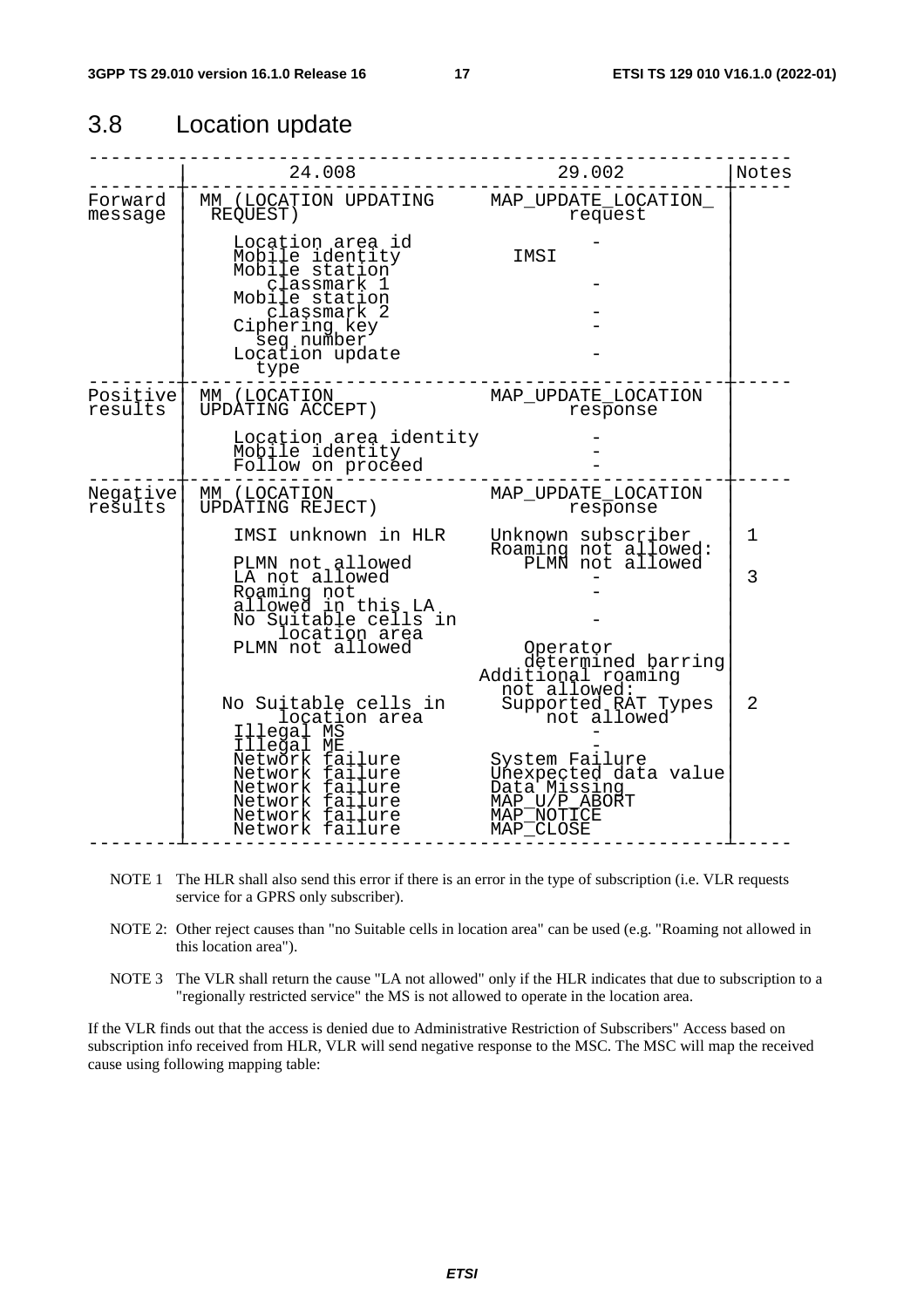|                     | 24.008                                                                                         |                                                                        | Notes |
|---------------------|------------------------------------------------------------------------------------------------|------------------------------------------------------------------------|-------|
|                     |                                                                                                |                                                                        |       |
| Negative<br>results | MM (LOCATION<br>UPDATING REJECT)                                                               | UPDATE_LOCATION<br>AREA response                                       |       |
|                     | PLMN not allowed<br>Roaming not<br>allowed in this LA<br>No Suitable cells in<br>location area | PLMN not allowed<br>National Roaming<br>not allowed<br>RAT not allowed |       |

#### NOTE 1 The UPDATE LOCATION AREA response refers to the internal interface used between VLR and MSC (see 3GPP TS 23.012 [18]).

# 4 Interworking in the MSC, Non-transparent cases

## 4.1 General

For interworking other than the mapping of information fields, see 3GPP TS 49.008 [14] [14].

### 4.2 Outgoing call set-up (MS originating call)

Figure 3 shows those elements of a call set-up sequence which require interworking between BSSAP and MAP. BSSAP messages which do not require interworking with MAP are not shown.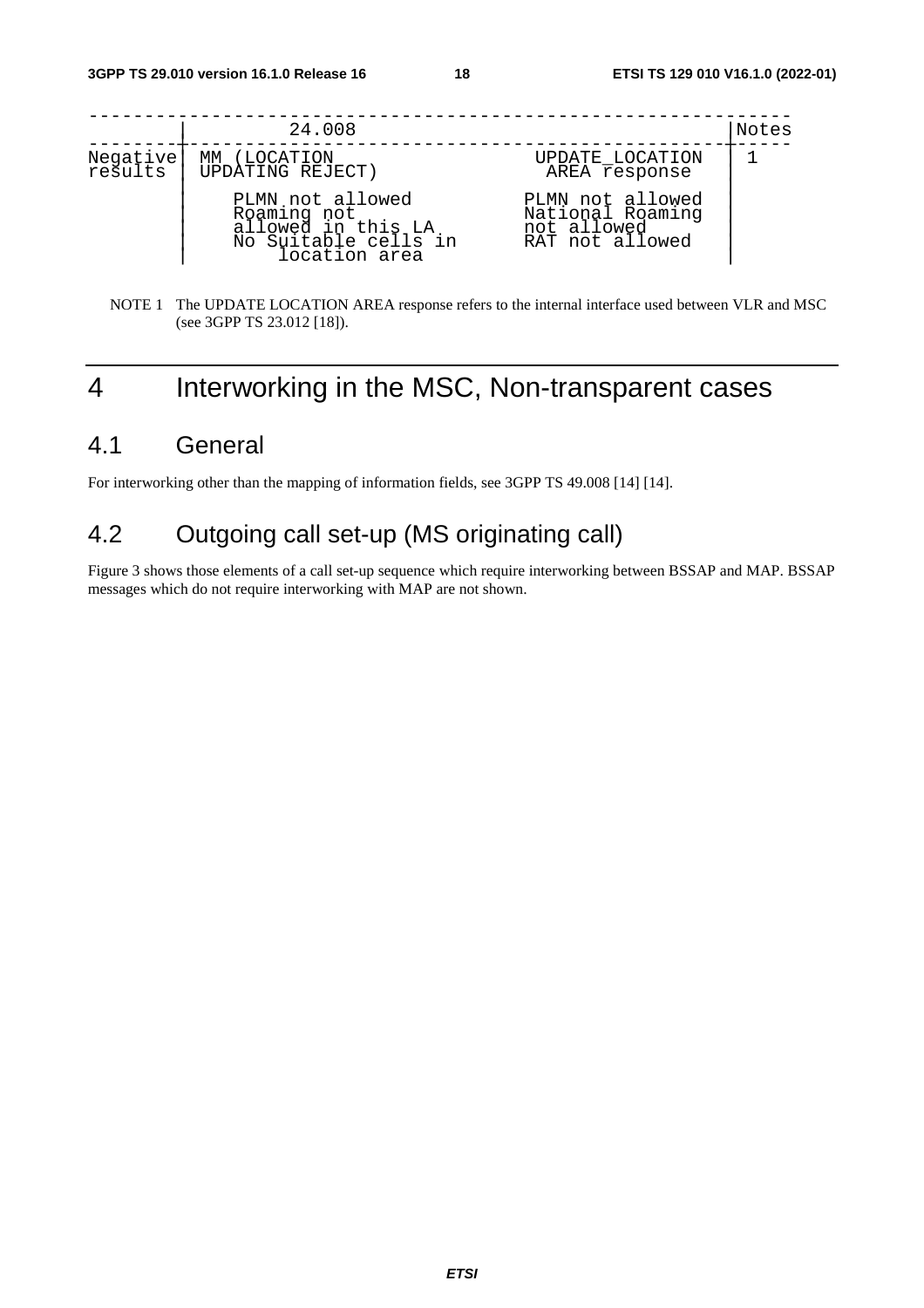| MS<br>MSC                                                                                | <b>VLR</b>                                                                                                                            |
|------------------------------------------------------------------------------------------|---------------------------------------------------------------------------------------------------------------------------------------|
| CM SERVICE REQUEST                                                                       | MAP_PROCESS_ACCESS_REQUEST request                                                                                                    |
|                                                                                          | Possibly<br>  identification procedure<br>  authentication procedure<br>MAP_SET_CIPHERING_MODE_request<br>(Note 1)                    |
| CM SERVICE ACCEPT<br>(Note 2)<br>CIPHER MODE COMMAND<br>(Note 2)<br>CIPHER MODE COMPLETE | MAP_PROCESS_ACCESS_REQUEST response<br>positive result (Note 1)                                                                       |
| TMSI REALLOCATION COMMAND                                                                | MAP_FORWARD_NEW_TMSI request<br>(Note 3)                                                                                              |
| TMSI REALLOCATION COMPLETE                                                               | MAP_FORWARD_NEW_TMSI response                                                                                                         |
| CM SERVICE REJECT<br>(Note 4)                                                            | MAP_PROCESS_ACCESS_REQUEST_response<br><---------------------------------<br>negative_result,_MAP_U/P_ABORT,<br>MAP_NOTICE,_MAP_CLOSE |
| SETUP (Note 5)                                                                           | MAP_SEND_INFO_FOR_OUTGOING_CALL                                                                                                       |
|                                                                                          | request                                                                                                                               |
| CALL PROCEEDING                                                                          | MAP_COMPLETE_CALL_request                                                                                                             |
| RELEASE COMPLETE<br>(Note 6)                                                             | MAP_SEND_INFO_FOR_OUTGOING_CALL<br>response, MAP_U/P_ABORT,<br>MAP_NOTICE, MAP_CLOSE                                                  |

#### **Figure 3: Part of outgoing call set-up sequence**

- NOTE 1: If the MSC received a MAP\_SET\_CIPHERING\_MODE request, it stores it until it receives the MAP\_PROCESS\_ACCESS\_ REQUEST response.
- NOTE 2: CM SERVICE ACCEPT is sent only if the ciphering procedure is not invoked.
- NOTE 3: TMSI reallocation need not be sequenced with other messages, but should be sent after ciphering.
- NOTE 4: CM SERVICE REJECT is sent as a result of a user error parameter in the MAP\_PROCESS\_ACCESS\_REQUEST response, or termination of the MAP dialogue.
- NOTE 5: The SETUP message is sent after the MS has either received a CM SERVICE ACCEPT or sent a CIPHER MODE COMPLETE.
- NOTE 6: RELEASE COMPLETE is sent as a result of a user error parameter in the MAP\_SEND\_INFO\_FOR\_OUTGOING\_CALL response, or termination of the MAP dialogue.

The procedure can be considered in two parts: the handling of the CM SERVICE REQUEST and the handling of the SETUP request.

The procedure is initiated by the MS sending a CM SERVICE REQUEST message. The MSC will forward the service request to the VLR in the MAP\_PROCESS\_ACCESS\_REQUEST request. The VLR may then invoke other operations, e.g. authentication and identification. These operations are defined in clauses 3.4 and 3.5.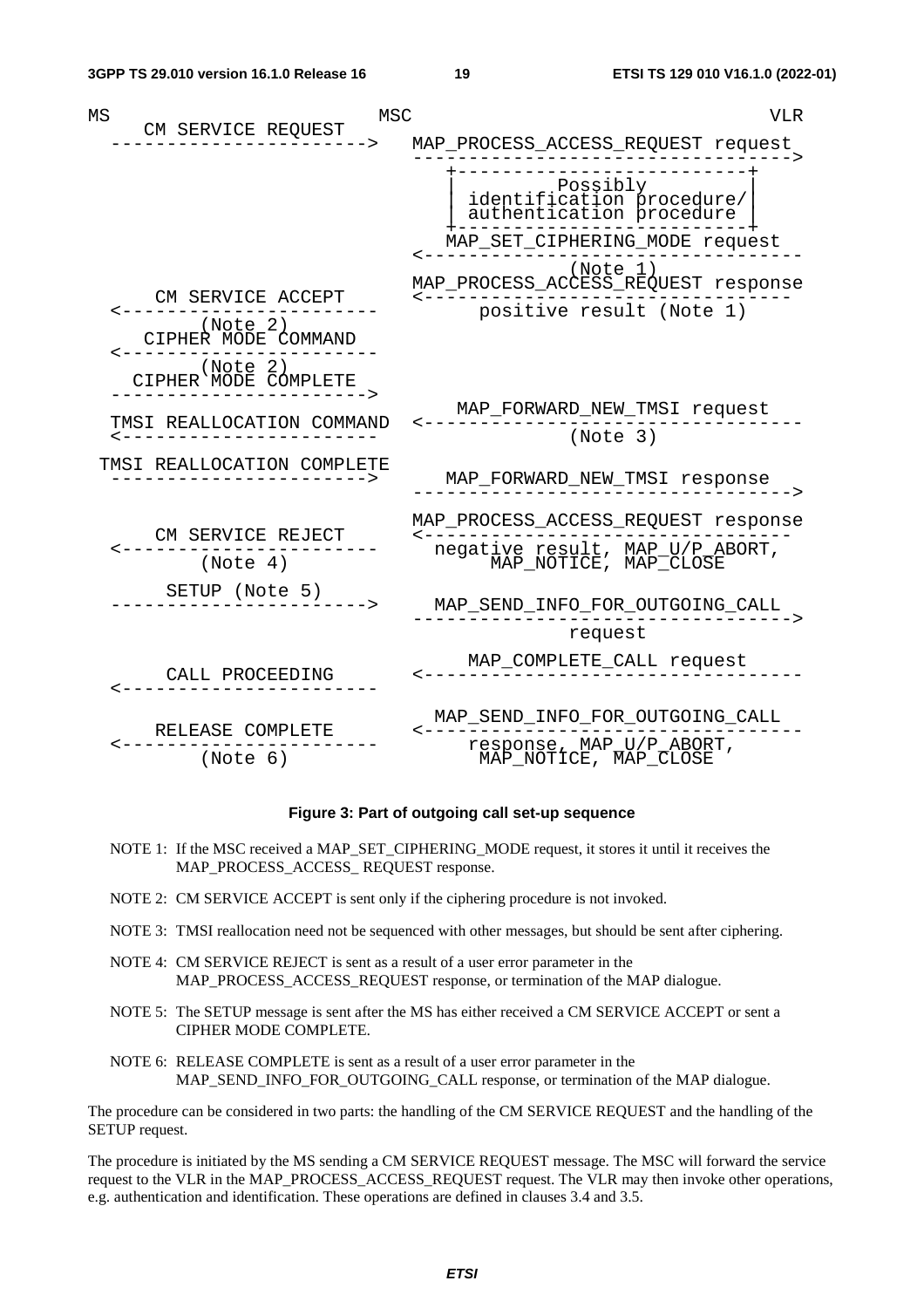If there is a positive outcome for the CM SERVICE REQUEST procedure, the VLR always sends a MAP\_PROCESS\_ACCESS\_REQUEST response. If the request is for a first MM-connection and ciphering is required, the MAP\_PROCESS\_ACCESS\_REQUEST response is preceded by a MAP\_SET\_CIPHERING\_MODE request. In this case the MSC sends a CIPHER MODE COMMAND towards the MS. The interworking for cipher mode setting is described in clause 4.4. If the request is for an additional MM-connection or for a first MM-connection where ciphering is not required, then the positive MAP\_PROCESS\_ACCESS\_REQUEST response causes the MSC to send a CM SERVICE ACCEPT message to the MS. After cipher mode setting has been completed or the CM SERVICE ACCEPT message has been returned, the MS will send the SETUP (or EMERGENCY SETUP) message and information retrieval takes place as shown.

A negative outcome for the MAP\_PROCESS\_ACCESS\_REQUEST procedure can be signalled by a MAP\_PROCESS\_ACCESS\_REQUEST response containing a user error parameter, or by terminating the MAP dialogue between the MSC and the VLR.

A positive outcome for the call setup procedure is indicated by a MAP\_COMPLETE\_CALL request from the VLR to the MSC, which causes the MSC to send a CALL PROCEEDING message towards the MS.

A negative outcome for the call setup procedure can be signalled by a MAP\_SEND\_INFO\_FOR\_INCOMING\_CALL response or by terminating the dialogue between the MSC and the VLR.

Information element mapping is required between the messages:

- CM SERVICE REQUEST to MAP\_PROCESS\_ACCESS\_REQUEST request;
- SETUP to MAP\_SEND\_INFO\_FOR\_OUTGOING CALL request;
- MAP\_SEND\_INFO\_FOR\_OUTGOING\_CALL response, MAP\_U/P\_ABORT, MAP\_NOTICE or premature MAP\_CLOSE to RELEASE COMPLETE or CM SERVICE REJECT.

The information contained in the MAP\_COMPLETE\_CALL request is not transmitted on the radio interface but is used in the MSC for connecting the call.

The conversion of information elements is as follows: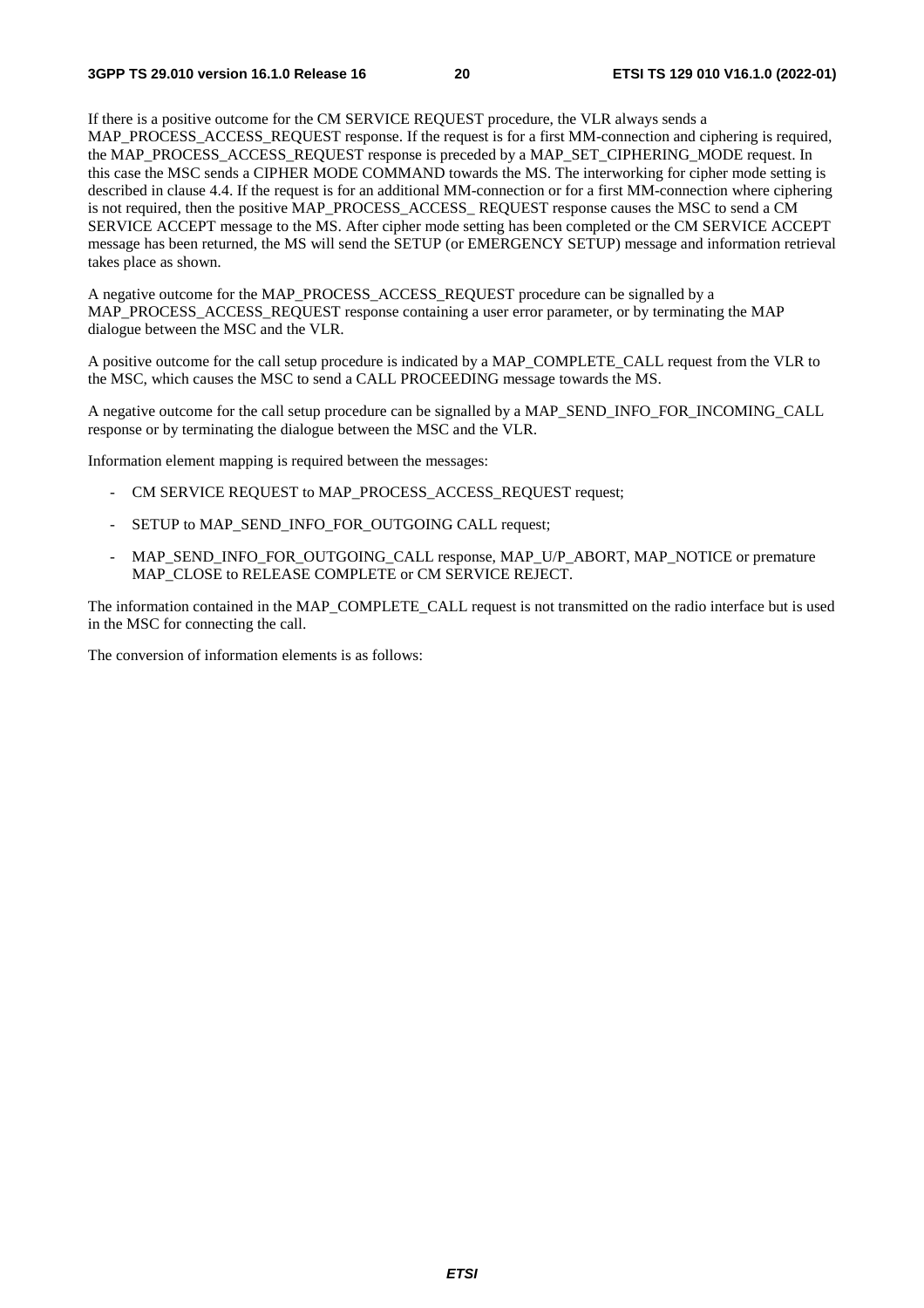|                    | 48.008/24.008                                                                                        | 29.002                                                                          | Notes          |
|--------------------|------------------------------------------------------------------------------------------------------|---------------------------------------------------------------------------------|----------------|
| Forward            | COMPLETE LAYER 3 INFO<br>(CM SERVICE REQUEST)                                                        | MAP_PROCESS_ACCESS_<br>REQUEST request                                          |                |
|                    | CM Service type<br>Ciphering key<br>sequence number                                                  | CM Service type<br><b>CKSN</b>                                                  | $\mathbf 1$    |
|                    | Mobile identity<br>Mobile station<br>Classmark 2                                                     | TMSI or IMSI or IMEI                                                            |                |
|                    | Cell identifier<br>Chosen channel                                                                    | Current LA Id                                                                   | 4              |
|                    |                                                                                                      | Access Connection<br>Status                                                     | 3              |
| Positive<br>result | DTAP (CM SERVICE ACCEPT) MAP_PROCESS_ACCESS_                                                         | REQUEST Fesponse                                                                | $\overline{2}$ |
| Negative<br>result | DTAP (CM SERVICE REJECT) MAP_PROCESS_ACCESS_                                                         | REQUEST response                                                                |                |
|                    | IMSI unknown in VLR                                                                                  | Unidentified<br>Subscriber                                                      |                |
|                    | Requested service<br>option not                                                                      | ???????                                                                         |                |
|                    | subscribed<br>Illegal ME<br>Network failure<br>Network failure<br>Network failure<br>Network failure | Illegal equipment<br>System failure<br>MAP_U/P_ABORT<br>MAP NOTICE<br>MAP CLOSE |                |
|                    | DTAP (AUTHENTICATION<br>REJECT)                                                                      | MAP_PROCESS_ACCESS_<br>REQUEST response                                         |                |
|                    |                                                                                                      | Illegal subscriber                                                              |                |

NOTE 1: Indicates, in this case, a mobile originating call establishment or an emergency call establishment.

NOTE 2: The CM SERVICE ACCEPT is sent when the ciphering procedure is not invoked.

NOTE 3: Indicates whether or not an RR-connection exists and whether or not ciphering has been started.

NOTE 4: The Current LA Id parameter is derived by the MSC from the Cell identifier information element.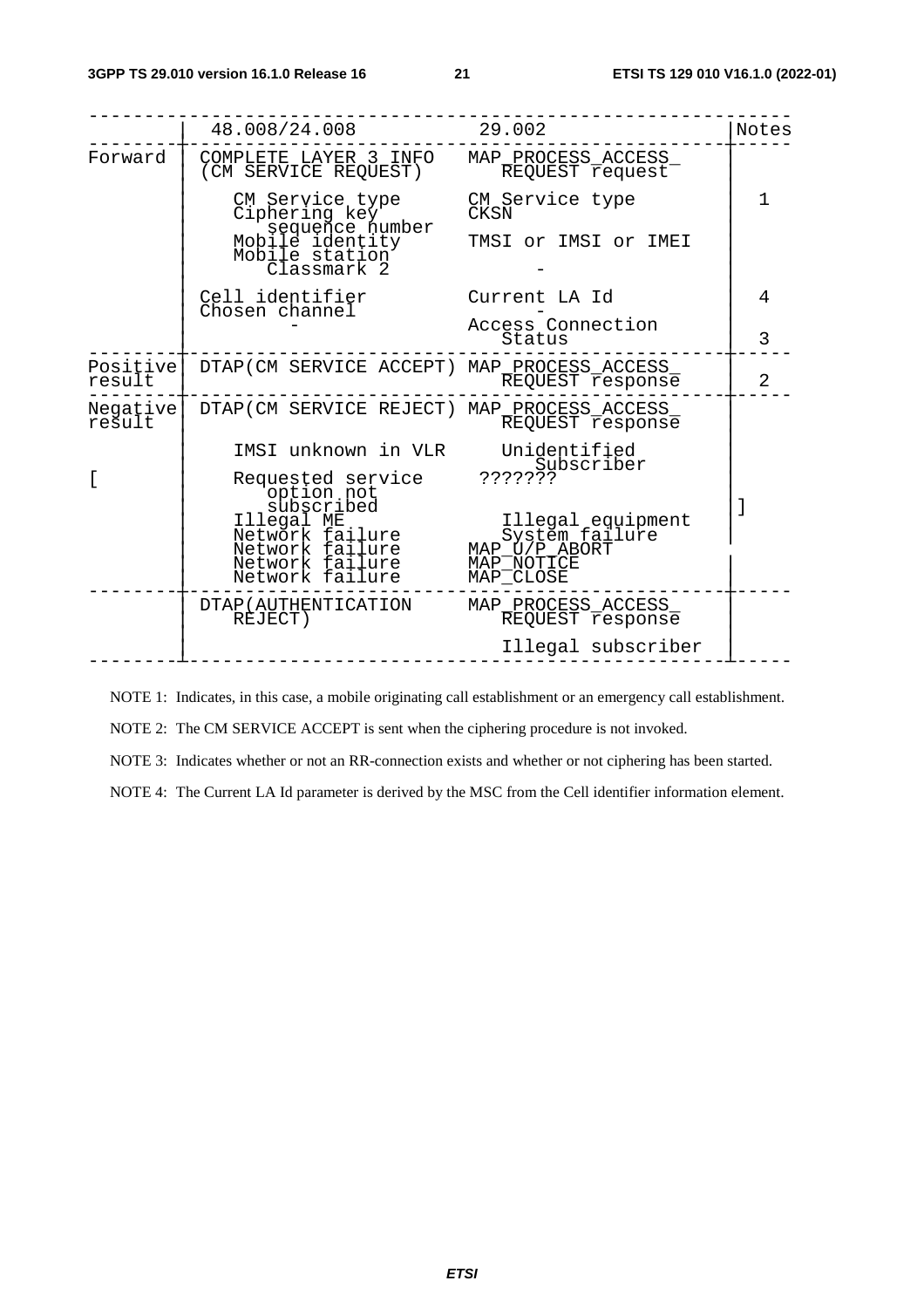|                    | 24.008                                                                                                                                                                                                                                                                                                                                                                             | 29.002                                                                                                                                                                                                                      | Notes          |
|--------------------|------------------------------------------------------------------------------------------------------------------------------------------------------------------------------------------------------------------------------------------------------------------------------------------------------------------------------------------------------------------------------------|-----------------------------------------------------------------------------------------------------------------------------------------------------------------------------------------------------------------------------|----------------|
| Forward<br>message | <b>SETUP</b>                                                                                                                                                                                                                                                                                                                                                                       | MAP_SEND_INFO_FOR_<br>OUTGOING_CALL_request                                                                                                                                                                                 |                |
|                    | BC repeat indicator<br>BC repeat indicator<br>Bearer capability 1<br>Calling party subaddress<br>Called party subaddress<br>Called party BCD number<br>Called party subaddress<br>LLC repeat indicator<br>Low layer compatibility II<br>HUC repeat indicator<br>High layer compa<br>High layer compatibility i<br>High layer compatibility ii                                      | Called Number                                                                                                                                                                                                               | $\frac{3}{3}$  |
|                    | Facility<br>User-user<br>SS version<br>CLIRO flag                                                                                                                                                                                                                                                                                                                                  | Bearer service<br>Teleservice<br>CUG index<br>Suppress pref CUG<br>Suppress CUG OA                                                                                                                                          | 331444         |
| Positive<br>result |                                                                                                                                                                                                                                                                                                                                                                                    |                                                                                                                                                                                                                             | $\overline{2}$ |
| Negative<br>result | RELEASE COMPLETE                                                                                                                                                                                                                                                                                                                                                                   | MAP_SEND_INFO_FOR_<br>OUTGOING_CALL_response                                                                                                                                                                                |                |
|                    | 3GPP TS 24.010<br>Operator determined<br>barring<br>Network out of order<br>Network out of order<br>Network out of order<br>Bearer capability<br>_ not authorized<br>Bearer capability<br>not authorized<br>[User not member of CUG] CUG reject<br>Network out of order<br>Network out of order MAP_U/P_ABORT<br>Network out of order MAP_NOTICE<br>Network out of order MAP_CLOSE | Call Barred<br>Barring Service<br>Active<br>Call Barred<br>Operator Determined<br>Barring<br>Data Missing<br>Unexpected Data Value<br>System Failure<br>Bearer service not<br>provisioned<br>Teleservice not<br>provisioned |                |

- NOTE 1: If the Facility IE contains CUG information, the CUG information is transferred to the VLR in the MAP\_SEND\_INFO\_FOR\_OUTGOING\_CALL service; any other information contained in a Facility IE is transferred to the VLR in a MAP Supplementary Services related service.
- NOTE 2: The call setup parameters retrieved from the VLR are not sent to the MS. The parameters are carried in the MAP\_COMPLETE\_CALL service.
- NOTE 3: The bearer capabilities can be used to derive the bearer/tele service.
- NOTE 4: CUG information is derived from the contents of the Facility IE.

### 4.3 Incoming call set-up (MS terminating call)

Figure 4 shows those elements of the procedure which require interworking between MAP and 3GPP TS 24.008 [4] procedures.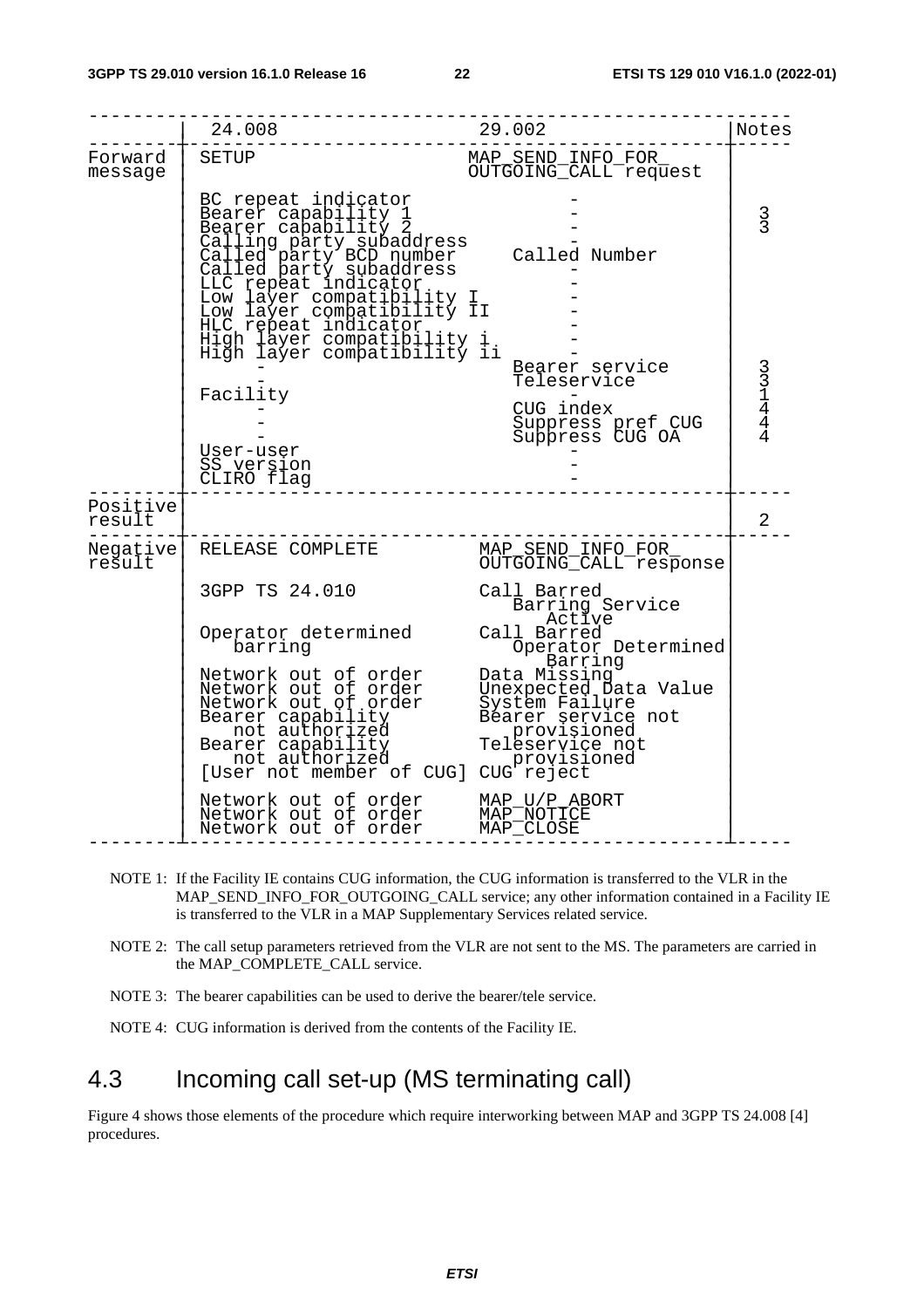| MS<br>MSC                        |                                                                                                                                          | <b>VLR</b> |
|----------------------------------|------------------------------------------------------------------------------------------------------------------------------------------|------------|
|                                  | Info retrieval                                                                                                                           |            |
|                                  | MAP_PAGE request or                                                                                                                      |            |
| PAGE REQUEST<br>(Note 1)         | MAP_SEARCH_FOR_MS request                                                                                                                |            |
|                                  |                                                                                                                                          |            |
| PAGING RESPONSE                  | MAP_SEARCH_FOR_MS_response (Note 2)<br>----------------------------------                                                                |            |
|                                  | MAP_PROCESS_ACCESS_REQUEST request<br>-----------------------------------                                                                |            |
|                                  | ----------<br>Possibly<br>authentication procedure<br>----------------------                                                             |            |
|                                  | MAP_SET_CIPHERING_MODE_request                                                                                                           |            |
|                                  | (Note 3)                                                                                                                                 |            |
| CIPHER MODE COMMAND              | MAP_PROCESS_ACCESS_REQUEST response                                                                                                      |            |
| (Note 3)<br>CIPHER MODE COMPLETE | positive result (Note 4)                                                                                                                 |            |
|                                  | MAP_FORWARD_NEW_TMSI_request                                                                                                             |            |
| TMSI REALLOCATION COMMAND        | (Note 5)                                                                                                                                 |            |
| TMSI REALLOCATION COMPLETE       | MAP_FORWARD_NEW_TMSI response                                                                                                            |            |
| SETUP                            | MAP_COMPLETE_CALL request<br>---------------------------                                                                                 |            |
| RELEASE COMPLETE                 | MAP_SEND_INFO_FOR_INCOMING_CALL<br>---------------------------------<br>response negative result,<br>MAP_U/P_ABORT,MAP_NOTICE, MAP_CLOSE |            |
| (Note 6)                         |                                                                                                                                          |            |

#### **Figure 4: Incoming call set-up**

- NOTE 1: If an MM connection already exists, the PAGE REQUEST is not sent. If the call can be accepted, the MSC sends a MAP\_PROCESS\_ACCESS\_REQUEST request in response to the MAP\_PAGE request. If the call cannot be accepted the MSC sends a MAP\_PAGE response containing the error 'busy subscriber'.
- NOTE 2: Sent only if MAP\_SEARCH\_FOR\_MS was used.
- NOTE 3: Needed only if a ciphered MM-connection does not exist already.
- NOTE 4: If the MSC received a MAP\_SET\_CIPHERING\_MODE request, it stores it until it receives the MAP\_PROCESS\_ACCESS\_ REQUEST response.
- NOTE 5: TMSI reallocation need not be sequenced with other messages, but should be sent after ciphering.
- NOTE 6: RELEASE COMPLETE is sent as a result of a user error parameter in the MAP\_SEND\_INFO\_FOR\_OUTGOING\_CALL response, or termination of the MAP dialogue.

The paging procedure is controlled by the VLR. It may be followed by authentication (clause 3.4), ciphering (clause 4.4) and reallocation of TMSI(clause 3.6). The SETUP message is sent when the MAP\_COMPLETE\_CALL request is received.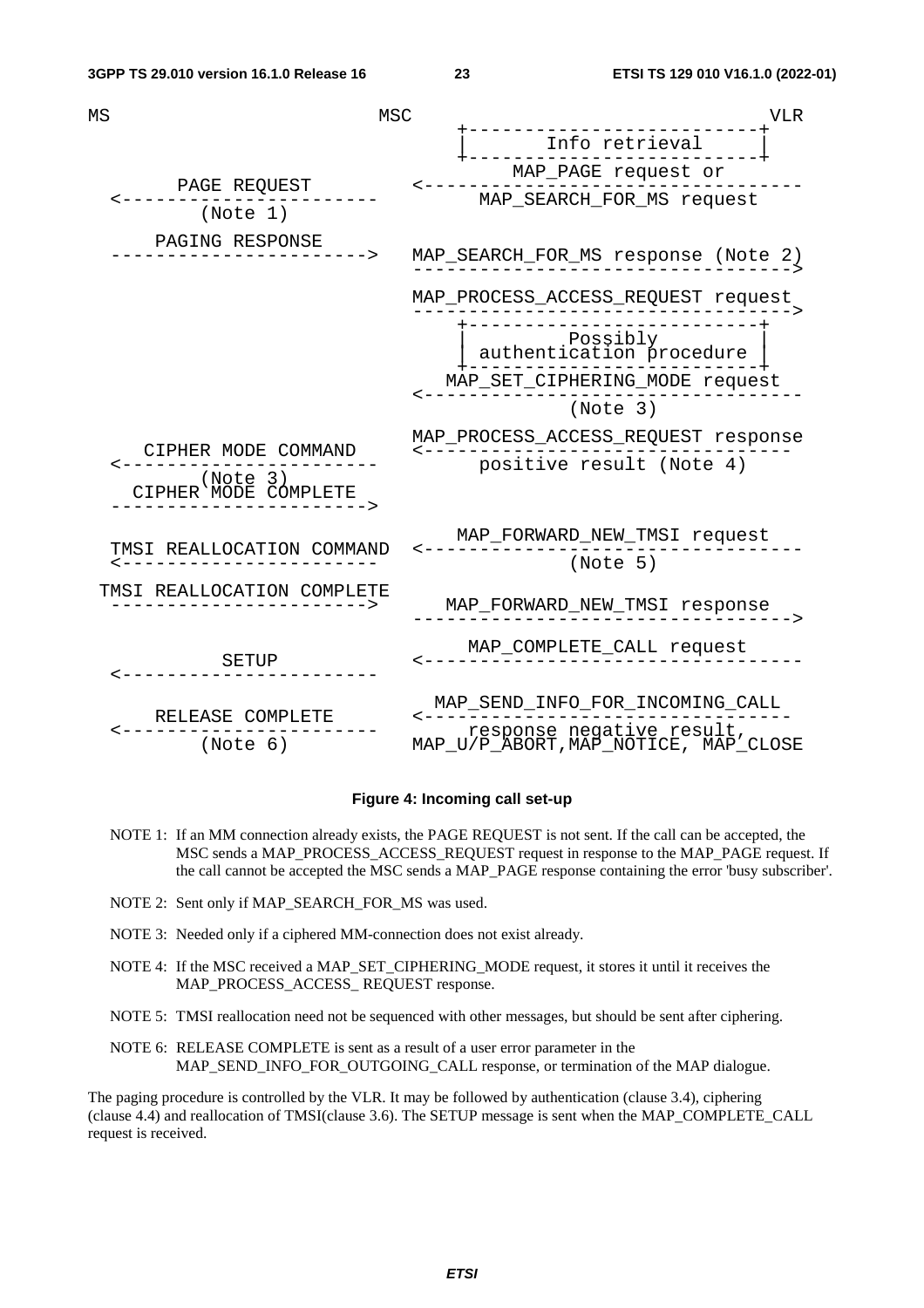Normally there is no interworking between the MAP\_COMPLETE\_CALL request and the SETUP message. However, the MAP\_COMPLETE\_CALL request may contain a bearer service indication which will be used to establish the bearer capabilities at the MSC. The interworking between the MAP\_PAGE request or MAP\_SEARCH\_FOR\_MS request and the BSSMAP PAGING REQUEST message is as follows:

|                     | 48.008/24.008                                                       | 29.002                                           | Notes |
|---------------------|---------------------------------------------------------------------|--------------------------------------------------|-------|
| Forward<br>message  | PAGING REOUEST                                                      | MAP_PAGE request or<br>MAP_SEARCH_FOR_MS request |       |
|                     | IMSI<br>TMSI<br>Cell identifier<br>list                             | IMSI<br>TMST<br>Stored LA Id                     |       |
| Backward<br>message | COMPLETE LAYER 3 INFO<br>(PAGING RESPONSE)                          | MAP_PROCESS_ACCESS_<br>REQUEST request           |       |
|                     | Ciphering key                                                       | CM service type<br>CKSN                          | 2     |
|                     | sequence number<br>Mobile identity<br>Mobile station<br>classmark 2 | TMSI or IMSI                                     |       |
|                     | Cell Identifier                                                     | Current LA Id<br>Access connection<br>status     | 3     |
|                     | Chosen channel                                                      |                                                  |       |

NOTE 1: If TMSI is included, the TMSI is used as the mobile identity in the 3GPP TS 24.008 [4] PAGE REQUEST message, otherwise the IMSI is used as the mobile identity.

NOTE 2: In this case the MAP CM service type is set to 'mobile terminating call'.

NOTE 3: The Target LA Id parameter is derived by the MSC from the Cell identifier information element.

### 4.4 Cipher mode setting

The interworking is as follows:

|                    | 48.008                                        | 29.002                            | Notes |
|--------------------|-----------------------------------------------|-----------------------------------|-------|
| Forward            | CIPHER MODE COMMAND                           | MAP SET CIPHERING MODE<br>request |       |
|                    | Cipher mode setting<br>Encryption information | Ciphering mode<br>Кc              |       |
| Positive<br>result | CIPHER MODE COMPLETE                          | None                              |       |
| Negative<br>result | CIPHER MODE REJECT                            | None                              |       |
|                    |                                               |                                   |       |

NOTE 1: The key Kc is passed through the BSS to the BTS, but is not passed to the MS.

# 4.5 Inter-MSC Handover

The general principles of the handover procedures are given in 3GPP TS 23.009 [2]. 3GPP TS 29.010 gives the necessary information for interworking between the 3GPP TS 48.008 [12] handover protocol and the 3GPP TS 29.002 [9] MAP protocol.

The following principle shall apply when new parameters need to be added for transfer on the E-interface: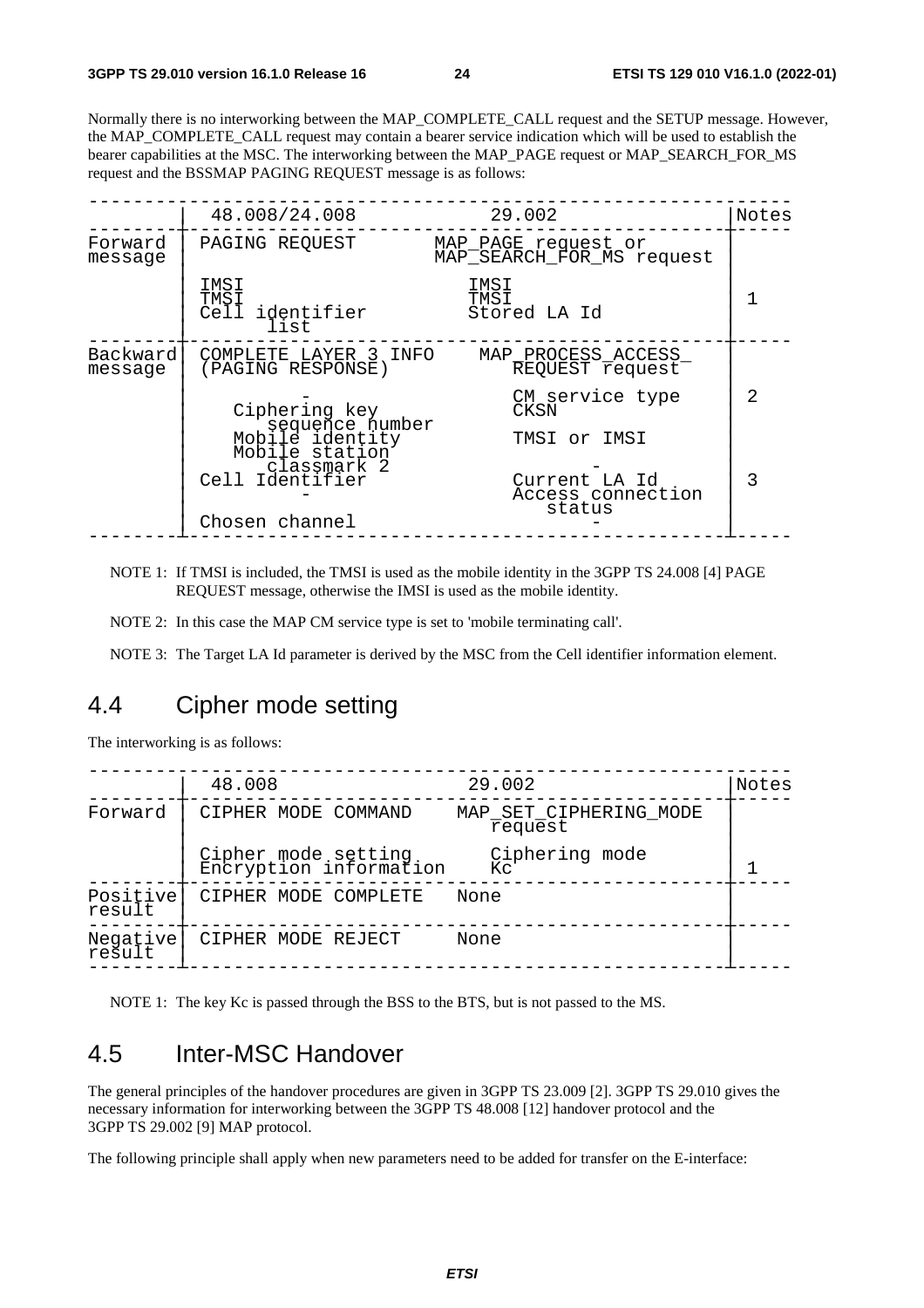- 1- The parameters shall be added to be carried in the AN-APDU when they need to be forwarded to the target radio access network and the encapsulated protocol is the same as the protocol used at the interface between the target MSC and the target radio access network.
- 2. The parameters shall be added to be carried in a MAP message
	- when they need to be forwarded to the target radio access network and the encapsulated protocol is different from the protocol used at the interface between the target MSC and the target radio access network;
	- when they are required by the target MSC, but not to be forwarded to the target radio access network; or
	- when they are required by the target MSC for subsequent procedures

and they cannot be derived from the message encapsulated in the AN-APDU.

### 4.5.1 Basic Inter-MSC Handover

When a Mobile Station is handed over between two MSCs, the establishment of a connection between them (described in 3GPP TS 23.009 [2]) requires interworking between A-Interface and E-Interface.

The signalling at initiation, execution, completion of the Basic Inter-MSC handover procedure is shown in figures 5 to 10 with both possible positive or negative outcomes.

Additionally figures 5b and 5c show the possible interworking when trace related messages are transparently transferred on the E-Interface at Basic Inter-MSC Handover initiation.



#### **Figure 5a: Signalling for Basic Inter-MSC Handover initiation (no trace related messages transferred)**



#### **Figure 5b: Signalling for Basic Inter-MSC Handover initiation (BSC invoke trace message transferred)**

(\*): In that case, HANDOVER REQUEST and BSC INVOKE TRACE messages are included within the AN-APDU parameter.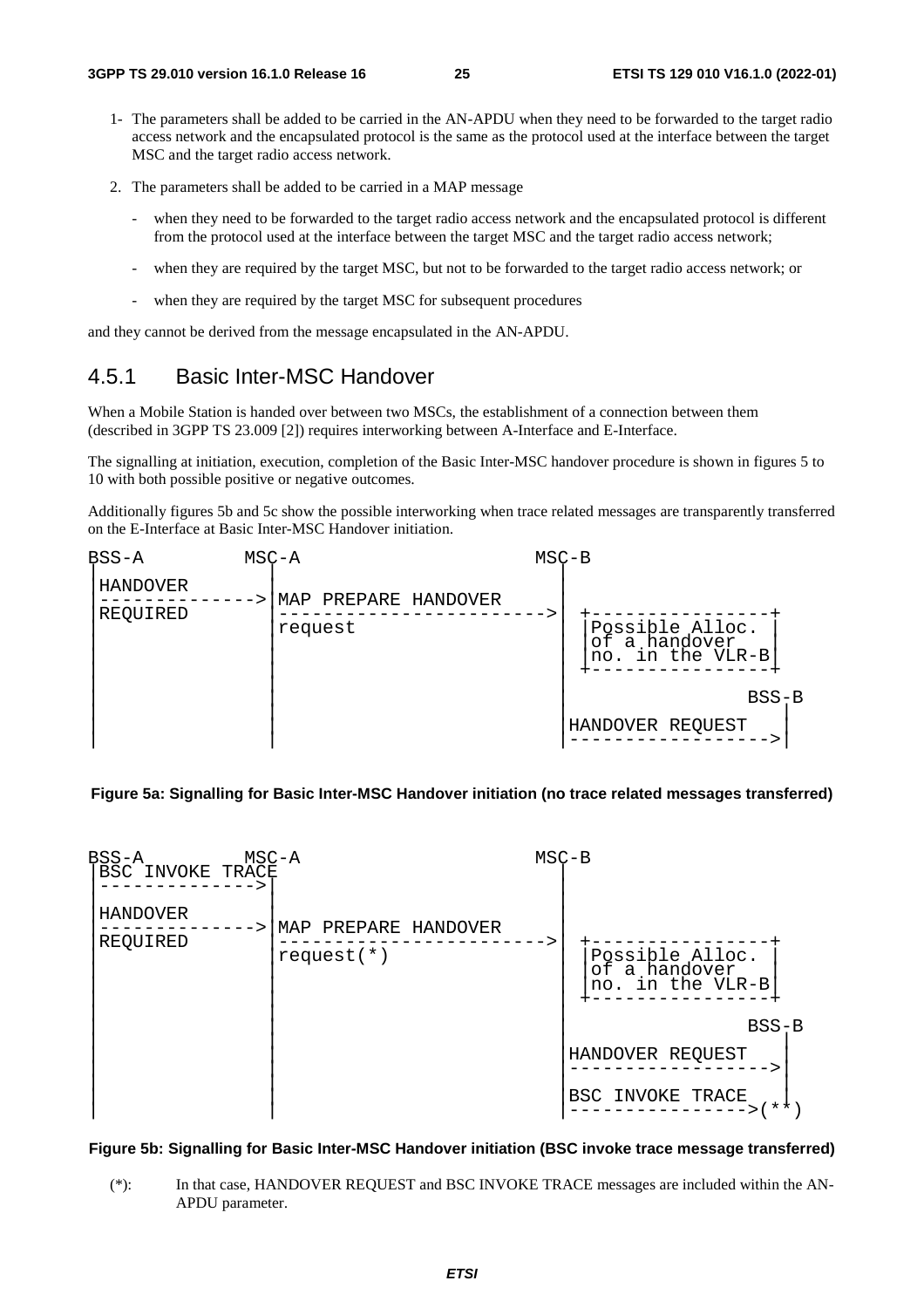(\*\*): BSC INVOKE TRACE is forwarded to BSS-B if supported by MSC-B.



#### **Figure 5c: Signalling for Basic Inter-MSC Handover initiation (MSC invoke trace message transferred)**

- (\*): Tracing invocation has been received from VLR.
- (\*\*): In that case, HANDOVER REQUEST and MSC INVOKE TRACE messages are included within the AN-APDU parameter.
- (\*\*\*): MSC INVOKE TRACE is forwarded to BSS-B if supported by MSC-B.

Possible Positive outcomes:

a) successful radio resources allocation and handover number allocation (if performed):



b) radio resources allocation queued and successful handover number allocation (if performed). Later successful radio resources allocation indication:



#### **Figure 6: Signalling for Basic Inter-MSC Handover execution (Positive outcomes)**

Possible Negative outcomes: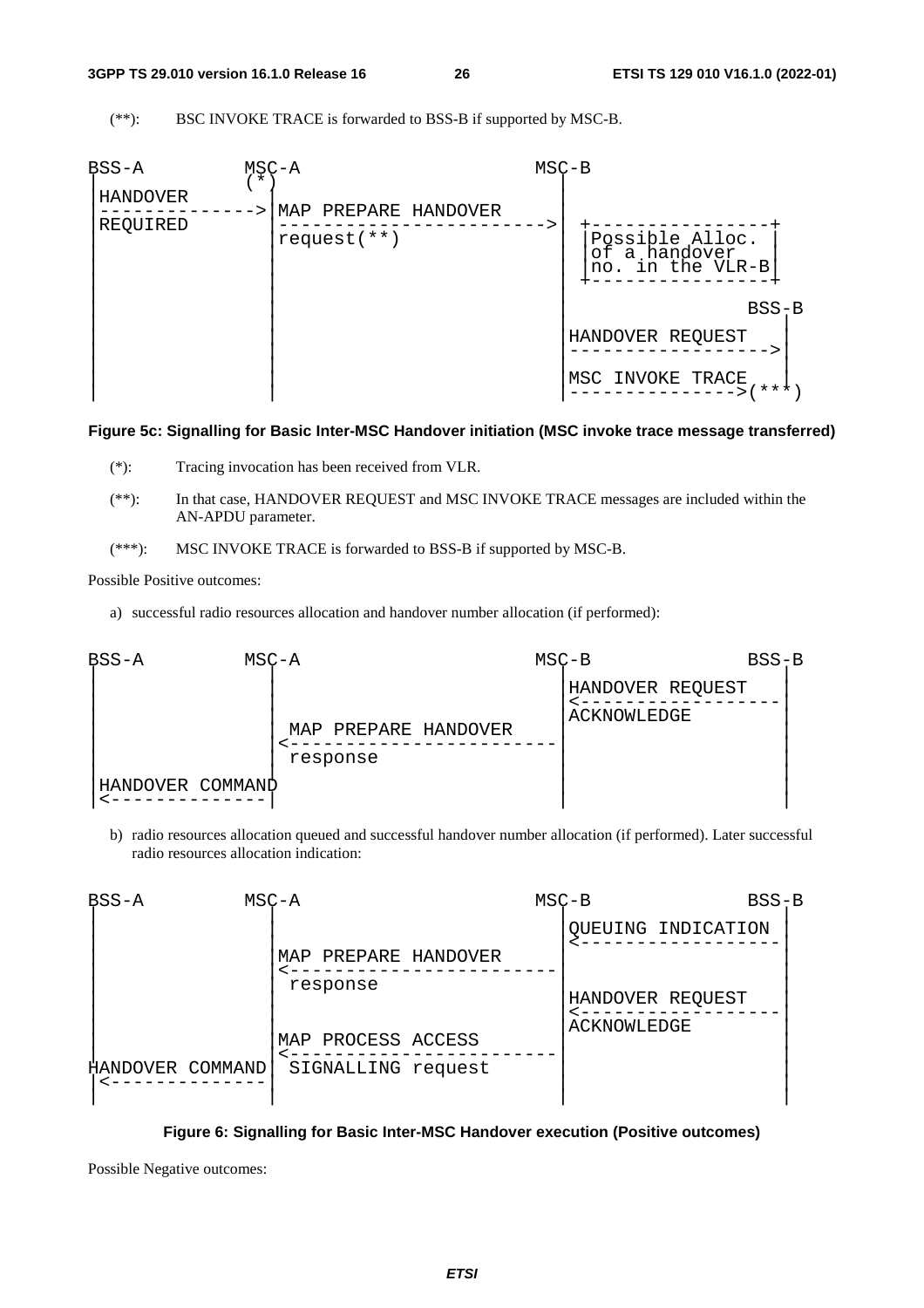c) user error detected, or handover number allocation unsuccessful (if performed), or component rejection or dialogue abortion performed by MSC-B:

| BSS-A<br>MSC-A     |                                                                              | $MSC-B$ | $BSS-B$ |
|--------------------|------------------------------------------------------------------------------|---------|---------|
| 'HANDOVER REQUIRÈD | MAP PREPARE HANDOVER response<br>negative result, MAP CLOSE<br>MAP U/P-ABORT |         |         |
| REJECT (Note 1)    |                                                                              |         |         |

d) radio resources allocation failure:



e) radio resources allocation queued and successful handover number allocation (if performed). Later unsuccessful radio resources allocation:



f) unsuccessful handover execution (Reversion to the old channel):



#### **Figure 7: Signalling for Basic Inter-MSC Handover execution (Negative outcomes)**

NOTE: Possible rejection of the handover because of the negative outcome of MAP or BSSMAP procedure.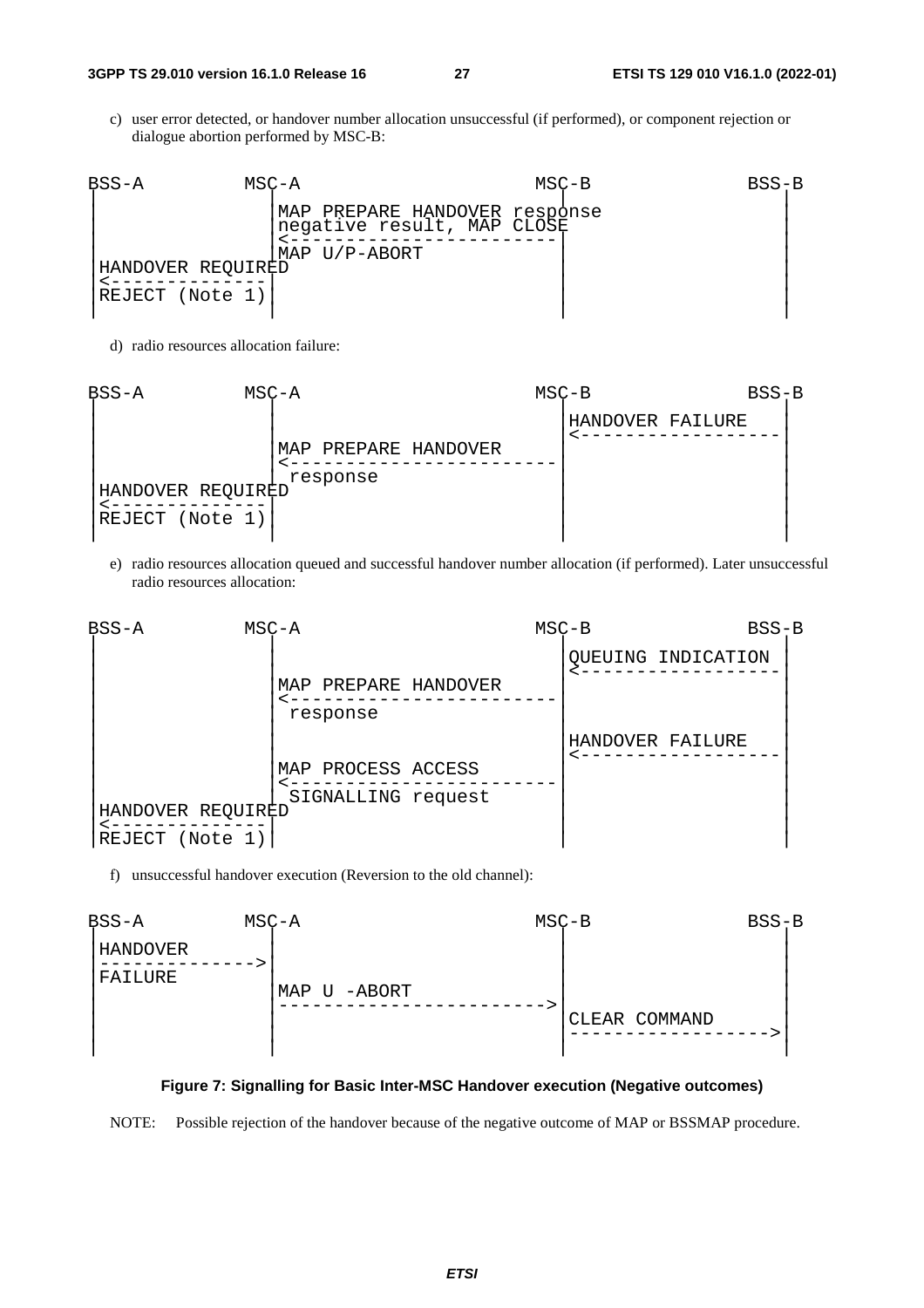



Positive outcome



#### **Figure 9: Signalling for Basic Inter-MSC Handover completion (Positive outcome)**

Negative outcome



#### **Figure 10: Signalling for Basic Inter-MSC Handover completion (Negative outcome)**

NOTE: From interworking between MAP and BSSMAP point of view.

The handover procedure is normally triggered by BSS-A by sending a HANDOVER REQUIRED message on A-Interface to MSC-A. The invocation of the Basic Inter-MSC handover procedure is performed and controlled by MSC-A. The sending of the MAP Prepare-Handover request to MSC-B is triggered in MSC-A upon receipt of the HANDOVER REQUIRED message. For compatibility reason, the cell identity of the cell where the call is to be handed over in MSC-B area, provided in the HANDOVER REQUIRED message, is mapped into targetCellId MAP parameter and the HANDOVER REQUEST message is encapsulated in the AN-APDU MAP parameter of the Prepare-Handover MAP request. MSC-B can invoke another operation towards the VLR-B (allocation of the handover number described in 3GPP TS 29.002 [9]).

Additionally, if tracing activity has been invoked, the trace related messages can be transferred on the E-Interface encapsulated in the AN-APDU MAP parameter of the Prepare-Handover Request. If transferred, one complete trace related message at a time shall be included in the AN-APDU MAP parameter after the HANDOVER REQUEST message.

The interworking between Prepare Handover and HANDOVER REQUIRED is as follows: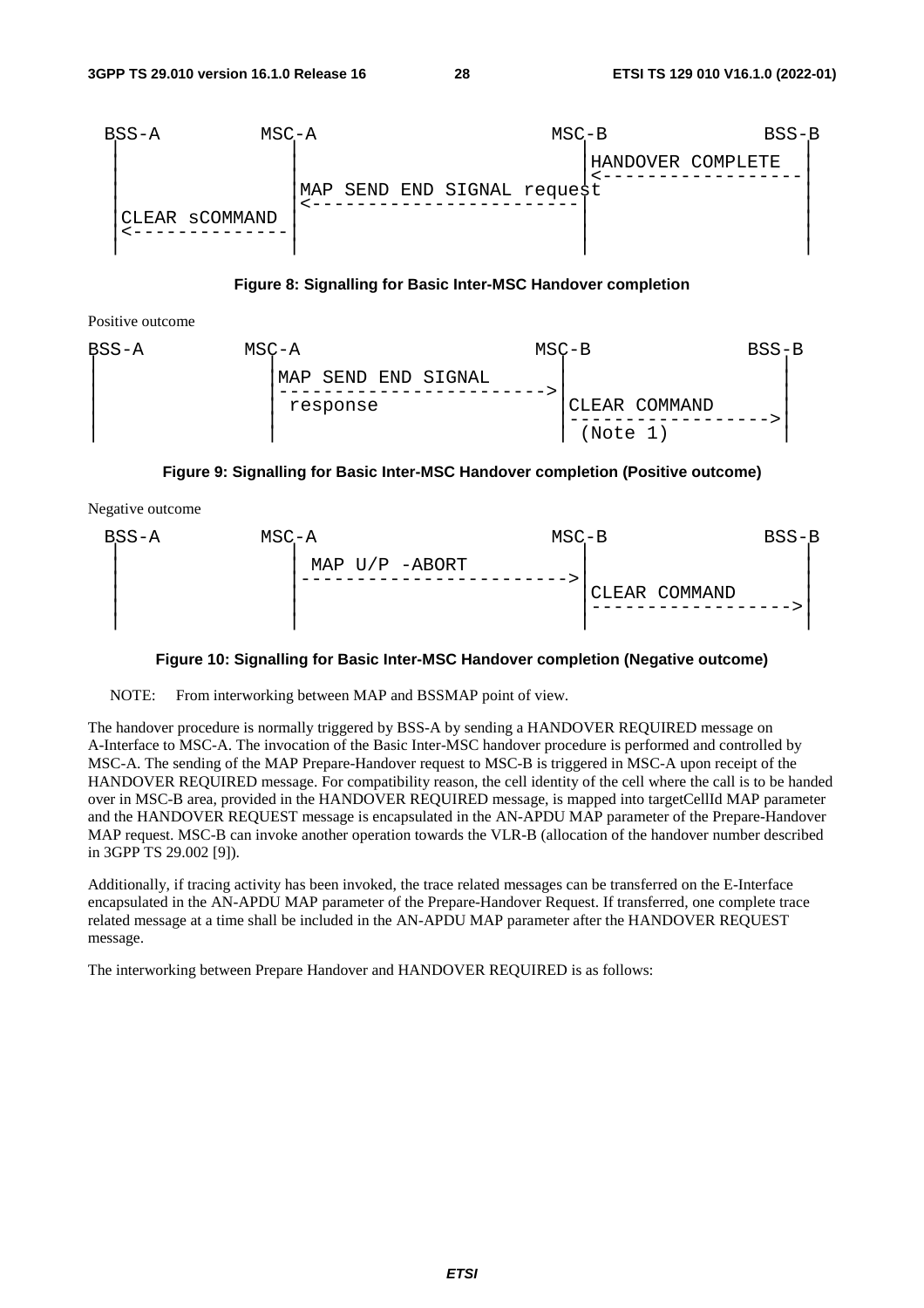|                    | 48.008                                 | 29.002                                                                                                             | Notes          |
|--------------------|----------------------------------------|--------------------------------------------------------------------------------------------------------------------|----------------|
| Forward<br>message |                                        | HANDOVER REQUIRED MAP PREPARE HANDOVER request                                                                     |                |
|                    | BSSMAP information                     | -ho-NumberNotRequired<br>-targetCellId                                                                             | 1              |
|                    | elements                               | -AN-ĂPDU (                                                                                                         | $\overline{2}$ |
|                    |                                        | HANDOVER REQUEST,<br>BSC INVOKE TRACE<br>or MSC INVOKE TRACE)                                                      | 3              |
| Positive<br>result |                                        | MAP PREPARE HANDOVER response                                                                                      | 4              |
|                    |                                        | -handover number<br>$-AN-APDU$<br>QUEUING INDICATION<br>Or HANDOVER REQUEST<br>ACKNOWLEDGE or<br>HANDOVER FAILURE) |                |
| Negative<br>result | HANDOVER REQUIRED REJECT               | MAP PREPARE HANDOVER                                                                                               | 5              |
|                    | equipment failure<br>equipment failure | System Failure<br>No Handover Number<br>available                                                                  |                |
|                    | equipment failure<br>equipment failure | UnexpectedDataValue<br>Data Missing                                                                                |                |
|                    | equipment failure<br>equipment failure | MAP CLOSE<br>MAP $U/P$ -ABORT                                                                                      |                |
|                    |                                        |                                                                                                                    |                |

- NOTE 1: The ho-NumberNotRequired parameter is included by MSC-A, when MSC-A decides not to use any circuit connection with MSC-B. No handover number shall be present in the positive result. Any negative response from MSC-B shall not be due to handover number allocation problem.
- NOTE 2: The process performed on the BSSMAP information elements received in the HANDOVER REQUIRED message is described in the GSM Recommendation 48.008.
- NOTE 3: The process performed on the BSSMAP information elements received in the MSC or BSC INVOKE TRACE message is described in clause 4.5.6.6.
- NOTE 4: The response to the Prepare-Handover request can include in its AN-APDU parameter, identifying the GSM-08.06 protocol, either a BSSMAP QUEUING INDICATION, or a BSSMAP HANDOVER REQUEST ACKNOWLEDGE or a BSSMAP HANDOVER FAILURE.

 In the first case, MSC-A shall wait for the radio resources allocation response from MSC-B, transmitted to MSC-A as described in clause 4.5.4.

 In the second case, the positive result triggers in MSC-A the sending on A-Interface of the HANDOVER COMMAND.

In the third case, the positive result triggers in MSC-A one of the following:

- another handover attempt is initiated by MSC-A;
- optionally the sending of the HANDOVER REQUIRED REJECT.

 (The possible sending of the HANDOVER REQUIRED REJECT message upon receipt of the HANDOVER FAILURE is out of the scope of 3GPP TS 29.010 and lies in 3GPP TS 48.008 [12]).

NOTE 5: The possible sending of the HANDOVER REQUIRED REJECT message is described in 3GPP TS 48.008 [12].

The interworking between Send End Signal and HANDOVER COMPLETE in MSC-B is as follows: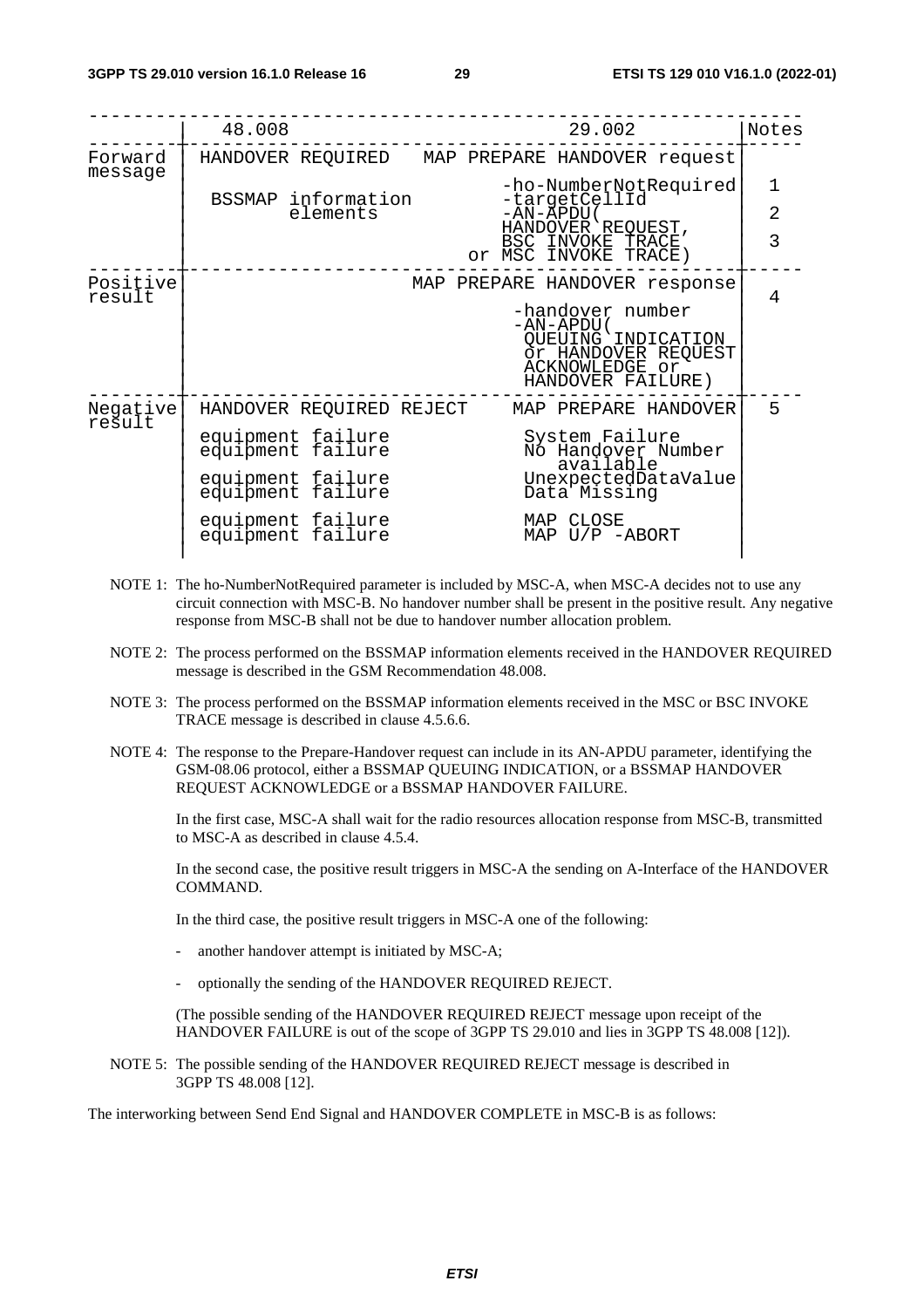|                    | 48.008<br>29.002                                                                                     | Notes |
|--------------------|------------------------------------------------------------------------------------------------------|-------|
| Forward            | HANDOVER COMPLETE<br>MAP SEND END SIGNAL request                                                     |       |
| message            | -AN-APDU (<br>HANDOVER COMPLETE)                                                                     |       |
| Positive<br>result | CLEAR COMMAND MAP SEND END SIGNAL response<br>-Call Control release                                  |       |
| Negative           | COMMAND<br>CLEAR<br>-Call Control release<br>CLOSE<br>MAP<br>-Call Control release<br>MAP U/P -ABORT | 2     |

- NOTE 1: The positive empty result triggers the clearing of the Radio Resources on the A-Interface and the release of the SCCP connection between MSC-B and BSS-B. If a circuit connection is used between MSC-A and MSC-B, the 'Call Control release' clearing cause shall only be given to BSS-B when MSC-B has received a clearing indication on its circuit connection with MSC-A.
- NOTE 2: The abortion of the dialogue or the rejection of the component triggers in MSC-B the clearing of its circuit connection with MSC-A, if any, of the Radio Resources on the A-Interface and the release of the SCCP connection between MSC-B and BSS-B.

The interworking between Send End Signal and CLEAR COMMAND in MSC-A is as follows:

|                    | 29.002   |                                  | 48.008                   | Notes |
|--------------------|----------|----------------------------------|--------------------------|-------|
| Forward<br>message |          | MAP SEND END SIGNAL              | CLEAR COMMAND            |       |
|                    | response | -AN-APDU (<br>HANDOVER COMPLETE) | - Handover<br>Successful |       |
| Positive<br>result |          |                                  |                          |       |
| Negative<br>result |          |                                  |                          |       |

The interworking between HANDOVER FAILURE in case of reversion to old channel of the MS and User Abort in MSC-A is as follows:

|                    | 48.008                        | 29.002       | Notes |
|--------------------|-------------------------------|--------------|-------|
| Forward<br>message | HANDOVER FAILURE              | MAP U -ABORT |       |
|                    | - Reversion to old<br>channel |              |       |
| Positive<br>result |                               |              |       |
| Negative           |                               |              |       |

### 4.5.2 Subsequent Inter-MSC Handover back to MSC-A

When a Mobile Station is being handed over back to MSC-A, the procedure (described in 3GPP TS 23.009 [2]) requires interworking between A-Interface and E-Interface.

The signalling at initiation, execution and completion of the Subsequent Inter-MSC handover procedure is shown in figures 11 to 15.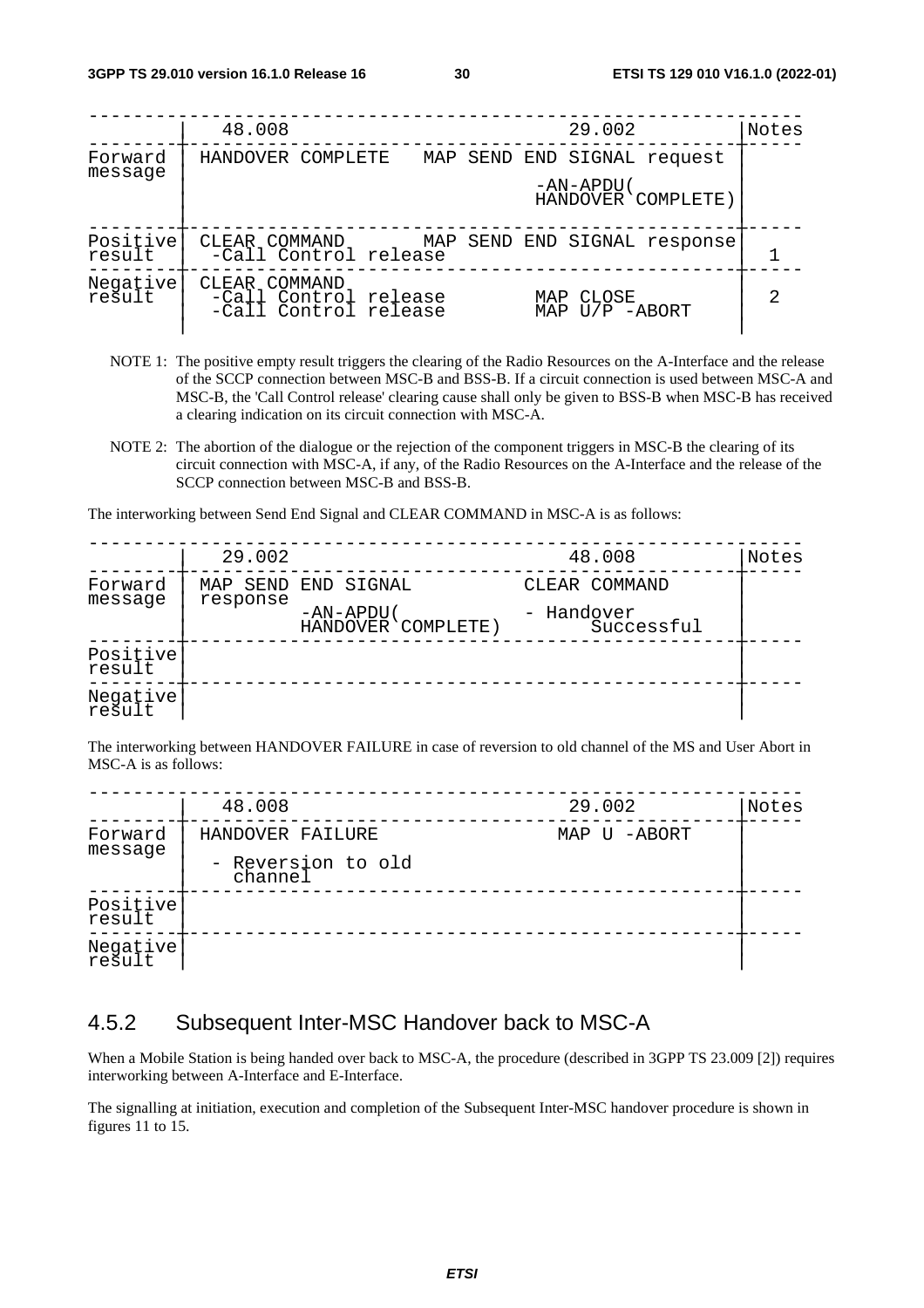

#### **Figure 11: Signalling for Subsequent Inter-MSC Handover back to MSC-A initiation**

Possible Positive outcomes:

a) successful radio resources allocation:



b) radio resources allocation queued. Later successful radio resources allocation indication:



#### **Figure 12: Signalling for Subsequent Inter-MSC Handover back to MSC-A execution (Positive outcome)**

Possible Negative outcomes:

c) user error detected, or component rejection or dialogue abortion performed by MSC-A:

BSS-A MSC-B MSC-A BSS-B | |MAP PREPARE SUBSEQUENT HANDOVER | | |<------------------------| | |HANDOVER REQUIRED response negative result | |<--------------| | | |REJECT (Note 1)| | | | | | |

d) component rejection or dialogue abortion performed by MSC-A: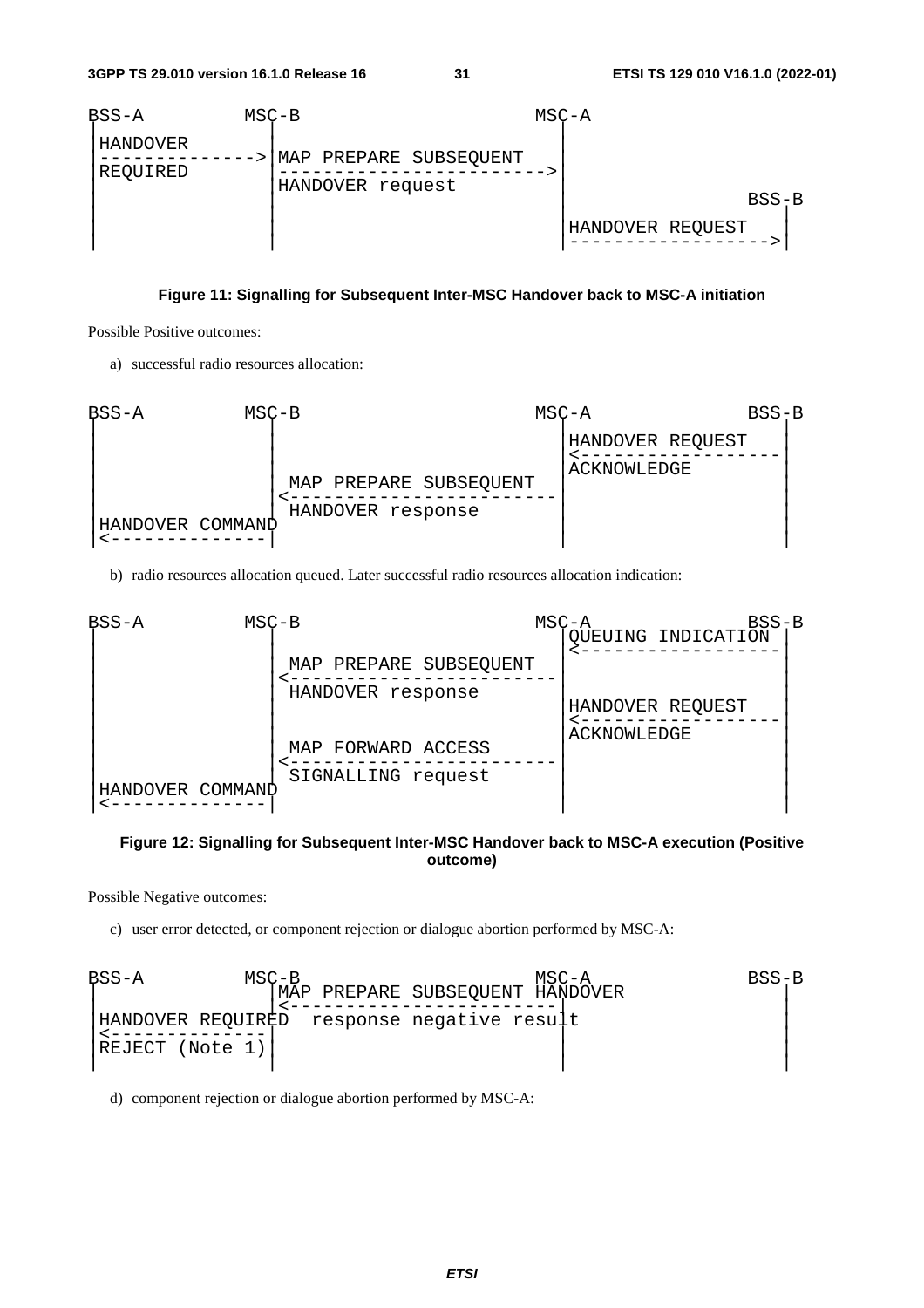

e) radio resources allocation failure:



f) radio resources allocation queued. Later unsuccessful radio resources allocation:



#### **Figure 13: Signalling for Subsequent Inter-MSC Handover back to MSC-A execution (Negative outcome)**

NOTE 1: Possible rejection of the handover because of the negative outcome of MAP or BSSMAP procedure.





NOTE: Positive outcome case shown in figure 9.



#### **Figure 15: Signalling for Subsequent Inter-MSC Handover back to MSC-A completion (Unsuccessful completion of the procedure)**

NOTE 1: Abnormal end of the procedure which triggers the clearing of all resources in MSC-B.

The interworking between Prepare Subsequent Handover and HANDOVER REQUIRED is as follows: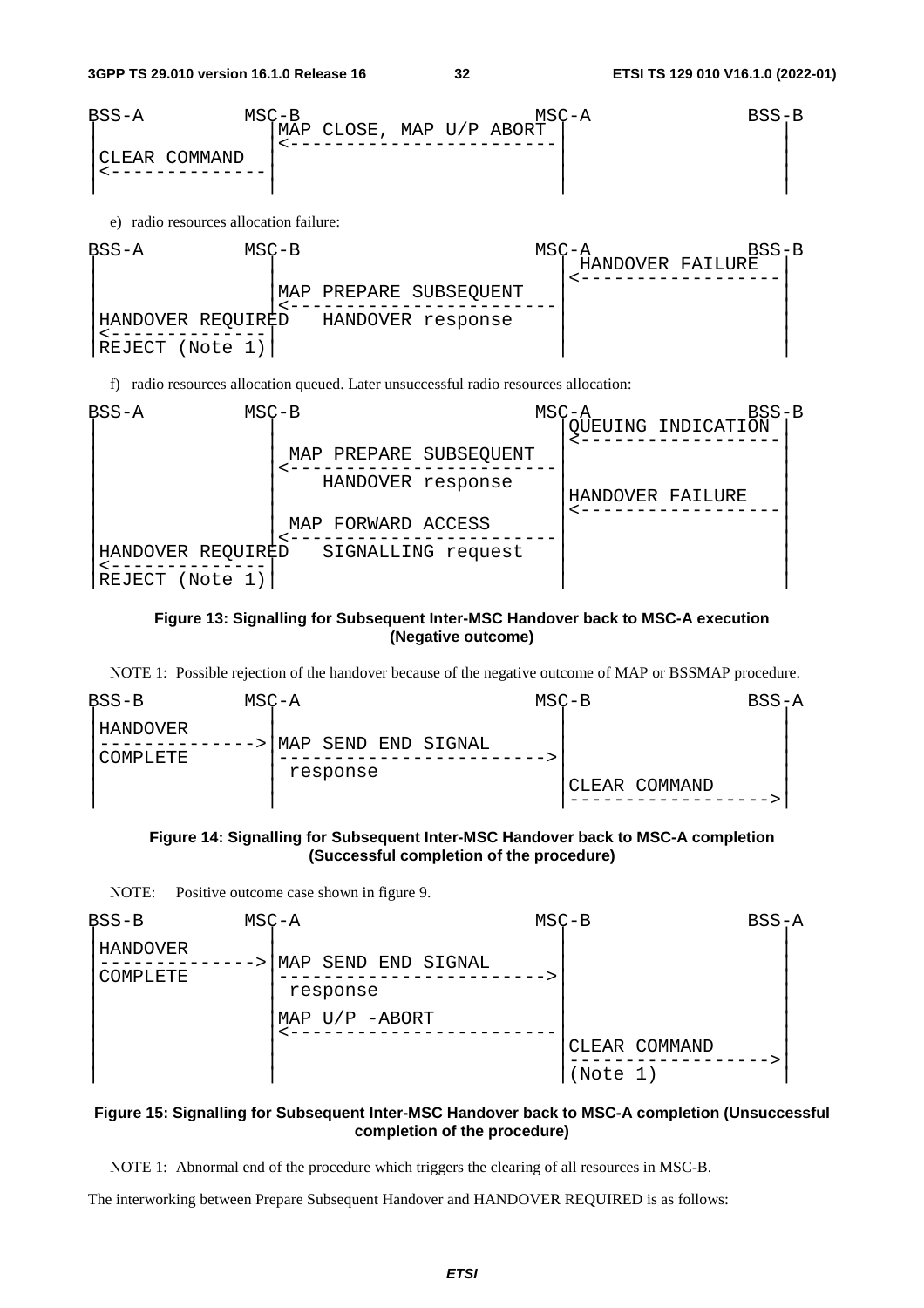|                    | 48.008                                                                                                                                                                  | 29.002                                                                                                                                                               | Notes         |
|--------------------|-------------------------------------------------------------------------------------------------------------------------------------------------------------------------|----------------------------------------------------------------------------------------------------------------------------------------------------------------------|---------------|
| Forward<br>message | HANDOVER REQUIRED MAP PREPARE SUBSEQUENT HANDOVER                                                                                                                       | request                                                                                                                                                              | 1             |
|                    | BSSMAP information<br>elements                                                                                                                                          | -target MSC number<br>-targetCellId<br>-AN-APDU(<br>HANDOVER REQUEST)                                                                                                |               |
| result             | Positive HANDOVER REQUIRED MAP PREPARE SUBSEQUENT HANDOVER                                                                                                              | response<br>-AN-APDU (<br>QUEUING INDICATION<br>Or HANDOVER REQUEST<br>ACKNOWLEDGE or<br>HANDOVER FAILURE)                                                           | $\mathcal{L}$ |
| Negative<br>rešult | HANDOVER REQUIRED REJECT<br>equipment failure<br>equipment failure<br>equipment failure<br>equipment failure<br>CLEAR COMMAND<br>equipment failure<br>equipment failure | MAP PREPARE SUBSEQUENT<br>HANDOVER response<br>Unknown MSC<br>Subsequent Handover<br>Failure<br>UnexpectedDataValue<br>Data Missing<br>MAP CLOSE<br>MAP $U/P$ -ABORT | 3             |

- NOTE 1: The processing performed on the BSSMAP information elements received in the HANDOVER REQUIRED message is out of the scope of the present document. The target MSC number is provided to MSC-A by MSC-B based on the information received from BSS-B.
- NOTE 2: The response to the Prepare-Subsequent-Handover request can include in its AN-APDU parameter, identifying the GSM-0806 protocol, either a BSSMAP QUEUING INDICATION, or a BSSMAP HANDOVER REQUEST ACKNOWLEDGE or a BSSMAP HANDOVER FAILURE.

 In the first case, MSC-B shall wait for the radio resources allocation response from MSC-A, transmitted to MSC-B as described in clause 4.5.4.

 In the second case, the positive result triggers in MSC-B the sending on A-Interface of the HANDOVER COMMAND.

In the third case, the positive result triggers in MSC-B one of the following:

- another handover attempt is initiated by MSC-B;
- optionally the sending of the HANDOVER REQUIRED REJECT.

 (The possible sending of the HANDOVER REQUIRED REJECT message upon receipt of the HANDOVER FAILURE is out of the scope of 3GPP TS 29.010 and lies in 3GPP TS 48.008 [12]).

NOTE 3: The possible sending of the HANDOVER REQUIRED REJECT message is described in 3GPP TS 48.008 [12].

The interworking between Send End Signal Result and HANDOVER COMPLETE in MSC-A is as follows: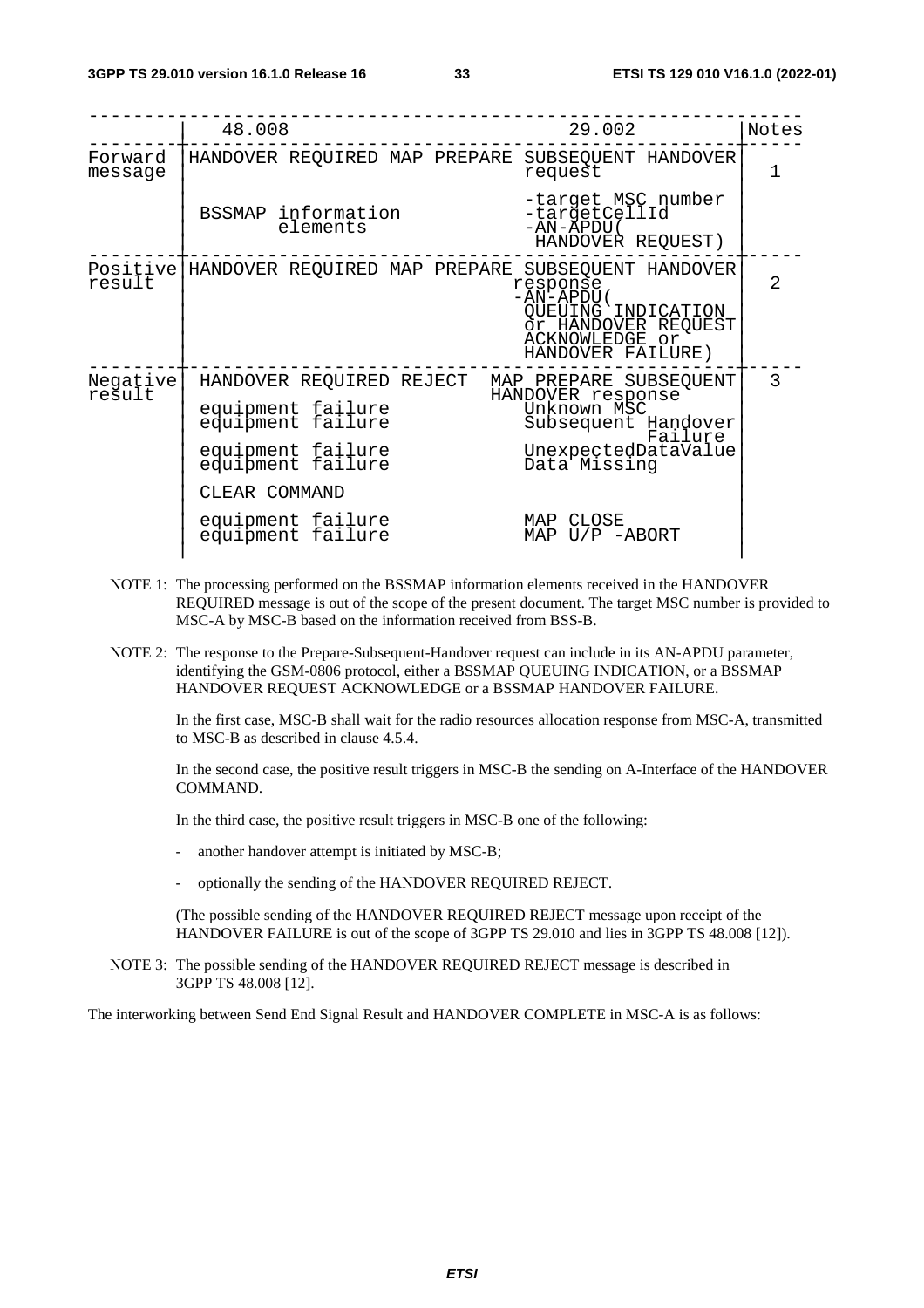|                    | 48.008            |  | 29.002                          | Notes |
|--------------------|-------------------|--|---------------------------------|-------|
| Forward<br>message | HANDOVER COMPLETE |  | MAP SEND END SIGNAL<br>response |       |
| Positive<br>result |                   |  |                                 |       |
| Negative<br>result |                   |  | MAP $U/P$ -ABORT                |       |

NOTE 1: The abortion of the dialogue ends the handover procedure with MSC-B.

### 4.5.3 Subsequent Inter-MSC Handover to third MSC

When a Mobile Station is being handed over to a third MSC, the procedure (described in 3GPP TS 23.009 [2]) does require one specific interworking case in MSC-A (figure 20) between E-Interface from MSC-B and E-Interface from MSC-B' other than the combination of the ones described in the clause 4.5.1 and 4.5.2.

| BSS-A                | $MSC-B$                                                                                    | $MSC - A$                       | $MSC-B$                                                                                   |
|----------------------|--------------------------------------------------------------------------------------------|---------------------------------|-------------------------------------------------------------------------------------------|
| HANDOVER<br>REQUIRED | MAP PREPARE SUSEQUENT<br>$\mathord{\hspace{1pt}\text{--}\hspace{1pt}}$<br>HANDOVER request | MAP PREPARE<br>HANDOVER request | Possib.<br>Alloc.<br>of ho.<br>number<br>$VLR-B$<br>$BSS-B$<br><b>HANDOVER</b><br>REQUEST |

#### **Figure 16: Signalling for Subsequent Inter-MSC Handover to third MSC (MSC-B') initiation**

Possible Positive outcomes:

a) successful radio resources allocation:

| BSS-A               | $MSC-B$ |                                             | $MSC - A$ |                      | $MSC-B$                            |
|---------------------|---------|---------------------------------------------|-----------|----------------------|------------------------------------|
|                     |         |                                             |           |                      | $BSS-B$                            |
|                     |         |                                             |           |                      | HANDOVER<br>REQUEST<br>ACKNOWLEDGE |
|                     |         |                                             |           | MAP PREPARE HANDOVER |                                    |
| HANDOVER<br>COMMAND |         | MAP PREPARE SUBSEQUENT<br>HANDOVER response |           | response             |                                    |

b) radio resources allocation queued and successful handover number allocation, if performed. Later successful radio resources allocation indication: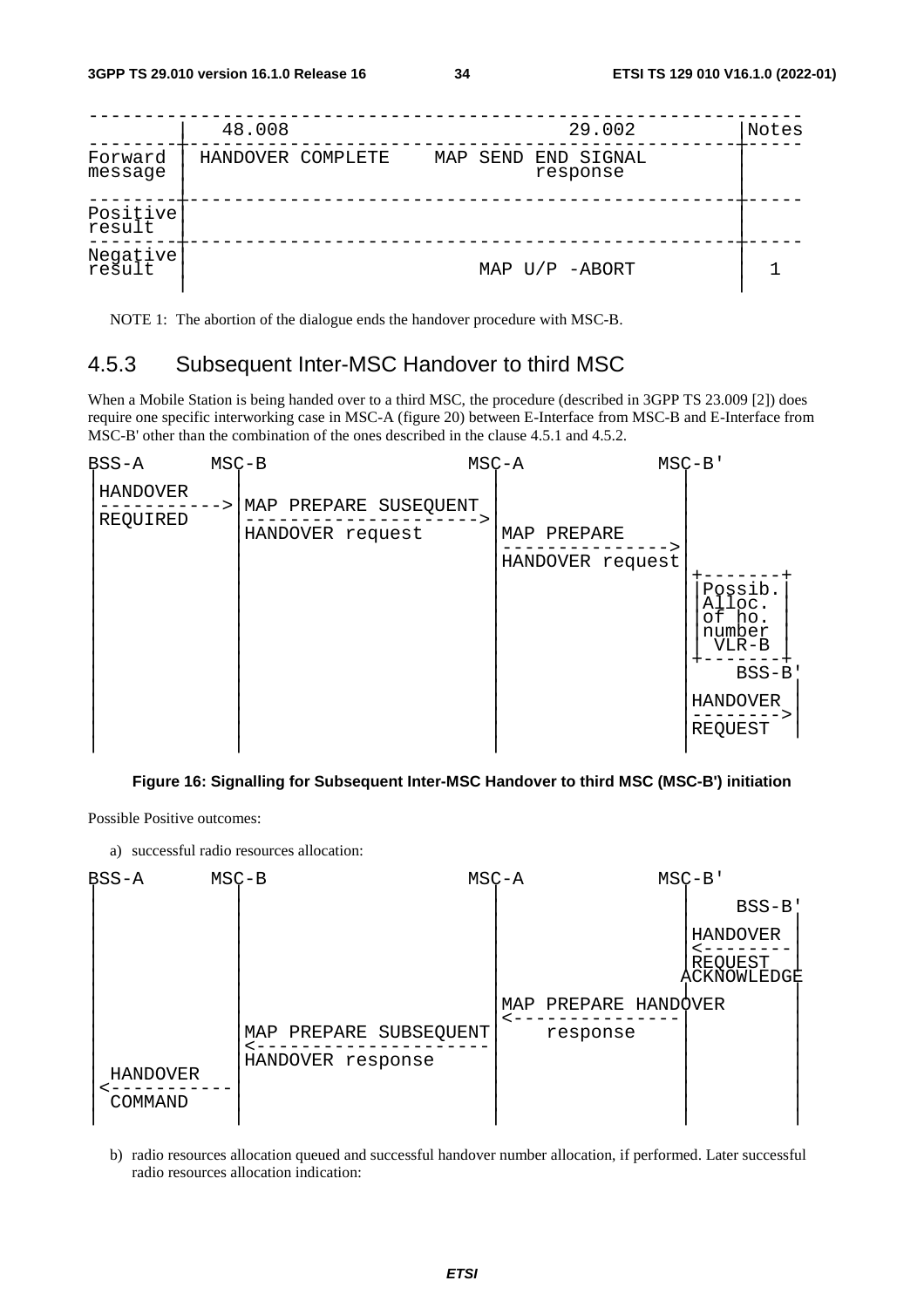

#### **Figure 17: Signalling for Subsequent Inter-MSC Handover to third MSC (MSC-B') execution (Positive outcome)**

Possible Negative outcomes:

c) user error detected, or component rejection or dialogue abortion performed by MSC-B':



d) radio resources allocation failure: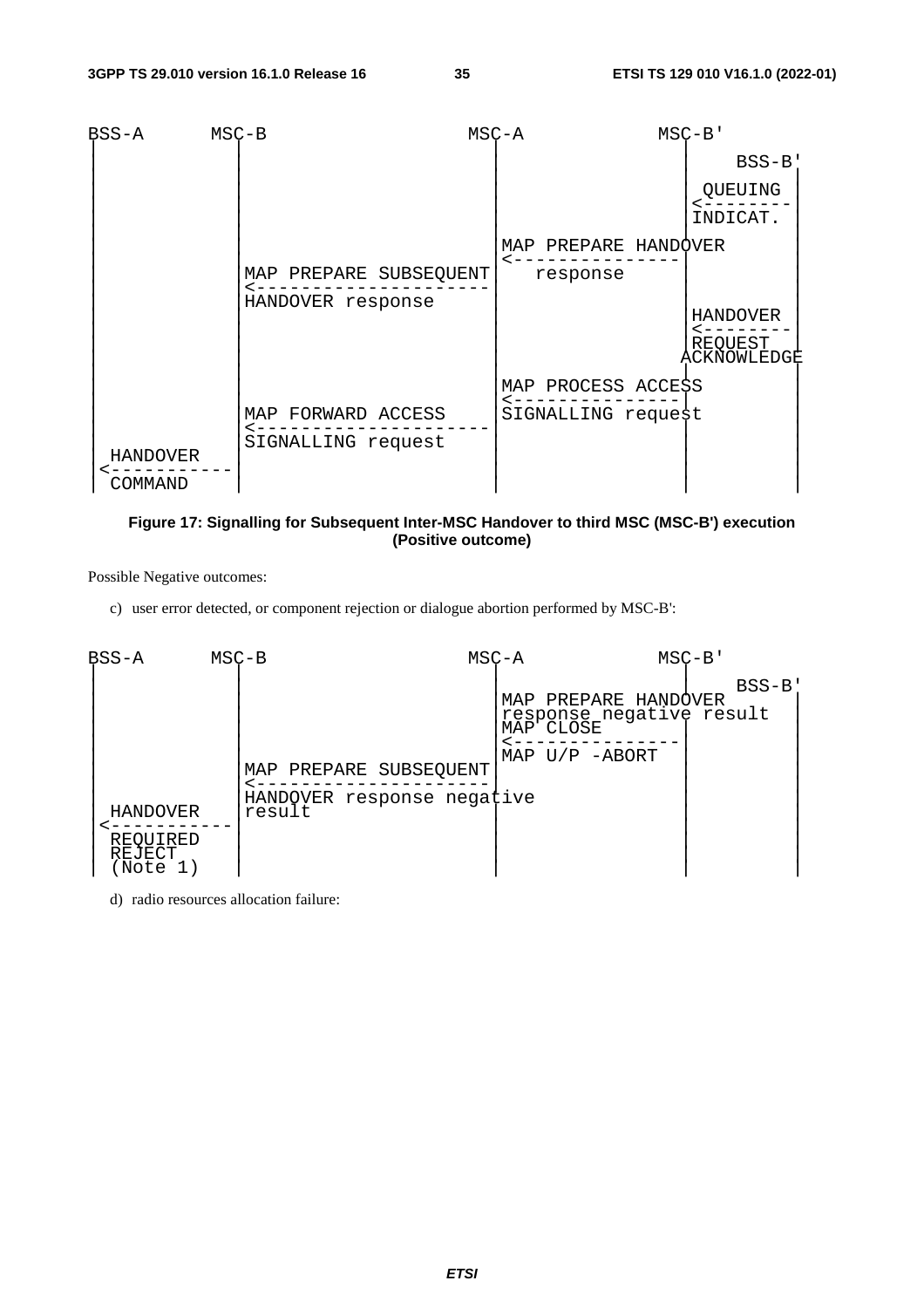

e) radio resources allocation queued and successful handover number allocation (if performed). Later unsuccessful radio resources allocation:



#### **Figure 18: Signalling for Subsequent Inter-MSC Handover to third MSC (MSC-B') execution (Negative outcome)**

NOTE 1: Possible rejection of the handover because of the negative outcome of MAP or BSSMAP procedure.

Positive outcome: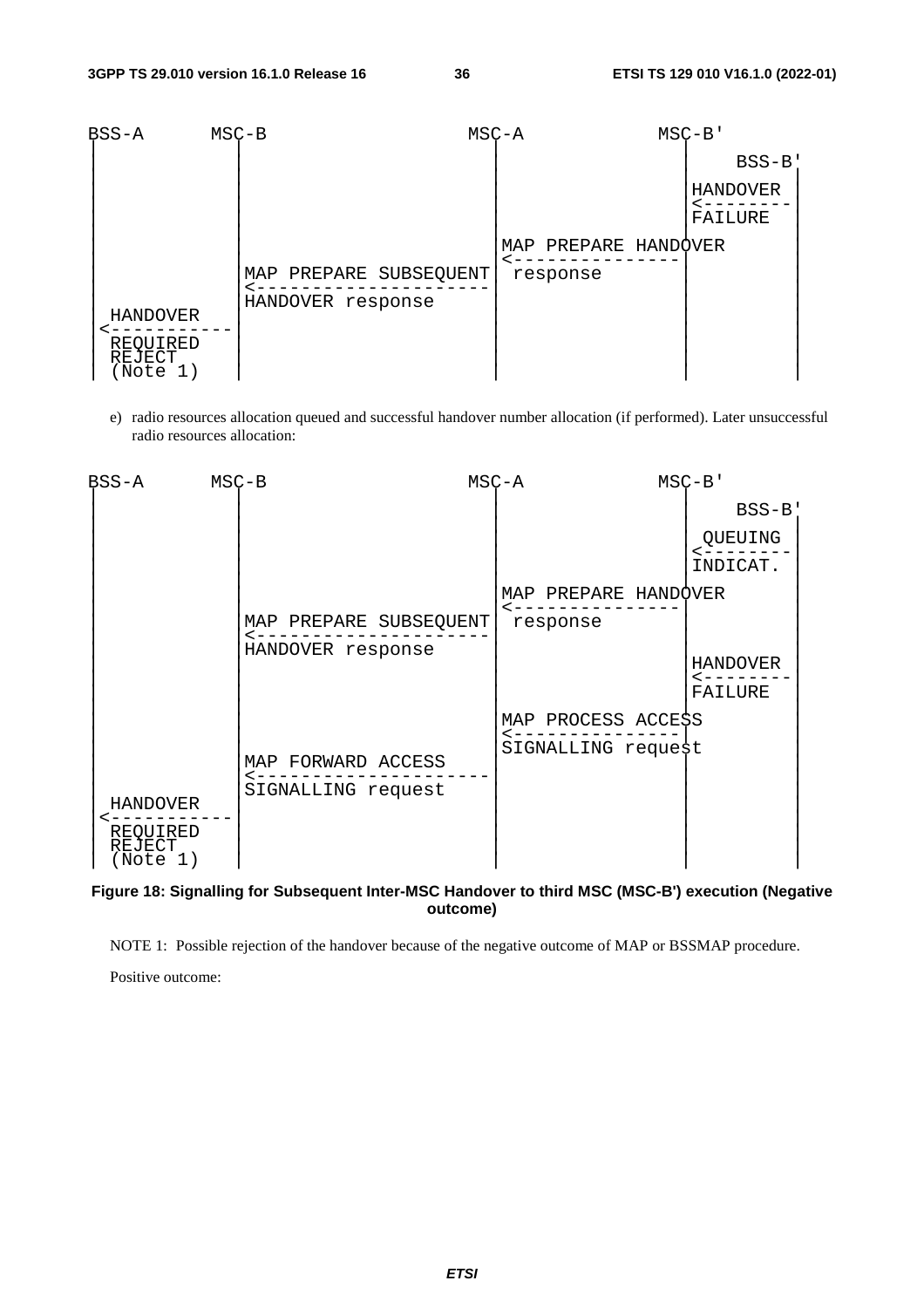

**Figure 19: Signalling for Subsequent Inter-MSC Handover to third MSC (MSC-B') completion (Successful completion of the procedure)** 



#### **Figure 20: Signalling for Subsequent Inter-MSC Handover to third MSC (MSC-B') completion (Unsuccessful completion of the procedure)**

NOTE 1: Specific interworking case detailed below.

The specific interworking case in MSC-A compared to the clauses 4.5.1 and 4.5.2 occurs between HANDOVER FAILURE encapsulated in a Process Access Signalling from MSC-B and the abortion of the dialogue with MSC-B' in the case of a reversion to old channel of the MS:

|                    | 29.002                            | 29.002           | Notes |
|--------------------|-----------------------------------|------------------|-------|
| Forward<br>message | MAP PROCESS-SIGNALLING<br>request |                  |       |
|                    | -AN-APDU (<br>HANDOVER FAILURE)   | MAP U -ABORT     |       |
| Positive<br>result |                                   |                  |       |
| Negative           |                                   | MAP $U/P$ -ABORT | 2     |

- NOTE 1: The abortion of the dialogue triggers in MSC-B' the clearing of the circuit connection with MSC-A, if any, and of the Resources between MSC-B' and BSS-B'.The abortion of the dialogue ends the handover procedure with MSC-B'.
- NOTE 2: The abortion of the dialogue ends the handover procedure with MSC-B.

## 4.5.4 BSSAP Messages transfer on E-Interface

The following mapping applies to the encapsulation performed in MSC-A.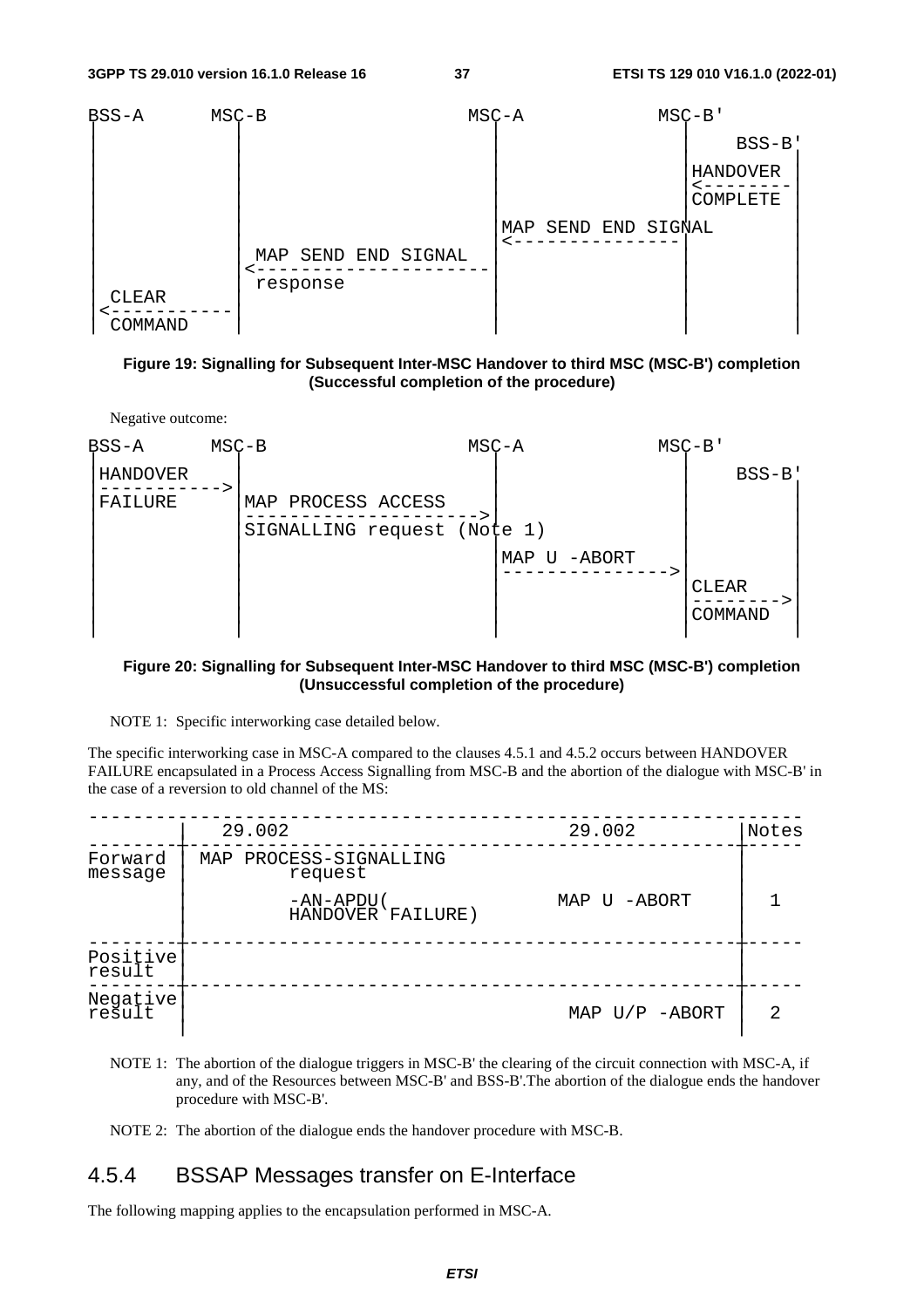|                    | 24.008/48.008     | 29.002                                   | Notes |
|--------------------|-------------------|------------------------------------------|-------|
| Forward<br>message | BSSAP<br>messages | MAP FORWARD ACCESS SIGNALLING<br>request |       |
|                    |                   | -AN-APDU (BSSAP messages)                |       |
| Positive<br>result |                   |                                          | 2     |
| Negative<br>result |                   | CLOSE<br>MAP<br>$U/P$ -ABORT<br>MAP      |       |

- NOTE 1: Complete BSSAP messages to be sent on MSC-B BSS-B interface (BSSMAP or DTAP messages) are embedded into the AN-APDU parameter (see clause 6 of 3GPP TS 49.008 [14] [14] for the description of the set of BSSMAP messages).
- NOTE 2: The Return Result does not apply. If MSC-B returns a message, this message will arrive in an Invoke: Process Access Signalling.

The following mapping applies to the encapsulation performed in MSC-B.

|                    | 24.008/48.008     | 29.002                                   | Notes |
|--------------------|-------------------|------------------------------------------|-------|
| Forward<br>message | BSSAP messages    | MAP PROCESS ACCESS SIGNALLING<br>request |       |
|                    |                   | (BSSAP messages)<br>-AN-APDU             |       |
| Positive<br>result |                   |                                          | 2     |
| Negative<br>result | CLEAR COMMAND     | MAP CLOSE                                |       |
|                    | equipment failure | MAP U/P -ABORT                           |       |

- NOTE 1: Complete BSSAP messages to be sent to MSC-A (BSSMAP or DTAP messages) are embedded into the AN-APDU parameter (see 3GPP TS 49.008 [14] for the description of the set of BSSMAP messages).
- NOTE 2: The Return Result does not apply. If MSC-A returns a message, this message will arrive in an Invoke: Forward Access Signalling.
- NOTE 3: The abortion of the dialogue triggers the clearing of the circuit connection with MSC-A, if any, of the Radio Resources on the A-Interface and the release of the SCCP connection between MSC-B and BSS-B. The clearing of the Radio Resources (the clearing indication received from BSS-B is transmitted to MSC-A) or the loss of the SCCP connection between MSC-B and BSS-B, triggers in MSC-B the abortion of the dialogue on the E-Interface and the clearing of the circuit connection with MSC-A, if any.

## 4.5.5 Processing in MSC-B, and information transfer on E-interface

The following parameters require processing (e.g. to store the parameter, to internally generate the parameter) in MSC-B. The relevant BSSMAP procedures are mentioned to ease the comprehension, their detailed description is the scope of 3GPP TS 48.008 [12]. Each BSSMAP message listed in 3GPP TS 49.008 [14] being transferred on E-interface shall use the mechanisms given in clause 4.5.4 and is described in 3GPP TS 48.008 [12].

For intra-MSC-B handover/relocation and security interworking , after inter-MSC handover from GSM to GSM, the 3G\_MSC-B needs additional information to be able to perform security mode and integrity protection procedures. These RANAP informations are transferred between MSC-A and 3G-MSC-B in MAP messages, defined in 3GPP TS 29.002 [9].

For subsequent handover/relocation, after inter-MSC handover from GSM to GSM, the 3G\_MSC-B needs additional information to be able to perform service handover procedures. The relevant information is transferred between MSC-A and 3G-MSC-B in MAP messages, defined in 3GPP TS 29.002 [9].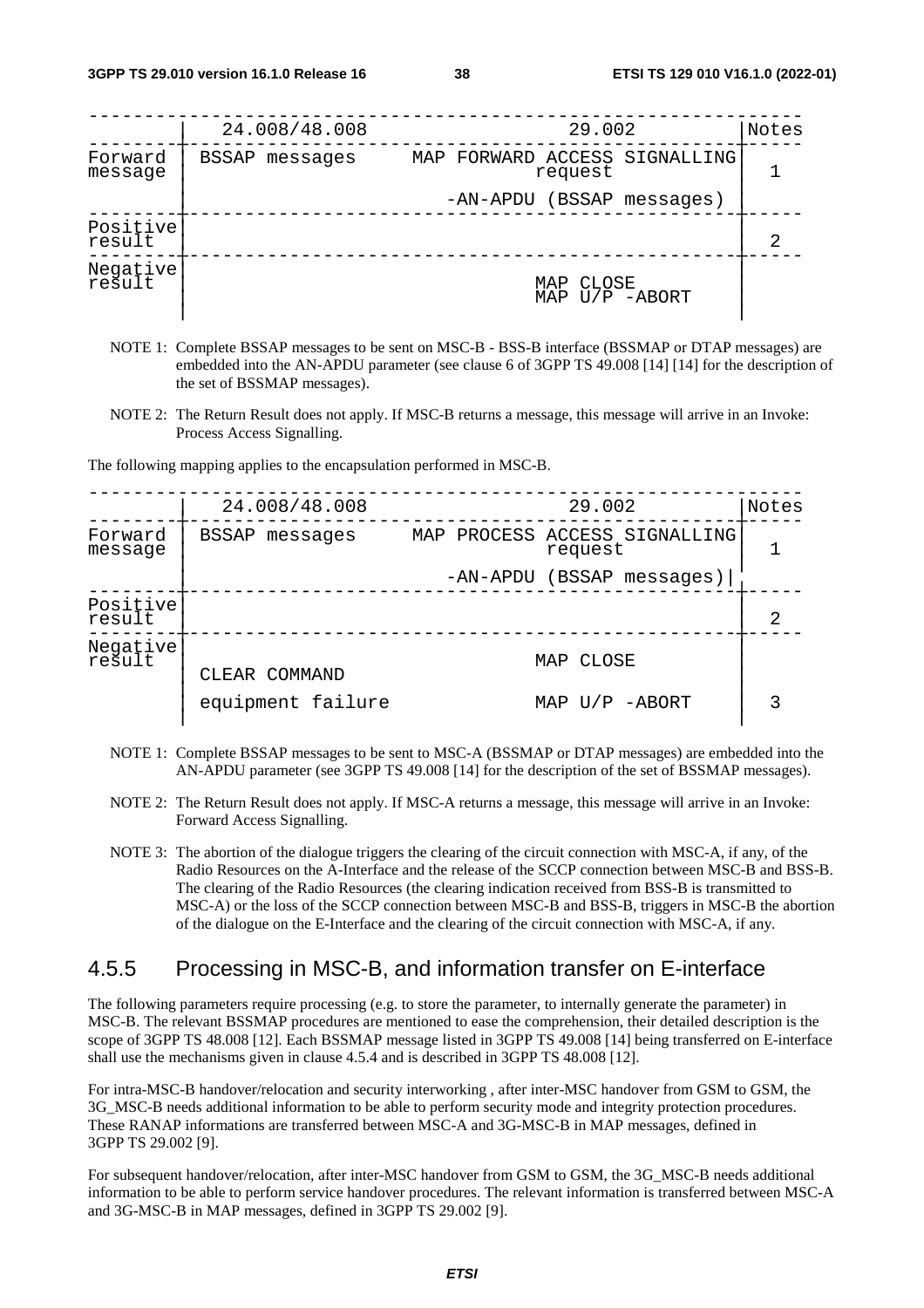For subsequent handover/relocation, after inter-MSC handover from GSM to GSM, the 3G\_MSC-B needs additional information to be able to forward access rights information in the context of Shared Network to the RAN. The relevant information is transferred between MSC-A and 3G-MSC-B in MAP messages, defined in 3GPP TS 29.002 [9].

For intra-MSC-B handover after inter MSC handover, MSC-B needs additional information to be able to perform regional subscription checks and CSG subscription checks. The relevant information is transferred between MSC-A and MSC-B in MAP messages, defined in 3GPP TS 29.002 [9].

## 4.5.5.1 Encryption Information

A sequence of possible encryption algorithms can be sent to a BSS in Cipher Mode Command or Handover Request. The BSS chooses one of the listed algorithms and reports this back to the MSC in Cipher Mode Complete or Handover Request Acknowledge respectively.

MSC-B shall remove algorithms not allowed by MSC-B from the list of algorithms received from MSC-A before forwarding it to the BSS. The modified list of algorithms, the ciphering key and the chosen algorithm shall be stored by MSC-B, and the chosen value sent to MSC-A.

Transfer of Information:

 If ciphering has not been performed before Inter-MSC Handover, this will be controlled by MSC-A after the completion of Inter-MSC Handover.

Ciphering control towards MSC-B:

If Ciphering has been performed before Inter-MSC Handover:

- in the Handover Request BSSMAP message (information included).

The Handover Request Acknowledge should in this case contain the indication of the chosen algorithm.

If Ciphering has NOT been performed before Inter-MSC Handover:

- in the Cipher Mode Command procedure between MSC-A and MSC-B.

 If the encryption algorithm is changed at an intra-BSS handover in BSS-B this must be reported to MSC-A in:

- the BSSMAP Handover Performed procedure.

 If the encryption algorithm is changed at an intra-MSC handover in MSC-B this must be reported to MSC-A in:

- the BSSMAP Handover Performed procedure which shall be initiated by MSC-B on reception from BSS-B of the Handover Complete message (the information being previously received in the Handover Request Acknowledge message).

 Note also that the chosen encryption value may be contained in the BSSMAP Assignment Complete message. This may happen if the encryption value changes e.g. at a second assignment during a call (e.g. from TCH to SDCCH).

## 4.5.5.2 Channel Type

Assignment Request and Handover Request (BSSMAP) may give the BSS a choice, in the same way as the Encryption Algorithm above. Depending on the Channel Type Info, the chosen channel may have impact on subsequent handovers, internal in MSC-B and inter-MSC controlled by MSC-A. Some values in channel Type Info indicate that if a particular channel once has been chosen, the same type must be used for the rest of the call.

The Channel Type, and the characteristics of the chosen channel shall be stored by MSC-B, and the Chosen Channel and/or Speech Version information elements transferred to MSC-A.

Transfer of Information:

 Independently of the type of resource (Signalling only (e.g. SDCCH) or TCH) assigned to the MS, the Channel Type Information is transferred to MSC-B in: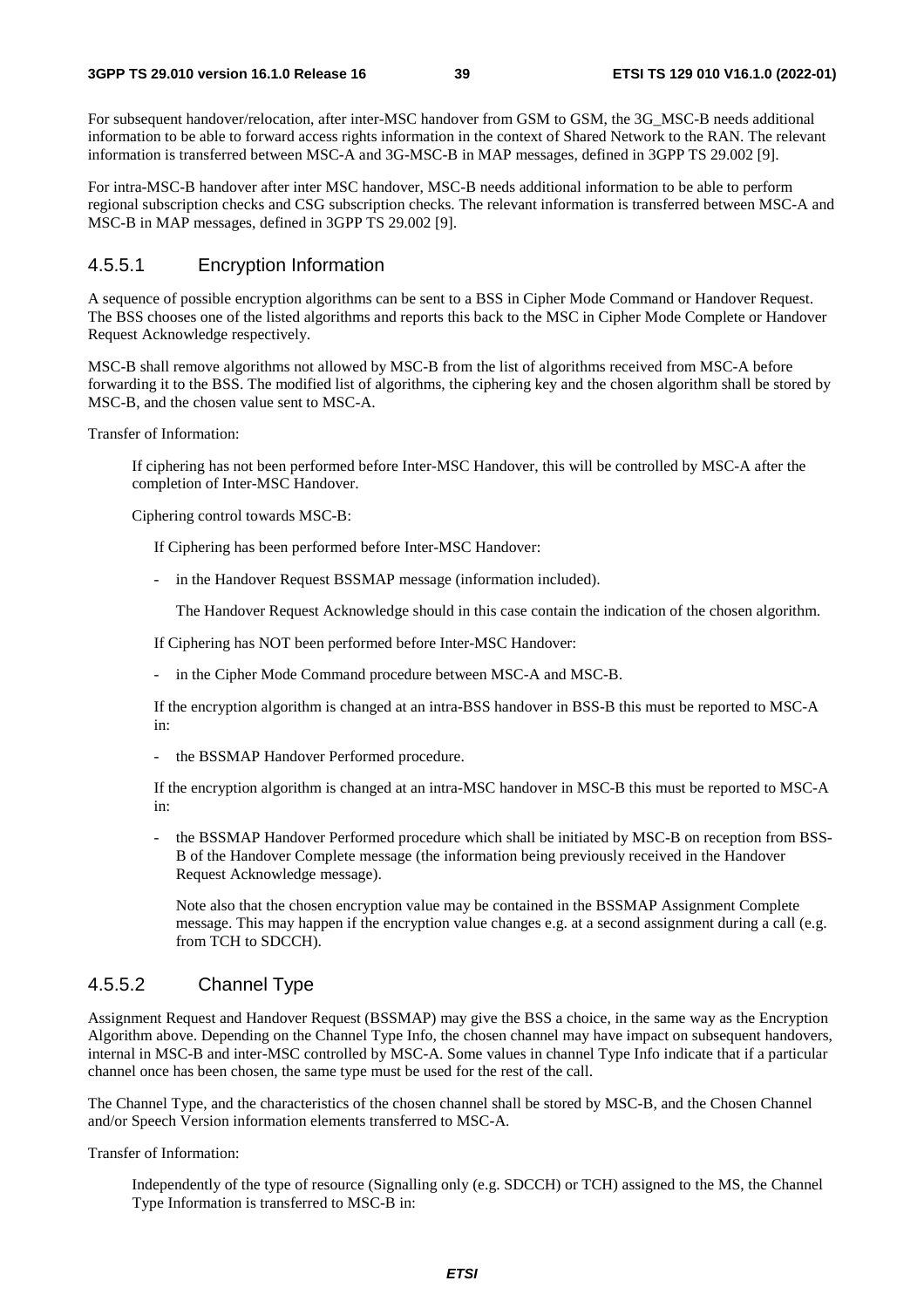the Handover Request BSSMAP message, and the Chosen Channel and/or Speech Version should be reported back to MSC-A in the Handover Request Acknowledge.

If a new type of resource is to be assigned after Inter-MSC Handover, this can be made with:

the BSSMAP Assignment procedure between MSC-A and MSC-B (Chosen Channel and/or Speech Version in Assignment Complete).

 If the Channel Type (the chosen channel and/or chosen speech version) is changed at an intra-BSS handover in BSS-B this must be reported to MSC-A in:

the BSSMAP Handover Performed procedure.

 If the Channel Type (the chosen channel or chosen speech version) is changed at an intra-MSC handover in MSC-B this must be reported to MSC-A in:

the BSSMAP Handover Performed procedure which shall be initiated by MSC-B on reception from BSS-B of the Handover Complete message (the information being previously received in the Handover Request Acknowledge message).

## 4.5.5.3 Classmark

This information shall be stored by MSC-B and might be received either from MSC-A, or from the MS when the MS initiates a Classmark Update.

Transfer of Information due to Classmark received from MSC-A:

This information shall be stored by MSC-B and is received:

- in the Handover Request BSSMAP message.

If a new type of resource is to be assigned after Inter-MSC Handover, Classmark Information MAY be included:

- in the BSSMAP Assignment procedure.

Transfer of Information, due to "Classmark Signalling Procedures".

This information shall be stored by MSC-B and can be received:

- Due to a classmark update, either requested from MSC-A (Classmark Request, Classmark Update), or an MS-Initiated Classmark Update.

This can be carried out either with:

the BSSMAP Classmark procedure(s).

 Apart from these cases there is the "odd" case where a Classmark Update can be received during an Inter-MSC Handover by MSC-B, i.e. before the MS has moved to the new channel controlled by MSC-B. This can be made with transparent transfer of BSSMAP Classmark Update.

## 4.5.5.4 Downlink DTX-Flag

The parameter shall be stored by MSC-B to be used at internal Handover in MSC-B.

Transfer of Information:

Received by MSC-B from MSC-A in either:

 If the MS has already been assigned to a TCH for speech before the Inter-MSC Handover, the DTX-flag should be sent in:

- the Handover Request BSSMAP message;

(if the type of resource is not TCH for speech, the DTX-flag shall not be included).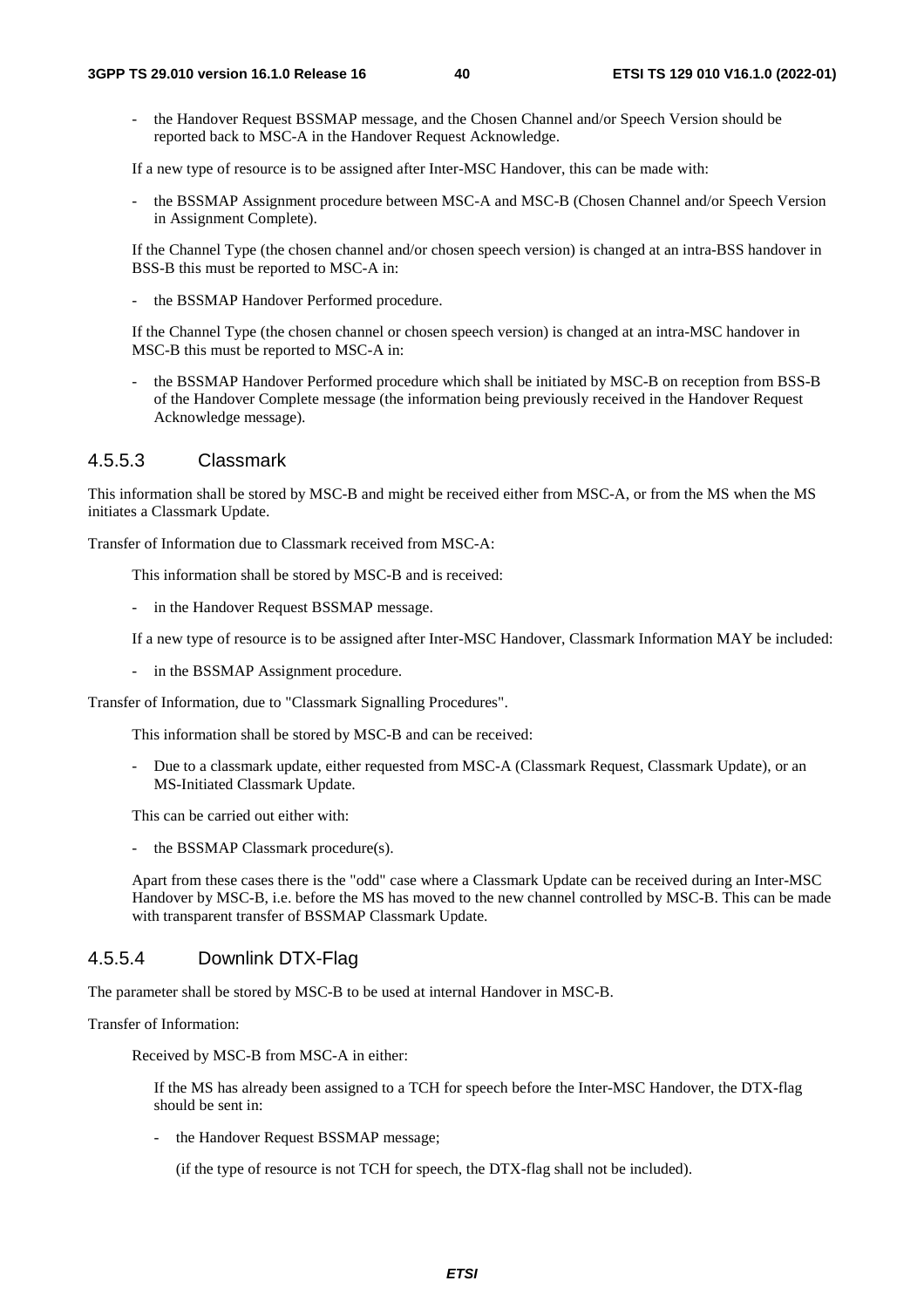If a new assignment to a TCH for speech after an Inter-MSC Handover is to be performed, this can be made with:

- the BSSMAP Assignment procedure.

### 4.5.5.5 Priority

The parameter shall be stored by MSC-B and is received according to below:

Transfer of Information:

Received by MSC-B from MSC-A in:

- the Handover Request BSSMAP message.

If a change is needed after an Inter-MSC Handover with:

the BSSMAP Assignment procedure.

### 4.5.5.6 MSC/BSC-Invoke Trace Information Elements

The process to be performed by MSC-B on the information elements of the MSC or BSC Invoke Trace BSSMAP messages is left for further study.

### 4.5.5.7 LSA Identifier List

The parameter shall be stored by MSC-B and is received according to below:

Transfer of Information:

Received by MSC-B from MSC-A in:

the Handover Request BSSMAP message.

If a change is needed after an Inter-MSC Handover with:

- the LSA Information BSSMAP message.

## 4.5.5.8 Selected UMTS Algorithm

After inter-MSC handover, the 3G\_MSC-B can perform intra-MSC GSM to UMTS handover. A sequence of possible encryption and integrity protection algorithms, received from the 3G\_MSC-A, can be sent to an RNS in Relocation Request or in Security Mode Command in case of cipher mode setting after intra.MSC-B handover from GSM to UMTS. The RNS chooses one of the listed algorithms and reports this back to the 3G\_MSC in Relocation Request Acknowledge or Security Mode Complete respectively. The MSC-B provides the Selected UMTS algorithm information to the MSC-A. The Selected UMTS algorithms IE in the MAP Process Access Signalling Request message refers to the Chosen Integrity Protection Algorithm and Chosen Encryption Algorithm, defined in RANAP specification 3GPP TS 25.413 [7]

The selected algorithm shall be stored by 3G\_MSC-B, and sent to 3G\_MSC-A.

Transfer of Information:

- If ciphering has not been performed before Inter-MSC Handover, this will be controlled by 3G\_MSC-A after the completion of Inter-MSC Handover and possibly after intra-MSC-B handover from GSM to UMTS. In both cases Selected UMTS algorithm information is received by 3G\_MSC-A from 3G\_MSC-B in:
	- The Process Access Signalling Request MAP message.

#### 4.5.5.9 Allowed UMTS Algorithms

In case of GSM-subscriber, the Integrity Protection Information and UMTS Encryption Information are not transferred to the MSC-B during inter-MSC handover. Allowed UMTS algorithms is UMTS information that is required in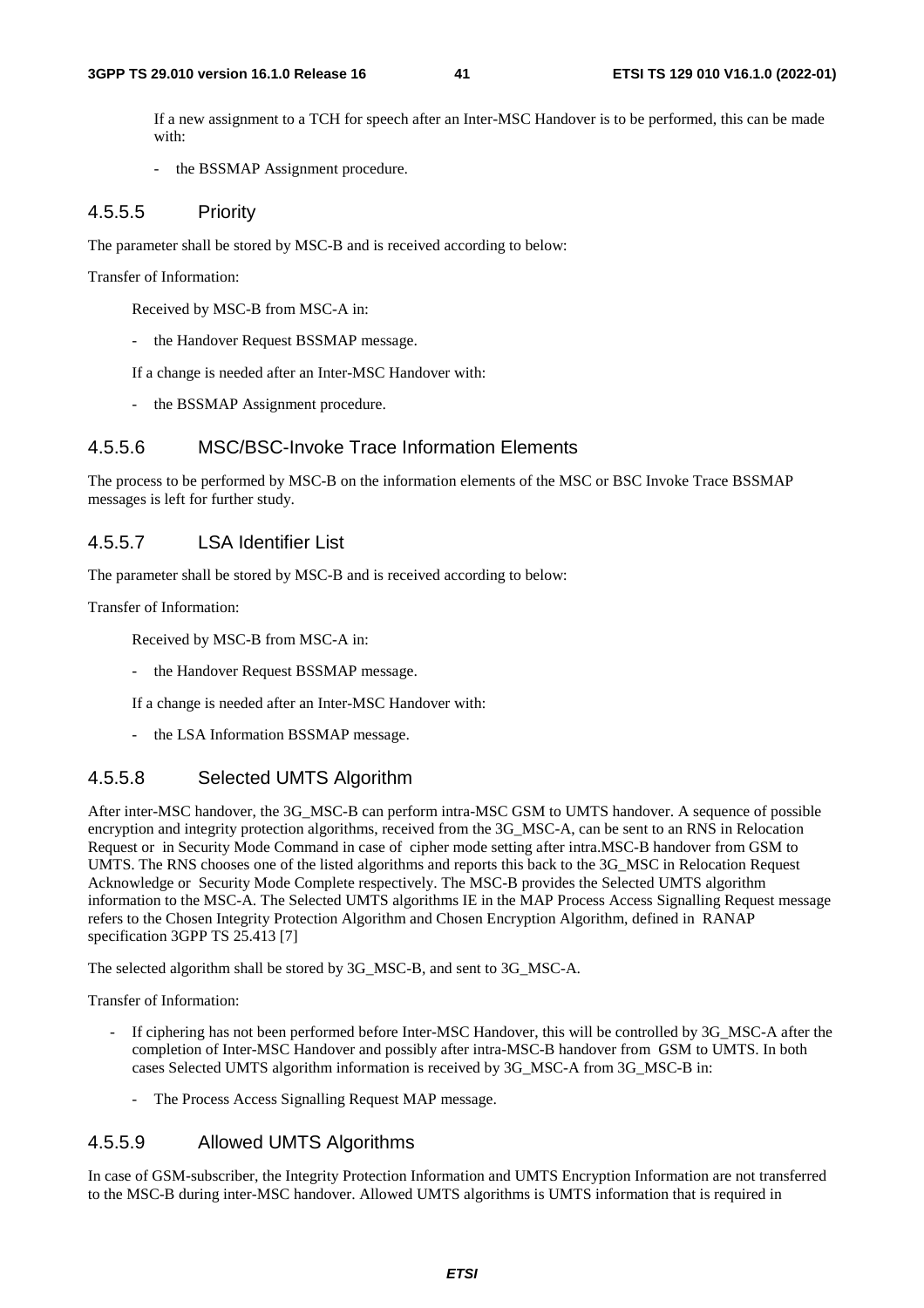RANAP Relocation Request and RANAP Security Mode Command, and shall be provided by 3G\_MSC-A. 3G\_MSC-B needs this information in case of an intra-MSC GSM to UMTS handover and in subsequent security mode setting, after an inter-MSC handover. Therefore 3G\_MSC-A must provide this information in case of an inter-MSC GSM to GSM handover. The Allowed UMTS algorithms IE in the MAP Prepare Handover and in the MAP Forward Access Signalling Request messages refers to the Permitted Integrity Protection Algorithms in Integrity Protection Information and Permitted Encryption Algorithms in Encryption Information, defined in RANAP specification 3GPP TS 25.413 [7].

Allowed UMTS algorithms shall be stored by 3G\_MSC-B.

Transfer of information:

 If ciphering has not been performed before Inter-MSC Handover, this will be controlled by 3G\_MSC-A after the completion of Inter-MSC Handover.

Ciphering control towards 3G\_MSC-B:

If Ciphering has been performed before Inter-MSC Handover:

- The Prepare Handover Request MAP message.

If Ciphering has NOT been performed before Inter-MSC Handover:

- The Forward Access Signalling Request MAP message.

### 4.5.5.10 BSSMAP Service Handover

This information shall be stored by 3G\_MSC-B and sent to a BSS in Handover Request, when 3G\_MSC-B performs handover to GSM.

Transfer of information:

- The BSSMAP Service Handover information is transferred to 3G\_MSC-B in:
	- the Handover Request BSSMAP message.

 If a new assignment of a TCH after an inter-MSC handover is to be performed, the BSSMAP Service Handover information is transferred to 3G\_MSC-B in:

the BSSMAP Assignment procedure.

## 4.5.5.11 RANAP Service Handover

This information shall be stored by 3G\_MSC-B and sent to an RNS in Relocation Request, when 3G\_MSC-B performs relocation or handover to UMTS.

Transfer of information:

- The RANAP Service Handover information is transferred to 3G\_MSC-B in:
	- the Prepare Handover Request MAP message.

 If a new assignment of a Radio Access Bearer after an inter-MSC handover is to be performed, the information is transferred to 3G\_MSC-B in:

the Forward Access Signalling Request MAP message

and sent by 3G\_MSC-B to the RNS in RAB Assignment Request.

## 4.5.5.12 SNA Access Information

This information shall be stored by 3G\_MSC-B and sent to an RNS in the Relocation Request message when 3G\_MSC-B performs handover to UMTS.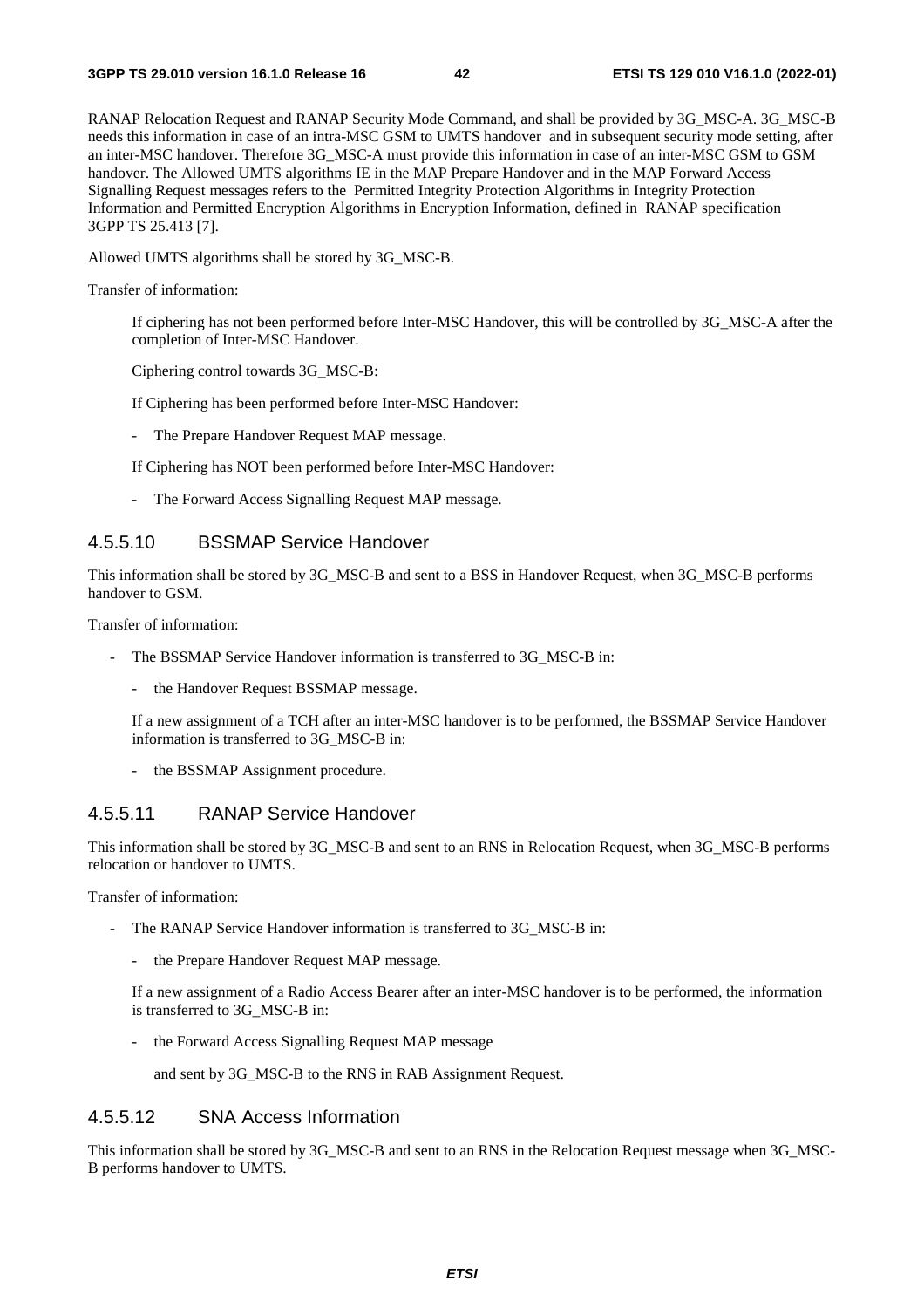Transfer of information:

- The SNA Access Information is transferred to 3G\_MSC-B in:
	- the Handover Request BSSMAP message.

### 4.5.5.13 UESBI

This information shall be stored by 3G\_MSC-B and sent to an RNS in Relocation Request, when 3G\_MSC-B performs relocation or handover to UMTS.

Transfer of information:

The UESBI information is transferred to 3G\_MSC-B in:

- the Prepare Handover Request MAP message.

## 4.5.5.14 Alternative Channel Type

This information shall be stored by 3G\_MSC-B and from this information 3G\_MSC-B shall generate Alternative RAB Parameters Value IE sent to an RNS in Relocation Request, when 3G\_MSC-B performs relocation or handover to UMTS.

Transfer of information:

- The Alternative Channel Type information is transferred to 3G\_MSC-B in:
	- the Prepare Handover Request MAP message.

 If a new assignment of a Radio Access Bearer after an inter-MSC handover is to be performed, the information is transferred to 3G\_MSC-B in:

the Forward Access Signalling Request MAP message.

## 4.5.5.15 Trace parameters

This information shall be stored by 3G\_MSC-B and 3G\_MSC-B shall use this information for trace activation for MSC-S, MGW, RNC or BSC.

Transfer of information:

- The Trace Parameter List information for MSC-S, MGW and RNC tracing is transferred to 3G\_MSC-B in:
	- the Prepare Handover Request MAP message.
- The Trace Reference and Trace Type information for BSC tracing is transferred to 3G\_MSC-B in:
	- the MSC Invoke Trace BSSMAP message.

## 4.5.6 Overview of the Technical Specifications GSM interworking for the Inter-MSC Handover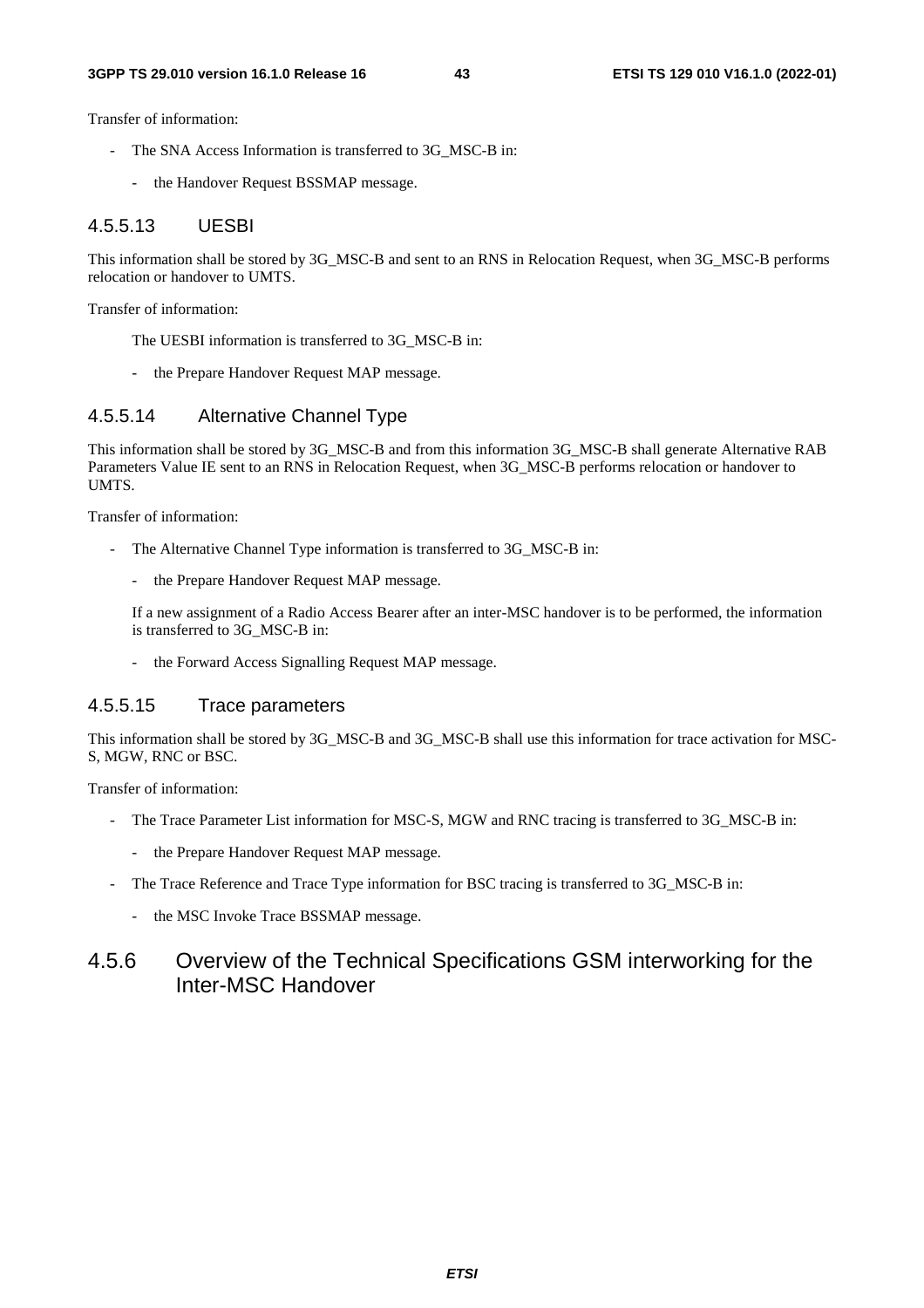

44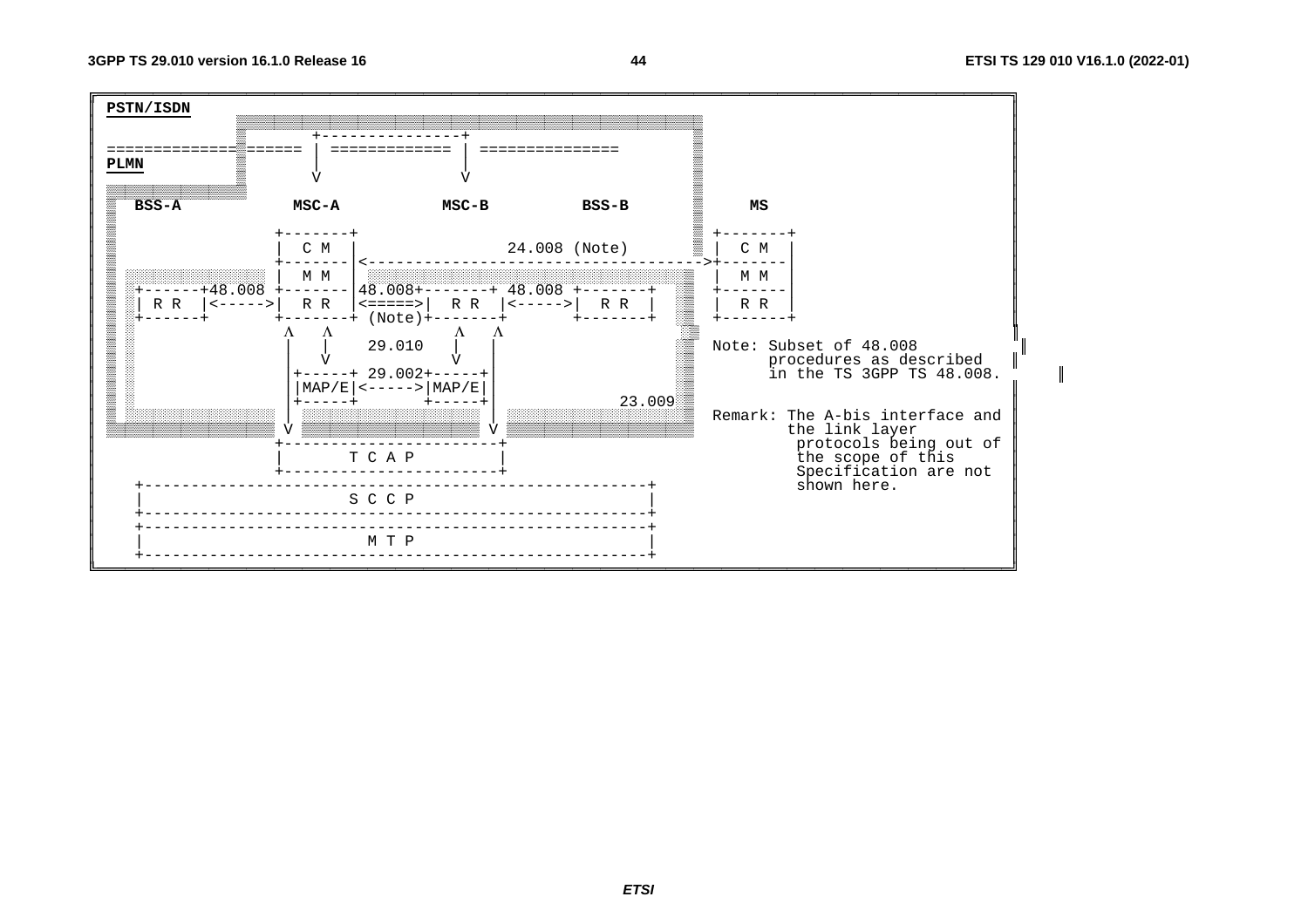# 4.6 Inter-MSC Handover (UMTS to GSM)

The general principles of the handover procedures are given in 3GPP TS 23.009 [2]. 3GPP TS 29.010 gives the necessary information for interworking between the 3GPP TS 25.413 [7] RANAP protocol, GSM handover procedures and the 3GPP TS 29.002 [9] MAP protocol. The RANAP protocol is used between the RNS and the 3G-MSC.

The following three principles apply for the Inter-MSC handover UMTS to GSM:

The BSSMAP parameters required for Inter-MSC handover UMTS to GSM are generated as in GSM.

Received BSSMAP parameters, e.g. cause code or Handover command, are mapped to the appropriate RANAP parameters, e.g. cause code transparent container to source RNS.

When new parameters need to be added for transfer on the E-interface, the principles stated in the beginning of clause 4.5 shall be followed.

## 4.6.1 Basic Inter-MSC Handover

When a Mobile Station is handed over between two MSCs, the establishment of a connection between them (described in 3GPP TS 23.009 [2]) requires interworking between A-Interface and E-Interface.

The signalling at initiation, execution, completion of the Basic Inter-MSC handover procedure is shown in figures 21 to 26 with both possible positive or negative outcomes.

Additionally figure 21b shows the possible interworking when the trace related message is transparently transferred on the E-Interface at Basic Inter-MSC Handover initiation.

| $RNS-A$                | 3G-MSC-A                           | $MSC-B$ |                                                         |
|------------------------|------------------------------------|---------|---------------------------------------------------------|
| RELOCATION<br>REQUIRED | PREPARE HANDOVER<br>MAP<br>request |         | Possible Alloc.<br>of a handover<br>in the VLR-B<br>no. |
|                        |                                    |         | $BSS-B$                                                 |
|                        |                                    |         | HANDOVER REQUEST                                        |

#### **Figure 21a: Signalling for Basic Inter-MSC Handover initiation (no trace related messages transferred)**



#### **Figure 21b: Signalling for Basic Inter-MSC Handover initiation (MSC invoke trace message transferred)**

(\*): Tracing invocation has been received from VLR.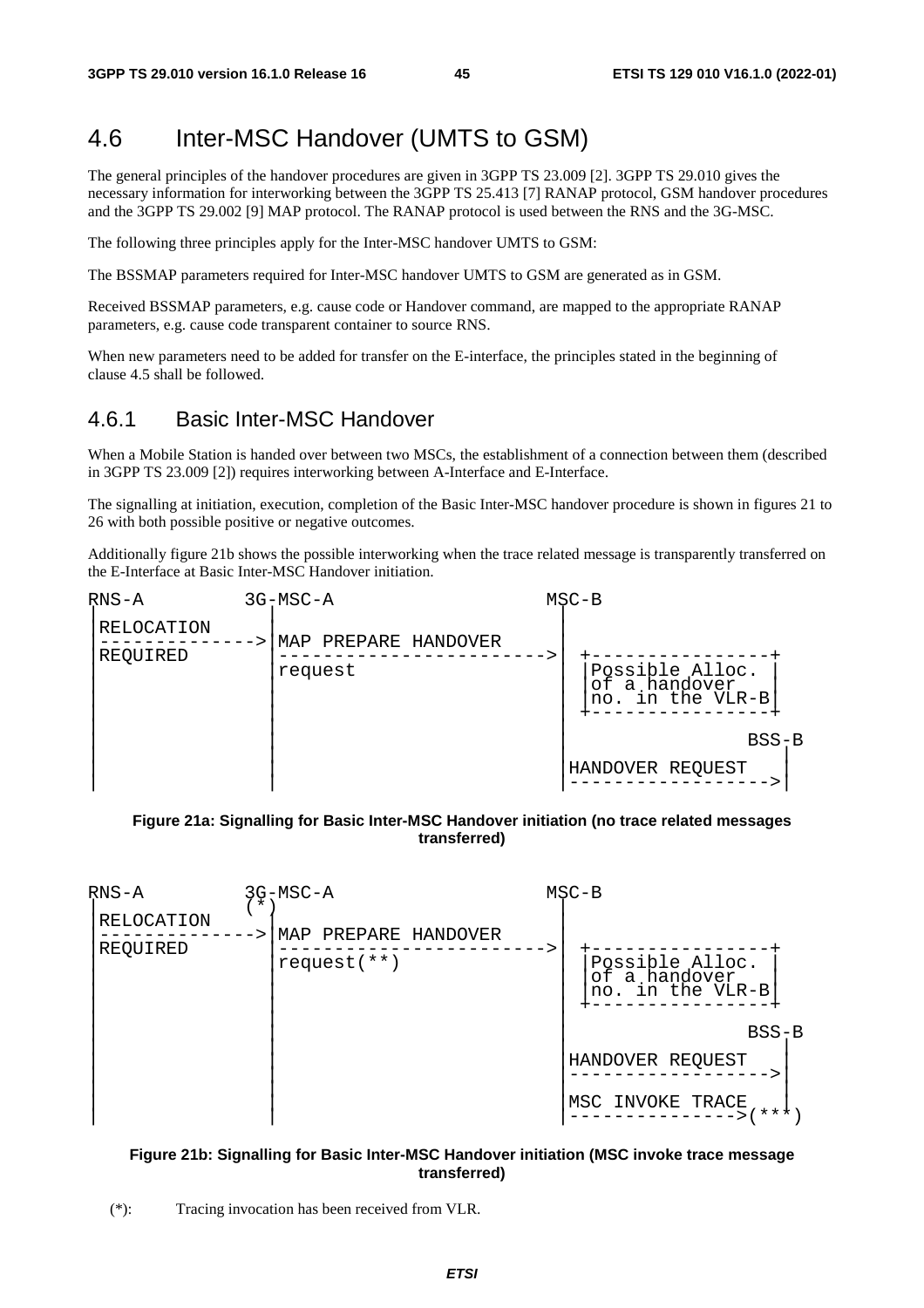#### **3GPP TS 29.010 version 16.1.0 Release 16 46 ETSI TS 129 010 V16.1.0 (2022-01)**

- (\*\*): In that case, HANDOVER REQUEST and MSC INVOKE TRACE messages are included within the AN-APDU parameter.
- (\*\*\*): MSC INVOKE TRACE is forwarded to BSS-B if supported by MSC-B.

#### Possible Positive outcomes:

a) successful radio resources allocation and handover number allocation (if performed):



b) radio resources allocation queued and successful handover number allocation (if performed). Later successful radio resources allocation indication:



## **Figure 22: Signalling for Basic Inter-MSC Handover execution (Positive outcomes)**

Possible Negative outcomes:

c) user error detected, or handover number allocation unsuccessful (if performed), or component rejection or dialogue abortion performed by MSC-B:



d) radio resources allocation failure: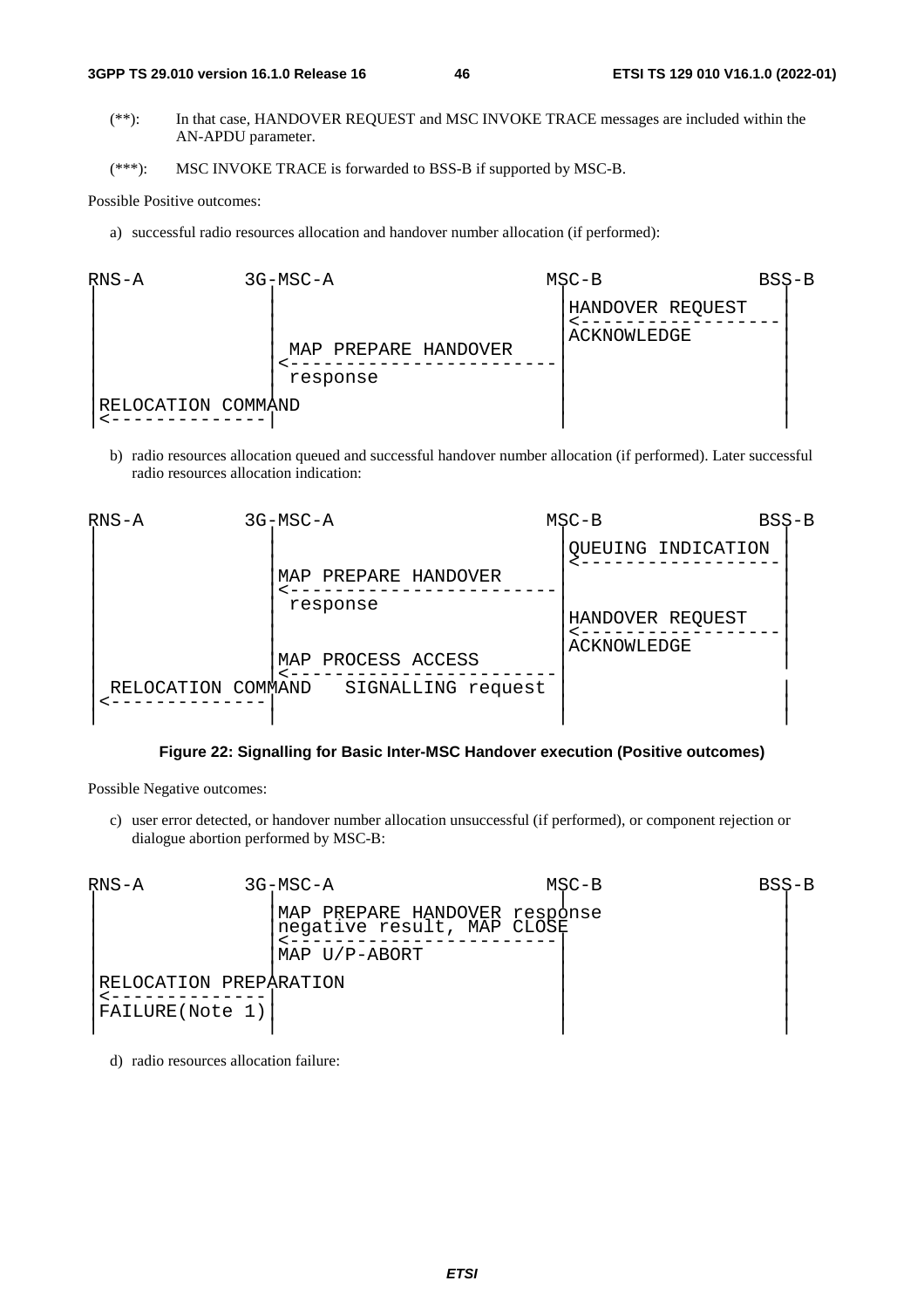

e) radio resources allocation queued and successful handover number allocation (if performed). Later unsuccessful radio resources allocation:



f) unsuccessful handover execution (Reversion to the old radio resources):



#### **Figure 23: Signalling for Basic Inter-MSC Handover execution (Negative outcomes)**

NOTE 1: Possible rejection of the handover because of the negative outcome of MAP or RANAP procedure.





Positive outcome: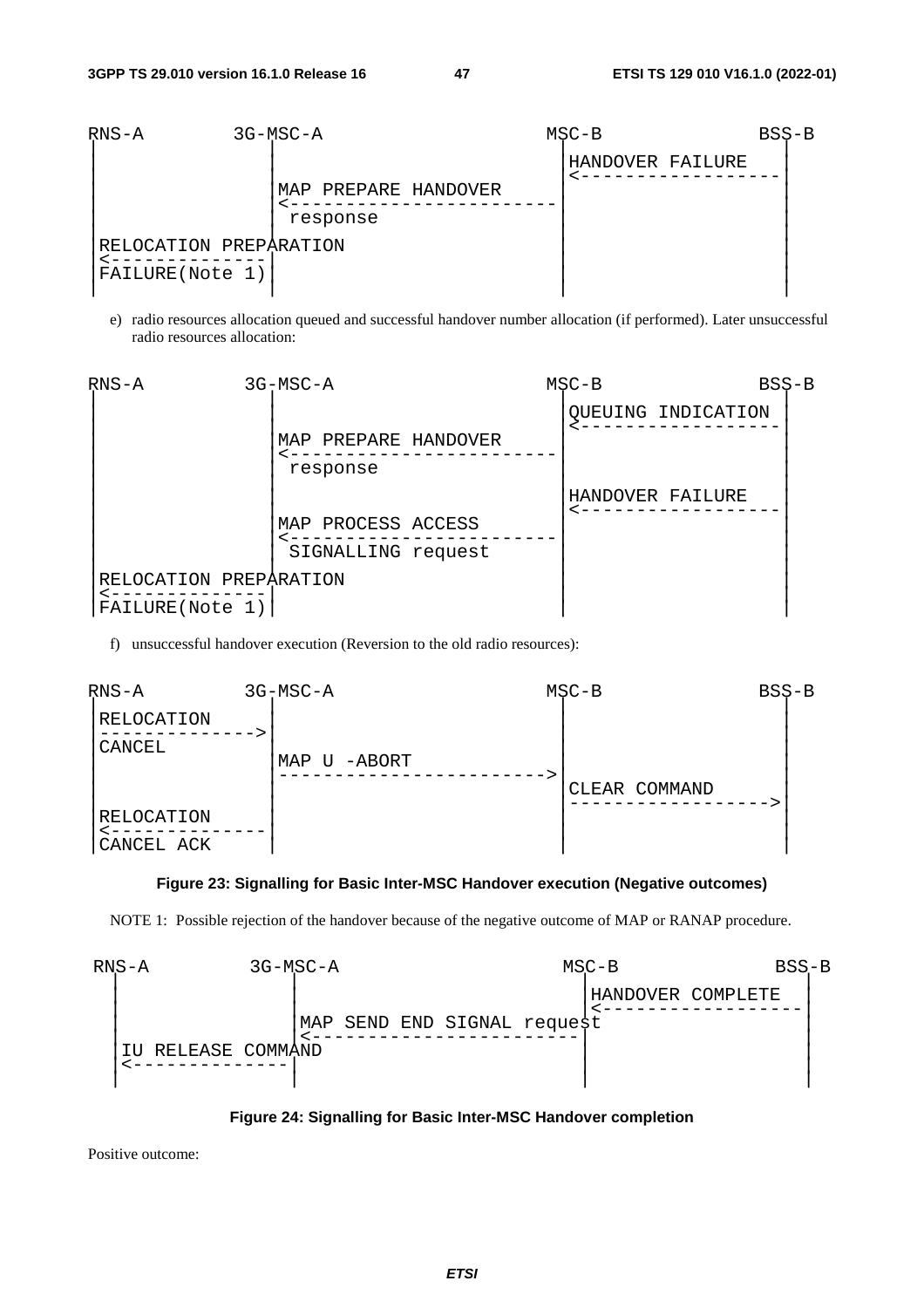| $RNS-A$ | 3G-MSC-A             | $MSC-B$       | BSS-B |
|---------|----------------------|---------------|-------|
|         | 'MAP SEND END SIGNAL |               |       |
|         | response             | CLEAR COMMAND |       |
|         |                      | (Note 2)      |       |

#### **Figure 25: Signalling for Basic Inter-MSC Handover completion (Positive outcome)**

Negative outcome:

| RNS-A | 3G-MSC-A         | $MSC-B$       | $BSS-B$ |
|-------|------------------|---------------|---------|
|       | MAP $U/P$ -ABORT | CLEAR COMMAND |         |

#### **Figure 26: Signalling for Basic Inter-MSC Handover completion (Negative outcome)**

NOTE 2: From interworking between MAP and BSSMAP point of view, when the call is released.

The handover procedure is normally triggered by RNS-A by sending a RELOCATION REQUIRED message on Iu-Interface to 3G-MSC-A. The invocation of the Basic Inter-MSC handover procedure is performed and controlled by 3G-MSC-A. The sending of the MAP Prepare-Handover request to MSC-B is triggered in 3G-MSC-A upon receipt of the RELOCATION REQUIRED message. For compatibility reason, the cell identity of the cell where the call is to be handed over in MSC-B area, provided in the RELOCATION REQUIRED message, is mapped into targetCellId MAP parameter and the HANDOVER REQUEST message is encapsulated in the AN-APDU MAP parameter of the Prepare-Handover MAP request. MSC-B can invoke another operation towards the VLR-B (allocation of the handover number described in 3GPP TS 29.002 [9]).

Additionally, if tracing activity has been invoked, the trace related message can be transferred on the E-Interface encapsulated in the AN-APDU MAP parameter of the Prepare-Handover Request. If transferred, one complete trace related message at a time shall be included in the AN-APDU MAP parameter after the HANDOVER REQUEST message.

The interworking between Prepare Handover and RELOCATION REQUIRED is as follows: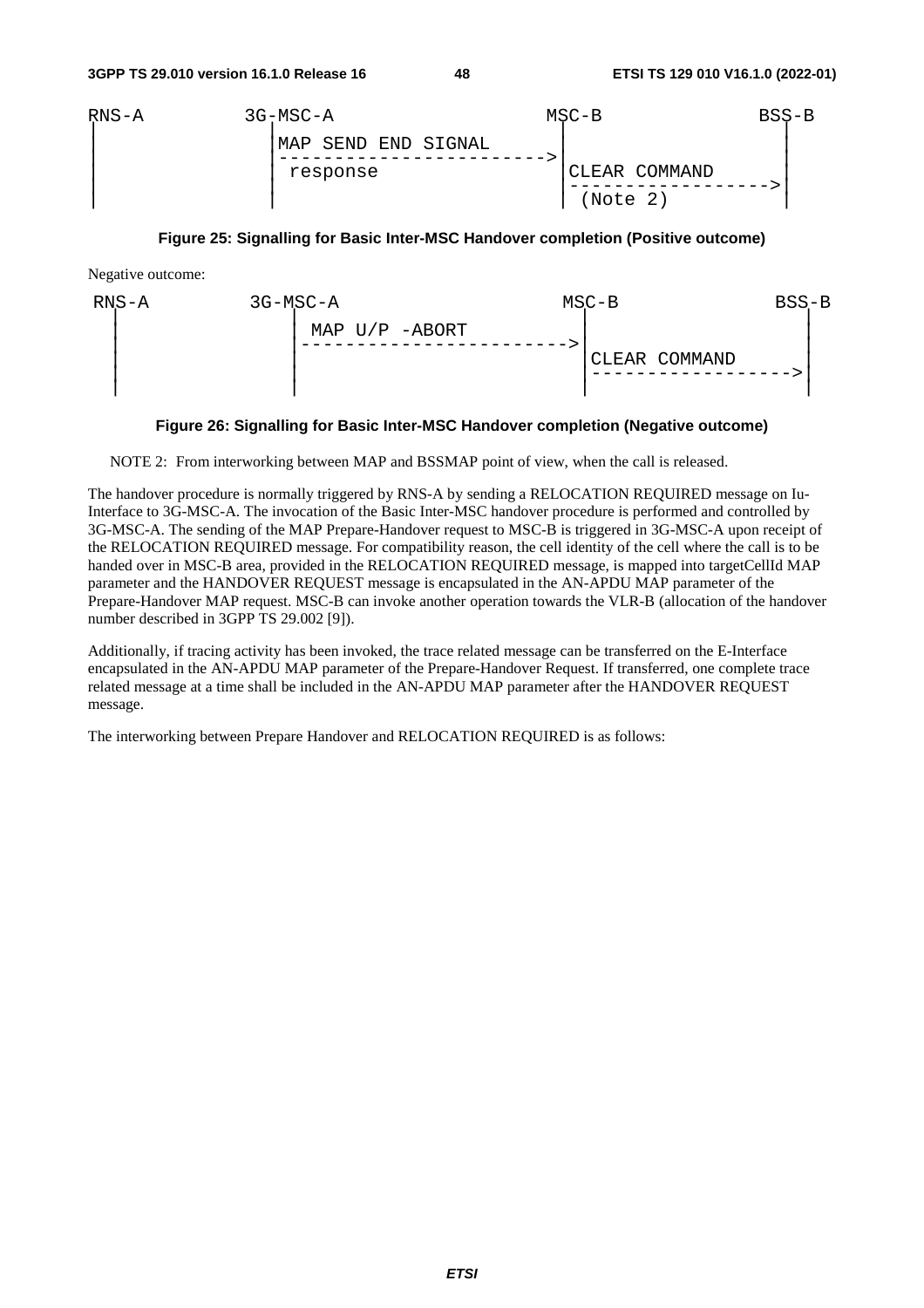|                    | 29.002<br>25.413                                                                                   | Notes          |
|--------------------|----------------------------------------------------------------------------------------------------|----------------|
| Forward<br>message | RELOCATION REQUIRED MAP PREPARE HANDOVER request                                                   |                |
|                    | -ho-NumberNotRequired<br>-targetCellId<br>RANAP information                                        | 1              |
|                    | $-AN-APDU($<br>elements<br>HANDOVER REQUEST,                                                       | $\overline{2}$ |
|                    | MSC INVOKE TRACE)                                                                                  |                |
| Positive<br>result | RELOCATION CMD MAP PREPARE HANDOVER response                                                       | 3              |
|                    | -handover number<br>-AN-APDU (<br>QUEUING INDICATION<br>Õr HANDOVER REQUEST<br><b>ACKNOWLEDGE)</b> |                |
| Negative           | RELOCATION PREP FAILURE<br>MAP PREPARE HANDOVER                                                    | 4              |
| result             | Relocation failure in<br>System Failure                                                            |                |
|                    | target RNC/CN or target system<br>No Handover Number                                               |                |
|                    | available<br>$\mathbf{u}$<br>UnexpectedDataValue<br>$\mathbf{H}$<br>Data Missing                   |                |
|                    | $\mathbf{u}$<br>MAP CLOSE<br>$\mathbf{u}$<br>MAP U/P -ABORT                                        |                |
|                    |                                                                                                    |                |

NOTE 1: The BSSMAP information elements are already stored in 3G-MSC.

The ho-NumberNotRequired parameter is included by 3G-MSC-A, when 3G-MSC-A decides not to use any circuit connection with MSC-B. No handover number shall be present in the positive result. Any negative response from MSC-B shall not be due to handover number allocation problem.

- NOTE 2: The process performed on the RANAP information elements received in the RELOCATION REQUIRED message is described in the 3GPP TS 25.413 [7].
- NOTE 3: The response to the Prepare-Handover request can include in its AN-APDU parameter, identifying the 3GPP TS 48.006 protocol, either a BSSMAP QUEUING INDICATION, or a BSSMAP HANDOVER REQUEST ACKNOWLEDGE.

 In the first case, 3G-MSC-A shall wait for the radio resources allocation response from MSC-B, transmitted to 3G-MSC-A as described in clause 4.5.4.

 In the second case, the positive result triggers in 3G-MSC-A the sending on Iu-Interface of the RELOCATION CMD.

In the third case, the positive result triggers in 3G-MSC-A.

NOTE 4: The possible sending of the RELOCATION PREP FAILURE message is described in the 3G 25.413.

(The possible sending of the RELOCATION PREP FAILURE message upon receipt of the HANDOVER FAILURE is out of the scope of the 3GPP TS 29.010 and lies in the 3GPP TS 25.413 [7]).

The interworking between Send End Signal and HANDOVER COMPLETE in MSC-B is as follows: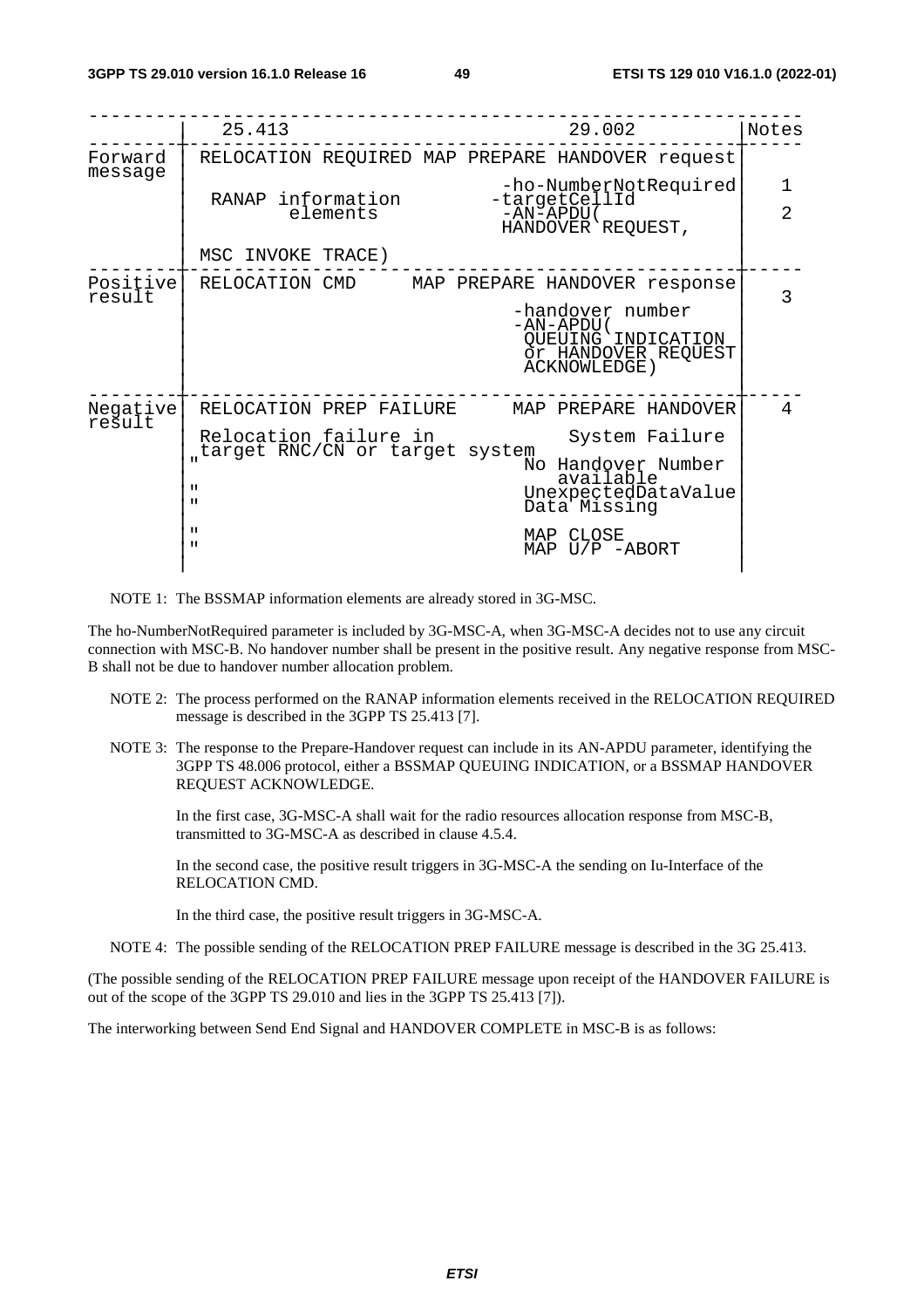|                    | 48.008<br>29.002                                                                                  | Notes |
|--------------------|---------------------------------------------------------------------------------------------------|-------|
| Forward<br>message | HANDOVER COMPLETE<br>MAP SEND END SIGNAL request                                                  |       |
|                    | -AN-APDU (<br>HANDOVER COMPLETE)                                                                  |       |
| Positive<br>result | CLEAR COMMAND<br>MAP SEND END SIGNAL response<br>-Call Control release                            |       |
| Negative<br>result | COMMAND<br>CLEAR<br>-Call Control release<br>MAP CLOSE<br>-Call Control release<br>MAP U/P -ABORT | 2     |

- NOTE 1: The positive empty result triggers the clearing of the Radio Resources on the A-Interface and the release of the SCCP connection between MSC-B and BSS-B. If a circuit connection is used between 3G\_MSC-A and MSC-B, the 'Call Control release' clearing cause shall only be given to BSS-B when MSC-B has received a clearing indication on its circuit connection with 3G\_MSC-A.
- NOTE 2: The abortion of the dialogue or the rejection of the component triggers in MSC-B the clearing of its circuit connection with 3G\_MSC-A, if any, of the Radio Resources on the A-Interface and the release of the SCCP connection between MSC-B and BSS-B.

The interworking between Send End Signal and IU RELEASE COMMAND in 3G\_MSC-A is as follows:

|                    | 29.002              |  | 25.413                                               | Notes |
|--------------------|---------------------|--|------------------------------------------------------|-------|
| Forward            | MAP SEND END SIGNAL |  | IU RELEASE COMMAND                                   |       |
| message            | response            |  | -AN-APDU(HANDOVER COMPLETE)<br>Successful Relocation |       |
| Positive<br>result |                     |  |                                                      |       |
| Negative<br>result |                     |  |                                                      |       |

The interworking between RELOCATION CANCEL in case of reversion to old channel of the UE and User Abort in 3G-MSC-A is as follows:

|                    | 25.413                            | 29.002       | Notes |
|--------------------|-----------------------------------|--------------|-------|
| Forward            | RELOCATION CANCEL                 | MAP U -ABORT |       |
| message            | -Relocation cancelled             |              |       |
| Positive<br>result | RELOCATION CANCEL ACKNOWLEDGEMENT |              |       |
| Negative           |                                   |              |       |

## 4.6.2 Subsequent Inter-MSC Handover from 3G-MSC-B back to MSC-A

When a Mobile Station is being handed over back to MSC-A, the procedure (described in TS 23.009) requires interworking between A-Interface, Iu-interface and E-Interface.

The signalling at initiation, execution and completion of the Subsequent Inter-MSC handover procedure is shown in figures 27 to 31.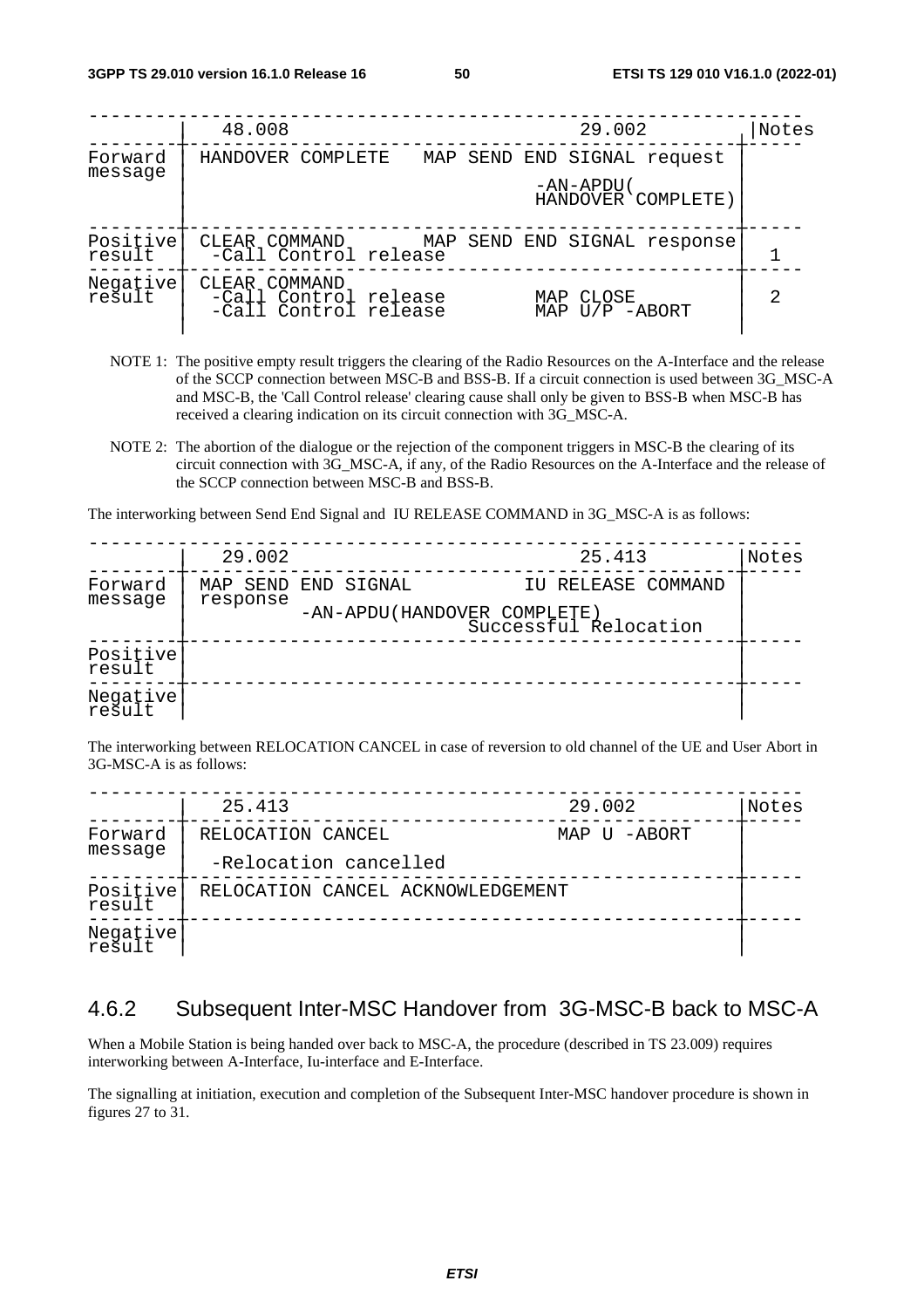

#### **Figure 27: Signalling for Subsequent Inter-MSC Handover back to MSC-A initiation**

Possible Positive outcomes:

a) successful radio resources allocation:



b) radio resources allocation queued. Later successful radio resources allocation indication:



#### **Figure 28: Signalling for Subsequent Inter-MSC Handover back to MSC-A execution (Positive outcome)**

Possible Negative outcomes:

c) user error detected, or component rejection or dialogue abortion performed by MSC-A:

| RNS-A                               | $3G-MSC-B$<br>MAP PREPARE SUBSEQUENT HANDOVER | MSC-A | BSS-B |
|-------------------------------------|-----------------------------------------------|-------|-------|
| RELOCATION PREP!<br>FAILURE(Note 1) | response negative result                      |       |       |

d) component rejection or dialogue abortion performed by MSC-A:

$$
\begin{array}{|l|l|}\n\hline\n\text{RNS-A} & 3G-\text{MSC-B} & \text{MSC-A} & \text{BSS-B} \\
\hline\n\text{IU RELEASE} & & & & \\
\text{COMMAND} & & & & \\
\hline\n\end{array}
$$

e) radio resources allocation failure: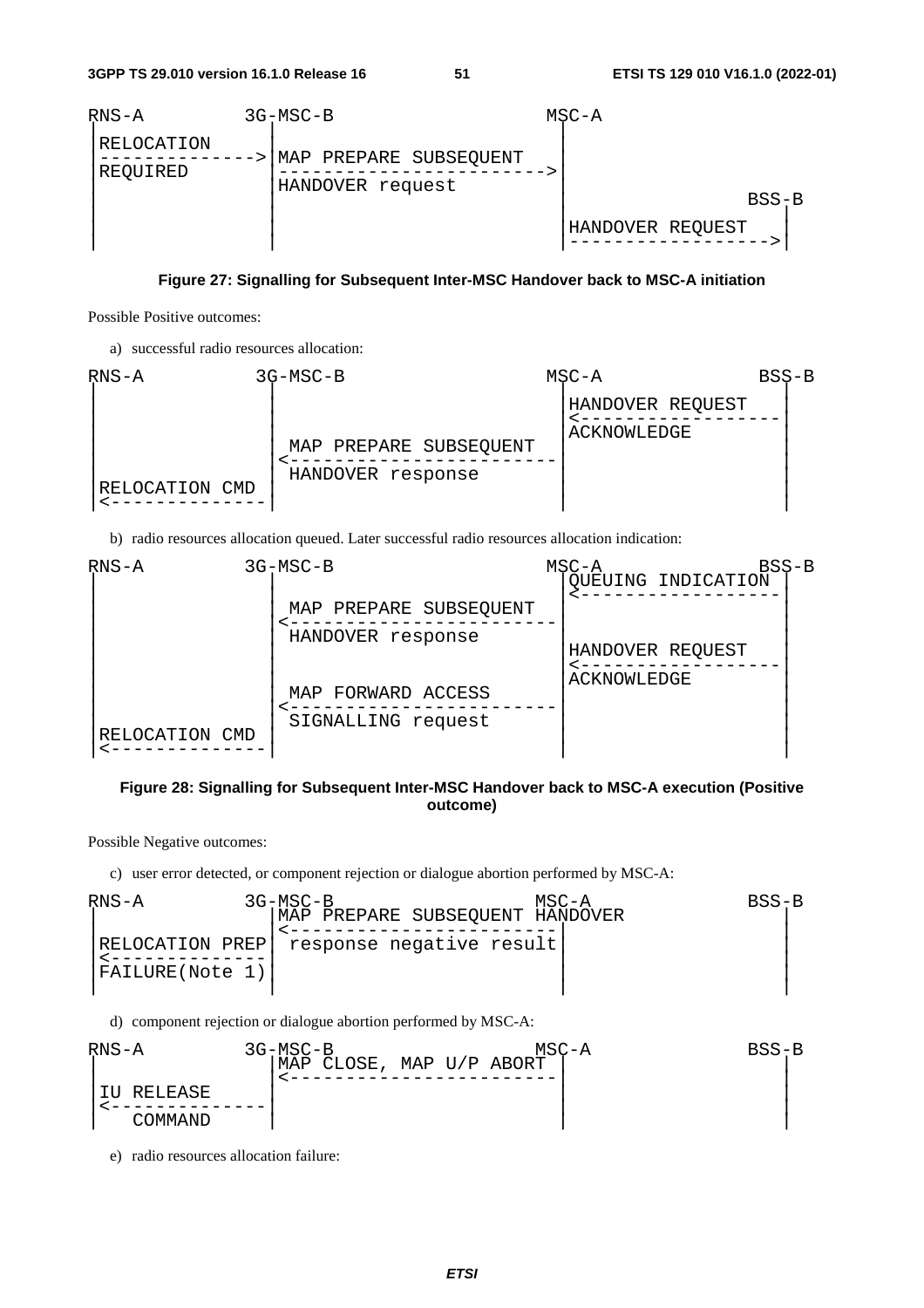**3GPP TS 29.010 version 16.1.0 Release 16 52 ETSI TS 129 010 V16.1.0 (2022-01)**



f) radio resources allocation queued. Later unsuccessful radio resources allocation:



### **Figure 29: Signalling for Subsequent Inter-MSC Handover back to MSC-A execution (Negative outcome)**

|  |  | NOTE 1: Possible rejection of the handover because of the negative outcome of MAP or BSSMAP procedure. |  |
|--|--|--------------------------------------------------------------------------------------------------------|--|
|  |  |                                                                                                        |  |

| $BSS-B$                | MSC-A |                                 | 3G-MSC-B |                    | $RNS-A$ |
|------------------------|-------|---------------------------------|----------|--------------------|---------|
| ' HANDOVER<br>COMPLETE |       | MAP SEND END SIGNAL<br>response |          | Iu RELEASE COMMAND |         |

#### **Figure 30: Signalling for Subsequent Inter-MSC Handover back to MSC-A completion (Successful completion of the procedure)**

NOTE: Positive outcome case shown in figure 9.

| $BSS-B$              | $MSC - A$                          | 3G-MSC-B |                                | $RNS-A$ |
|----------------------|------------------------------------|----------|--------------------------------|---------|
| HANDOVER<br>COMPLETE | SEND END SIGNAL<br>MAP<br>response |          |                                |         |
|                      | MAP $U/P$ -ABORT                   |          | Iu RELEASE COMMAND<br>(Note 1) |         |

#### **Figure 31: Signalling for Subsequent Inter-MSC Handover back to MSC-A completion (Unsuccessful completion of the procedure)**

NOTE 1: Abnormal end of the procedure which triggers the clearing of all resources in 3G-MSC-B.

The interworking between Prepare Subsequent Handover and RELOCATION REQUIRED is as follows: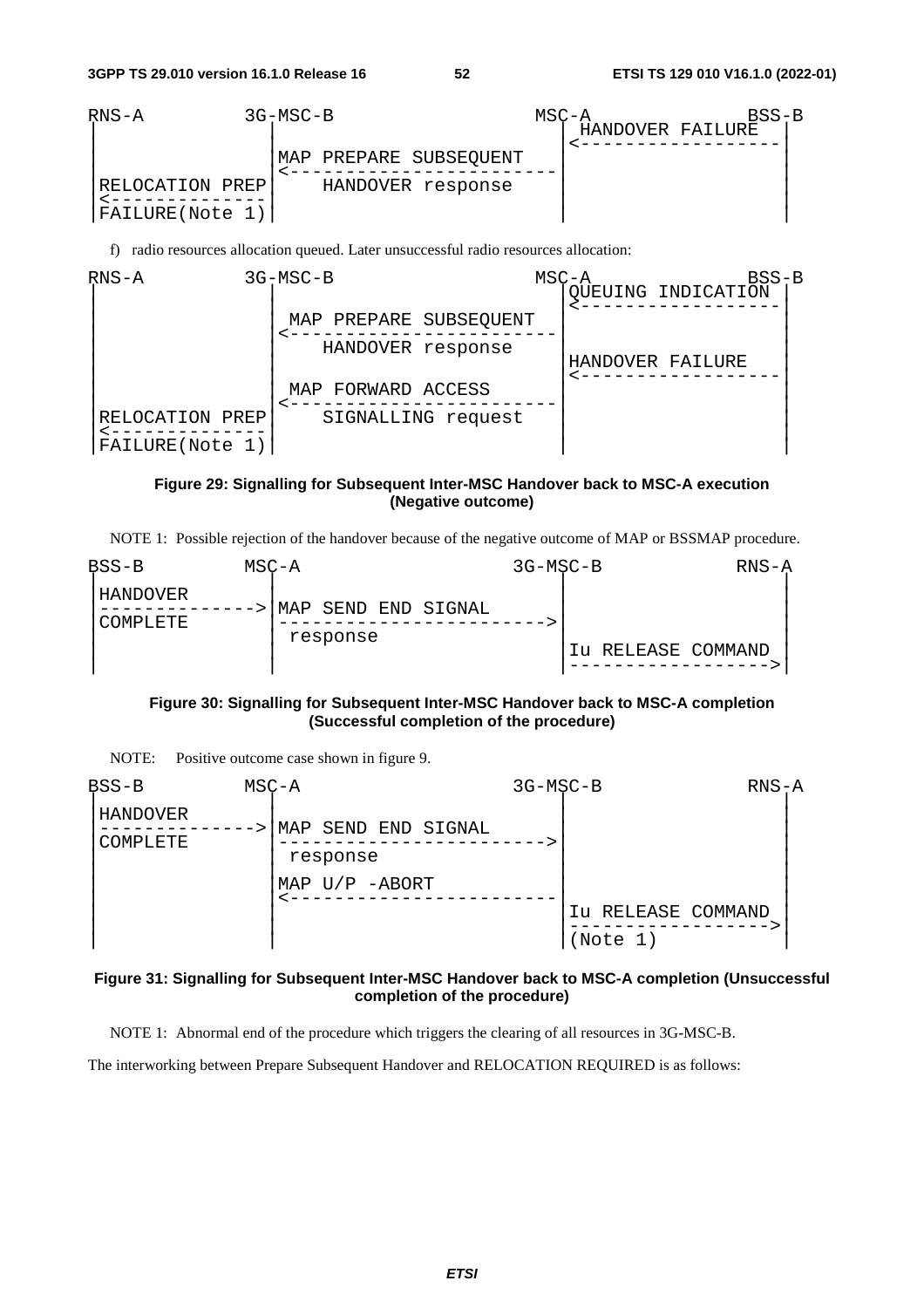|                    | 25.413                                                              | ------------------------------<br>29.002<br>-------------------                                                                                                         | Notes |
|--------------------|---------------------------------------------------------------------|-------------------------------------------------------------------------------------------------------------------------------------------------------------------------|-------|
| Forward<br>message |                                                                     | REL. REQUIRED MAP PREPARE SUBSEQUENT HANDOVER<br>request                                                                                                                |       |
|                    |                                                                     | -target MSC number<br>-targetCellId<br>-AN-ĂPDU (<br>HANDOVER REQUEST)                                                                                                  |       |
|                    | RANAP information<br>elements:                                      | BSSMAP information<br>elements:                                                                                                                                         |       |
|                    | MS Classmark 2<br>Source Id<br>Target Id<br>Cause<br>MS Classmark 3 | CM <sub>2</sub><br>Cell Id (serving)<br>Cell Id (target)<br>Cause<br>CM3                                                                                                | 1     |
|                    |                                                                     | info stored/generated<br>in/by 3G-MSC-B:<br>Message Type<br>Channel Type<br>Speech version<br>Priority<br>Interference Band<br>to be used                               |       |
| result             |                                                                     | Positive RELOCATION CMD. MAP PREPARE SUBSEQUENT HANDOVER<br>response<br>$-AN+APDU($<br>QUEUING INDICATION<br>Õr HANDOVER REQUEST<br>ACKNOWLEDGE or<br>HANDOVER FAILURE) | 2     |
|                    | RANAP information<br>elements:<br>L3 information                    | BSSMAP information<br>elements:<br>elements:<br>L3 information                                                                                                          |       |
| Negative<br>result |                                                                     | REL. PREP. FAILURE MAP PREPARE SUBSEQUENT 3<br>HANDOVER response<br>Relocation Failure in Target CN/RNC or Target System                                                |       |
| Unknown MSC        |                                                                     | Relocation Failure in Target CN/RNC or Target System                                                                                                                    |       |
|                    | Subsequent Handover                                                 | Failure<br>Relocation Failure in Target CN/RNC or Target System                                                                                                         |       |
| Data Missing       | UnexpectedDataValue                                                 | Relocation Failure in Target CN/RNC or Target System                                                                                                                    |       |
|                    | Iu RELEASE COMMAND                                                  |                                                                                                                                                                         |       |
|                    | Relocation Cancelled MAP CLOSE                                      | Relocation Cancelled MAP U/P -ABORT                                                                                                                                     |       |



NOTE 2: The response to the Prepare-Subsequent-Handover request can include in its AN-APDU parameter, identifying the 3GPP TS 48.006 protocol, a BSSMAP QUEUING INDICATION, or a BSSMAP HANDOVER REQUEST ACKNOWLEDGE or a BSSMAP HANDOVER FAILURE.

 In the first case, 3G-MSC-B shall wait for the radio resources allocation response from MSC-A, transmitted to 3G-MSC-B as described in clause 4.5.4.

 In the second case, the positive result triggers in 3GMSC-B the sending on Iu-Interface of the RELOCATION COMMAND.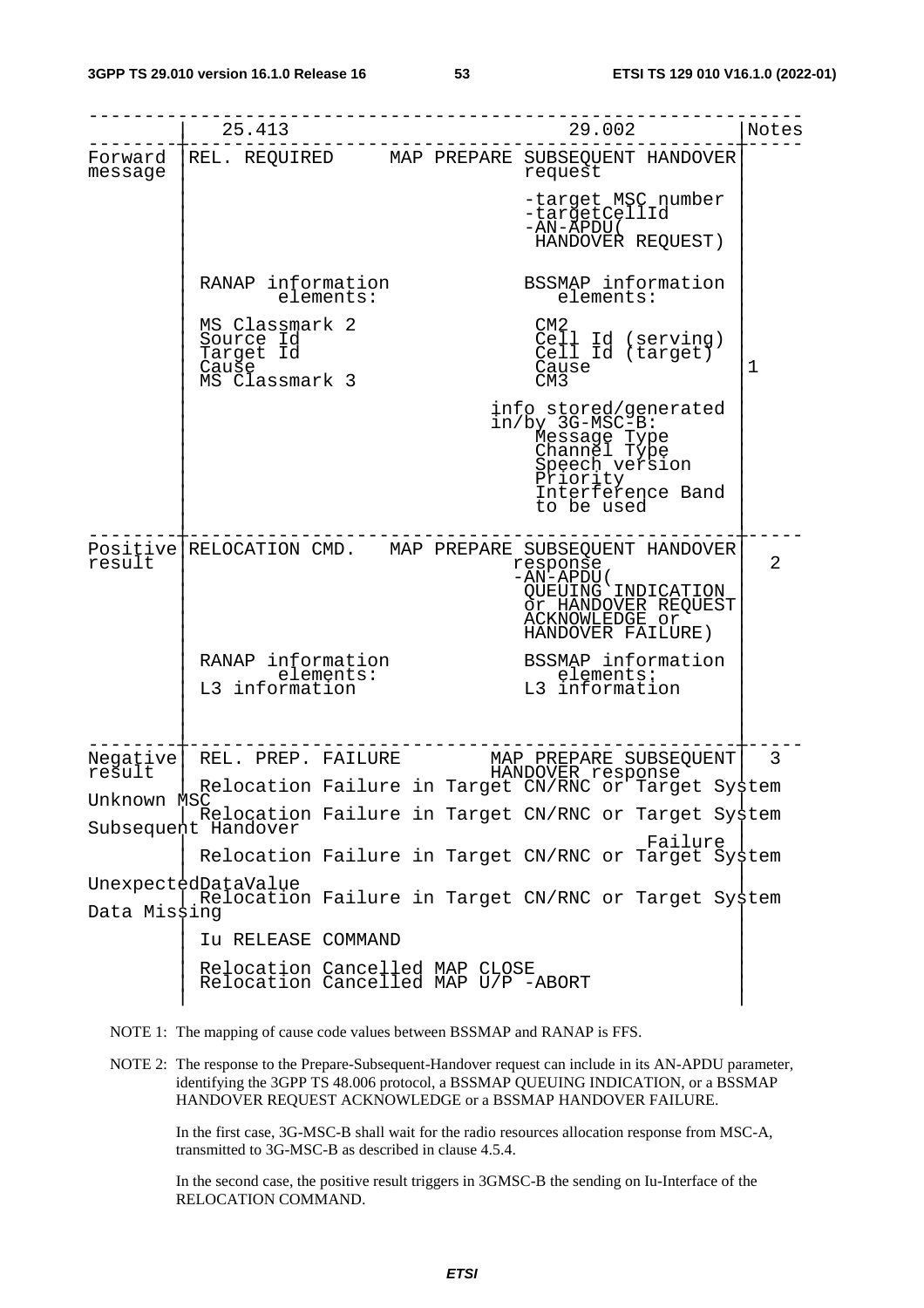In the third case, the positive result triggers in 3G-MSC-B the sending of the RELOCATION PREPARATION FAILURE.

NOTE 3: The possible sending of the RELOCATION PREPARATION FAILURE message is described in 3GPP TS 25.413 [7].

The interworking between Send End Signal Result and HANDOVER COMPLETE in MSC-A is as follows:

|                    | 48.008            |  | 29.002                          | Notes |
|--------------------|-------------------|--|---------------------------------|-------|
| Forward<br>message | HANDOVER COMPLETE |  | MAP SEND END SIGNAL<br>response |       |
| Positive<br>result |                   |  |                                 |       |
| Negative           |                   |  | MAP $U/P$ -ABORT                |       |

NOTE: The abortion of the dialogue ends the handover procedure with 3G-MSC-B.

## 4.6.3 Subsequent Inter-MSC Handover to third MSC

When a Mobile Station is being handed over to a third MSC, the procedure (described in 3GPP TS 23.009 [2]) does require one specific interworking case in MSC-A between E-Interface from 3G-MSC-B and E-Interface from MSC-B' other than the combination of the ones described in clauses 4.6.1 and 4.6.2.



#### **Figure 32: Signalling for Subsequent Inter-MSC Handover to third MSC (MSC-B') initiation**

Possible Positive outcomes:

a) successful radio resources allocation: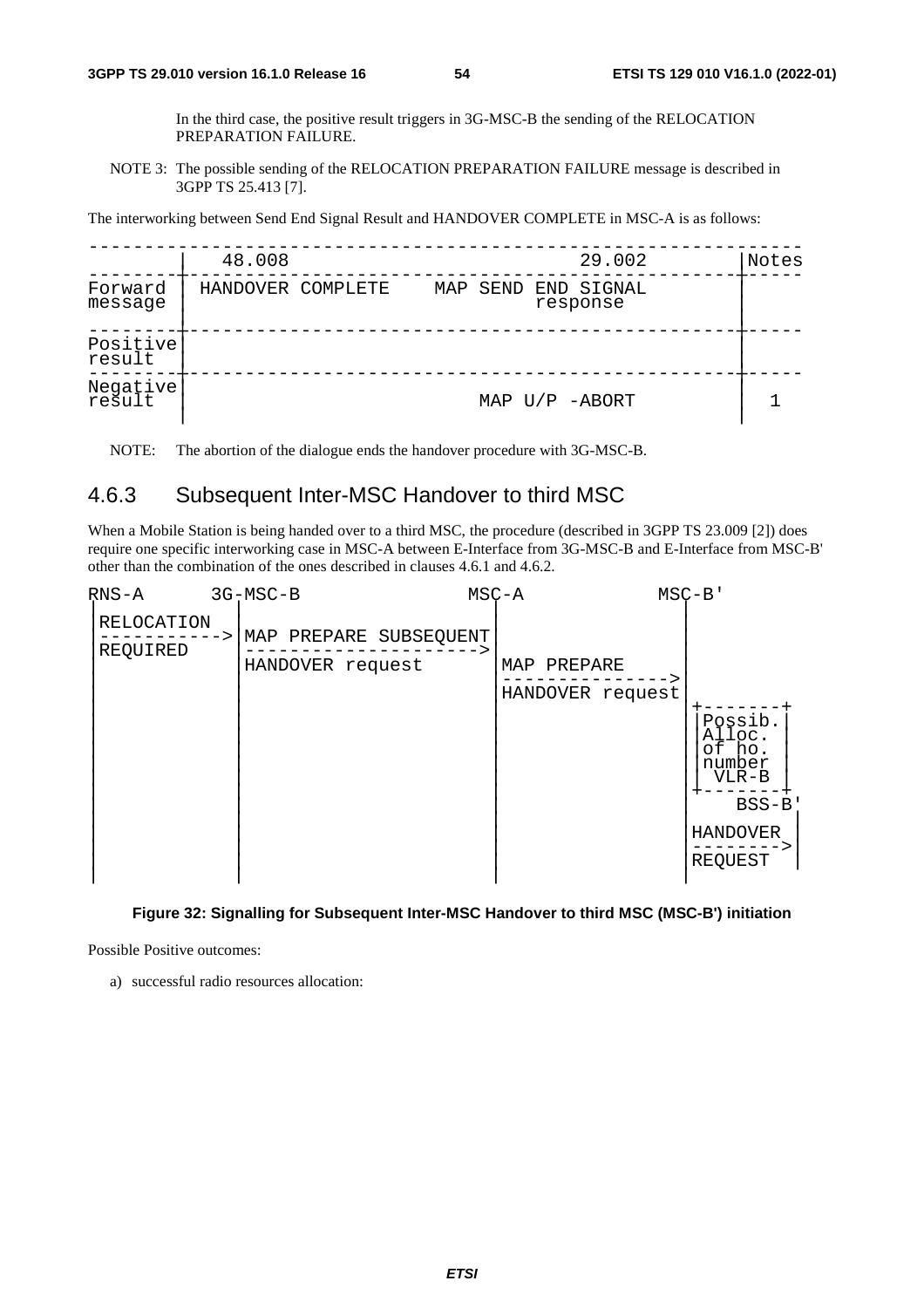| RNS-A<br>3G-MSC-B     |                                             | $MSC - A$ |                      | $MSC-B$                            |
|-----------------------|---------------------------------------------|-----------|----------------------|------------------------------------|
|                       |                                             |           |                      | $BSS-B$                            |
|                       |                                             |           |                      | HANDOVER<br>REQUEST<br>ACKÑOWLEDGE |
|                       |                                             |           | MAP PREPARE HANDOVER |                                    |
| RELOCATION<br>COMMAND | MAP PREPARE SUBSEQUENT<br>HANDOVER response |           | response             |                                    |

b) radio resources allocation queued and successful handover number allocation, if performed. Later successful radio resources allocation indication:

| RNS-A             | 3G-MSC-B |                        | $MSC - A$            | $MSC-B'$               |
|-------------------|----------|------------------------|----------------------|------------------------|
|                   |          |                        |                      | $BSS-B$                |
|                   |          |                        |                      | QUEUING                |
|                   |          |                        |                      | INDICAT.               |
|                   |          |                        | MAP PREPARE HANDQVER |                        |
|                   |          | MAP PREPARE SUBSEQUENT | response             |                        |
|                   |          | HANDOVER response      |                      |                        |
|                   |          |                        |                      | HANDOVER               |
|                   |          |                        |                      | REQUEST<br>ACKÑOWLEDGĖ |
|                   |          |                        | MAP PROCESS ACCESS   |                        |
|                   |          | MAP FORWARD ACCESS     | SIGNALLING request   |                        |
|                   |          | SIGNALLING request     |                      |                        |
| <b>RELOCATION</b> |          |                        |                      |                        |
| COMMAND           |          |                        |                      |                        |

#### **Figure 33: Signalling for Subsequent Inter-MSC Handover to third MSC (MSC-B') execution (Positive outcome)**

Possible Negative outcomes:

c) user error detected, or component rejection or dialogue abortion performed by MSC-B':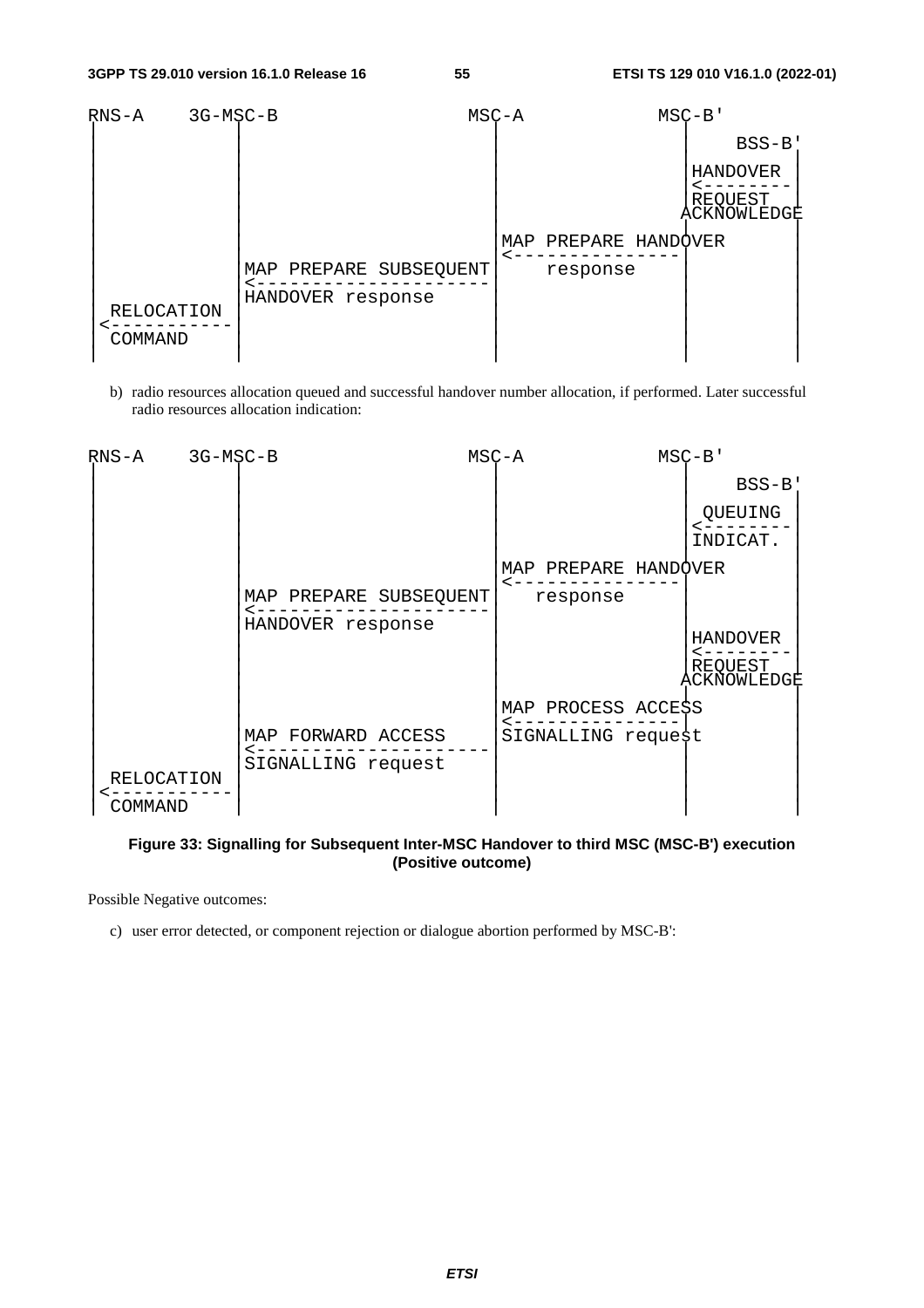| $RNS-A$                        | $3G-MSC-B$                                                     | $MSC - A$ |           |                                                                      | $MSC-B$ |         |  |
|--------------------------------|----------------------------------------------------------------|-----------|-----------|----------------------------------------------------------------------|---------|---------|--|
| RELOCATION                     | MAP PREPARE SUBSEQUENT<br>HANDOVER response negative<br>result |           | MAP CLOSE | MAP PREPARE HANDOVER<br>response negative result<br>MAP $U/P$ -ABORT |         | $BSS-B$ |  |
| PREPARATION<br>FAILURE<br>Note |                                                                |           |           |                                                                      |         |         |  |

d) radio resources allocation failure:



e) radio resources allocation queued and successful handover number allocation (if performed). Later unsuccessful radio resources allocation:

| RNS-A                              | 3G-MSC-B                                    | $MSC - A$            | $MSC-B$                    |
|------------------------------------|---------------------------------------------|----------------------|----------------------------|
|                                    |                                             |                      | $BSS-B$                    |
|                                    |                                             |                      | QUEUING<br>INDICAT.        |
|                                    |                                             | MAP PREPARE HANDQVER |                            |
|                                    | MAP PREPARE SUBSEQUENT<br>HANDOVER response | response             |                            |
|                                    |                                             |                      | <b>HANDOVER</b><br>FAILURE |
|                                    |                                             | MAP PROCESS ACCESS   |                            |
| <b>RELOCATION</b>                  | MAP FORWARD ACCESS<br>SIGNALLING request    | SIGNALLING request   |                            |
| PREPARATION<br>FAILURE<br>(Note 1) |                                             |                      |                            |

**Figure 34: Signalling for Subsequent Inter-MSC Handover to third MSC (MSC-B') execution (Negative outcome)**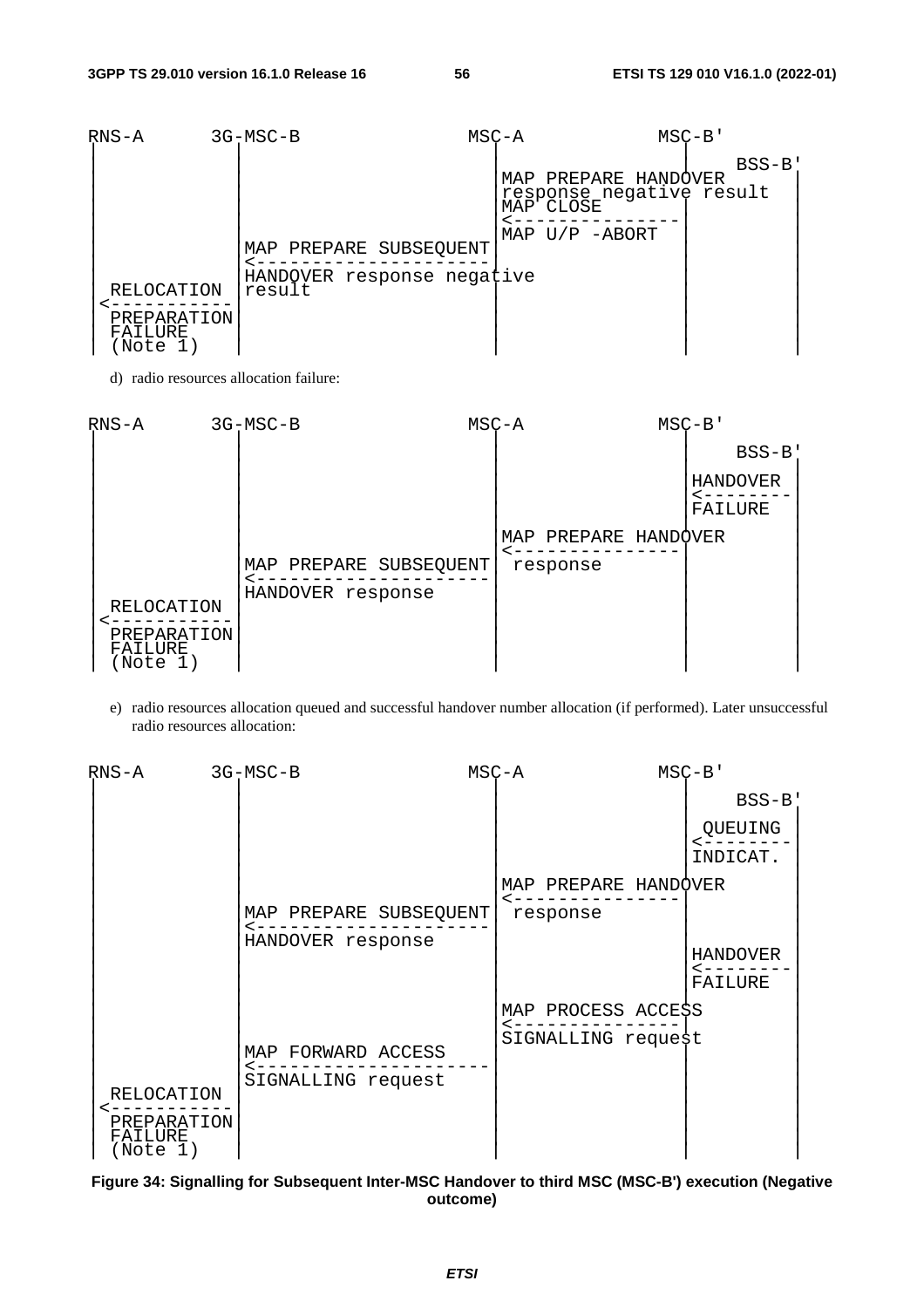#### **3GPP TS 29.010 version 16.1.0 Release 16 57 ETSI TS 129 010 V16.1.0 (2022-01)**

NOTE 1: Possible rejection of the handover because of the negative outcome of MAP or BSSMAP procedure.

Positive outcome:



#### **Figure 35: Signalling for Subsequent Inter-MSC Handover to third MSC (MSC-B') completion (Successful completion of the procedure)**

Negative outcome:



#### **Figure 36: Signalling for Subsequent Inter-MSC Handover to third MSC (MSC-B') completion (Unsuccessful completion of the procedure)**

NOTE 1: Specific interworking case detailed below.

The specific interworking case in MSC-A compared to the clauses 4.5.1 and 4.5.2 occurs between HANDOVER FAILURE encapsulated in a Process Access Signalling from 3G-MSC-B and the abortion of the dialogue with MSC-B' in the case of a reversion to old channel of the MS: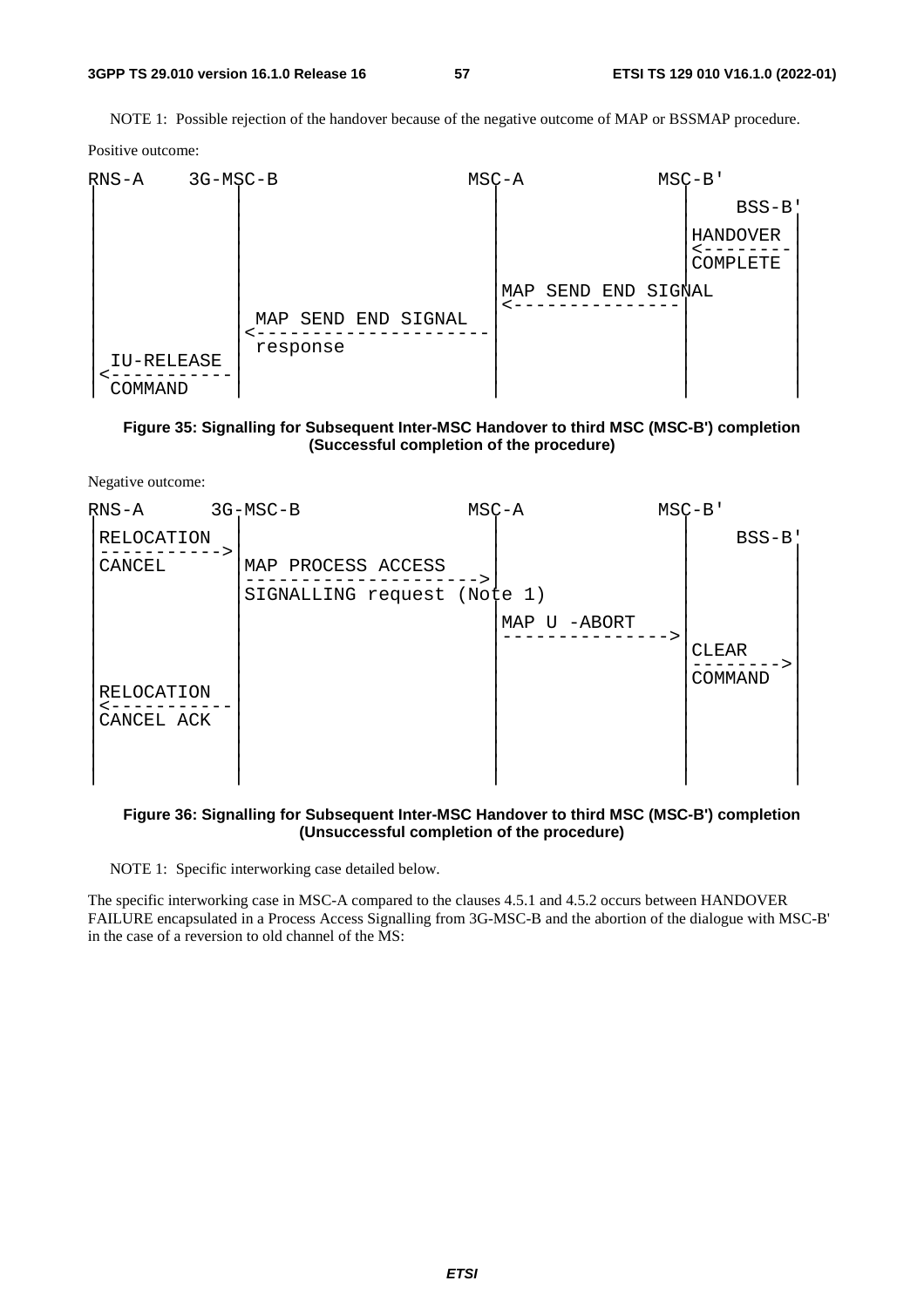|                    | 29.002                            | 29.002           | Notes |
|--------------------|-----------------------------------|------------------|-------|
| Forward<br>message | MAP PROCESS-SIGNALLING<br>request |                  |       |
|                    | -AN-APDU(<br>HANDOVER FAILURE)    | MAP U -ABORT     |       |
| Positive<br>result |                                   |                  |       |
| Negative           |                                   | MAP $U/P$ -ABORT | 2     |

NOTE 1: The abortion of the dialogue triggers in MSC-B' the clearing of the circuit connection with MSC-A, if any, and of the Resources between MSC-B' and BSS-B'.The abortion of the dialogue ends the handover procedure with MSC-B'.

NOTE 2: The abortion of the dialogue ends the handover procedure with 3G-MSC-B.

## 4.6.4 BSSAP Messages transfer on E-Interface

The handling is described in clause 4.5.4.

## 4.6.5 Processing in MSC-B, and information transfer on E-interface

The handling is described in clause 4.5.5.

## 4.6.6 Cause Code Mapping

When a Mobile Station is handed over between UMTS and GSM, a mapping of the cause codes used in the RANAP and the BSSMAP protocols is needed. The mapping described here is applicable to the BSSMAP protocol even when used inside MAP in the E-interface.

The mapping between the cause codes received in RANAP Relocation Required and the cause codes sent in BSSMAP Handover Request is as follows:

| 25.413                                                                 | 48.008                                                             | Notes |
|------------------------------------------------------------------------|--------------------------------------------------------------------|-------|
| RELOCATION REQUIRED                                                    | HANDOVER REQUEST                                                   |       |
| -Time critical relocation<br>-Resource optimisation<br>relocation      | -'uplink quality'<br>$-Traffic$                                    |       |
| -Relocation desirable for<br>radio reasons                             | -Better cell                                                       |       |
| -Directed retry<br>-Reduce Load in<br>serving cell<br>-Any other value | -Directed retry<br>-Reduce Load in<br>serving cell<br>-Better cell |       |

The mapping between the cause codes received in RANAP Relocation Cancel and the cause codes sent in BSSMAP Clear Command is as follows: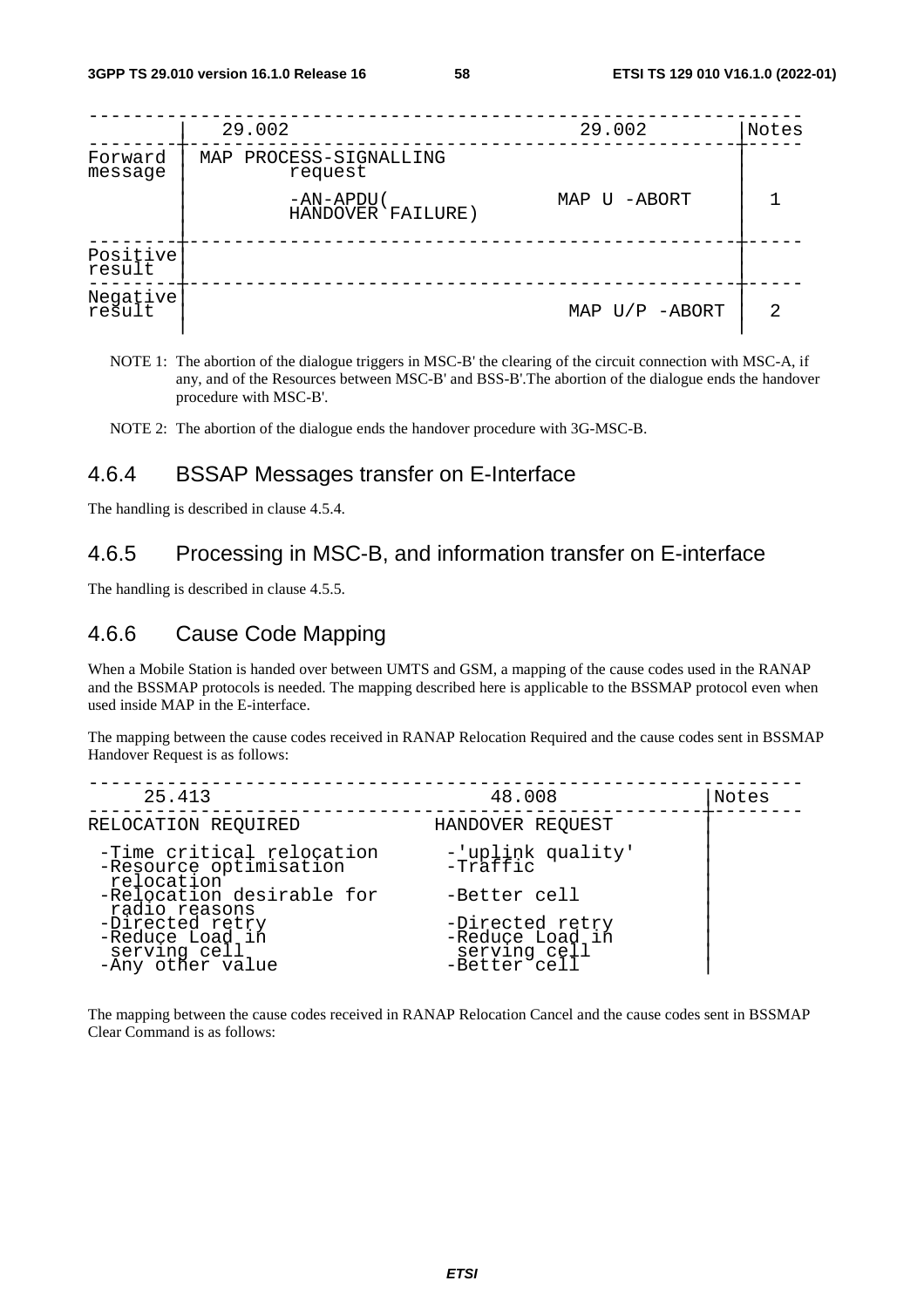| 25.413                               | 48.008                                                   | Notes |
|--------------------------------------|----------------------------------------------------------|-------|
| RELOCATION CANCEL                    | CLEAR COMMAND                                            |       |
| -Trelocprepexpiry                    | -Radio interface<br>failure, reversion to<br>old channel |       |
| -Interaction with other<br>procedure | -Radio interface<br>failure, reversion to<br>old channel |       |
| -Any other value                     | -Radio interface<br>failure, reversion to<br>old channel |       |

The mapping between the cause codes received in BSSMAP Handover Failure and the cause codes sent in RANAP Relocation Preparation Failure is as follows:

| 48.008                                                                                                     | 25.413                                                                             | Notes          |
|------------------------------------------------------------------------------------------------------------|------------------------------------------------------------------------------------|----------------|
| HANDOVER FAILURE                                                                                           | RELOCATION PREP. FAILURE                                                           |                |
| -Ciphering algorithm not<br>supported                                                                      | -Requested ciphering<br>and/or integrity<br>protection is not<br>supported         |                |
| -Circuit pool mismatch<br>-Equipment failure                                                               | -Relocation failure in<br>Target CN/RNC or<br>target system                        | 1              |
| -Invalid message contents<br>-No radio resource available                                                  | -Abstract Syntax Error<br>-No Radio Resources<br>Available in Target<br>Cell       |                |
| -O and M intervention<br>-Radio interface failure,<br>reversion to old channel<br>-Radio interface message | -O and M intervention<br>-Relocation failure in                                    | $\overline{2}$ |
| failure                                                                                                    | Target CN/RNC or<br>target system<br>-Relocation failure in                        |                |
| -Requested speech version<br>unavailable                                                                   | Target CN/RNC or                                                                   |                |
| -Requested terrestrial<br>resource unavailable                                                             | target system<br>-Relocation failure in<br>Target CN/RNC or                        |                |
| -Requested transcoding/rate<br>adaption unavailable                                                        | target system<br>-Relocation failure in<br>Target CN/RNC or<br>target system       |                |
| -Switch circuit pool<br>-Terrestrial circuit already<br>allocated                                          | -Relocation failure in<br>Target CN/RNC or                                         | 1              |
| -Traffic load in the target<br>cell higher than in the<br>source cell                                      | target system<br>-Traffic load in the<br>-target cell higher<br>than in the source |                |
| -Any other value                                                                                           | cell<br>-Relocation failure in<br>Target CN/RNC or<br>target system                |                |

NOTE 1: Cause code not used at inter-system handover.

NOTE 2: Cause code not applicable to this traffic case.

The mapping between the cause codes received in BSSMAP Clear Request and the cause codes sent in RANAP Iu Release Request is as follows: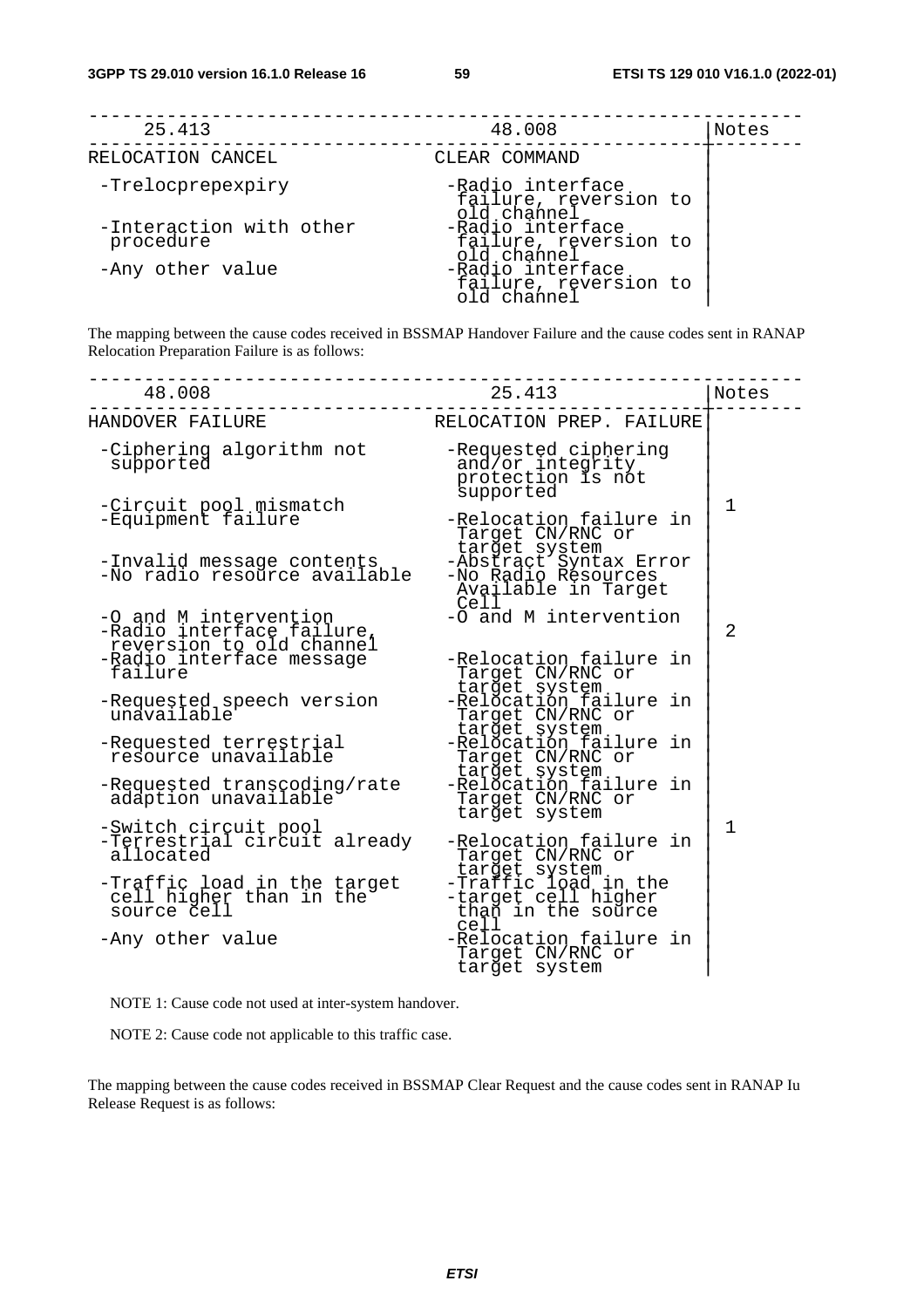| 48.008                                                                                                                                                    | 25.413                                                                                                                                                                                                                    | Notes |
|-----------------------------------------------------------------------------------------------------------------------------------------------------------|---------------------------------------------------------------------------------------------------------------------------------------------------------------------------------------------------------------------------|-------|
| CLEAR REQUEST                                                                                                                                             | IU RELEASE REQUEST                                                                                                                                                                                                        |       |
| -Radio interface message<br>failure                                                                                                                       | -Relocation failure in<br>Target CN/RNC or<br>target system                                                                                                                                                               |       |
| -O and M intervention<br>-Equipment failure                                                                                                               | -O and M intervention<br>-Relocation failure in<br>Target CN/RNC or                                                                                                                                                       |       |
| -Joined group call channel<br>-Protocol failure between BSS<br>and MSC<br>-Preemption<br>-Access restricted due<br>to shared networks<br>-Any other value | target system<br>-Unspecified failure<br>-Message not compatible<br>with receiver state<br>-RAB pre-empted<br>-Access restricted due<br>to shared networks<br>-Relocation failure in<br>Target CN/RNC or<br>target system |       |

# 4.7 Inter-MSC Handover (GSM to UMTS)

The general principles of the handover procedures are given in 3GPP TS 23.009 [2]. 3GPP TS 29.010 gives the necessary information for interworking between the 3GPP TS 25.413 [7] RANAP protocol, GSM handover procedures and the 3GPP TS 29.002 [9] MAP protocol. The RANAP protocol is used between the RNS and the 3G\_MSC.

The following four principles apply for the Inter-MSC handover GSM to UMTS:

The BSSMAP parameters required for Inter-MSC handover GSM to UMTS are generated as in GSM.

Received RANAP parameters, e.g. cause code or transparent container, are mapped to the appropriate BSSMAP parameters, e.g. cause code or Handover command.

The RANAP parameters required for Inter-MSC handover GSM to UMTS are generated from received or stored GSM parameters.

When new parameters need to be added for transfer on the E-interface, the principles stated in the beginning of clause 4.5 shall be followed.

## 4.7.1 Basic Inter-MSC Handover

When a Mobile Station is handed over between two MSCs, the establishment of a connection between them (described in 3GPP TS 23.009 [2]) requires interworking between A-Interface, Iu-Interface and E-Interface.

The signalling at initiation, execution and completion of the Basic Inter-MSC handover procedure is shown in figures 37 to 42 with both possible positive or negative outcomes.

Additionally figure 37b shows the possible interworking when the trace related message is transparently transferred on the E-Interface at Basic Inter-MSC Handover initiation.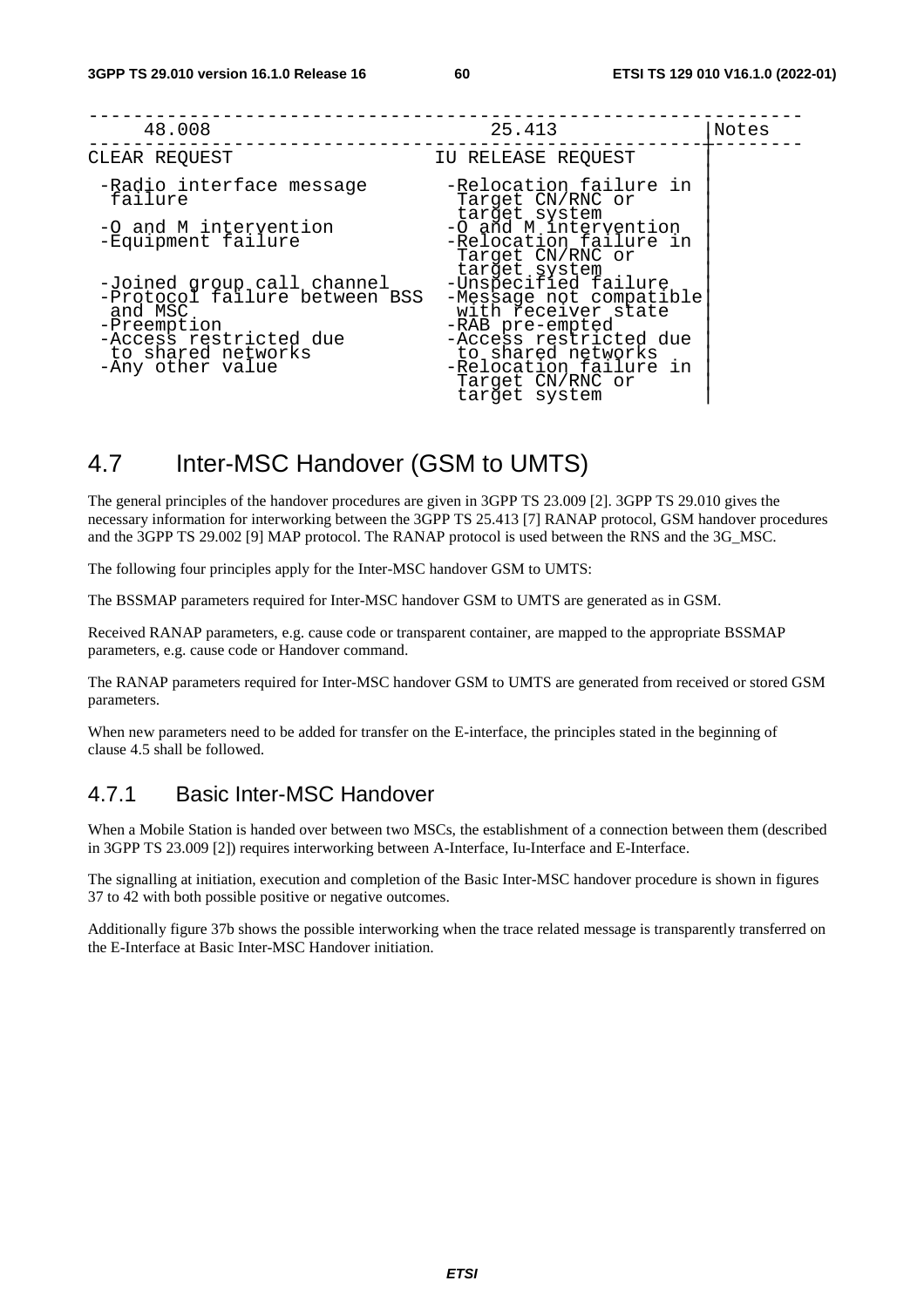

**Figure 37a: Signalling for Basic Inter-MSC Handover initiation (no trace related messages transferred)** 



#### **Figure 37b: Signalling for Basic Inter-MSC Handover initiation (CN invoke trace message transferred)**

- (\*): Tracing invocation has been received from VLR.
- (\*\*): In that case, HANDOVER REQUEST and MSC INVOKE TRACE messages are included within the AN-apdu parameter.
- (\*\*\*): CN INVOKE TRACE is forwarded to RNS-B if supported by 3G\_MSC-B.

Possible Positive outcomes: successful radio resources allocation and handover number allocation (if performed):



#### **Figure 38: Signalling for Basic Inter-MSC Handover execution (Positive outcome)**

Possible Negative outcomes:

a) user error detected, or handover number allocation unsuccessful (if performed), or component rejection or dialogue abortion performed by 3G\_MSC-B: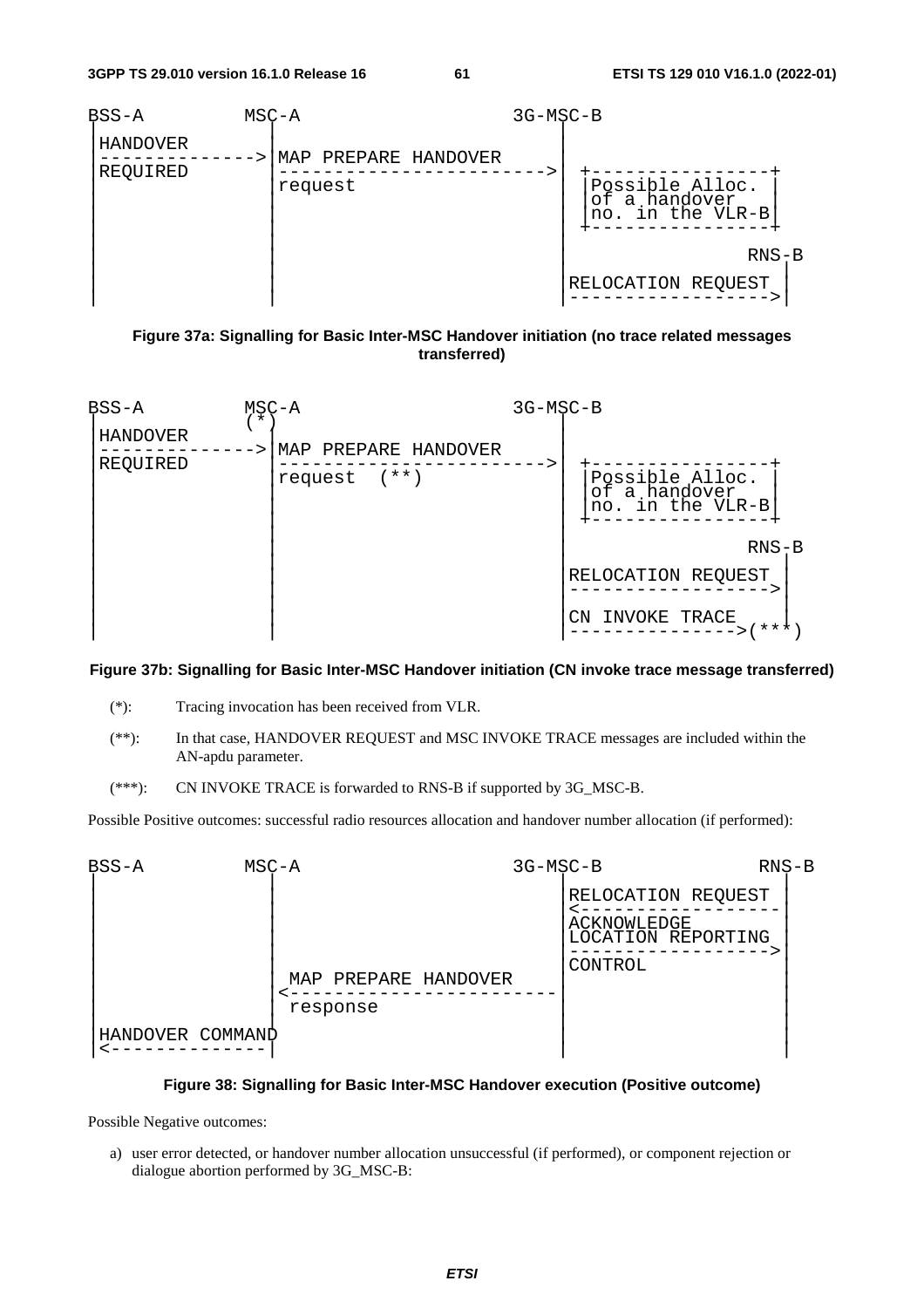| BSS-A             | MSC-A                                                       | $3G-MSC-B$ | $RNS-B$ |  |
|-------------------|-------------------------------------------------------------|------------|---------|--|
|                   | MAP PREPARE HANDOVER response<br>negative result, MAP CLOSE |            |         |  |
|                   | MAP U/P-ABORT                                               |            |         |  |
| HANDOVER REQUIRED |                                                             |            |         |  |
| REJECT (Note 1)   |                                                             |            |         |  |
|                   |                                                             |            |         |  |

b) radio resources allocation failure:

| BSS-A             | $MSC - A$ |          |                      | 3G-MSC-B |                    | $RNS-B$ |  |
|-------------------|-----------|----------|----------------------|----------|--------------------|---------|--|
|                   |           |          |                      |          | RELOCATION FAILURE |         |  |
|                   |           |          | MAP PREPARE HANDOVER |          |                    |         |  |
|                   |           | response |                      |          |                    |         |  |
| HANDOVER REQUIRED |           |          |                      |          |                    |         |  |
| REJECT (Note 1)   |           |          |                      |          |                    |         |  |

c) unsuccessful handover execution (Reversion to the old radio resources):



#### **Figure 39: Signalling for Basic Inter-MSC Handover execution (Negative outcomes)**

NOTE 1: Possible rejection of the handover because of the negative outcome of MAP or RANAP procedure.



### **Figure 40: Signalling for Basic Inter-MSC Handover completion**

Positive outcome:

| $BSS-A$ | MSC-A |                        | 3G-MSC-B |                    | $RNS-B$ |  |
|---------|-------|------------------------|----------|--------------------|---------|--|
|         |       | SEND END SIGNAL<br>MAP |          |                    |         |  |
|         |       | response               |          | IU RELEASE COMMAND |         |  |
|         |       |                        |          | (Note 2)           |         |  |



Negative outcome: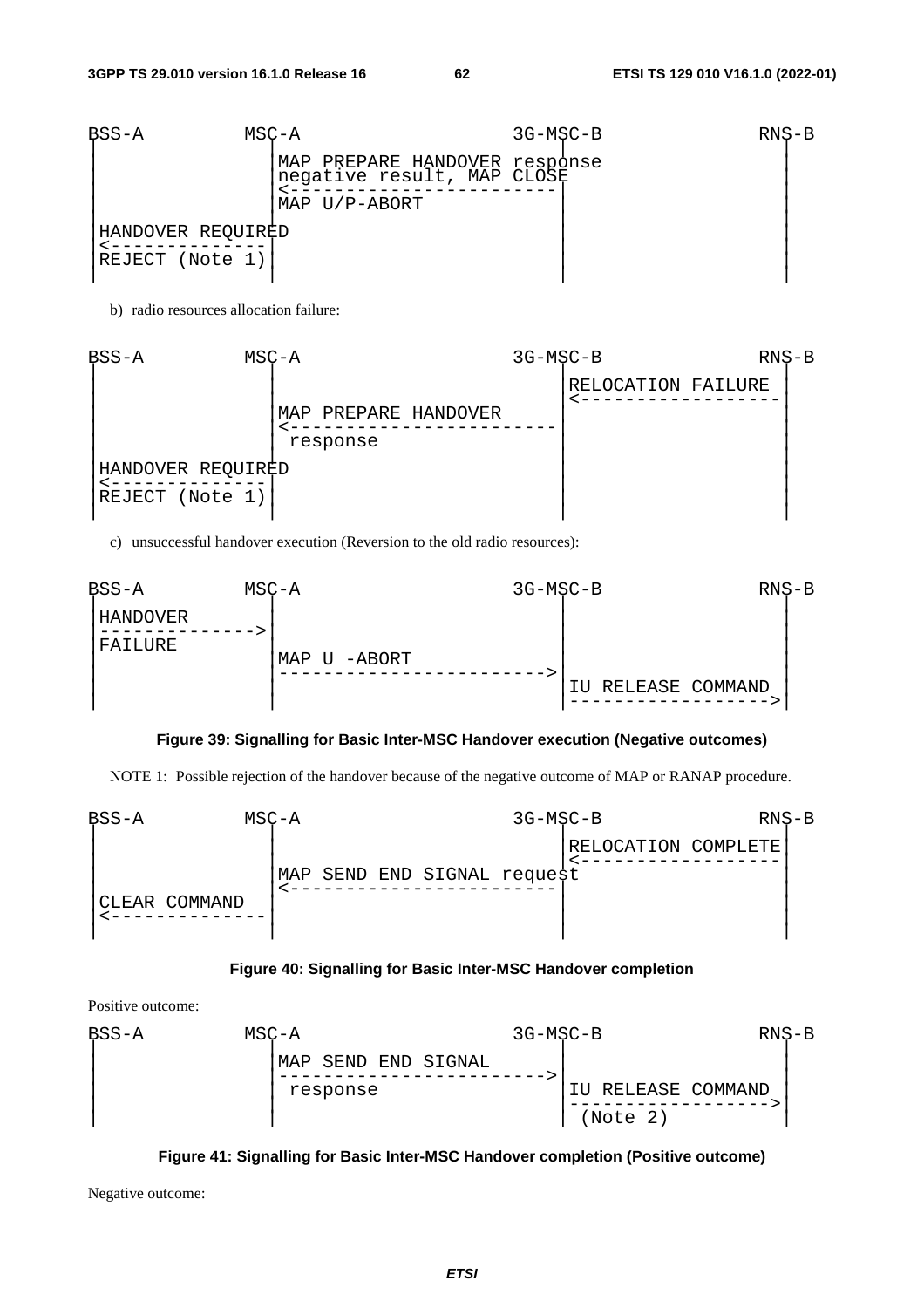

#### **Figure 42: Signalling for Basic Inter-MSC Handover completion (Negative outcome)**

NOTE 2: From interworking between MAP and RANAP point of view, when the call is released.

| BSS-A | MSC-A                              | 3G-MSC-B |                 | $RNS-B$ |  |
|-------|------------------------------------|----------|-----------------|---------|--|
|       | MAP PROCESS ACCESS<br>  SIGNALLING |          | LOCATION REPORT |         |  |

### **Figure 42a: Signalling for updating of anchor MSC after change of location in RNS**

The handover procedure is normally triggered by BSS-A by sending a HANDOVER REQUIRED message on A-Interface to MSC-A. The invocation of the Basic Inter-MSC handover procedure is performed and controlled by MSC-A. The sending of the MAP Prepare-Handover request to 3G\_MSC-B is triggered in MSC-A upon receipt of the HANDOVER REQUIRED message. The identity of the target RNC where the call is to be handed over in 3G\_MSC-B area, provided in the HANDOVER REQUIRED message in the information element Cell Identifier List (Preferred), is mapped to the target RNC Id MAP parameter and the HANDOVER REQUEST message is encapsulated in the an-APDU MAP parameter of the Prepare-Handover MAP request. 3G\_MSC-B can invoke another operation towards the VLR-B (allocation of the handover number described in 3GPP TS 29.002 [9]).

Additionally, if tracing activity has been invoked, the trace related message can be transferred on the E-Interface encapsulated in the an-APDU MAP parameter of the Prepare-Handover Request. If transferred, one complete trace related message at a time shall be included in the an-APDU MAP parameter after the HANDOVER REQUEST message. Note: UMTS supports only CN initiated tracing.

The interworking between Prepare Handover and HANDOVER REQUIRED is as follows: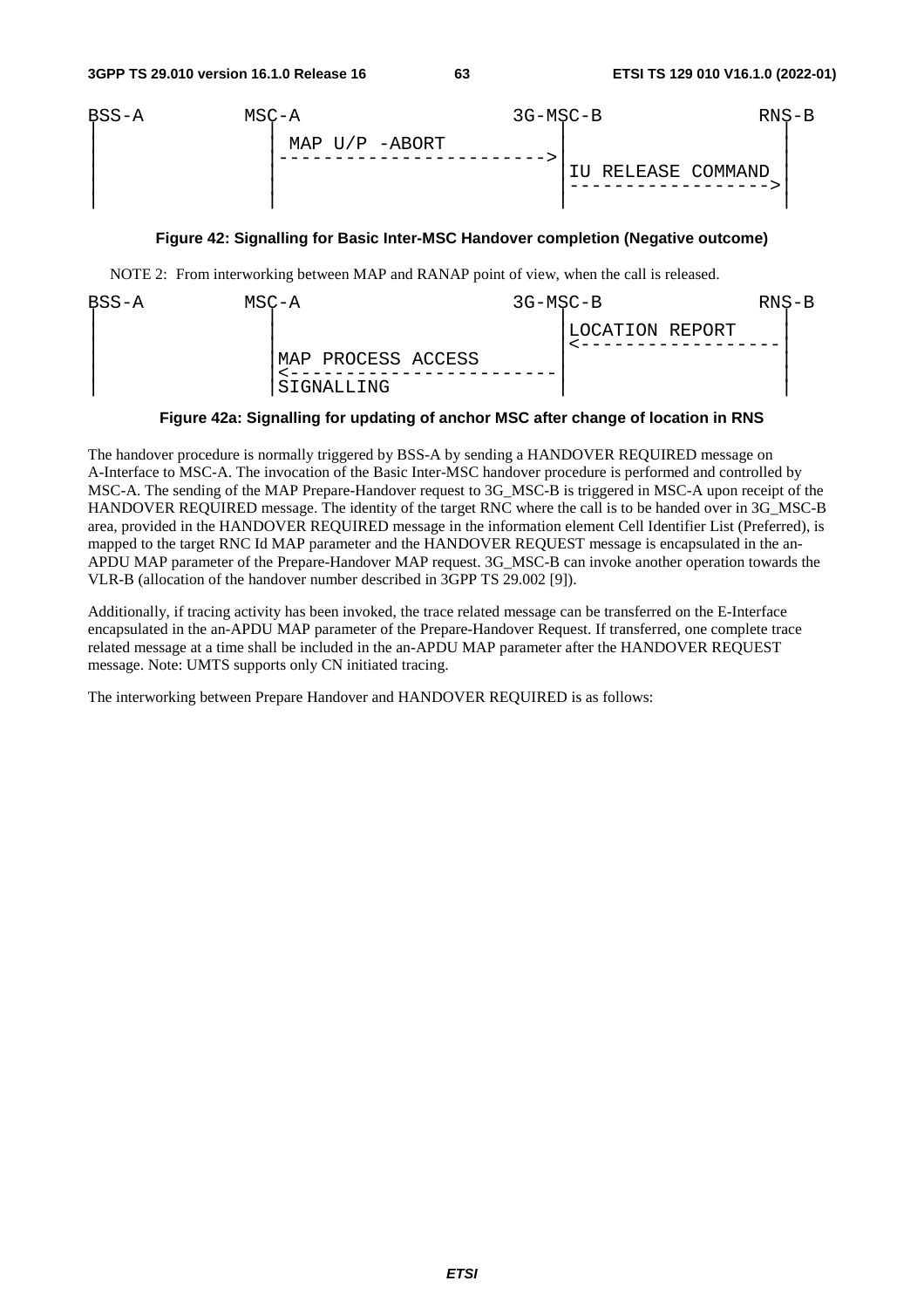|                    | 48.008                                 | 29.002                                                                                   | Notes          |
|--------------------|----------------------------------------|------------------------------------------------------------------------------------------|----------------|
| Forward<br>message |                                        | HANDOVER REQUIRED MAP PREPARE HANDOVER request                                           |                |
|                    | BSSMAP information<br>elements         | -ho-NumberNotRequired<br>-target RNC Id<br>-IMSĪ                                         | 1              |
|                    |                                        | -Integrity protection<br>info                                                            | $\overline{2}$ |
|                    |                                        | -Encryption info<br>-an-APDU (                                                           | 3              |
|                    | GERAN classmark                        | HANDOVER REQUEST,<br>MSC INVOKE TRACE )<br>-GERAN classmark                              | $\frac{4}{7}$  |
| Positive<br>result |                                        | MAP PREPARE HANDOVER response                                                            | 5              |
|                    |                                        | -handover number<br>-an-APDU(<br>HANDOVER REQUEST<br>ACKNOWLEDGE or<br>HANDOVER FAILURE) |                |
| Negative<br>result | HANDOVER REQUIRED REJECT               | MAP PREPARE HANDOVER                                                                     | 6              |
|                    | equipment failure<br>equipment failure | System Failure<br>No Handover Number<br>available                                        |                |
|                    | equipment failure<br>equipment failure | UnexpectedDataValue<br>Data Missing                                                      |                |
|                    | equipment failure<br>equipment failure | MAP CLOSE<br>MAP $U/P$ -ABORT                                                            |                |
|                    |                                        |                                                                                          |                |

- NOTE 1: The ho-NumberNotRequired parameter is included by MSC-A, when MSC-A decides not to use any circuit connection with 3G\_MSC-B. No handover number shall be present in the positive result. Any negative response from 3G\_MSC-B shall not be due to handover number allocation problem.
- NOTE 2: Integrity protection information, encryption information and IMSI parameters are included by MSC-A, only when the MSC-A uses 29.002 as per release 99. These IEs are not included if the MSC-A is R98 or earlier.
- NOTE 3: NOTE 3: The process performed on the BSSMAP information elements received in the HANDOVER REQUIRED message is described in the 3GPP TS 48.008 [12].
- NOTE 4: The process performed on the BSSMAP information elements received in the MSC INVOKE TRACE message is described in clause 4.5.5.6.
- NOTE 5: The response to the Prepare-Handover request can include in its an-APDU parameter, identifying the 3GPP TS 48.006 protocol, either a BSSMAP HANDOVER REQUEST ACKNOWLEDGE or a BSSMAP HANDOVER FAILURE.

 In the first case, the positive result triggers in MSC-A the sending on A-Interface of the HANDOVER COMMAND.

 In the second case, the positive result triggers in MSC-A optionally the sending of the HANDOVER REQUIRED REJECT.

 (The possible sending of the HANDOVER REQUIRED REJECT message upon receipt of the HANDOVER FAILURE is out of the scope of 3GPP TS 29.010 and lies in 3GPP TS 48.008 [12]).

- NOTE 6: The possible sending of the HANDOVER REQUIRED REJECT message is described in 3GPP TS 48.008 [12].
- NOTE 7: If the GERAN Classmark was not received with the HANDOVER REQUIRED message initiating the handover, MSC-A shall include any previously received GERAN Classmark. See 3GPP TS 43.051 [17].

The interworking between Prepare Handover and RELOCATION REQUEST in 3G\_MSC-B is as follows: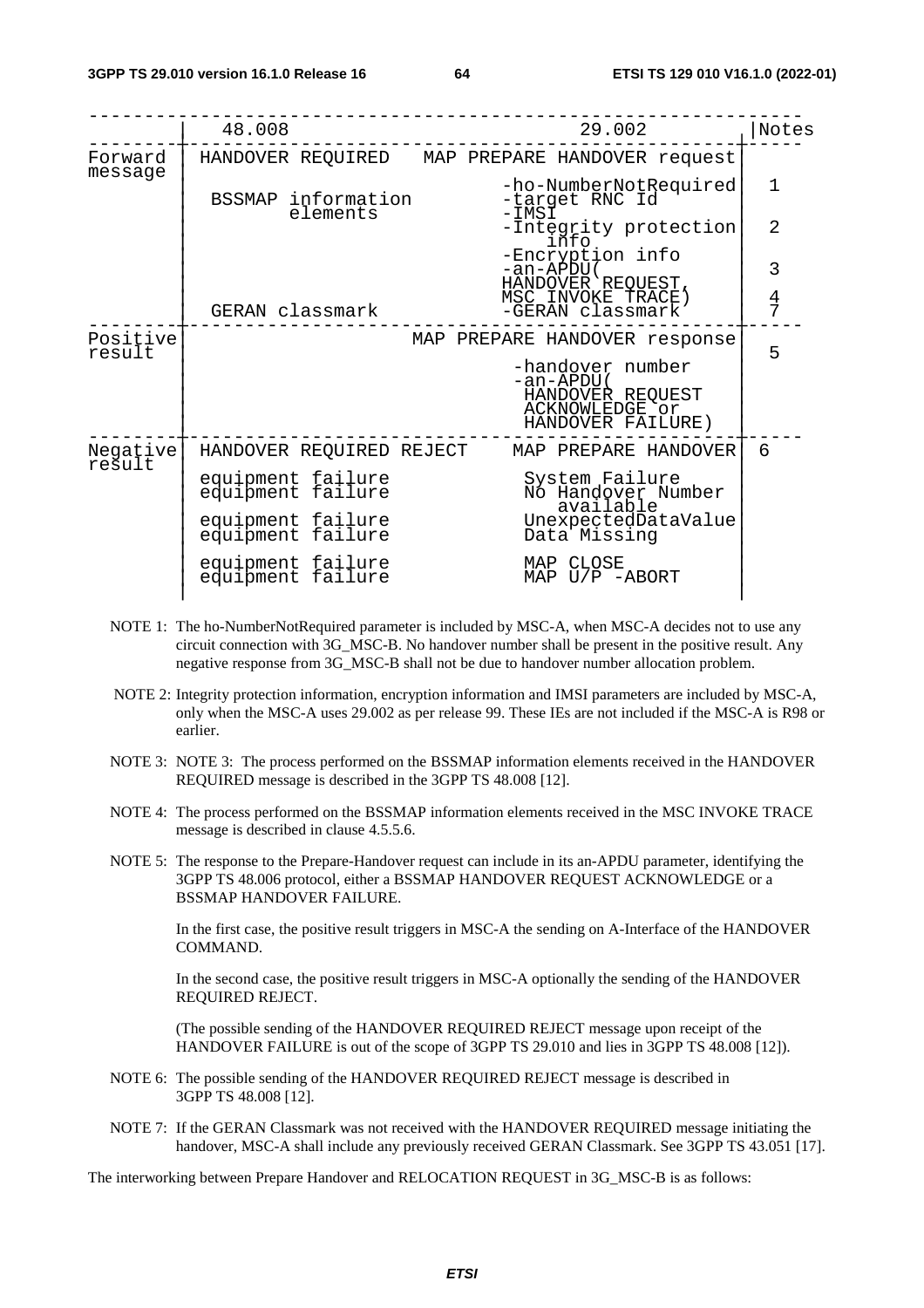|                    | 29.002                                                                                                                                                                                                                                                  | 25.413                                                                                                                    | Notes |
|--------------------|---------------------------------------------------------------------------------------------------------------------------------------------------------------------------------------------------------------------------------------------------------|---------------------------------------------------------------------------------------------------------------------------|-------|
| Forward<br>message | MAP PREPARE HANDOVER RELOCATION REQUEST<br>request<br>-ho-NumberNotRequired<br>-target RNC Id<br>-IMSĬ<br>-Integrity protection info<br>-Encryption info<br>-RANAP service handover<br>$-UESBI$<br>-an-APDU(<br>HANDOVER REQUEST,<br>MSC INVOKE TRACE ) |                                                                                                                           | 1     |
|                    | BSSMAP <sub>_</sub> information RANAP <sub>_</sub> information<br>elements:                                                                                                                                                                             | elements:                                                                                                                 |       |
|                    | Channel Type<br>Cause                                                                                                                                                                                                                                   | RAB parameters<br>Cause<br>SRNC to tRNC container SRNC to tRNC container<br>SNA Access Information SNA Access Information | 3     |
|                    |                                                                                                                                                                                                                                                         | info stored/generated<br>in/by 3G_MSC-B:<br>CN domain indicator                                                           |       |
| Positive<br>result | MAP PREPARE HANDOVER RELOCATION REQUEST ACK<br>response<br>-an-APDU(<br>HANDOVER REQUEST ACK)                                                                                                                                                           |                                                                                                                           |       |
|                    | BSSMAP information RANAP information<br>elements: elements:                                                                                                                                                                                             |                                                                                                                           |       |
|                    | Layer 3 info                                                                                                                                                                                                                                            | tRNC to sRNC container                                                                                                    |       |
| Negative<br>result | MAP PREPARE HANDOVER RELOCATION FAILURE<br>response<br>$-an-APDU($<br>HANDOVER FAILURE)<br>BSSMAP information RANAP information                                                                                                                         |                                                                                                                           |       |
|                    | elements:                                                                                                                                                                                                                                               | elements:                                                                                                                 |       |
|                    | GERAN classmark GERAN classmark                                                                                                                                                                                                                         |                                                                                                                           | 2     |

- NOTE 1: Integrity protection information, encryption information, IMSI and RANAP service handover parameters are included by MSC-A only when the MSC-A uses 29.002 as per release 99. These IEs are not included if the MSC-A is R98 or earlier.
- NOTE 2: If a handover to GERAN Iu-mode failed, the target RNS may include a GERAN classmark in the RELOCATION FAILURE message. See 3GPP TS 43.051 [17].
- NOTE 3: SNA Access Information parameter is included by MSC-A only when the MSC-A uses 29.002 as per release 5. This IE is not included if the MSC-A is release 4 or earlier.

The interworking between Send End Signal and RELOCATION COMPLETE in 3G\_MSC-B is as follows: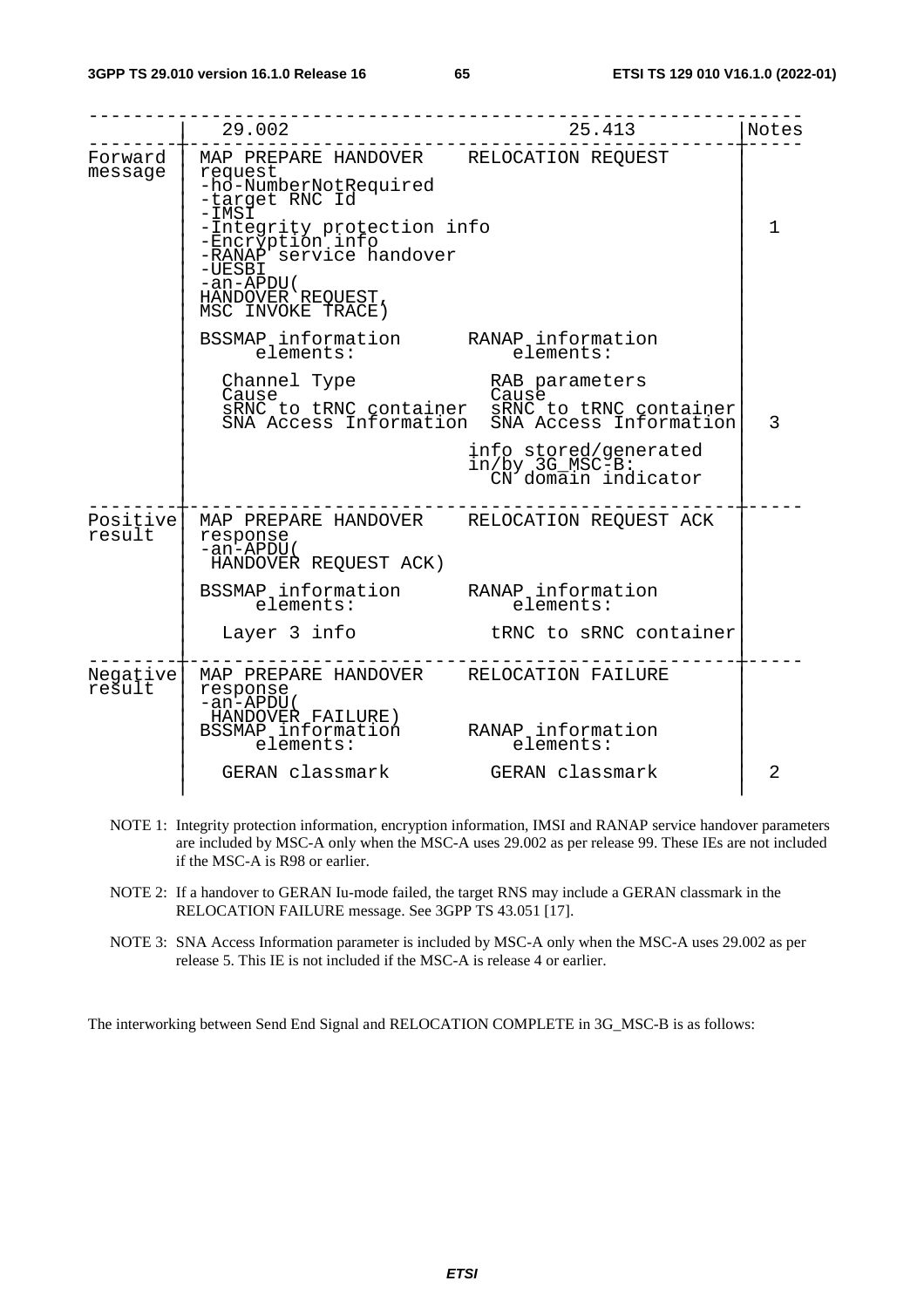|                     | 25.413                                                   |  | 29.002    |                              | Notes |
|---------------------|----------------------------------------------------------|--|-----------|------------------------------|-------|
| Forward             | RELOCATION COMPLETE MAP SEND END SIGNAL request          |  |           |                              |       |
| message             |                                                          |  | -an-APDU( | HANDOVER COMPLETE)           |       |
| Positive<br>result  | IU RELEASE COMMAND<br>-Normal release                    |  |           | MAP SEND END SIGNAL response |       |
| Negative <br>result | IU RELEASE COMMAND<br>-Normal release<br>-Normal release |  |           | MAP CLOSE<br>MAP U/P -ABORT  | 2     |

- NOTE 1: The positive empty result triggers the clearing of the Radio Resources on the Iu-Interface and the release of the SCCP connection between 3G\_MSC-B and RNS-B. If a circuit connection is used between MSC-A and 3G\_MSC-B, the 'Normal release' clearing cause shall only be given to RNS-B when 3G\_MSC-B has received a clearing indication on its circuit connection with MSC-A.
- NOTE 2: The abortion of the dialogue or the rejection of the component triggers in 3G\_MSC-B the clearing of its circuit connection with MSC-A, if any, of the Radio Resources on the Iu-Interface and the release of the SCCP connection between 3G\_MSC-B and RNS-B.

The interworking between Send End Signal and CLEAR COMMAND in MSC-A is as follows:

|                    | 29.002              |                                 | 48.008                   | Notes |
|--------------------|---------------------|---------------------------------|--------------------------|-------|
| Forward            | MAP SEND<br>request | END SIGNAL                      | CLEAR COMMAND            |       |
| message            |                     | -an-APDU(<br>HANDOVER COMPLETE) | - Handover<br>Successful |       |
| Positive<br>result |                     |                                 |                          |       |
| Negative<br>result |                     |                                 |                          |       |

The interworking between HANDOVER FAILURE in case of reversion to old channel of the MS and User Abort in MSC-A is as follows:

|                    | 48.008                        | 29.002       | Notes |
|--------------------|-------------------------------|--------------|-------|
| Forward            | HANDOVER FAILURE              | MAP U -ABORT |       |
| message            | - Reversion to old<br>channel |              |       |
| Positive<br>result |                               |              |       |
| Negative           |                               |              |       |

## 4.7.2 Subsequent Inter-MSC Handover from MSC-B back to 3G\_MSC-A

When a Mobile Station is being handed over back to 3G\_MSC-A, the procedure (described in 3GPP TS 23.009 [2]) requires interworking between A-Interface, Iu-Interface and E-Interface.

The signalling at initiation, execution and completion of the Subsequent Inter-MSC handover procedure is shown in figures 43 to 47.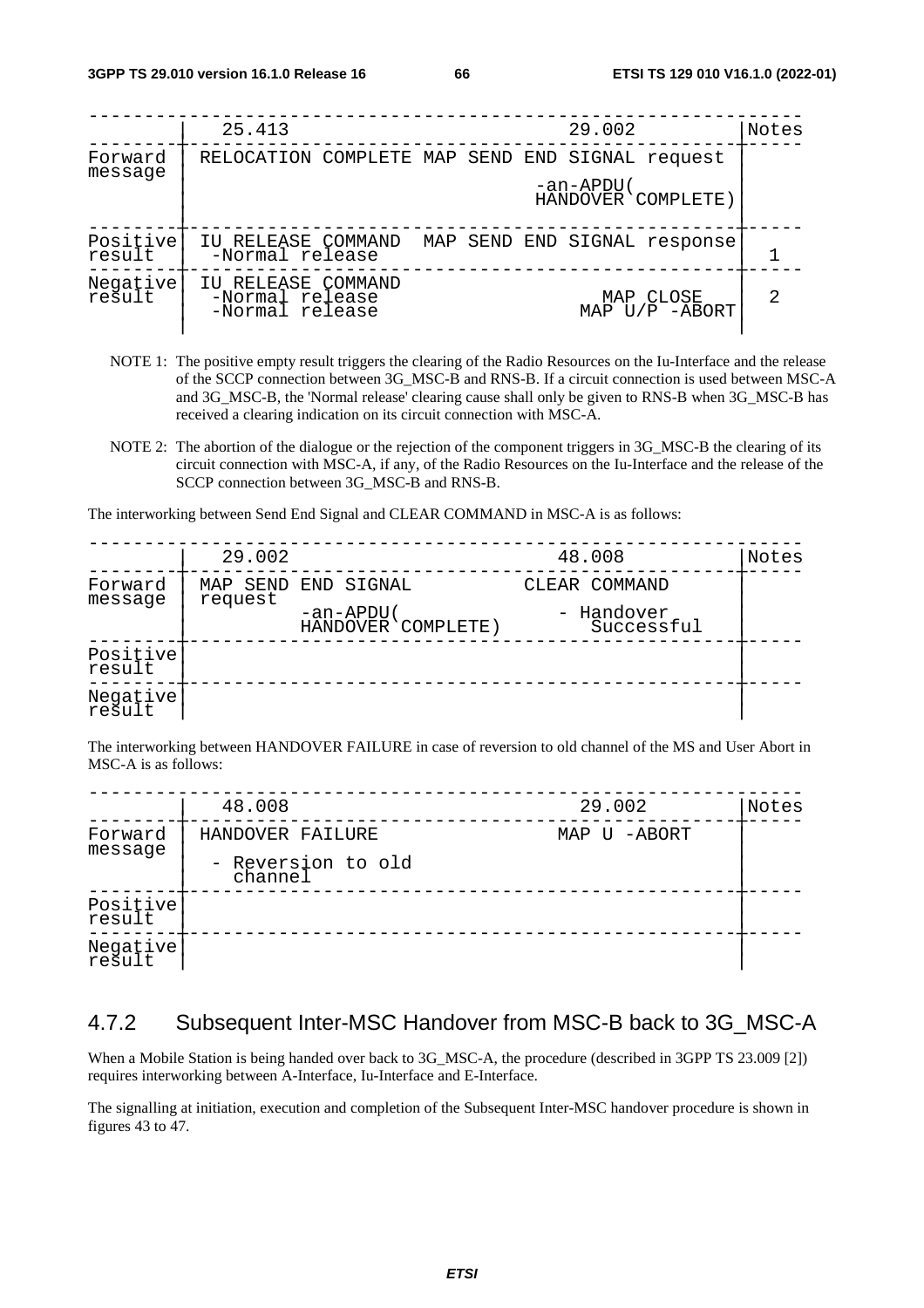

#### **Figure 43: Signalling for Subsequent Inter-MSC Handover back to 3G\_MSC-A initiation**

Possible Positive outcomes: successful radio resources allocation:



#### **Figure 44: Signalling for Subsequent Inter-MSC Handover back to 3G\_MSC-A execution (Positive outcome)**

Possible Negative outcomes:

a) user error detected, or component rejection or dialogue abortion performed by 3G\_MSC-A:

BSS-A MSC-B 3G-MSC-A RNS-B | |MAP PREPARE SUBSEQUENT HANDOVER | | |<------------------------| | |HANDOVER REQUIRED response negative result | |<--------------| | | |REJECT (Note 1)| | | | | | |

b) component rejection or dialogue abortion performed by 3G\_MSC-A:

| BSS-A |                | $MSC-B$ |                          |  | 3G-MSC-A | RNS-B |
|-------|----------------|---------|--------------------------|--|----------|-------|
|       |                |         | MAP CLOSE, MAP U/P ABORT |  |          |       |
|       | ICLEAR COMMAND |         |                          |  |          |       |

c) radio resources allocation failure:

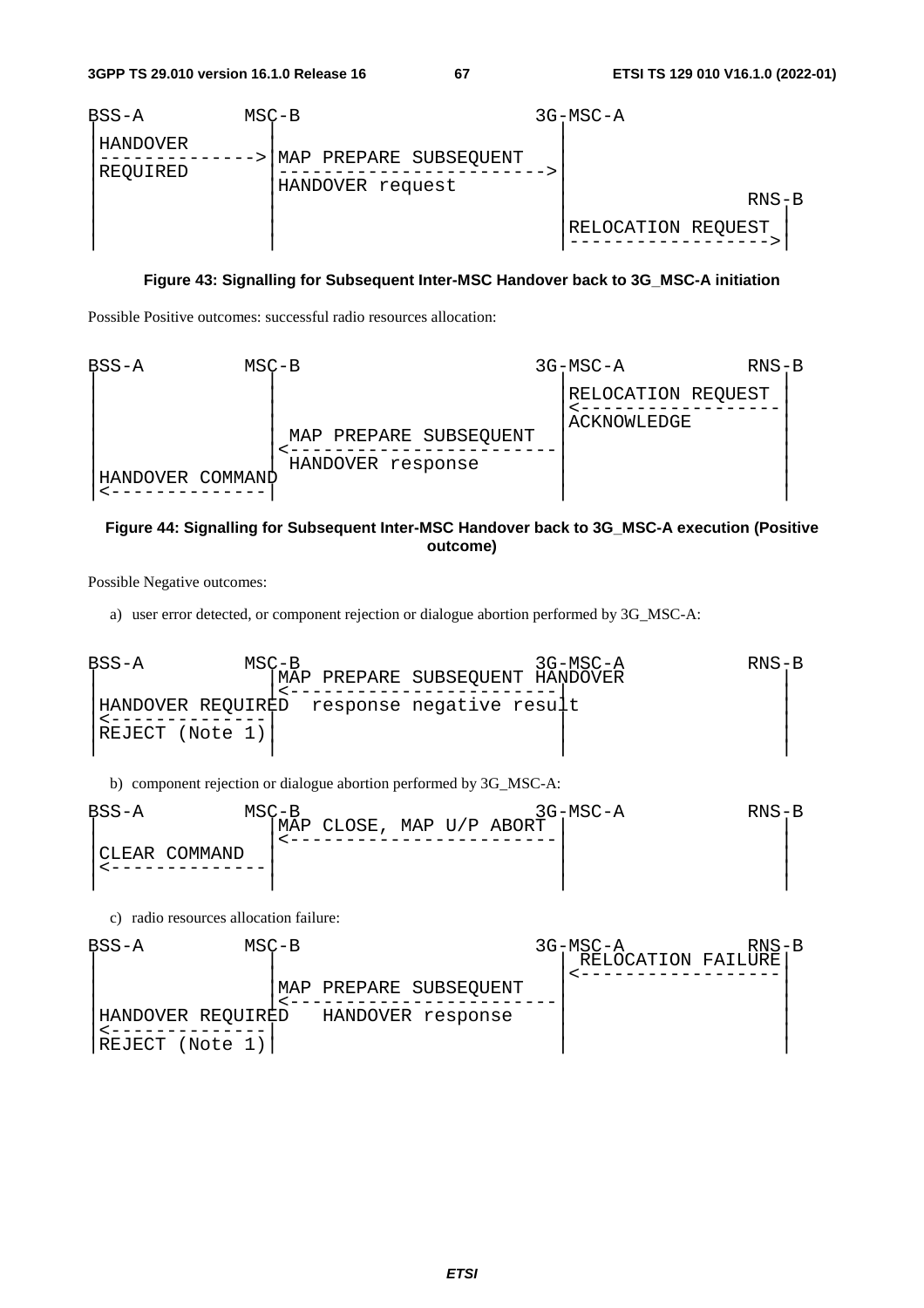d) unsuccessful relocation execution (reversion to the old radio resources):

| $BSS-A$<br>' HANDOVER | $MSC-B$            |                    | 3G-MSC-A           | $RNS-B$ |
|-----------------------|--------------------|--------------------|--------------------|---------|
| FAILURE               | MAP PROCESS ACCESS |                    |                    |         |
|                       |                    | SIGNALLING request | IU RELEASE COMMAND |         |
|                       |                    |                    |                    |         |

#### **Figure 45: Signalling for Subsequent Inter-MSC Handover back to 3G\_MSC-A execution (Negative outcome)**

NOTE 1: Possible rejection of the handover because of the negative outcome of MAP or BSSMAP procedure.

| $RNS-B$                | 3G-MSC-A                           | $MSC-B$ |               | BSS-A |
|------------------------|------------------------------------|---------|---------------|-------|
| RELOCATION<br>COMPLETE | SEND END SIGNAL<br>MAP<br>response |         | CLEAR COMMAND |       |

### **Figure 46: Signalling for Subsequent Inter-MSC Handover back to 3G\_MSC-A completion (Successful completion of the procedure)**

| NOTE: | Positive outcome case shown in figure 41. |  |  |  |
|-------|-------------------------------------------|--|--|--|
|-------|-------------------------------------------|--|--|--|

| RNS-B | 3G-MSC-A       | $MSC-B$ |               | BSS-A |
|-------|----------------|---------|---------------|-------|
|       | MAP U/P -ABORT |         |               |       |
|       |                |         | CLEAR COMMAND |       |
|       |                |         | (Note 1)      |       |

#### **Figure 47: Signalling for Subsequent Inter-MSC Handover back to 3G\_MSC-A completion (Unsuccessful completion of the procedure)**

NOTE 1: Abnormal end of the procedure that triggers the clearing of all resources in MSC-B.

The interworking between Prepare Subsequent Handover and HANDOVER REQUIRED is as follows: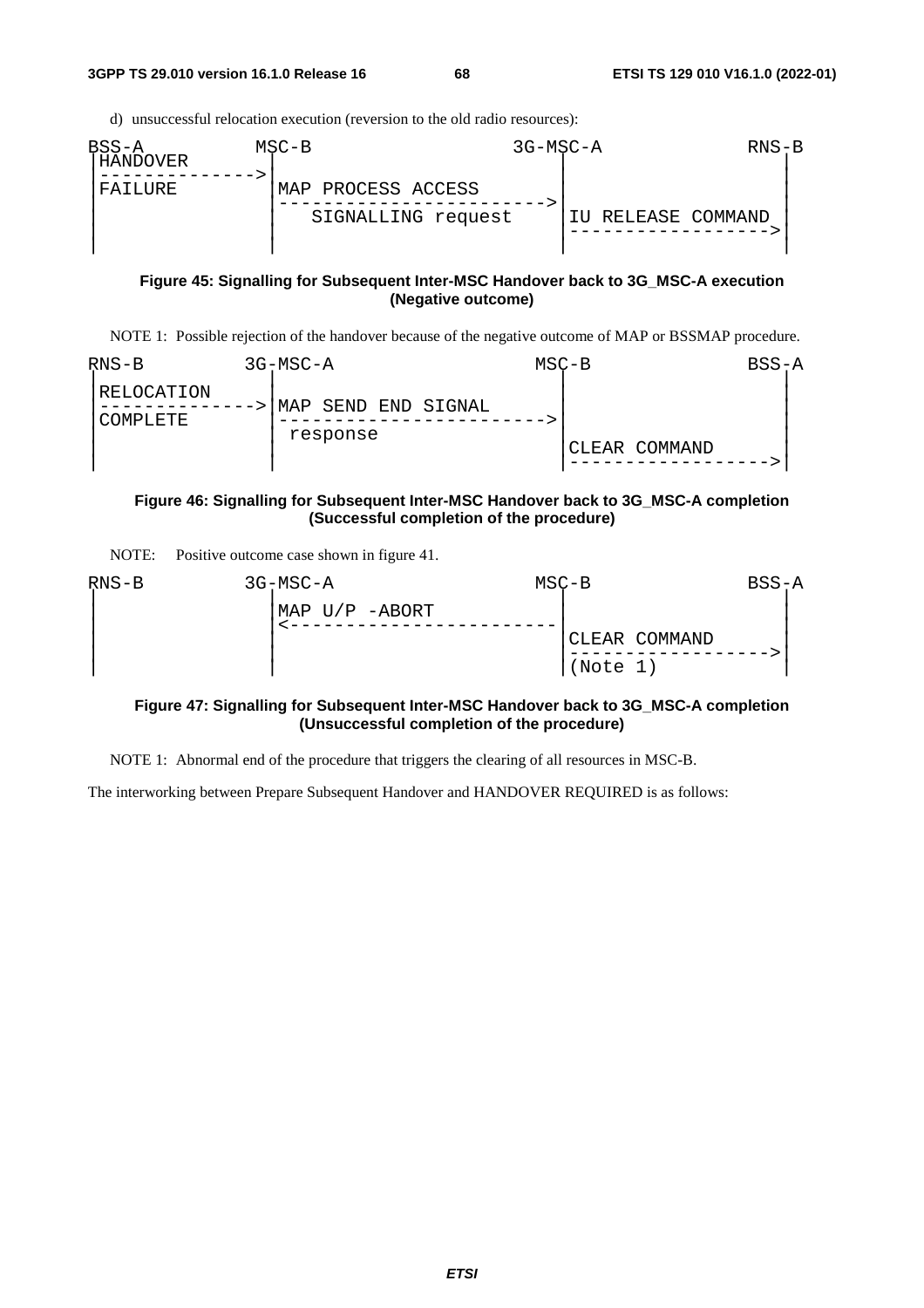|                     | 48.008                                                                                                                                                                  | 29.002                                                                                                                                                               | Notes          |
|---------------------|-------------------------------------------------------------------------------------------------------------------------------------------------------------------------|----------------------------------------------------------------------------------------------------------------------------------------------------------------------|----------------|
| Forward<br>message  |                                                                                                                                                                         | HANDOVER REQUIRED MAP PREPARE SUBSEQUENT HANDOVER<br>request                                                                                                         | 1              |
|                     | BSSMAP information<br>elements<br>GERAN classmark                                                                                                                       | -target MSC number<br>-target RNC Id<br>-an-APDU(<br>HANDOVER REQUEST)<br>-GERAN classmark                                                                           | 4              |
|                     |                                                                                                                                                                         |                                                                                                                                                                      |                |
| Positive <br>result |                                                                                                                                                                         | HANDOVER REQUIRED MAP PREPARE SUBSEQUENT HANDOVER<br>response<br>-an-APDU(<br>HANDOVER REQUEST<br>ACKNOWLEDGE or<br>HANDOVER FAILURE)                                | $\mathfrak{D}$ |
| Negative<br>result  | HANDOVER REQUIRED REJECT<br>equipment failure<br>equipment failure<br>equipment failure<br>equipment failure<br>CLEAR COMMAND<br>equipment failure<br>equipment failure | MAP PREPARE SUBSEQUENT<br>HANDOVER response<br>Unknown MSC<br>Subsequent Handover<br>Failure<br>UnexpectedDataValue<br>Data Missing<br>MAP CLOSE<br>MAP $U/P$ -ABORT | 3              |

- NOTE 1: The processing performed on the BSSMAP information elements received in the HANDOVER REQUIRED message is out of the scope of the present document. The target MSC number is provided to 3G\_MSC-A by MSC-B based on the information received from RNS-B.
- NOTE 2: The response to the Prepare-Subsequent-Handover request can include in its an-APDU parameter, identifying the 3GPP TS 48.006 protocol, either a BSSMAP HANDOVER REQUEST ACKNOWLEDGE or a BSSMAP HANDOVER FAILURE.

 In the first case, the positive result triggers in MSC-B the sending on A-Interface of the HANDOVER COMMAND.

 In the second case, the positive result triggers in MSC-B optionally the sending of the HANDOVER REQUIRED REJECT.

 (The possible sending of the HANDOVER REQUIRED REJECT message upon receipt of the HANDOVER FAILURE is out of the scope of 3GPP TS 29.010 and lies in 3GPP TS 48.008 [12]).

- NOTE 3: The possible sending of the HANDOVER REQUIRED REJECT message is described in 3GPP TS 48.008 [12].
- NOTE 4: If the GERAN Classmark was not received with the HANDOVER REQUIRED message initiating the handover, MSC-B shall include any previously received GERAN Classmark. See 3GPP TS 43.051 [17].

The interworking between Prepare Subsequent Handover and RELOCATION REQUEST in 3G\_MSC-A is as follows: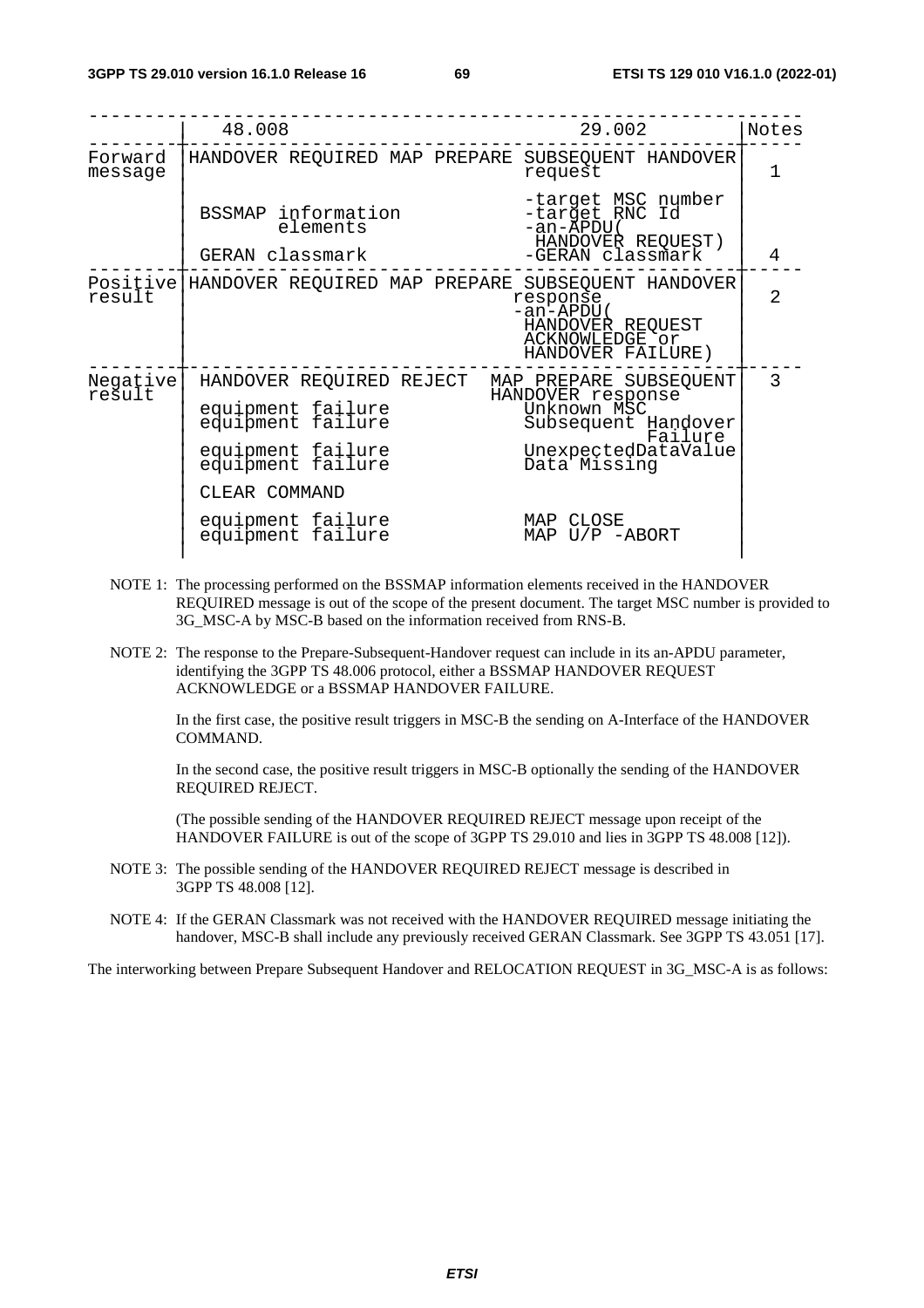|                     | 29.002<br>-----------------                                                                                                                                                     | 25.413                                                                                                                                                      | Notes |
|---------------------|---------------------------------------------------------------------------------------------------------------------------------------------------------------------------------|-------------------------------------------------------------------------------------------------------------------------------------------------------------|-------|
| message             | Forward   MAP PREPARE SUB HANDOVER RELOCATION REQUEST<br>request<br>-ho-NumberNotRequired<br>-target RNC ID<br>$-an \overline{APDU}$ (<br>HANDOVER REQUEST<br>MSC INVOKE TRACE) |                                                                                                                                                             |       |
|                     | BSSMAP information RANAP information<br>elements: elements:<br>elements:                                                                                                        | elements:                                                                                                                                                   |       |
|                     | Cause                                                                                                                                                                           | Cause<br>SRNC to tRNC container SRNC to tRNC container                                                                                                      |       |
|                     |                                                                                                                                                                                 | info stored/generated<br>in/by 3G_MSC-A:<br>CN domain indicator<br>RAB parameters<br>Permanent NAS UE id<br>Encryption info<br>Integrity protection<br>into |       |
| Positivel<br>result | response<br>$-an-APDU($<br>HANDOVER REQUEST ACK)                                                                                                                                | MAP PREPARE SUB HANDOVER RELOCATION REQUEST ACK                                                                                                             |       |
|                     | BSSMAP information RANAP information<br>elements: elements:<br>elements:                                                                                                        | elements:                                                                                                                                                   |       |
|                     |                                                                                                                                                                                 | Layer 3 info b tRNC to sRNC container                                                                                                                       |       |
| Negative <br>result | MAP SUB PREPARE HANDOVER RELOCATION FAILURE<br>response<br>$-an-APDU($<br>HANDOVER FAILURE)                                                                                     |                                                                                                                                                             |       |
|                     | BSSMAP information RANAP information<br>elements:<br>GERAN classmark GERAN classmark                                                                                            | elements:                                                                                                                                                   | 1     |

NOTE 1: If a handover to GERAN Iu-mode failed, the target RNS may include a GERAN classmark in the RELOCATION FAILURE message. See 3GPP TS 43.051 [17].

The interworking between HANDOVER FAILURE and MAP Process Signalling Request in 3G\_MSC-B is as follows:

|                    | 48.008           | 29.002                                                             | Notes |
|--------------------|------------------|--------------------------------------------------------------------|-------|
| Forward<br>message | HANDOVER FAILURE | MAP PROCESS-SIGNALLING<br>request<br>-an-APDU<br>HANDOVER FAILURE) |       |
| Positive<br>result |                  |                                                                    |       |
| Negative           |                  |                                                                    |       |

The interworking between Send End Signal Response and RELOCATION COMPLETE in 3G\_MSC-A is as follows: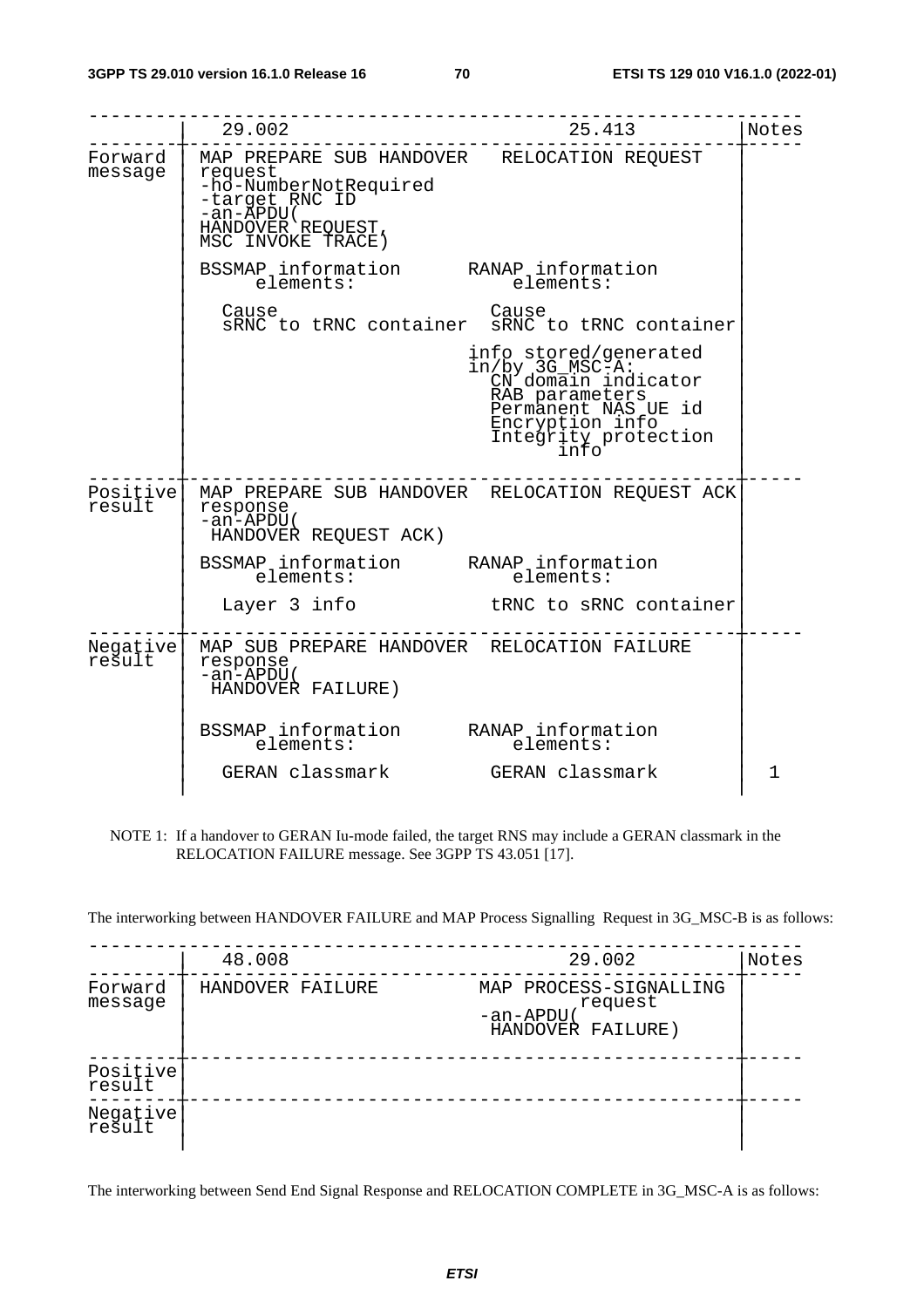|                    | 25.413              |  | 29.002                          | Notes |
|--------------------|---------------------|--|---------------------------------|-------|
| Forward<br>message | RELOCATION COMPLETE |  | MAP SEND END SIGNAL<br>response |       |
| Positive<br>result |                     |  |                                 |       |
| Negative<br>result |                     |  | MAP $U/P$ -ABORT                |       |

NOTE 1: The abortion of the dialogue ends the handover procedure with MSC-B.

## 4.7.3 Subsequent Inter-MSC Handover to third MSC

When a Mobile Station is being handed over to a third MSC, the procedure (described in 3GPP TS 23.009 [2]) does require one specific interworking case in MSC-A (figure 49) between E-Interface from MSC-B and E-Interface from 3G\_MSC-B' other than the combination of the ones described in the clause 4.5.1 and 4.7.2.



#### **Figure 45: Signalling for Subsequent Inter-MSC Handover to third MSC (3G\_MSC-B') initiation**

Possible Positive outcomes: successful radio resources allocation:



#### **Figure 46: Signalling for Subsequent Inter-MSC Handover to third MSC (3G\_MSC-B') execution (Positive outcome)**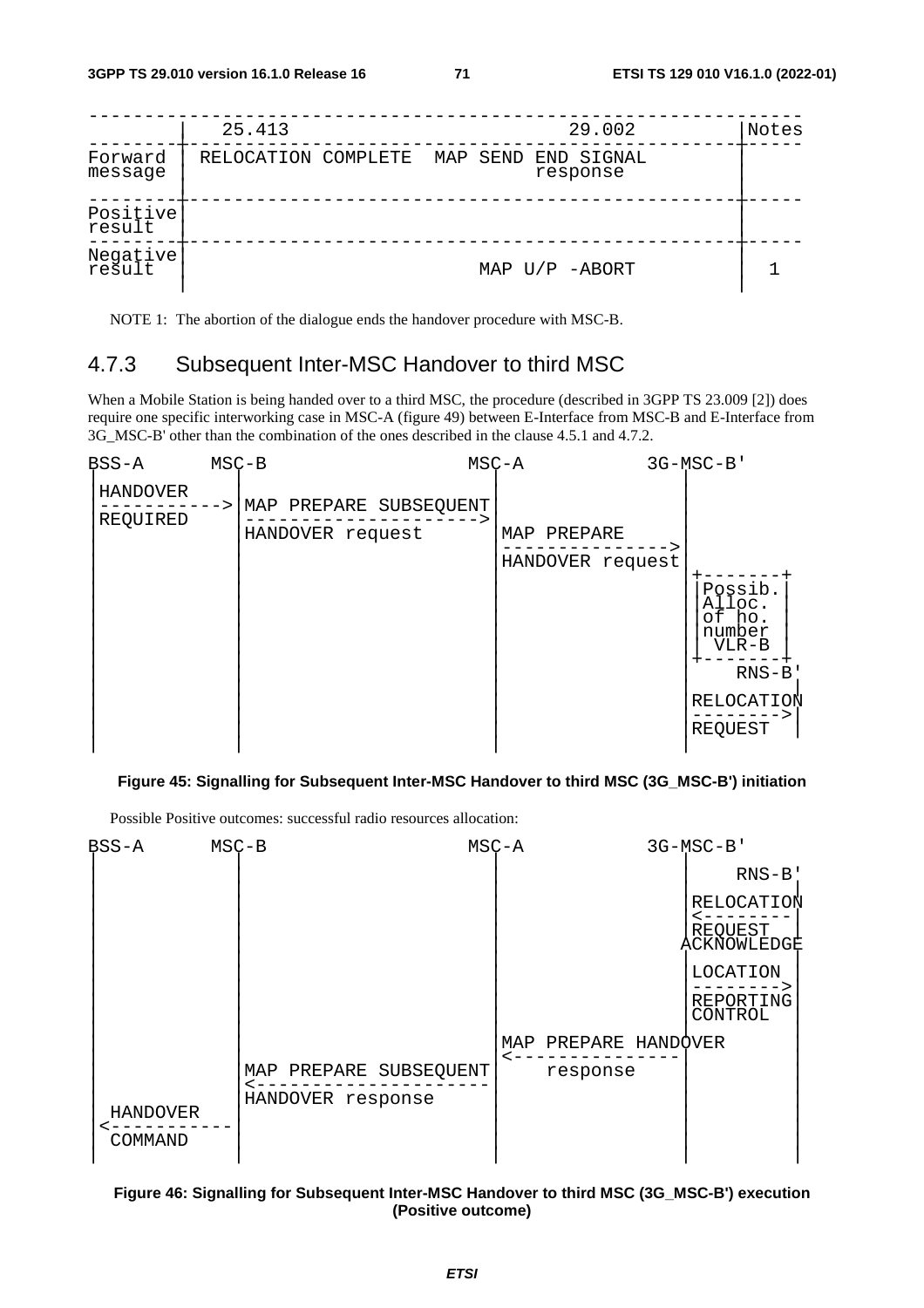Possible Negative outcomes:

a) user error detected, or component rejection or dialogue abortion performed by MSC-B':



b) radio resources allocation failure:



### **Figure 47: Signalling for Subsequent Inter-MSC Handover to third MSC (3G\_MSC-B') execution (Negative outcome)**

NOTE 1: Possible rejection of the handover because of the negative outcome of MAP or BSSMAP procedure.

Positive outcome:



### **Figure 48: Signalling for Subsequent Inter-MSC Handover to third MSC (3G\_MSC-B') completion (Successful completion of the procedure)**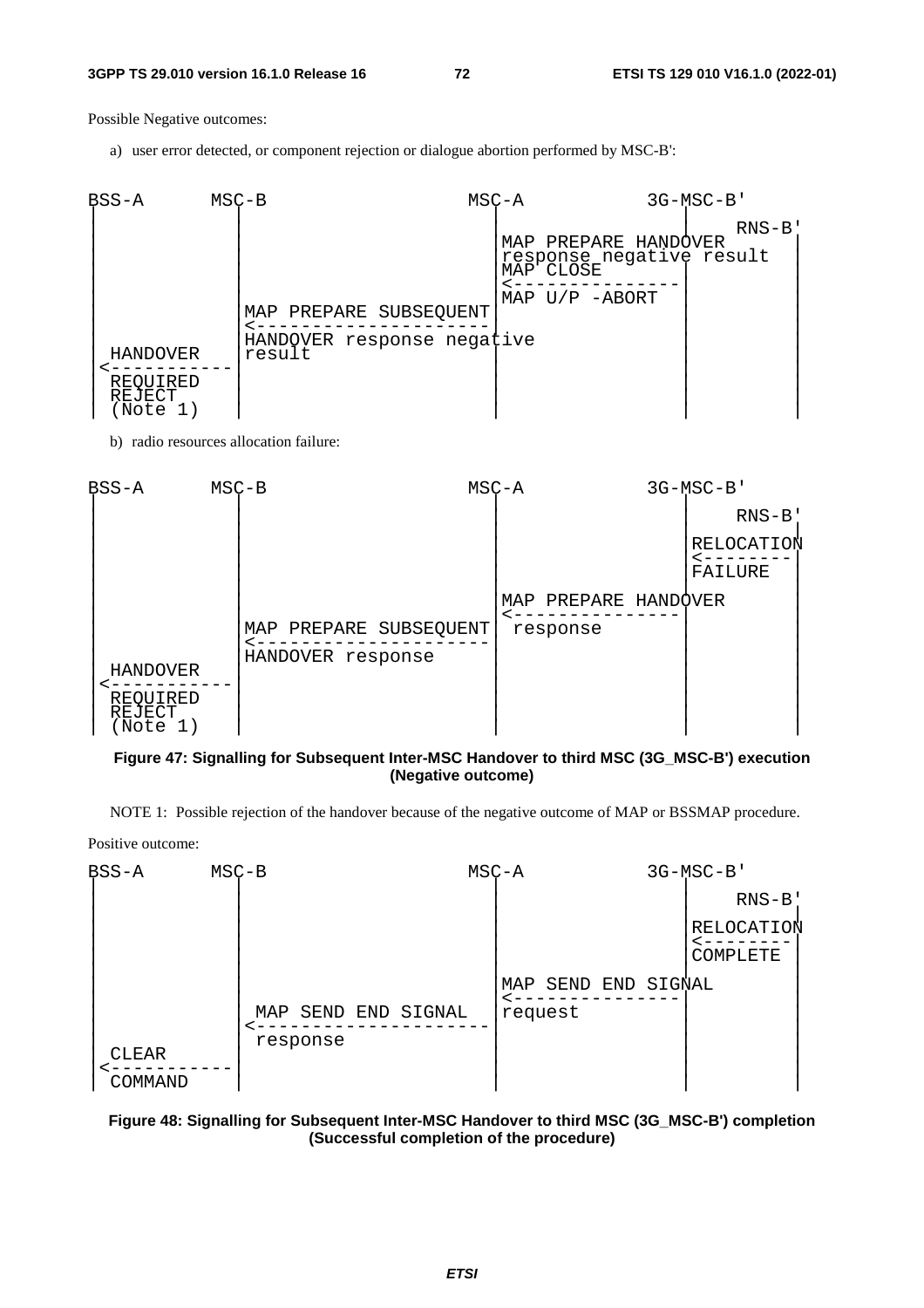#### **3GPP TS 29.010 version 16.1.0 Release 16 73 ETSI TS 129 010 V16.1.0 (2022-01)**

Negative outcome:

| BSS-A               | $MSC-B$ |                                                   | $MSC - A$ |                 | 3G-MSC-B'                     |  |
|---------------------|---------|---------------------------------------------------|-----------|-----------------|-------------------------------|--|
| HANDOVER<br>FAILURE |         | MAP PROCESS ACCESS<br>SIGNALLING request (Note 1) |           | MAP<br>U -ABORT | $RNS-B$<br>RELEASE<br>COMMAND |  |

### **Figure 49: Signalling for Subsequent Inter-MSC Handover to third MSC (3G\_MSC-B') completion (Unsuccessful completion of the procedure)**

NOTE: Specific interworking case detailed below.





The specific interworking case in MSC-A compared to the clauses 4.5.1 and 4.7.2 occurs between HANDOVER FAILURE encapsulated in a Process Access Signalling from MSC-B and the abortion of the dialogue with 3G\_MSC-B' in the case of a reversion to old channel of the MS:

|                    | 29.002                            | 29.002           | Notes |
|--------------------|-----------------------------------|------------------|-------|
| Forward<br>message | MAP PROCESS-SIGNALLING<br>request |                  |       |
|                    | -an-APDU(<br>HANDOVER FAILURE)    | MAP U -ABORT     |       |
| Positive<br>result |                                   |                  |       |
| Negative<br>result |                                   | MAP $U/P$ -ABORT | 2     |

NOTE 1: The abortion of the dialogue triggers in 3G\_MSC-B' the clearing of the circuit connection with MSC-A, if any, and of the Resources between 3G\_MSC-B' and RNS-B'. The abortion of the dialogue ends the handover procedure with 3G\_MSC-B'.

NOTE 2: The abortion of the dialogue ends the handover procedure with MSC-B.

# 4.7.4 BSSAP Messages transfer on E-Interface

The handling is described in clause 4.5.4, additional cases are described in this clause.

### 4.7.4.1 Assignment

The interworking between the BSSMAP assignment messages in MAP and the RANAP RAB assignment messages is as follows: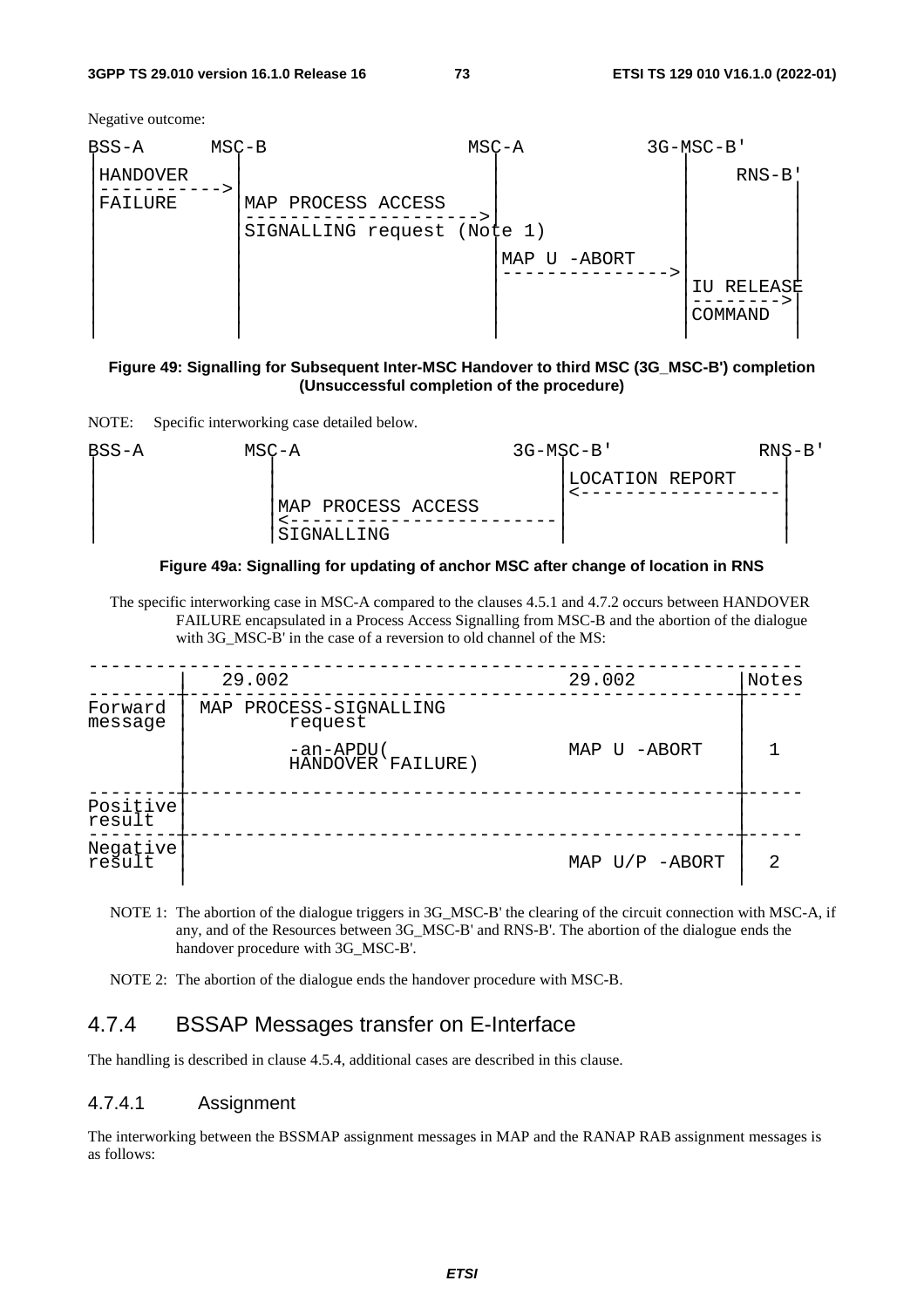|                    | 29.002                                                                                                                 | 25.413                                                                                                                         | Notes |
|--------------------|------------------------------------------------------------------------------------------------------------------------|--------------------------------------------------------------------------------------------------------------------------------|-------|
| Forward<br>message | MAP PREPARE HANDOVER<br>request                                                                                        | RAB ASSIGNMENT REO                                                                                                             |       |
|                    | -RĀNAP service<br>handover<br>-an-APDU(<br>ASSIGNMENT REQUEST)                                                         | Service handover                                                                                                               |       |
|                    | BSSMAP information<br>elements:                                                                                        | RANAP information<br>elements:                                                                                                 |       |
|                    | Channel Type                                                                                                           | RAB parameters                                                                                                                 |       |
| Positive<br>result | MAP PREPARE HANDOVER<br>request<br>-an-APDU(<br>ASSIGNMENT COMPLETE<br>or<br>ASSIGNMENT FAILURE)<br>BSSMAP information | RAB ASSIGNMENT<br>RESPONSE<br>(positive result)<br>RAB ASSIGNMENT<br><b>RESPONSE</b><br>(negative result)<br>RANAP information |       |
|                    | elements:                                                                                                              | elements:                                                                                                                      |       |
|                    | Cause                                                                                                                  | Cause                                                                                                                          | 1     |
| Negative<br>result |                                                                                                                        | MAP $U/P$ -ABORT                                                                                                               |       |

NOTE 1: For the mapping between the cause codes see clause 4.7.6.

# 4.7.4.2 Cipher Mode Control

The interworking between the BSSMAP cipher mode messages in MAP and the RANAP security mode messages is as follows: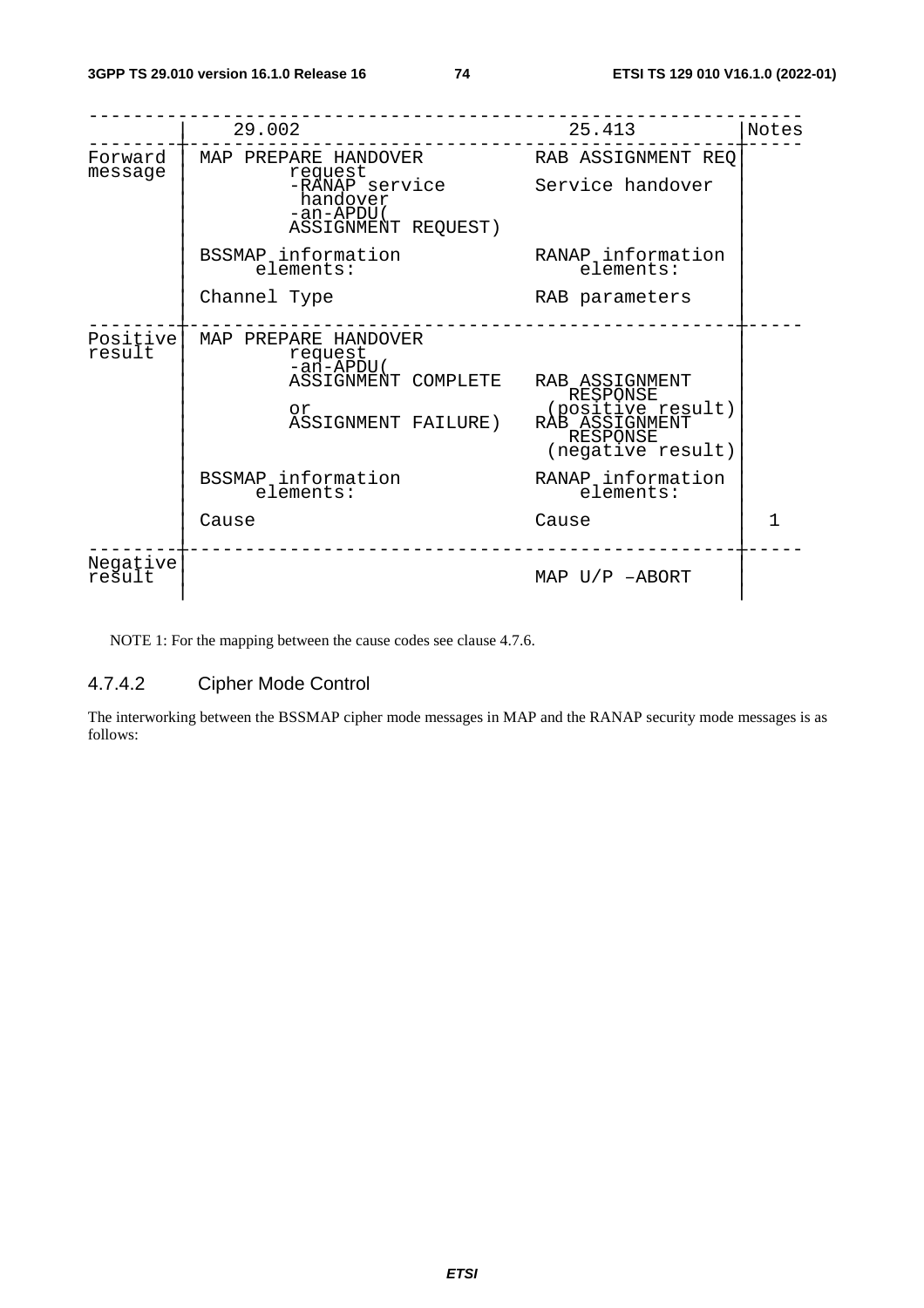|                    | 29.002                                                                                                                                               | 25.413                                                                                 | Notes |
|--------------------|------------------------------------------------------------------------------------------------------------------------------------------------------|----------------------------------------------------------------------------------------|-------|
| Forward<br>message | MAP FORWARD ACCESS SIGN. SECURITY MODE CMD<br>request<br>-an-APDU(<br>CIPHER MODE CMD)                                                               |                                                                                        |       |
|                    | BSSMAP information<br>elements:                                                                                                                      | RANAP information<br>elements:                                                         |       |
|                    | Encryption information                                                                                                                               | Integrity<br>pr̃otection info<br>Encryption info                                       |       |
| Positive<br>result | MAP PROCESS ACCESS SIGN.<br>request<br>-an-APDU(<br>CIPHER MODE COMPLETE<br>O <sub>T</sub><br>CIPHER MODE REJECT)<br>BSSMAP information<br>elements: | SECURITY MODE<br>COMPLETE<br>SECURITY MODE<br>REJECT<br>RANAP information<br>elements: |       |
|                    | Encryption information<br>Cause                                                                                                                      | Integrity<br>protection info<br>Encryption info<br>Cause <sup>-</sup>                  | 1     |
| Negative<br>result |                                                                                                                                                      | MAP $U/P$ -ABORT                                                                       |       |

NOTE 1: For the mapping between the cause codes see clause 4.7.6.

# 4.7.4.3 Location Reporting Control

The interworking between the RANAP location report message and the BSSMAP handover performed message in MAP is as follows:

|                    | 25.413                         | 29.002                            | Notes |
|--------------------|--------------------------------|-----------------------------------|-------|
| Forward<br>message | LOCATION REPORT                | MAP PROC. ACC. SIGNALLING         |       |
|                    |                                | -an-APDU (<br>HANDOVER PERFORMED) |       |
|                    | RANAP information<br>elements: | BSSMAP information<br>elements:   |       |
|                    | Area identity (SAI)<br>Cause   | Cell identifier<br>Cause          |       |
| Positive<br>result |                                |                                   |       |
| Negative<br>result |                                |                                   |       |

# 4.7.5 Processing in 3G\_MSC-B, and information transfer on E-interface

The following parameters require processing (e.g. to store the parameter, to internally generate the parameter) in MSC-B. The relevant BSSMAP procedures are mentioned to ease the comprehension, their detailed description is the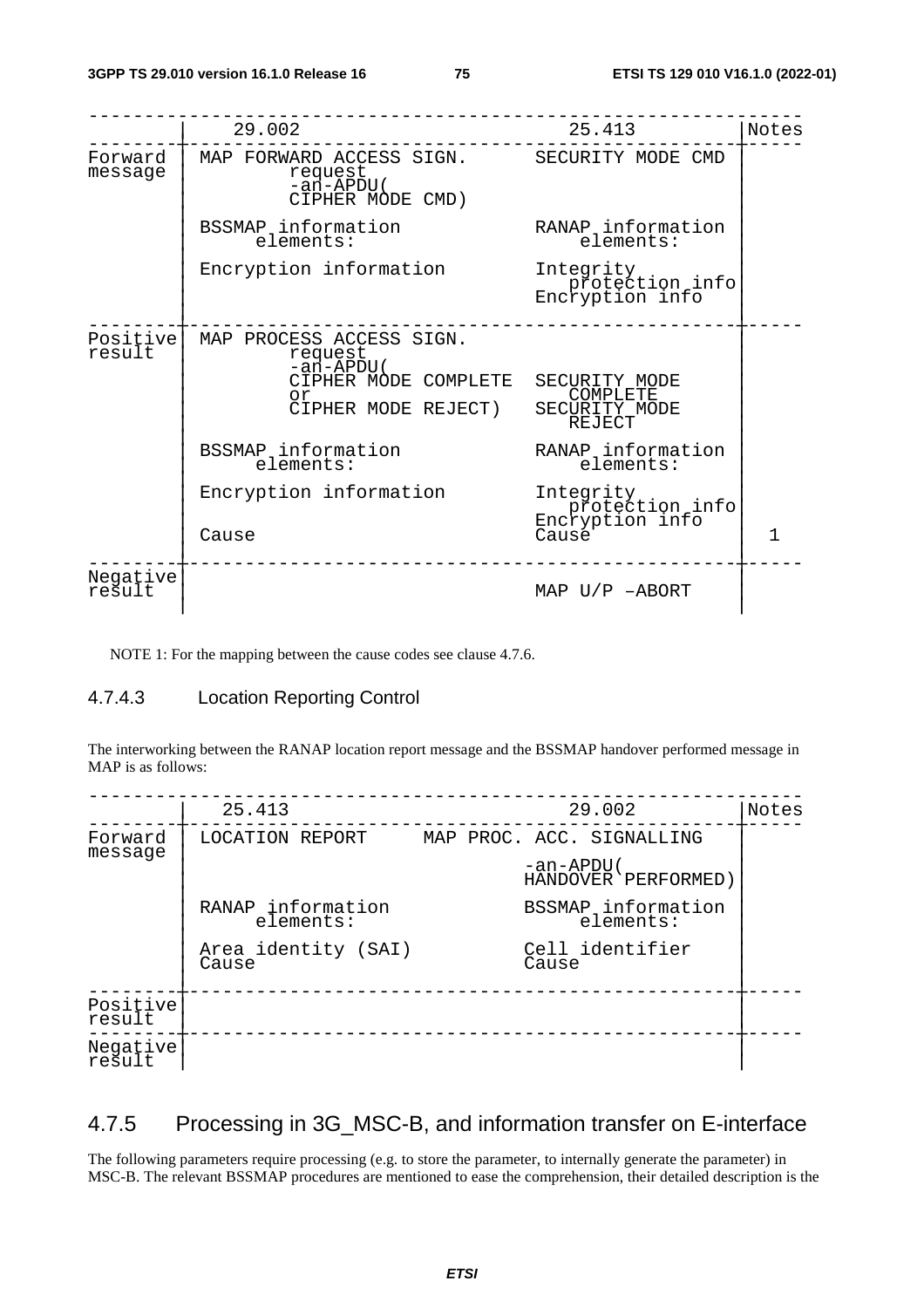scope of 3GPP TS 48.008 [12]. Each BSSMAP message listed in 3GPP TS 49.008 [14] being transferred on E-interface shall use the mechanisms given in clause 4.5.4 and is described in 3GPP TS 48.008 [12].

# 4.7.5.1 Encryption Information

3G\_MSC-B shall remove algorithms not allowed by 3G\_MSC-B from the list of GSM algorithms received from MSC-A. The modified list of algorithms, the ciphering key and the chosen algorithm shall be stored by 3G\_MSC-B and used for generating the UMTS parameters Encryption Information and Integrity Protection Information if they are not received in MAP Prepare Handover Request (the generation of the UMTS parameters from the GSM parameters is described in TS 33.102).

Transfer of Information:

 If ciphering has not been performed before Inter-MSC Handover, this will be controlled by MSC-A after the completion of Inter-MSC Handover.

Ciphering control towards 3G\_MSC-B:

If Ciphering has been performed before Inter-MSC Handover:

- in the Handover Request BSSMAP message (information included).

 The Handover Request Acknowledge should in this case NOT contain the indication of the chosen algorithm.

If Ciphering has NOT been performed before Inter-MSC Handover:

- in the Cipher Mode Command procedure between MSC-A and 3G\_MSC-B.

## 4.7.5.2 Channel Type

The Channel Type shall be stored by 3G\_MSC-B and used for generating RAB parameters.

Transfer of Information:

 Independently of the type of resource (Signalling only or traffic channel) assigned to the MS, the Channel Type Information is transferred to 3G\_MSC-B in:

the Handover Request BSSMAP message.

 Chosen Channel and/or Speech Version shall NOT be reported back to MSC-A in the Handover Request Acknowledge

If a new type of resource is to be assigned after Inter-MSC Handover, this can be made with:

the BSSMAP Assignment procedure between MSC-A and 3G\_MSC-B.

## 4.7.5.3 Classmark

This information shall be stored by 3G\_MSC-B and might be received from MSC-A.

Transfer of Information due to Classmark received from MSC-A:

This information shall be stored by 3G\_MSC-B and is received:

- in the Handover Request BSSMAP message.

If a new type of resource is to be assigned after Inter-MSC Handover, Classmark Information MAY be included:

- in the BSSMAP Assignment procedure.

## 4.7.5.4 Priority

The parameter shall be stored by 3G\_MSC-B and used for generating RAB parameters. It is received as detailed below: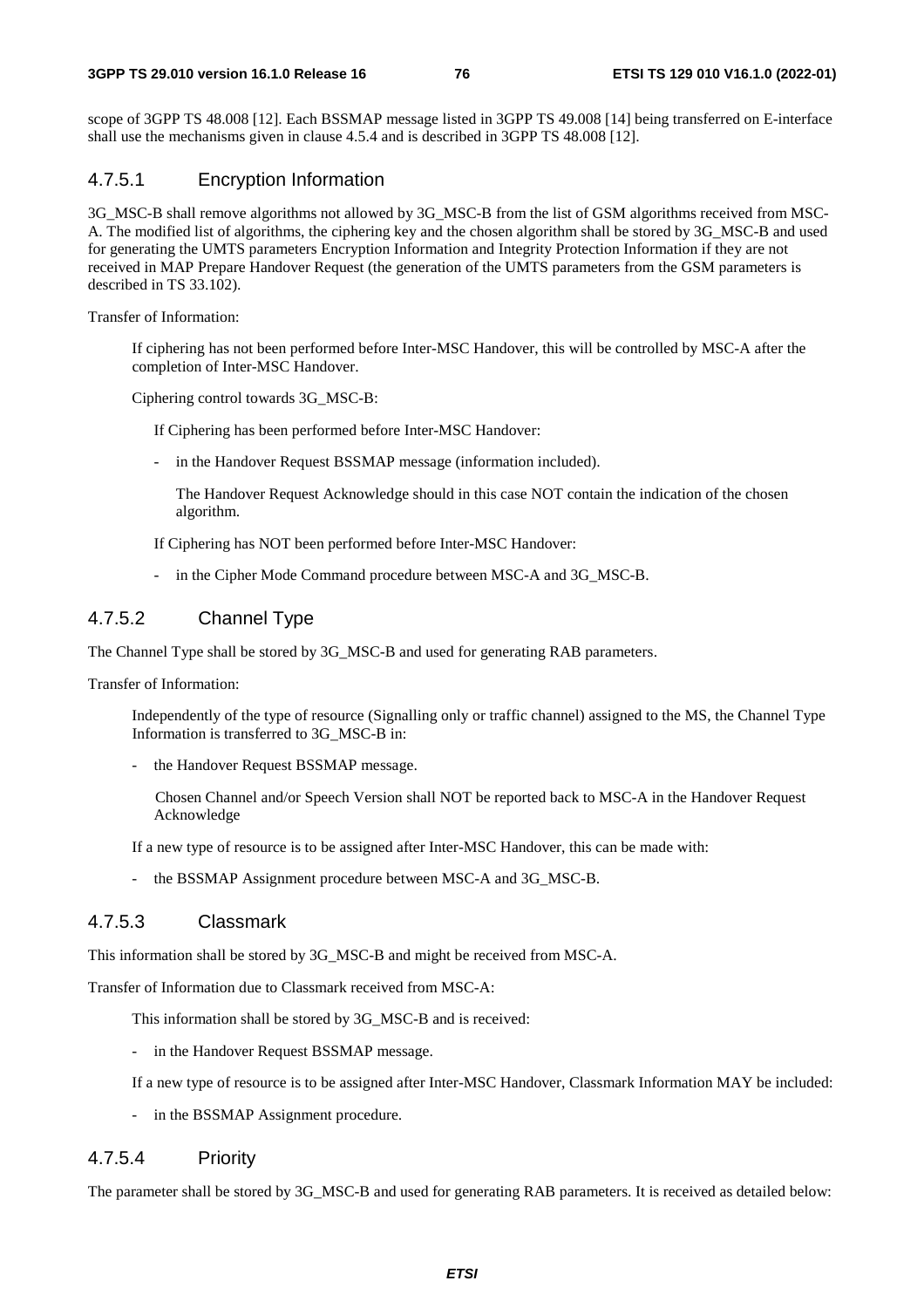Transfer of Information:

Received by 3G\_MSC-B from MSC-A in:

- the Handover Request BSSMAP message.
- If a change is needed after an Inter-MSC Handover with:
- the BSSMAP Assignment procedure.

# 4.7.5.5 MSC-Invoke Trace Information Elements

The process to be performed by 3G\_MSC-B on the information elements of the MSC Invoke Trace BSSMAP messages is left for further study.

Note that MSC-A does not forward BSC Invoke Trace in case of GSM to UMTS handover.

## 4.7.5.6 Selected UMTS Algorithm

A sequence of possible encryption and integrity protection algorithms, received from the 3G\_MSC-A, can be sent to an RNS in Relocation Request or in Security Mode Command in case of cipher mode setting after inter-MSC handover from GSM to UMTS. The RNS chooses one of the listed algorithms and reports this back to the 3G\_MSC in Relocation Request Acknowledge or Security Mode Complete respectively. The MSC-B provides the Selected UMTS algorithm information to the MSC-A. The Selected UMTS algorithms IE in the MAP Process Access Signalling Request and MAP Prepare Handover Response messages refers to the Chosen Integrity Protection Algorithm and Chosen Encryption Algorithm, defined in RANAP specification 3GPP TS 25.413 [7]

The selected algorithm shall be stored by 3G\_MSC-B, and sent to 3G\_MSC-A.

Transfer of Information:

 If ciphering has not been performed before Inter-MSC Handover, this will be controlled by 3G\_MSC-A after the completion of Inter-MSC Handover.

 If Ciphering has been performed before Inter-MSC Handover, Selected UMTS algorithm information is received by 3G\_MSC-A from 3G\_MSC-B in:

- The Prepare Handover Response MAP message.

 If Ciphering has NOT been performed before Inter-MSC Handover, Selected UMTS algorithm information is received by 3G\_MSC-A from 3G\_MSC-B in:

The Process Access Signalling Request MAP message.

## 4.7.5.7 Allowed UMTS Algorithms

In case of GSM-subscriber, the Integrity Protection Information and UMTS Encryption Information are not transferred to the MSC-B during inter-MSC handover from GSM to UMTS. Allowed UMTS algorithms is UMTS information that is required in RANAP Relocation Request and RANAP Security Mode Command, and shall be provided by 3G\_MSC-A. 3G\_MSC-B needs this information in case of an inter-MSC GSM to UMTS handover and in subsequent security mode setting, after an inter-MSC GSM to UMTS handover. Therefore 3G\_MSC-A must provide this information in case of an inter-MSC GSM to UMTS handover. The Allowed UMTS algorithms IE in the MAP Prepare Handover and in the MAP Forward Access Signalling Request messages refers to the Permitted Integrity Protection Algorithms in Integrity Protection Information and Permitted Encryption Algorithms in Encryption Information, defined in RANAP specification 3GPP TS 25.413 [7].

Allowed UMTS algorithms shall be stored by 3G\_MSC-B.

Transfer of information:

 If ciphering has not been performed before Inter-MSC Handover, this will be controlled by 3G\_MSC-A after the completion of Inter-MSC Handover.

Ciphering control towards 3G\_MSC-B: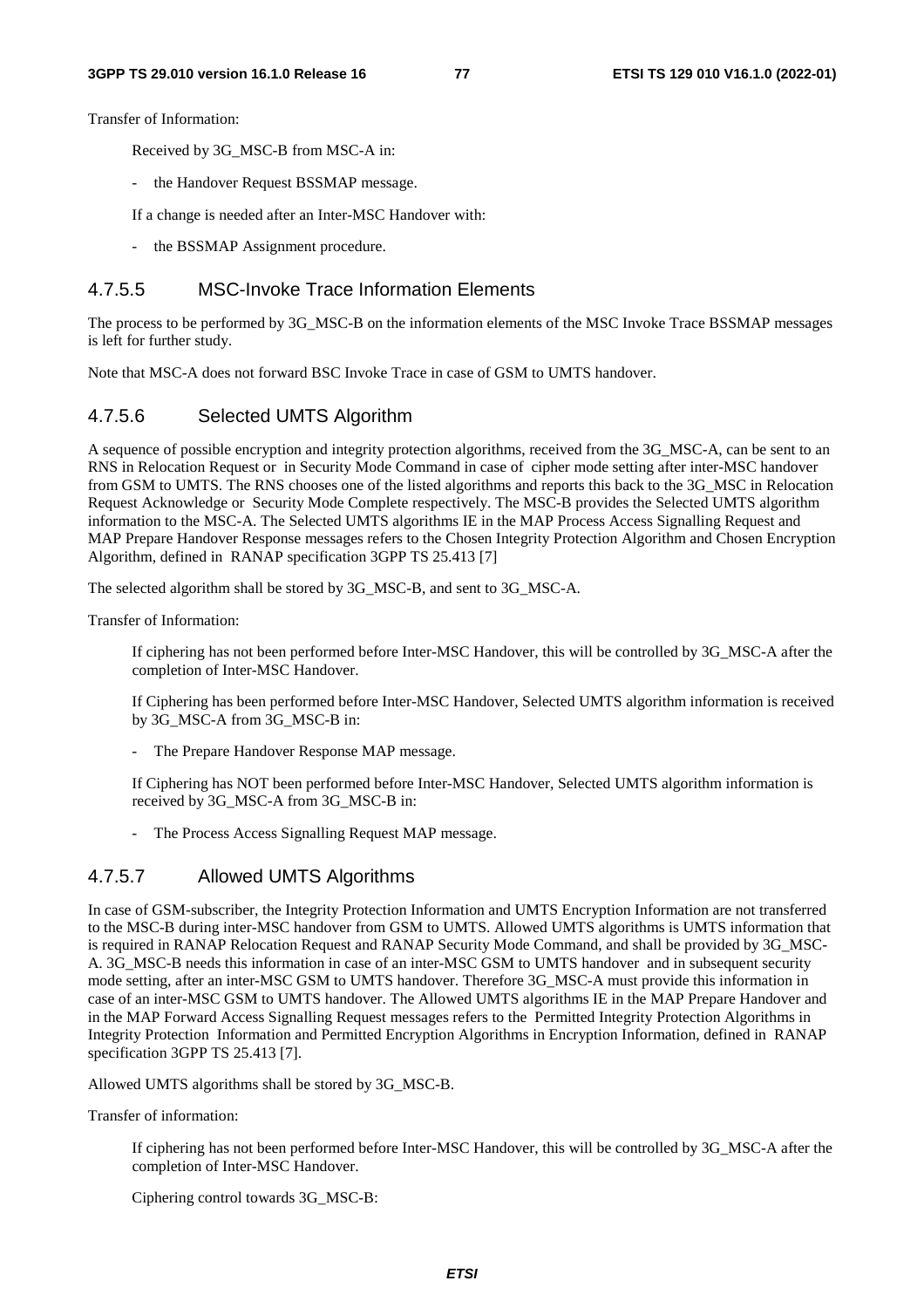If Ciphering has been performed before Inter-MSC Handover:

- The Prepare Handover Request MAP message.

If Ciphering has NOT been performed before Inter-MSC Handover:

- The Forward Access Signalling Request MAP message.

# 4.7.5.8 BSSMAP Service Handover

This information shall be stored by 3G\_MSC-B and sent to a BSS in Handover Request, when 3G\_MSC-B performs handover to GSM.

Transfer of information:

The BSSMAP Service Handover information is transferred to 3G\_MSC-B in:

the Handover Request BSSMAP message.

 If a new assignment of a TCH after an inter-MSC handover is to be performed, the BSSMAP Service Handover information is transferred to 3G\_MSC-B in:

- the BSSMAP Assignment procedure.

# 4.7.5.9 RANAP Service Handover

This information shall be stored by 3G\_MSC-B and sent to an RNS in Relocation Request during the basic inter-MSC handover or when 3G\_MSC-B performs a subsequent relocation or handover to UMTS.

Transfer of information:

The RANAP Service Handover information is transferred to 3G\_MSC-B in:

the Prepare Handover Request MAP message.

 If a new assignment of a Radio Access Bearer after an inter-MSC handover is to be performed, the information is transferred to 3G\_MSC-B in:

the Forward Access Signalling Request MAP message

and sent by 3G\_MSC-B to the RNS in RAB Assignment Request.

# 4.7.5.10 GERAN Classmark

The GERAN Classmark shall be stored by 3G\_MSC-B and can be received from MSC-A, from the serving BSS or serving RNS, or from the target RNS. The GERAN Classmark shall be used together with other parameters, e.g. the Channel Type, for selecting a service and for generating RAB parameters for handover to GERAN Iu-mode, subsequent relocation or handover to GERAN Iu-mode, and RAB (re-)assignment when the MS is in GERAN Iu-mode.

Transfer of Information due to GERAN Classmark received from MSC-A:

Received by 3G\_MSC-B in:

the Prepare Handover Request MAP message.

Transfer of Information due to GERAN Classmark received from the serving BSS or serving RNS:

Received by 3G\_MSC-B in:

- the Handover Required BSSMAP message;
- the Initial UE RANAP message; or
- the RAB Assignment Response RANAP message.

Transfer of Information due to GERAN Classmark received from the target RNS: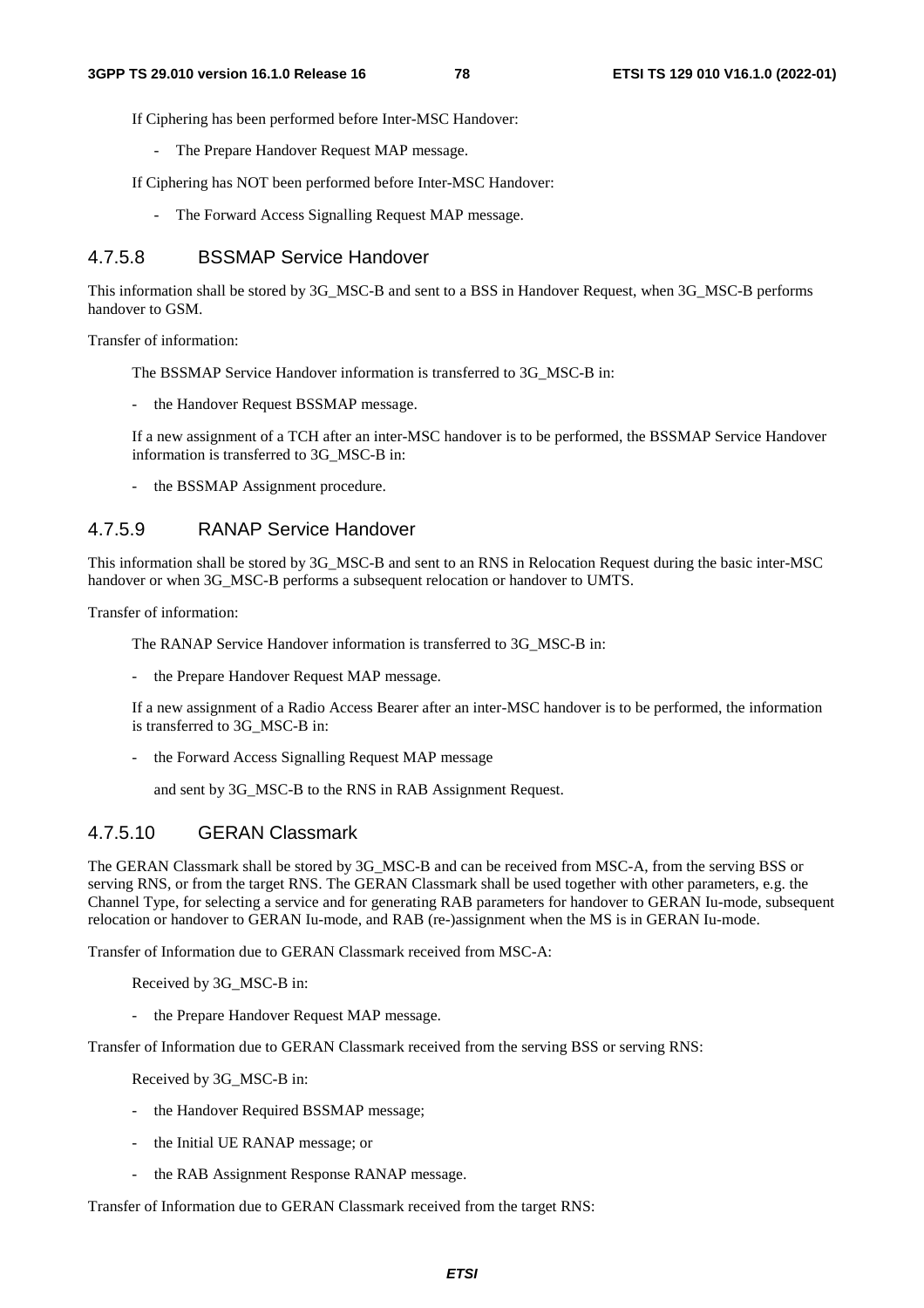Received by 3G\_MSC-B in:

t- he Relocation Failure RANAP message.

### 4.7.5.11 SNA Access Information

This information shall be stored by 3G\_MSC-B and sent to an RNS in the Relocation Request message when 3G\_MSC-B performs handover to UMTS.

Transfer of information:

- The SNA Access Information is transferred to 3G\_MSC-B in:
- the Handover Request BSSMAP message.

### 4.7.5.12 UESBI

This information shall be stored by 3G\_MSC-B and sent to an RNS in Relocation Request during the basic inter-MSC handover or when 3G\_MSC-B performs a subsequent relocation or handover to UMTS.

Transfer of information:

The UESBI information is transferred to 3G\_MSC-B in:

- the Prepare Handover Request MAP message.

# 4.7.5.13 Alternative Channel Type

This information shall be stored by 3G\_MSC-B and from this information 3G\_MSC-B shall generate Alternative RAB Parameters Value IE sent to an RNS in Relocation Request, when 3G\_MSC-B performs relocation or handover to UMTS.

Transfer of information:

The Alternative Channel Type information is transferred to 3G\_MSC-B in:

the Prepare Handover Request MAP message.

 If a new assignment of a Radio Access Bearer after an inter-MSC handover is to be performed, the information is transferred to 3G\_MSC-B in:

- the Forward Access Signalling Request MAP message.

### 4.7.5.14 Trace parameters

This information shall be stored by 3G\_MSC-B and 3G\_MSC-B shall use this information for trace activation for MSC-S, MGW, RNC or BSC.

Transfer of information:

The Trace Parameter List information for MSC-S, MGW and RNC tracing is transferred to 3G\_MSC-B in:

- the Prepare Handover Request MAP message.

The Trace Reference and Trace Type information for BSC tracing is transferred to 3G\_MSC-B in:

- the MSC Invoke Trace BSSMAP message.

# 4.7.6 Cause Code Mapping

When a Mobile Station is handed over between GSM and UMTS, a mapping of the cause codes used in the BSSMAP and the RANAP protocols is needed. The mapping described here is applicable to the BSSMAP protocol even when used inside MAP in the E-interface.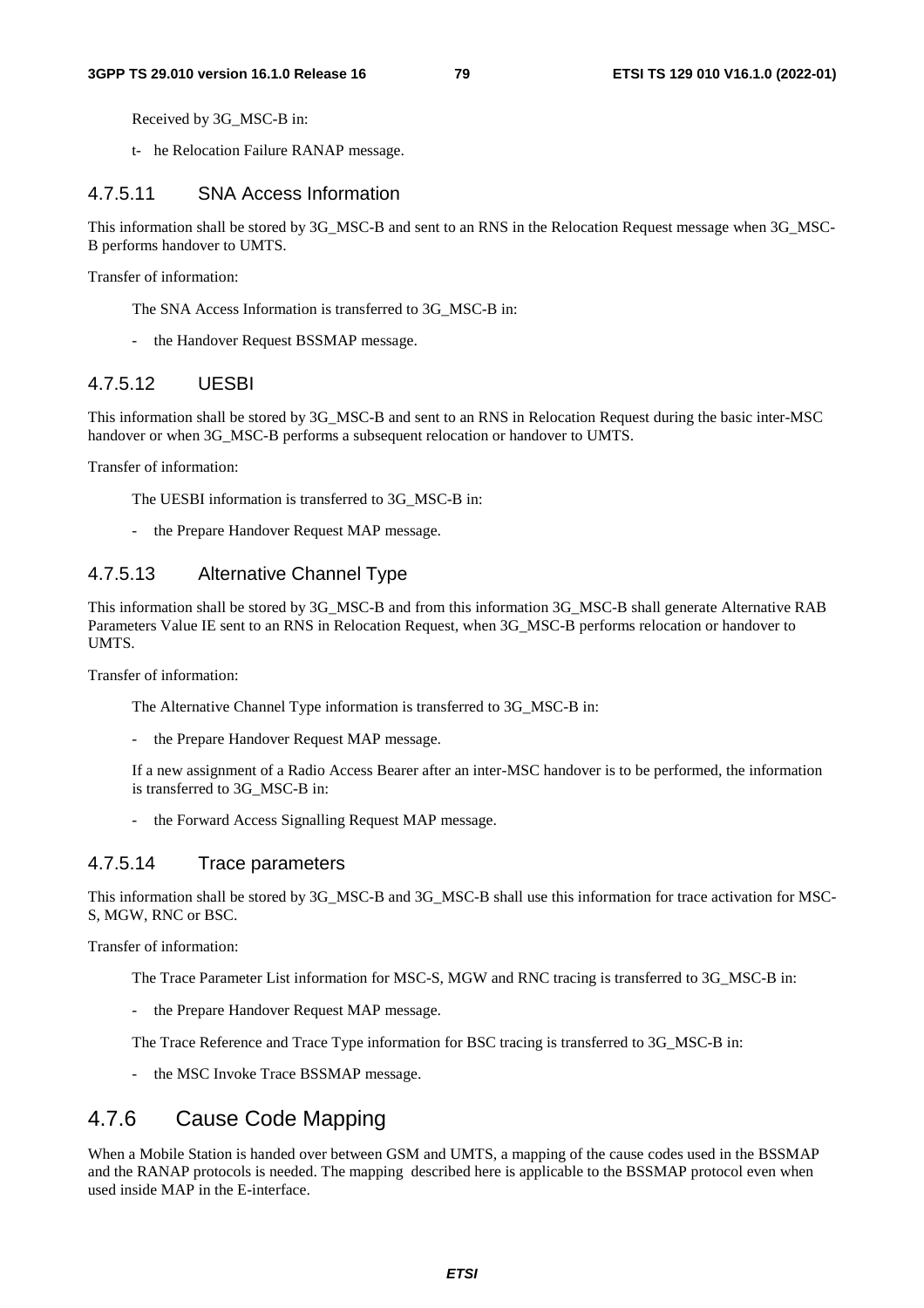The mapping between the cause codes received in BSSMAP Handover Required and the cause codes sent in RANAP Relocation Request is as follows:

| 48.008                                                                                                                                                                                                                                                                           | 25.413                                                                                                                                                                                                                                                                                                                                     | Notes |
|----------------------------------------------------------------------------------------------------------------------------------------------------------------------------------------------------------------------------------------------------------------------------------|--------------------------------------------------------------------------------------------------------------------------------------------------------------------------------------------------------------------------------------------------------------------------------------------------------------------------------------------|-------|
| HANDOVER REQUIRED                                                                                                                                                                                                                                                                | RELOCATION REQUEST                                                                                                                                                                                                                                                                                                                         |       |
| -Better Cell                                                                                                                                                                                                                                                                     | -Relocation Desirable<br>for Radio Reasons                                                                                                                                                                                                                                                                                                 |       |
| -Directed retry<br>-Distance<br>-Downlink quality<br>-Downlink strength<br>-0 and M intervention<br>-Preemption<br>-Response to MSC invocation<br>-Switch circuit pool<br>-Traffic<br>-Uplink quality<br>-Uplink strength<br>-Reduce Load in<br>serving cell<br>-Any other value | -Directed retry<br>-Time critical reloc.<br>-Time critical reloc.<br>-Time critical reloc.<br>-O and M intervention<br>-RAB pre-empted<br>-Network Optimisation<br>-Resource Optimisation<br>Relocation<br>-Time critical reloc.<br>-Time critical reloc.<br>-Reduce Load in<br>serving cell<br>-Relocation Desirable<br>For Radio Reasons |       |

NOTE 1: Cause code not used at inter-system handover.

The mapping between the cause codes received in BSSMAP Handover Request and the cause codes sent in RANAP Relocation Request is as follows (the mapping is only used for the MAP-E interface):

| 48.008                                                                                                                                                                                                                                                                           | 25.413                                                                                                                                                                                                                                                                                                                                      | Notes |
|----------------------------------------------------------------------------------------------------------------------------------------------------------------------------------------------------------------------------------------------------------------------------------|---------------------------------------------------------------------------------------------------------------------------------------------------------------------------------------------------------------------------------------------------------------------------------------------------------------------------------------------|-------|
| HANDOVER REQUEST                                                                                                                                                                                                                                                                 | RELOCATION REQUEST                                                                                                                                                                                                                                                                                                                          |       |
| -Better Cell                                                                                                                                                                                                                                                                     | -Relocation Desirable<br>for Radio Reasons                                                                                                                                                                                                                                                                                                  |       |
| -Directed retry<br>-Distance<br>-Downlink quality<br>-Downlink strength<br>-0 and M intervention<br>-Preemption<br>-Response to MSC invocation<br>-Switch circuit pool<br>-Traffic<br>-Uplink quality<br>-Uplink strength<br>-Reduce Load in<br>serving cell<br>-Any other value | - Directed retry<br>-Time critical reloc.<br>-Time critical reloc.<br>-Time critical reloc.<br>-0 and M intervention<br>-RAB pre-empted<br>-Network Optimisation<br>-Resource Optimisation<br>Relocation<br>-Time critical reloc.<br>-Time critical reloc.<br>-Reduce Load in<br>serving cell<br>-Relocation Desirable<br>For Radio Reasons |       |

NOTE 1: Cause code not used at inter-system handover.

The mapping between the cause codes received in BSSMAP Handover Failure and the cause codes sent in RANAP Iu Release Command is as follows: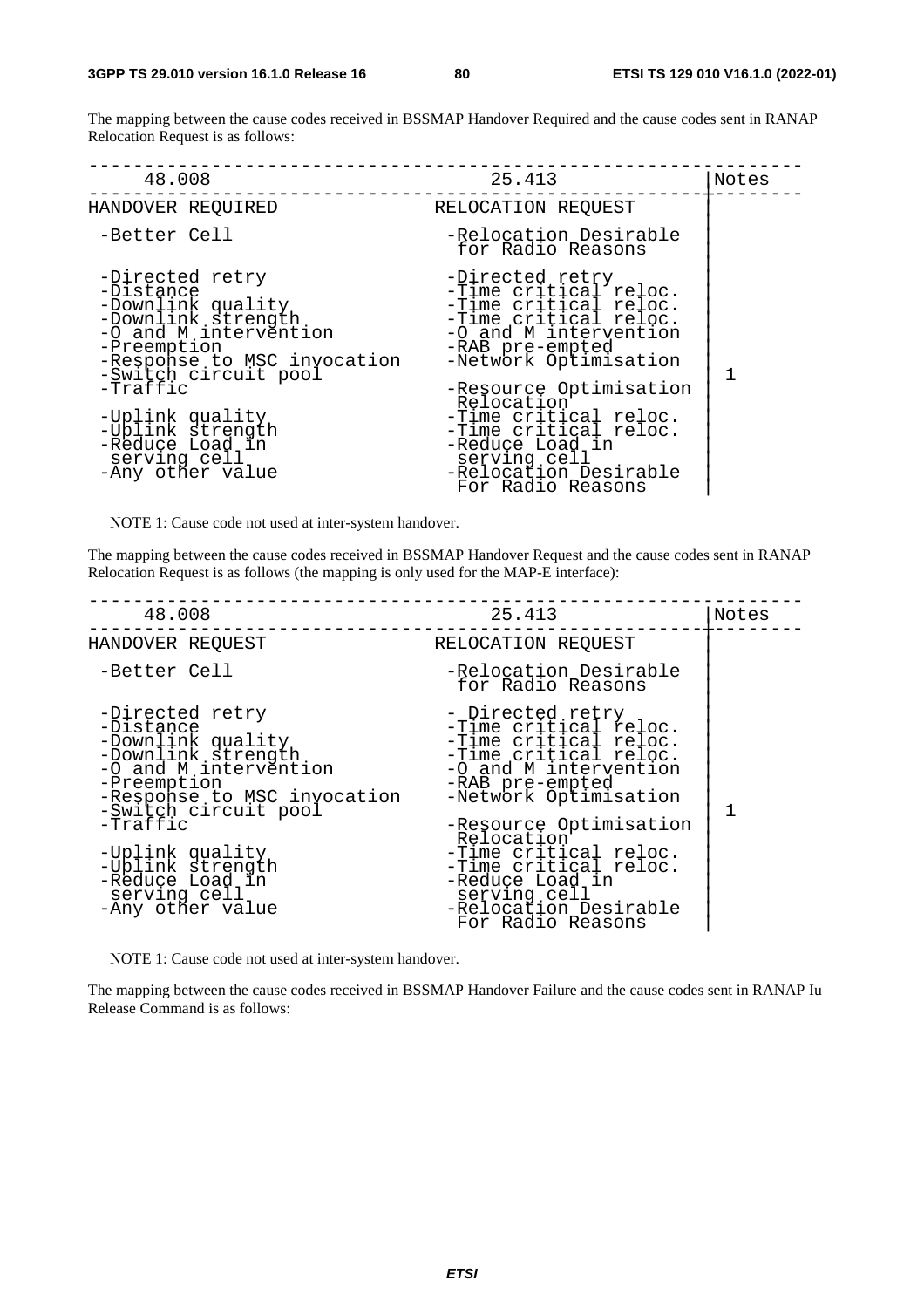| 48.008                                                                         | 25.413                                         | Notes |
|--------------------------------------------------------------------------------|------------------------------------------------|-------|
| HANDOVER FAILURE                                                               | IU RELEASE COMMAND                             |       |
| -Ciphering algorithm not                                                       |                                                | 2     |
| supported<br>-Circuit pool mismatch<br>-Equipment failure                      | -Relocation cancelled                          |       |
| -Invalid message contents<br>-No radio resource available                      | -Abstract Syntax Error                         | 2     |
| -O and M intervention<br>-Radio interface failure,<br>reversion to old channel | -O and M intervention<br>-Relocation cancelled |       |
| -Radio interface message<br>failure                                            | -Relocation cancelled                          |       |
| -Requested speech version<br>unavailable                                       |                                                | 2     |
| -Requested terrestrial<br>resource unavailable                                 |                                                | 2     |
| -Requested transcoding/rate<br>adaption unavailable                            |                                                | 2     |
| -Switch circuit pool<br>-Terrestrial circuit already                           | -Relocation cancelled                          |       |
| allocated<br>-Any other value                                                  | -Relocation cancelled                          |       |

NOTE 1: Cause code not used at inter-system handover.

NOTE 2: Cause code not applicable to this traffic case.

The mapping between the cause codes received in RANAP Relocation Failure and the cause codes sent in BSSMAP Handover Failure is as follows (this mapping is only used for the MAP-E interface):

| 25.413                                                                                          | 48.008                                                                                             | Notes |
|-------------------------------------------------------------------------------------------------|----------------------------------------------------------------------------------------------------|-------|
| RELOCATION FAILURE                                                                              | HANDOVER FAILURE                                                                                   |       |
| -GERAN Iu-mode failure<br>-Traffic load in the target<br>cell higher than in the<br>source cell | -GERAN Iu-mode failure<br>-Traffic load in the<br>target cell higher<br>than in the source<br>cell |       |
| -Any other value                                                                                | -No radio resource<br>available                                                                    |       |

The mapping between the cause codes received in RANAP Relocation Failure and the cause codes sent in BSSMAP Handover Required Reject is as follows:

| 25.413                                                                                                                                                              | 48.008                                                                                                                                                                 | Notes |
|---------------------------------------------------------------------------------------------------------------------------------------------------------------------|------------------------------------------------------------------------------------------------------------------------------------------------------------------------|-------|
| RELOCATION FAILURE                                                                                                                                                  | HANDOVER REQUIRED REJECT                                                                                                                                               |       |
| -GERAN Iu-mode failure<br>-Incoming Relocation<br>Not Supported Due To<br>PUESBINE Feature<br>-Traffic load in the target<br>cell higher than in the<br>source cell | -GERAN Iu-mode failure<br>-Incoming Relocation<br>Not Supported Due To<br>PUESBINE Feature<br>-Traffic load in the<br>target cell higher<br>than in the source<br>cell |       |
| -Any other value                                                                                                                                                    | -No radio resource<br>available                                                                                                                                        |       |

The mapping between the RANAP and the BSSMAP assignment messages is used in the MAP-E interface. RANAP RAB Assignment Response with successful result is mapped to BSSMAP Assignment Complete; RANAP RAB Assignment Response with unsuccessful result is mapped to BSSMAP Assignment Failure. The mapping between the cause codes received in RANAP RAB Assignment Response and the cause codes sent in BSSMAP Assignment Failure is as follows (this mapping is only used for the MAP-E interface):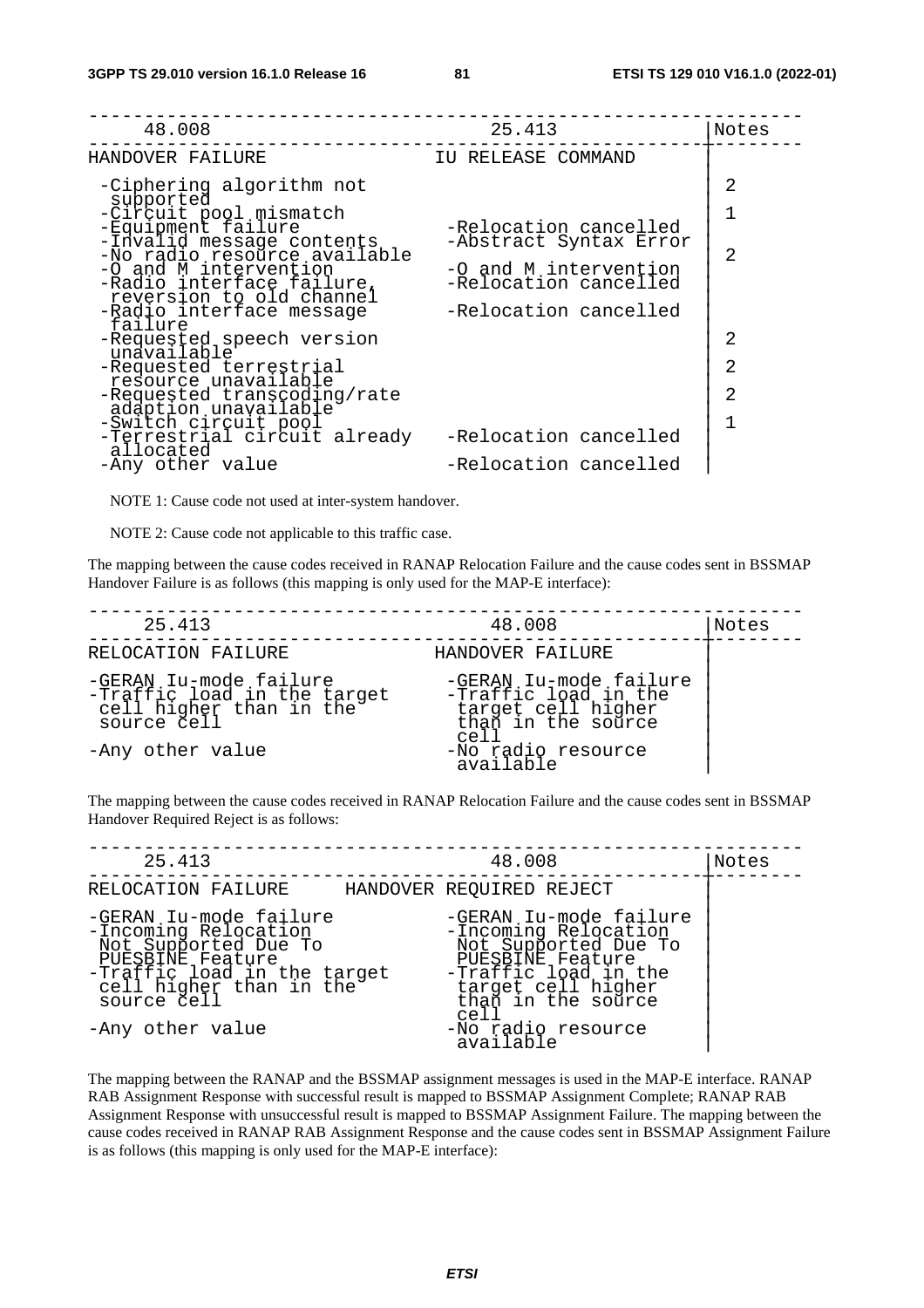| 25.413                                                                                                                                                                                                                                                                                                                                                                                                                                                                                                                                                                                                                                                                                                                                              | 48.008                                                                                                        | Notes |
|-----------------------------------------------------------------------------------------------------------------------------------------------------------------------------------------------------------------------------------------------------------------------------------------------------------------------------------------------------------------------------------------------------------------------------------------------------------------------------------------------------------------------------------------------------------------------------------------------------------------------------------------------------------------------------------------------------------------------------------------------------|---------------------------------------------------------------------------------------------------------------|-------|
| RAB ASSIGNMENT RESPONSE ASSIGNMENT FAILURE                                                                                                                                                                                                                                                                                                                                                                                                                                                                                                                                                                                                                                                                                                          |                                                                                                               |       |
| -Requested traffic class not<br>available<br>-Invalid RAB parameters value -Invalid msg. content-<br>-Requested max bit rate not -No radio resource<br>-Requested max bit rate for DL -No radio resource<br>not available<br>-Requested max bit rate for UL -No radio resource<br>not available<br>-Requested guaranteed bit rate -No radio resource<br>not available<br>-Requested guaranteed bit rate -No radio resource<br>for DL not available<br>-Requested guaranteed bit rate -No radio resource<br>for UL not available available available<br>-Requested transfer delay not -No radio resource<br>achievable<br>-Invalid RAB param. combination-Invalid msg. contents<br>-Condition violation for SDU -Invalid msg. contents<br>parameters | -No radio resource<br>-Invalid msg. contents<br>available<br>available<br>available<br>available<br>available |       |
| -Condition violation for<br>traffic handling priority<br>-Condition violation for                                                                                                                                                                                                                                                                                                                                                                                                                                                                                                                                                                                                                                                                   | -Invalid msg. contents<br>-Invalid msg. contents                                                              |       |
| guaranteed bit rate<br>-Ŭser plane not supported<br>-Iu UP failure                                                                                                                                                                                                                                                                                                                                                                                                                                                                                                                                                                                                                                                                                  | -No radio resource<br>available<br>-Equipment failure                                                         |       |
| -Tqueuing expiry<br>-Invalid RAB id<br>-Request superseeded                                                                                                                                                                                                                                                                                                                                                                                                                                                                                                                                                                                                                                                                                         | -Radio interface message<br>failure<br>-Invalid msg. contents<br>-No radio resource<br>available              |       |
| -Relocation triggered<br>-GERAN Iu-mode fāilure<br>-Any other value                                                                                                                                                                                                                                                                                                                                                                                                                                                                                                                                                                                                                                                                                 | -Relocation triggered<br>-GERAN Iu-mode failure<br>-Radio interface message<br>failure                        |       |

The mapping between the cause codes received in RANAP Security Mode Reject and the cause codes sent in BSSMAP Cipher Mode Reject is as follows (this mapping is only used for the MAP-E interface):

| 25.413                                                                                                   | 48.008                                                        | Notes |
|----------------------------------------------------------------------------------------------------------|---------------------------------------------------------------|-------|
| SECURITY MODE REJECT                                                                                     | CIPHER MODE REJECT                                            |       |
| -Requested ciphering and/or<br>integrity protection<br>algorithms not supported<br>-Failure in the radio | -Ciphering algorithm<br>not supported                         |       |
| interface procedure<br>-Change of ciphering and/or<br>integrity protection is<br>not supported           | -Radio interface message<br>failure<br>-Invalid msg. contents |       |
| -Relocation triggered<br>-Any other value                                                                | -Relocation triggered<br>-Radio interface message<br>failure  |       |

The mapping between the cause codes received in RANAP Location Report and the cause codes sent in BSSMAP Handover Performed is as follows (this mapping is only used for the MAP-E interface):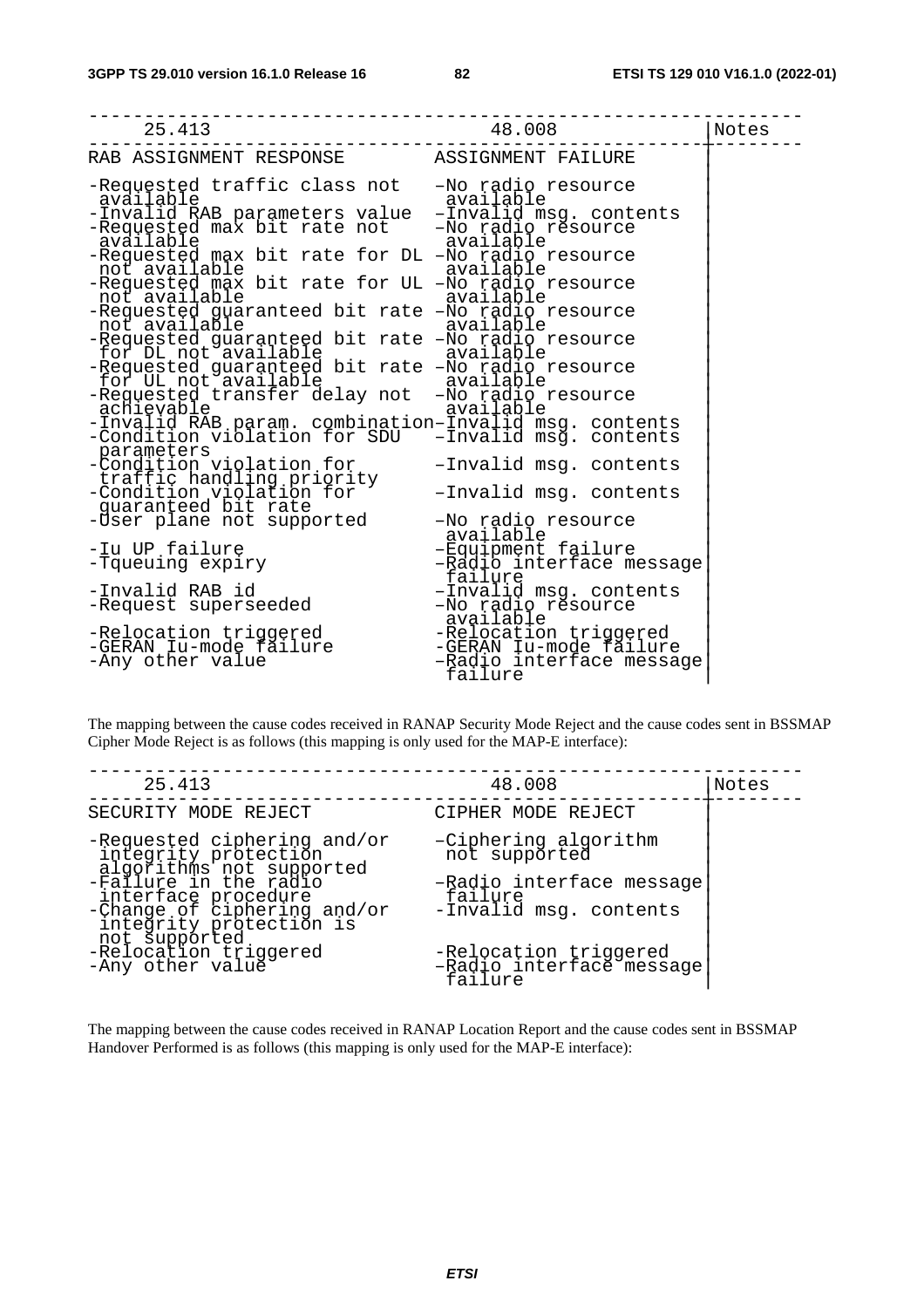| 25.413                                                       | 48.008                                 | Notes |
|--------------------------------------------------------------|----------------------------------------|-------|
| LOCATION REPORT                                              | HANDOVER PERFORMED                     |       |
| -User restriction start ind.<br>-User restriction start ind. | -O&M intervention<br>-O&M intervention |       |
| -Requested report type not<br>supported<br>-Any other value  | -Better cell                           |       |

NOTE 1: In this case, no Handover Performed is sent.

The mapping between the cause codes received in RANAP Iu Release Request and the cause codes sent in BSSMAP Clear Request is as follows:

| 25.413                                                                                                                                                                                      | 48.008                                                                                                                      | Notes |
|---------------------------------------------------------------------------------------------------------------------------------------------------------------------------------------------|-----------------------------------------------------------------------------------------------------------------------------|-------|
| IU RELEASE REQUEST                                                                                                                                                                          | CLEAR REOUEST                                                                                                               |       |
| -O and M intervention<br>-Unspecified failure<br>-Repeated integrity checking<br>failure<br>-Release due to UE generated<br>signalling connection release<br>-Radio connection with UE lost | -O and M intervention<br>-Equipment failure<br>-Invalid message<br>contents<br>-Call control<br>-Radio interface<br>failure |       |
| -Access restricted due<br>to shared networks<br>-Any other value                                                                                                                            | -Access restricted due<br>to shared networks<br>-No radio resource<br>available                                             |       |

# 4.8 Inter-MSC Relocation

The general principles of the relocation procedures are given in Technical Specification TS 23.009. TS 29.010 gives the necessary information for interworking between the TS 25.413 relocation protocol and the TS 29.002 MAP protocol.

For intra UMTS handovers, RANAP is carried over the MAP-E interface instead of BSSAP. Please refer to 3GPP TS 29.108 [15].

When new parameters need to be added for transfer on the E-interface, the principles stated in the beginning of clause 4.5 shall be followed.

# 4.8.1 Basic Inter-MSC Relocation

When a Mobile Station is relocated between two MSCs, the establishment of a connection between them (described in TS 23.009) requires interworking between Iu-Interface and E-Interface.

The signalling at initiation, execution and completion of the Basic Inter-MSC relocation procedure is shown in figures 50 to 54 with both possible positive or negative outcomes.

Additionally figure 50b shows the possible interworking when trace related messages are transparently transferred on the E-Interface at Basic Inter-MSC Relocation initiation.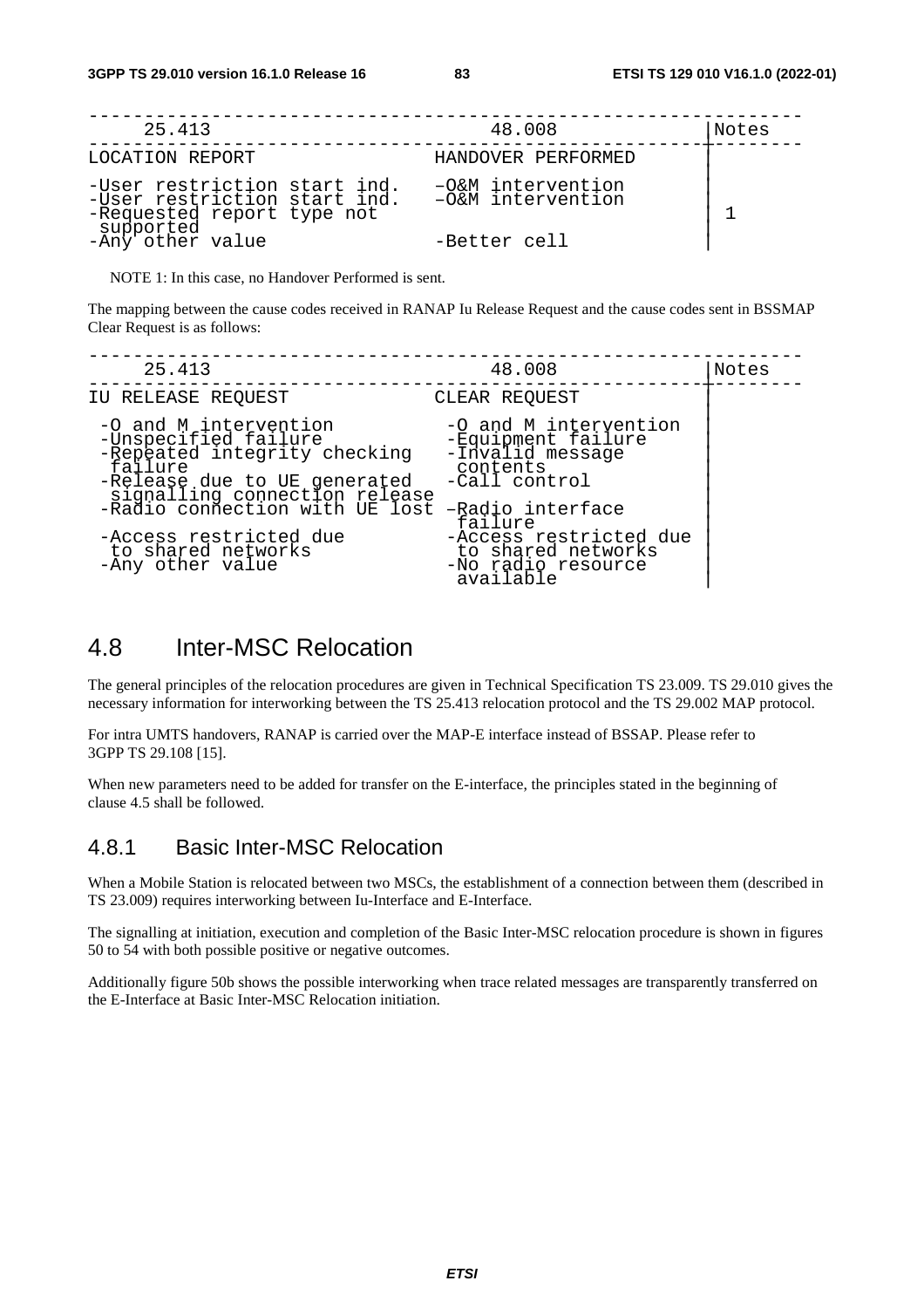

**Figure 50a: Signalling for Basic Inter-MSC Relocation initiation (no trace related messages transferred)** 

| $RNS-A$                | $\star$ | 3G-MSC-A                                    | 3G-MSC-B                                               |
|------------------------|---------|---------------------------------------------|--------------------------------------------------------|
| RELOCATION<br>REQUIRED |         | MAP PREPARE HANDOVER<br>$(* * )$<br>request | Possible Alloc.<br>of a relocation<br>no. in the VLR-B |
|                        |         |                                             | $RNS-B$                                                |
|                        |         |                                             | RELOCATION REQUEST                                     |
|                        |         |                                             | INVOKE TRACE<br>CN<br>***                              |

### **Figure 50b: Signalling for Basic Inter-MSC Relocation initiation (CN invoke trace message transferred)**

- (\*): Tracing invocation has been received from VLR.
- (\*\*): In that case, RELOCATION REQUEST and CN INVOKE TRACE messages are included within the AN-apdu parameter.
- (\*\*\*): CN INVOKE TRACE is forwarded to RNS-B if supported by 3G\_MSC-B.

Possible Positive outcomes: successful radio resources allocation and relocation numbers allocation (if performed):



Possible Negative outcomes:

a) user error detected, or relocation numbers allocation unsuccessful (if performed), or component rejection or dialogue abortion performed by 3G\_MSC-B: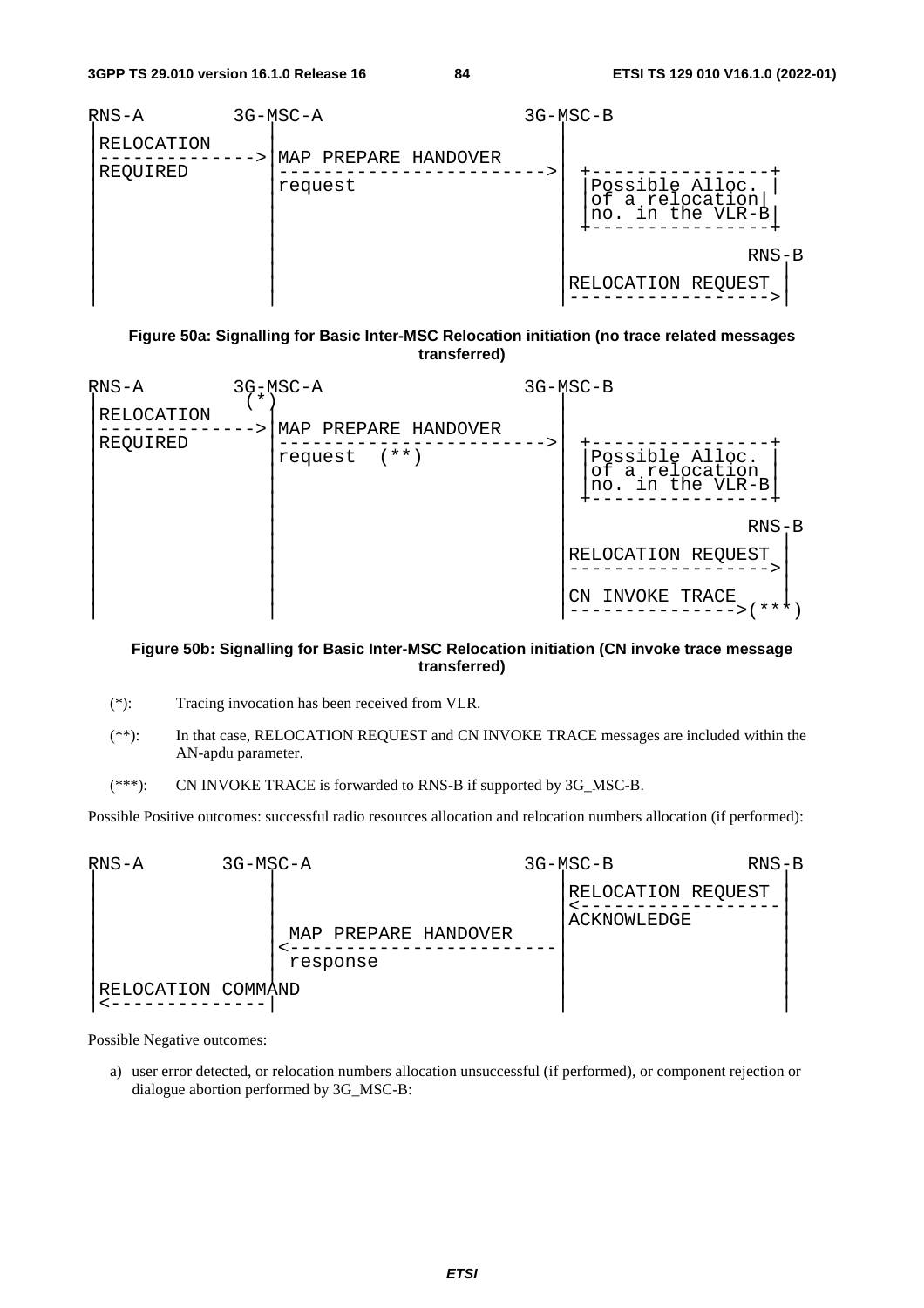| $RNS-A$                           | 3G-MSC-A |                                                                                           | $3G-MSC-B$ | $RNS-B$ |  |
|-----------------------------------|----------|-------------------------------------------------------------------------------------------|------------|---------|--|
| RELOCATION PREPARATION<br>FAILURE |          | MAP PREPARE HANDOVER response<br>negative result, MAP CLOSE<br>MAP U/P-ABORT<br>MAP CLOSE |            |         |  |
|                                   |          |                                                                                           |            |         |  |

b) radio resources allocation failure:

| $RNS-A$                           | 3G-MSC-A |                                  |  | $3G-MSC-B$         | $RNS-B$ |  |
|-----------------------------------|----------|----------------------------------|--|--------------------|---------|--|
| RELOCATION PREPARATION<br>FAILURE |          | MAP PREPARE HANDOVER<br>response |  | RELOCATION FAILURE |         |  |

c) radio resources allocation partial failure (3G\_MSC-A decides to reject the relocation):

| RNS-A                             | 3G-MSC-A |                                  |  | $3G-MSC-B$                | $RNS-B$ |  |
|-----------------------------------|----------|----------------------------------|--|---------------------------|---------|--|
| RELOCATION PREPARATION<br>FAILURE |          | MAP PREPARE HANDOVER<br>response |  | RELOCATION REQUEST<br>ACK |         |  |

d) unsuccessful relocation execution (relocation cancelled):

| $RNS-A$                  | 3G-MSC-A |              | 3G-MSC-B               | $RNS-B$ |  |
|--------------------------|----------|--------------|------------------------|---------|--|
| RELOCATION               |          |              |                        |         |  |
| CANCEL                   |          | MAP U -ABORT |                        |         |  |
| RELOCATION<br>CANCEL ACK |          |              | RELEASE COMMAND<br>IU. |         |  |

### **Figure 51: Signalling for Basic Inter-MSC Relocation execution (Negative outcomes)**



**Figure 52: Signalling for Basic Inter-MSC Relocation completion**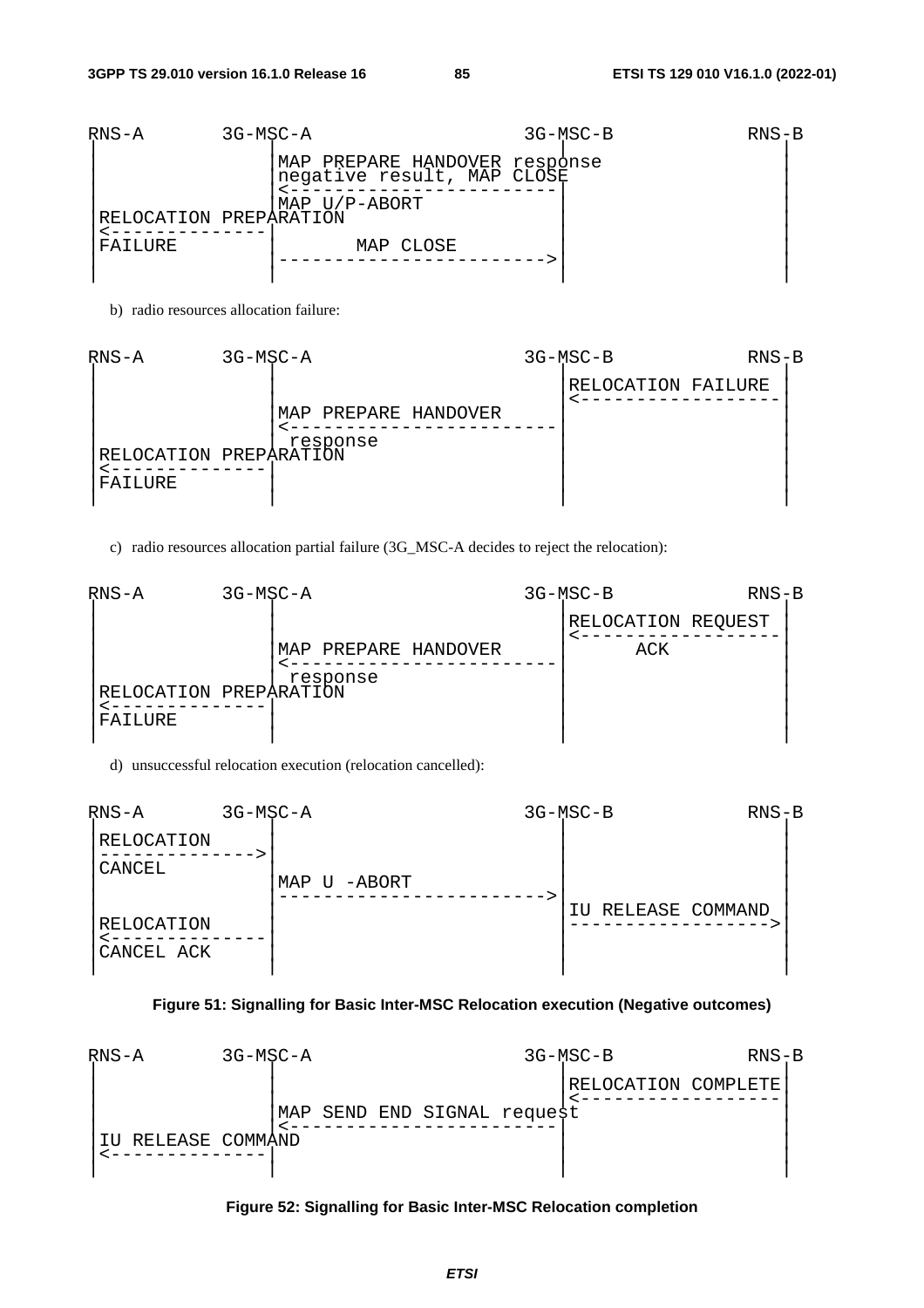Positive outcome



#### **Figure 53: Signalling for Basic Inter-MSC Relocation completion (Positive outcome)**

NOTE: From interworking between MAP and RANAP point of view.

Negative outcome:

| RNS-A | 3G-MSC-A |                | 3G-MSC-B           | $RNS-B$ |
|-------|----------|----------------|--------------------|---------|
|       |          | MAP U/P -ABORT | IU RELEASE COMMAND |         |

### **Figure 54: Signalling for Basic Inter-MSC Relocation completion (Negative outcome)**

The relocation procedure is normally triggered by RNS-A by sending a RELOCATION REQUIRED message on Iu-Interface to 3G\_MSC-A. The invocation of the Basic Inter-MSC relocation procedure is performed and controlled by 3G\_MSC-A. The sending of the MAP Prepare-Handover request to 3G\_MSC-B is triggered in 3G\_MSC-A upon receipt of the RELOCATION REQUIRED message. The identity of the target RNC where the call is to be handed over in 3G\_MSC-B area, provided in the RELOCATION REQUIRED message, is mapped to the target RNC Id MAP parameter and the RELOCATION REQUEST message is encapsulated in the an-APDU MAP parameter of the Prepare-Handover MAP request. 3G\_MSC-B can invoke another operation towards the VLR-B (allocation of the relocation numbers described in 3GPP TS 29.002 [9]).

Additionally, if tracing activity has been invoked, the trace related messages can be transferred on the E-Interface encapsulated in the an-APDU MAP parameter of the Prepare-Handover Request. If transferred, one complete trace related message at a time shall be included in the an-APDU MAP parameter after the RELOCATION REQUEST message.

The interworking between Prepare Handover and RELOCATION REQUIRED is as follows: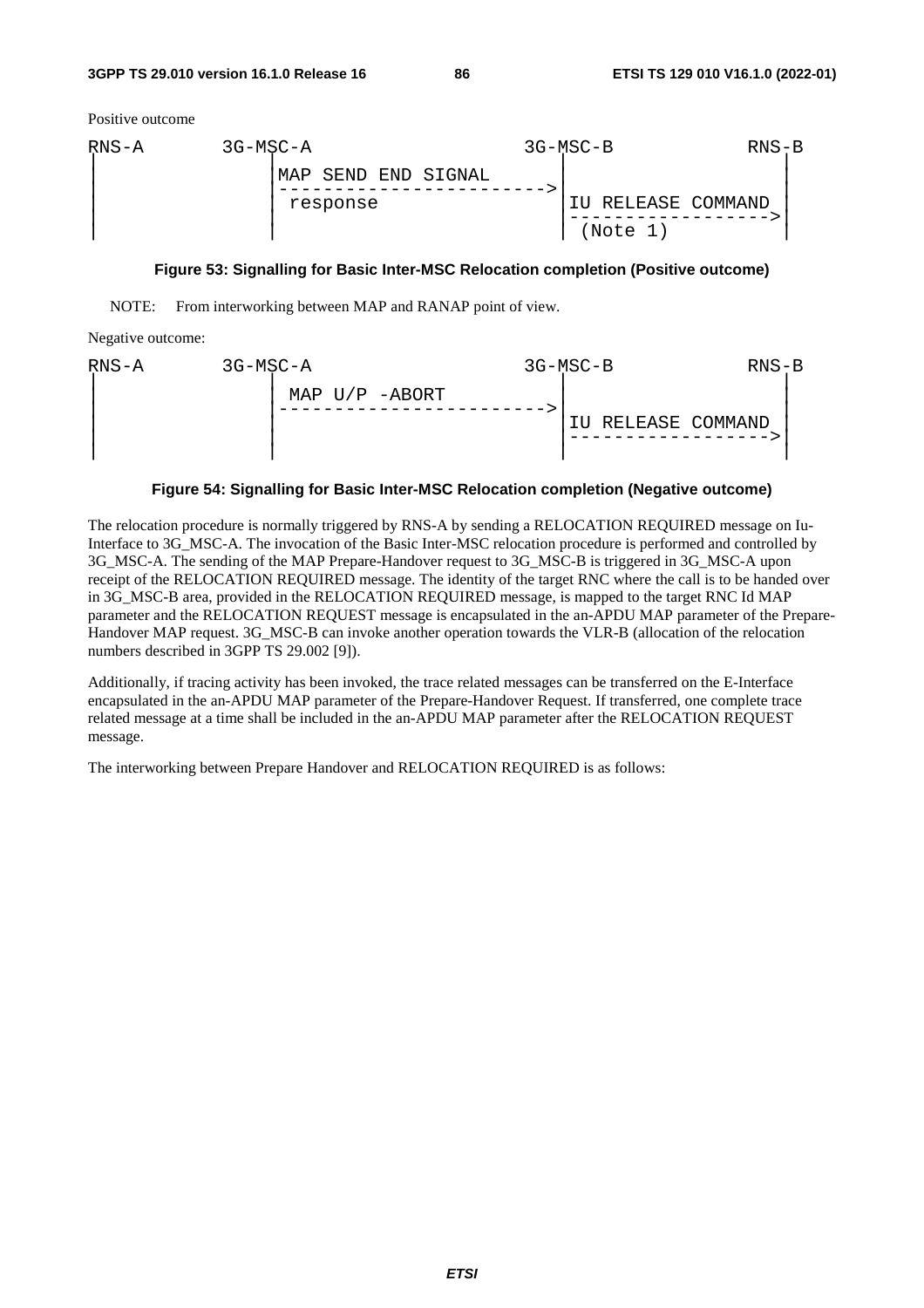|                    | 25.413                                        | 29.002                                                                                              | Notes          |  |  |  |
|--------------------|-----------------------------------------------|-----------------------------------------------------------------------------------------------------|----------------|--|--|--|
| Forward<br>message |                                               | RELOCATION REQUIRED MAP PREPARE HANDOVER request                                                    |                |  |  |  |
|                    | RANAP information<br>elements                 | -ho-NumberNotRequired<br>-target RNC Id<br>-Radio Resource Info<br>-an-APDU (                       | $\mathbf{1}$   |  |  |  |
|                    |                                               | RELOCATIÓN REQUEST,<br>CN INVOKE TRACE)                                                             | $\overline{2}$ |  |  |  |
|                    | GERAN classmark                               | -GERAN classmark                                                                                    | 4              |  |  |  |
| Positive<br>result | MAP PREPARE HANDOVER response                 |                                                                                                     | $\overline{3}$ |  |  |  |
|                    | RELOCATION COMMAND<br>RELOCATION PREP FAILURE | -relocation numbers<br>-an-APDU (<br>RELOCATION REQUEST<br>ACKNOWLEDGE<br>or<br>RELOCATION FAILURE) |                |  |  |  |
| Negative<br>result | RELOCATION PREP FAILURE                       | MAP PREPARE HANDOVER                                                                                |                |  |  |  |
|                    | Unspecified failure<br>Unspecified failure    | System Failure<br>No Handover Number<br>available                                                   |                |  |  |  |
|                    | Unspecified failure<br>Unspecified failure    | UnexpectedDataValue<br>Data Missing                                                                 |                |  |  |  |
|                    | Unspecified failure<br>Unspecified failure    | MAP CLOSE<br>MAP $U/P$ -ABORT                                                                       |                |  |  |  |
|                    |                                               |                                                                                                     |                |  |  |  |

NOTE 1: The RANAP information elements are already stored in 3G\_MSC.

The ho-NumberNotRequired parameter is included by 3G\_MSC-A, when 3G\_MSC-A decides not to use any circuit connection with 3G\_MSC-B. No relocation numbers shall be present in the positive result. Any negative response from 3G\_MSC-B shall not be due to relocation number allocation problem.

- NOTE 2: The process performed on the RANAP information elements received in the RELOCATION REQUIRED message is described in the 3GPP TS 25.413 [7].
- NOTE 3: The response to the Prepare-Handover request can include in its an-APDU parameter, identifying the 3GPP TS 25.413 [7] protocol, either a RANAP RELOCATION REQUEST ACKNOWLEDGE or a RANAP RELOCATION FAILURE.

 In the first case, the positive result triggers in 3G\_MSC-A the sending on Iu-Interface of the RELOCATION CMD.

In the second case, the positive result triggers in 3G\_MSC-A the sending of the RELOCATION PREP FAILURE.

NOTE 4: If the GERAN Classmark was not received with the RELOCATION REQUIRED message initiating the relocation, 3G\_MSC-A shall include any previously received GERAN Classmark. See 3GPP TS 43.051 [17].

The interworking between Send End Signal and RELOCATION COMPLETE in 3G\_MSC-B is as follows: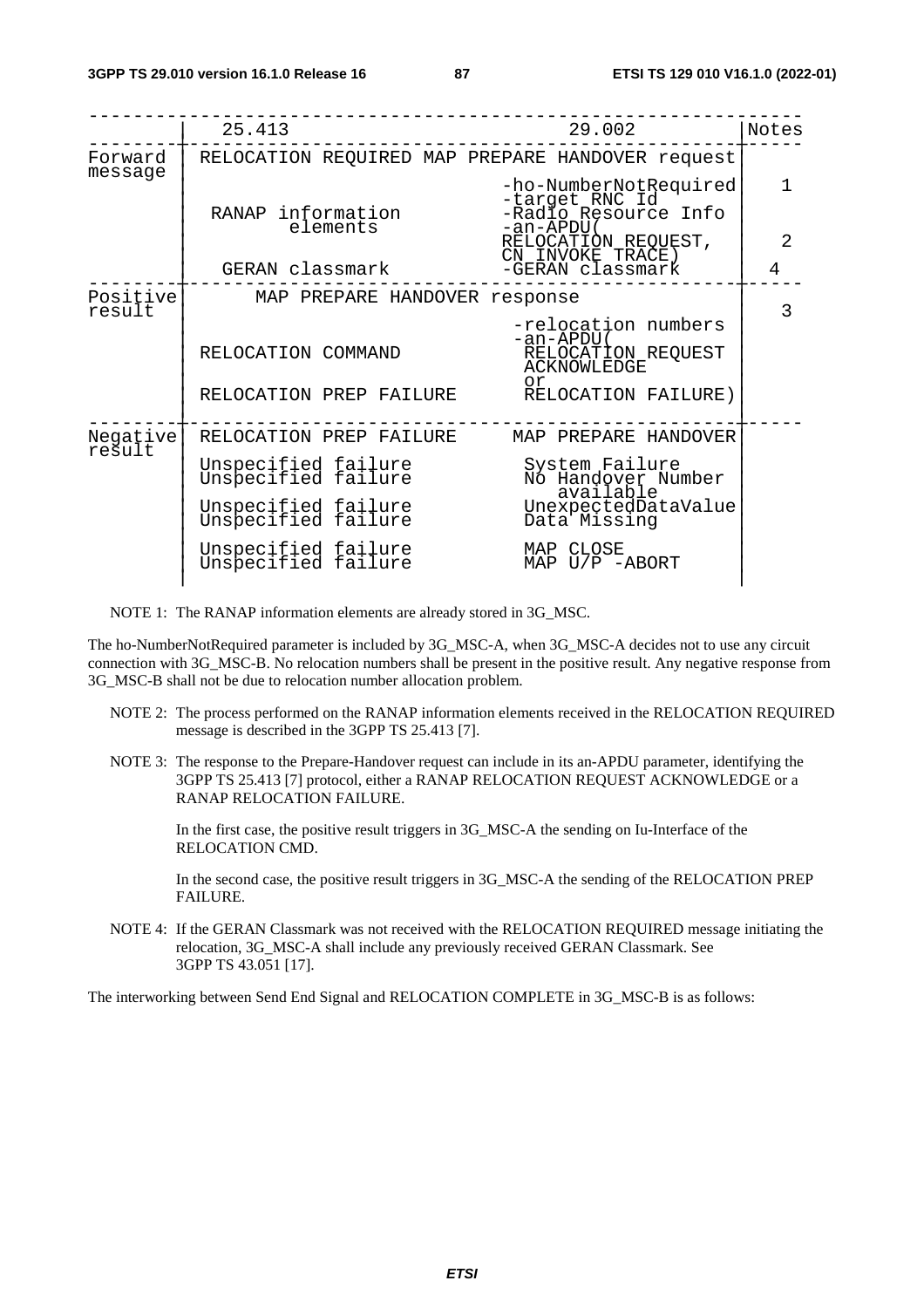|                     | 25.413                                                   | 29.002                          | Notes |
|---------------------|----------------------------------------------------------|---------------------------------|-------|
| Forward             | RELOCATION COMPLETE MAP SEND END SIGNAL request          |                                 |       |
| message             |                                                          | -an-APDU (<br>RELOCATION COMPL) |       |
| Positive<br>result  | IU RELEASE COMMAND<br>-Normal release                    | MAP SEND END SIGNAL response    |       |
| Negative <br>result | IU RELEASE COMMAND<br>-Normal release<br>-Normal release | MAP CLOSE<br>MAP U/P -ABORT     | 2     |

- NOTE 1: The positive empty result triggers the clearing of the Radio Resources on the Iu-Interface and the release of the SCCP connection between 3G\_MSC-B and RNS-B. If a circuit connection is used between 3G\_MSC-A and 3G\_MSC-B, the 'Normal release' clearing cause shall only be given to RNS-B when 3G\_MSC-B has received a clearing indication on its circuit connection with 3G\_MSC-A.
- NOTE 2: The abortion of the dialogue or the rejection of the component triggers in 3G\_MSC-B the clearing of its circuit connection with 3G\_MSC-A, if any, of the Radio Resources on the Iu-Interface and the release of the SCCP connection between 3G\_MSC-B and RNS-B.

The interworking between Send End Signal and IU RELEASE COMMAND in 3G\_MSC-A is as follows:

|                    | 29.002   |                                   | 25.413                     | Notes |
|--------------------|----------|-----------------------------------|----------------------------|-------|
| Forward            | MAP SEND | END SIGNAL                        | IU RELEASE COMMAND         |       |
| message            | request  | -an-APDU(<br>RELOCATION COMPLETE) | - Successful<br>Relocation |       |
| Positive<br>result |          |                                   |                            |       |
| Negative<br>result |          |                                   |                            |       |

The interworking between RELOCATION CANCEL in case of relocation cancelled and User Abort in 3G-MSC-A is as follows:

|                    | 25.413                            | 29.002       | Notes |
|--------------------|-----------------------------------|--------------|-------|
| Forward<br>message | RELOCATION CANCEL                 | MAP U -ABORT |       |
|                    | - Relocation<br>cancelled         |              |       |
| Positive<br>result | RELOCATION CANCEL ACKNOWLEDGEMENT |              |       |
| Negative<br>result |                                   |              |       |

# 4.8.2 Subsequent Inter-MSC Relocation back to 3G\_MSC-A

When a Mobile Station is being relocated back to 3G\_MSC-A, the procedure (described in TS 23.009) requires interworking between Iu-Interface and E-Interface.

The signalling at initiation, execution and completion of the Subsequent Inter-MSC relocation procedure is shown in figures 55 to 59.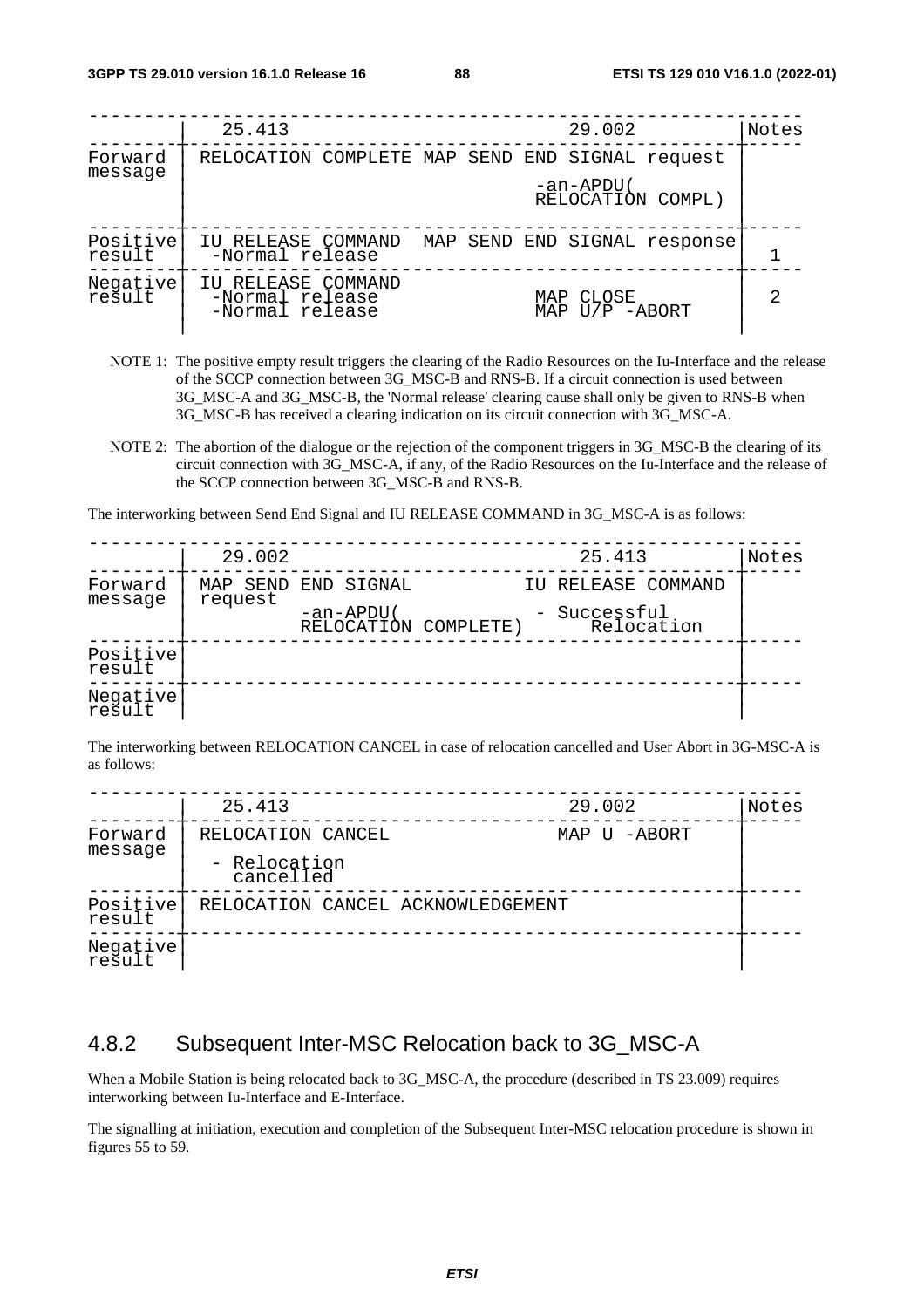

### **Figure 55: Signalling for Subsequent Inter-MSC Relocation back to 3G\_MSC-A initiation**

Possible Positive outcomes: successful radio resources allocation:



### **Figure 56: Signalling for Subsequent Inter-MSC Relocation back to 3G\_MSC-A execution (Positive outcome)**

Possible Negative outcomes:

a) user error detected, or component rejection or dialogue abortion performed by 3G\_MSC-A:

RNS-A 3G-MSC-B 3G-MSC-A RNS-B | |MAP PREPARE SUBSEQUENT HANDOVER | | |<------------------------| | |RELOCATION PREP| response negative result | |<--------------| | | |FAILURE (Note 1) | | | | | |

b) component rejection or dialogue abortion performed by 3G\_MSC-A:

$$
\begin{array}{c}\n\text{RNS-A} & 3G-MSC-B \\
\text{MAP CLOSE, MAP U/P ABORT} \\
\downarrow & \text{LUELEASE} \\
\hline\n\end{array}\n\qquad\n\begin{array}{c}\n\text{RNS}-\text{B} \\
\text{MAP CLOSE, MAP U/P ABORT} \\
\downarrow & \text{LUELEASE} \\
\hline\n\end{array}\n\qquad\n\begin{array}{c}\n\text{RNS}-\text{B} \\
\hline\n\end{array}
$$

c) radio resources allocation failure:



d) radio resources allocation partial failure (3G\_MSC-A decides to reject the relocation):

| RNS-A           | 3G-MSC-B | 3G-MSC-A               |                    | $RNS-B$ |
|-----------------|----------|------------------------|--------------------|---------|
|                 |          |                        | RELOCATION REQUEST |         |
|                 |          | MAP PREPARE SUBSEQUENT | ACK                |         |
| RELOCATION PREP |          | HANDOVER response      |                    |         |
| FAILURE         |          |                        |                    |         |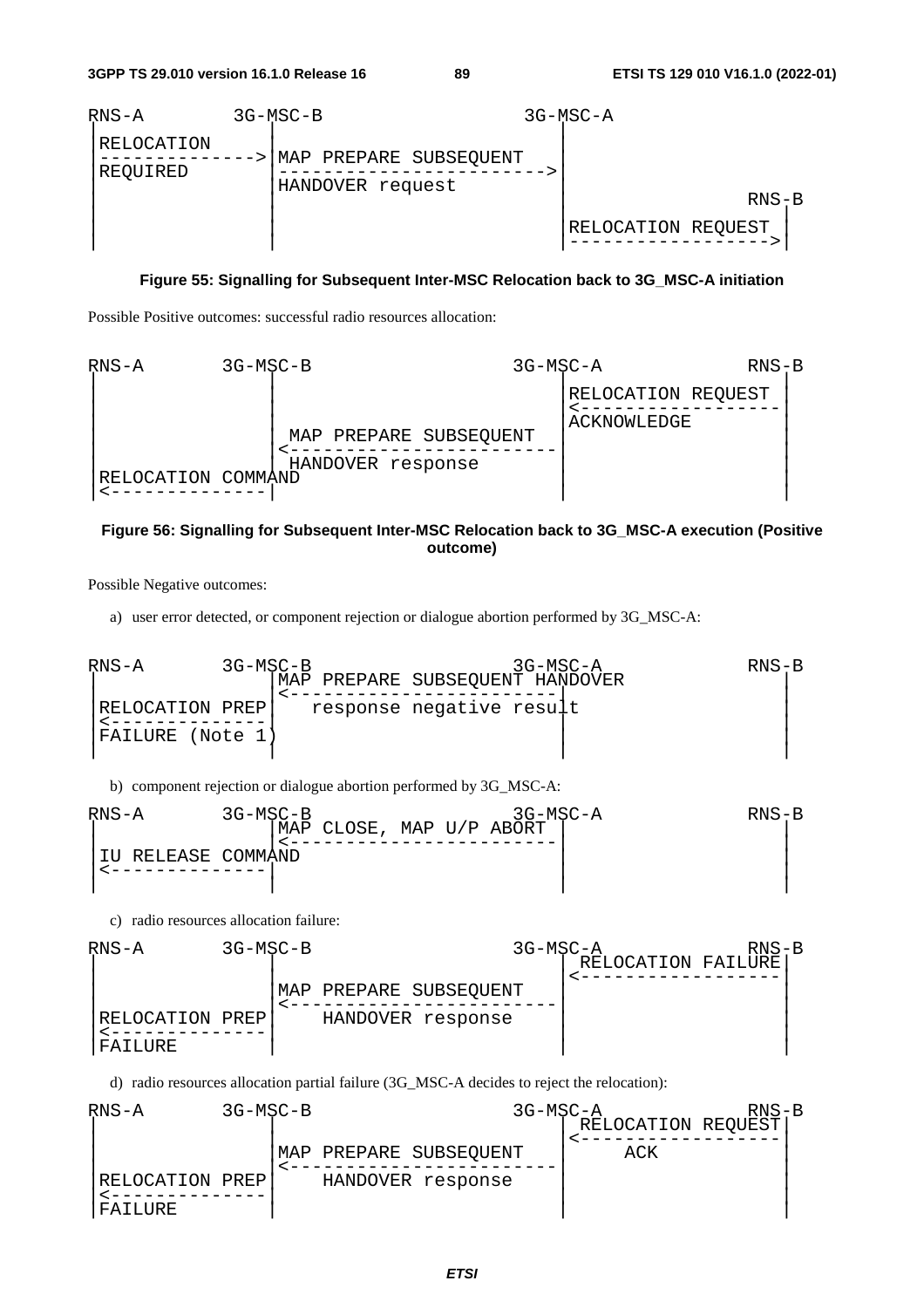e) unsuccessful relocation execution (relocation cancelled):

| $RNS-A$<br>RELOCATION    | 3G-MSC-B              | 3G-MSC-A               | $RNS-B$ |
|--------------------------|-----------------------|------------------------|---------|
| CANCEL                   | PROCESS ACCESS<br>MAP |                        |         |
|                          | SIGNALLING request    | RELEASE COMMAND<br>TU  |         |
|                          |                       | RELEASE COMPLETE<br>ΙU |         |
|                          | FORWARD ACCESS<br>MAP |                        |         |
| RELOCATION<br>CANCEL ACK | SIGNALLING request    |                        |         |

### **Figure 57: Signalling for Subsequent Inter-MSC Relocation back to 3G\_MSC-A execution (Negative outcome)**

| $RNS-A$     | 3G-MSC-B |                                    | 3G-MSC-A |                        | $RNS-B$ |
|-------------|----------|------------------------------------|----------|------------------------|---------|
| RELEASE CMD |          | SEND END SIGNAL<br>MAP<br>response |          | RELOCATION<br>COMPLETE |         |

### **Figure 58: Signalling for Subsequent Inter-MSC Relocation back to 3G\_MSC-A completion (Successful completion of the procedure)**

NOTE: Positive outcome case shown in figure 53.

| RNS-A | 3G-MSC-B |                | 3G-MSC-A |                    | $RNS-B$ |
|-------|----------|----------------|----------|--------------------|---------|
|       |          | MAP U/P -ABORT |          |                    |         |
|       |          |                |          | IU RELEASE COMMAND |         |
|       |          |                |          | (Note 1)           |         |

### **Figure 59: Signalling for Subsequent Inter-MSC Relocation back to 3G\_MSC-A completion (Unsuccessful completion of the procedure)**

NOTE: Abnormal end of the procedure that triggers the clearing of all resources in 3G\_MSC-B.

The interworking between Prepare Subsequent Handover and RELOCATION REQUIRED is as follows: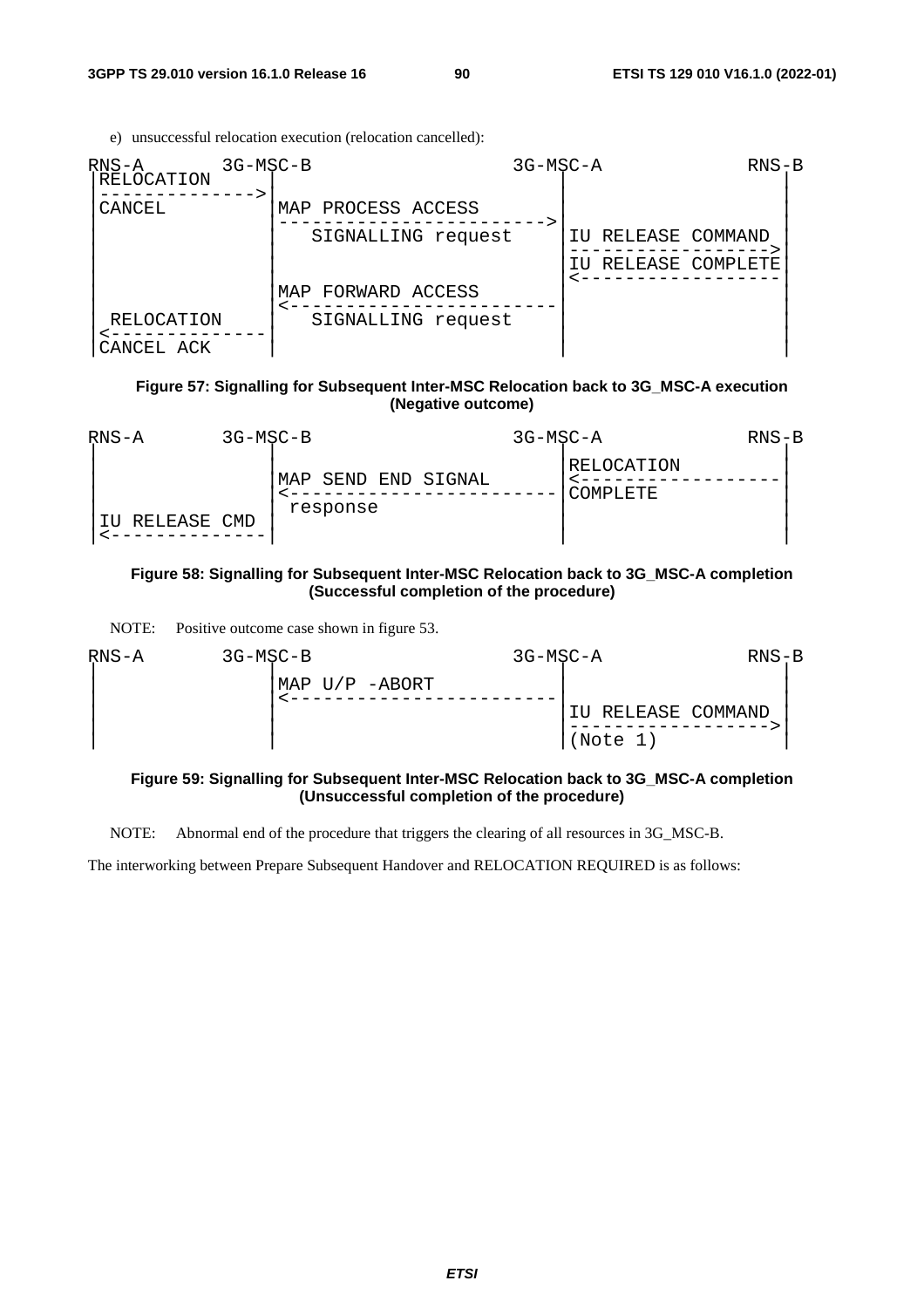|                    | 25.413                                                                                                                                                                                                                                | 29.002                                                                                                                                                            | Notes          |
|--------------------|---------------------------------------------------------------------------------------------------------------------------------------------------------------------------------------------------------------------------------------|-------------------------------------------------------------------------------------------------------------------------------------------------------------------|----------------|
| Forward<br>message |                                                                                                                                                                                                                                       | REL. REQUIRED MAP PREPARE SUBSEQUENT HANDOVER<br>request                                                                                                          |                |
|                    | RANAP information<br>elements                                                                                                                                                                                                         | -target MSC number<br>-target RNC Id<br>-an-ĂPDU (<br>RELOCATION REQ)                                                                                             | 1              |
|                    | GERAN classmark                                                                                                                                                                                                                       | -GERAN classmark                                                                                                                                                  | 3              |
| Positive<br>result | RELOCATION CMD.                                                                                                                                                                                                                       | MAP PREPARE SUBSEQUENT HANDOVER<br>response<br>$-an-APDU($<br>-an-APDU(<br>RELOCATION_REQUEST<br>ACKNOWLEDGE<br>or<br>RELOCATION PREP FAILURE RELOCATION FAILURE) | $\overline{2}$ |
| Negative<br>result | REL. PREP. FAILURE<br>Vispecified failure<br>Unspecified failure Unknown MSC<br>Unspecified failure Subsequent Hand<br>Unspecified failure<br>Unspecified failure<br>Iu RELEASE COMMAND<br>Unspecified failure<br>Unspecified failure | MAP PREPARE SUBSEQUENT<br>Subsequent Handover<br>Failure<br>UnexpectedDataValue<br>Data Missing<br>MAP CLOSE<br>MAP $U/P$ -ABORT                                  |                |

- NOTE 1: The processing performed on the RANAP information elements received in the RELOCATION REQUIRED message is out of the scope of the present document. The target MSC number is provided to 3G\_MSC-A by 3G\_MSB-B based on the information received from RNS-B.
- NOTE 2: The response to the Prepare-Subsequent-Handover request can include in its an-APDU parameter, identifying the 3GPP TS 25.413 [7] protocol, a RANAP RELOCATION REQUEST ACKNOWLEDGE or a RANAP RELOCATION FAILURE.
- NOTE 3: If the GERAN Classmark was not received with the RELOCATION REQUIRED message initiating the relocation, MSC-B shall include any previously received GERAN Classmark. See 3GPP TS 43.051 [17].

 In the first case, the positive result triggers in 3G\_MSC-B the sending on Iu-Interface of the RELOCATION COMMAND.

 In the second case, the positive result triggers in 3G\_MSC-B the sending of the RELOCATION PREPARATION FAILURE.

The interworking between RELOCATION CANCEL and MAP Process Signalling Request in 3G\_MSC-A is as follows: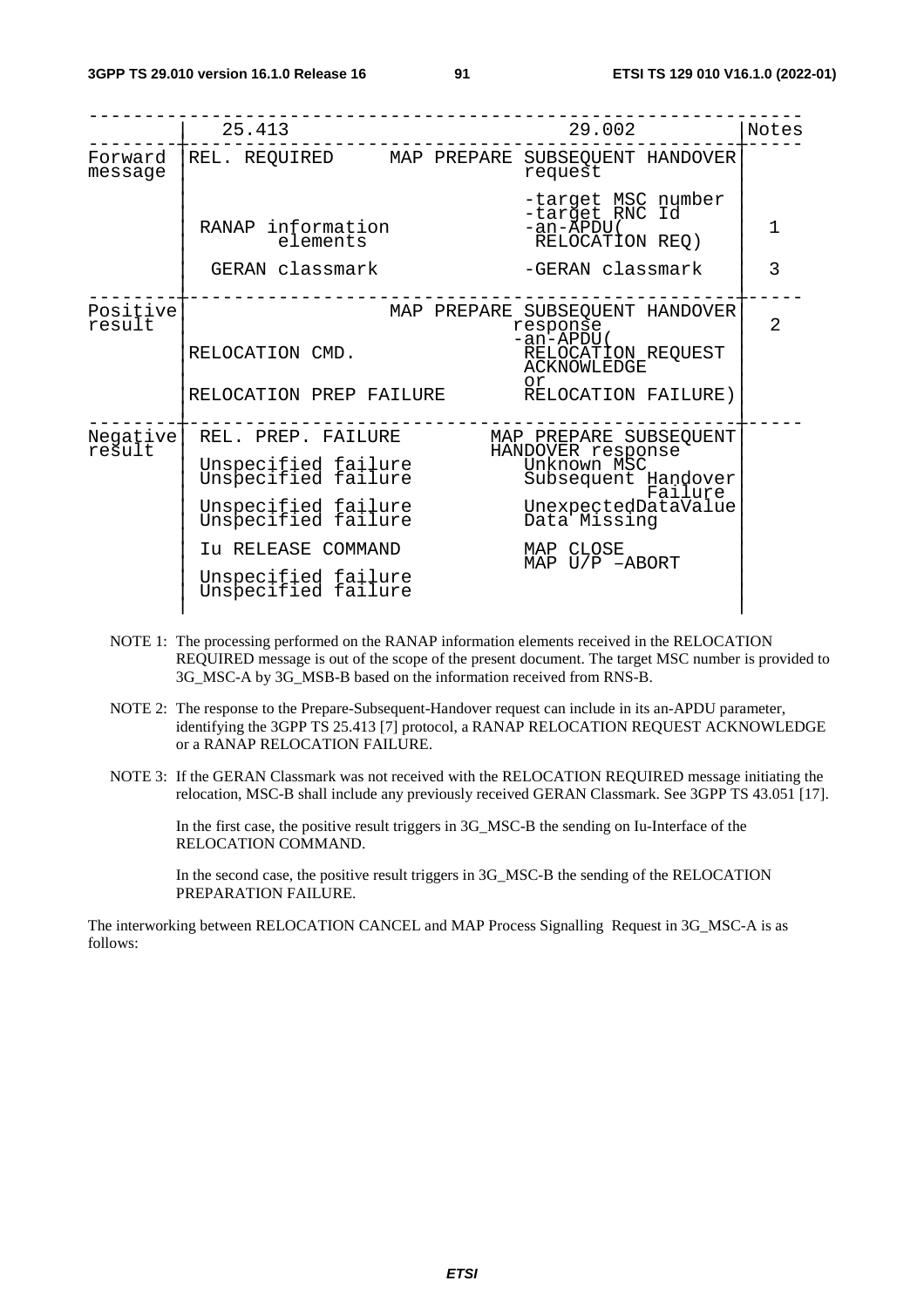|                    | 29.002                                                                  | 25.413              | Notes |
|--------------------|-------------------------------------------------------------------------|---------------------|-------|
| Forward<br>message | MAP PROCESS-SIGNALLING<br>request<br>-an-APDU<br>RELOCATION CANCEL)     | IU RELEASE COMMAND  |       |
| Positive<br>result | MAP FORWARD-SIGNALLING<br>request<br>-an-APDU<br>RELOCATION CANCEL ACK) | IU RELEASE COMPLETE |       |
| Negative<br>result |                                                                         |                     |       |

The interworking between RELOCATION CANCEL and MAP Process Signalling Request in 3G\_MSC-B is as follows:

|                    | 25.413                | 29.002                                                                  | Notes |
|--------------------|-----------------------|-------------------------------------------------------------------------|-------|
| Forward<br>message | RELOCATION CANCEL     | PROCESS-SIGNALLING<br>MAP<br>request<br>-an-APDU<br>RELOCATION CANCEL)  |       |
| Positive<br>result | RELOCATION CANCEL ACK | MAP FORWARD-SIGNALLING<br>request<br>-an-APDU<br>RELOCATION CANCEL ACK) |       |
| Negative<br>result |                       |                                                                         |       |

The interworking between Send End Signal Result and RELOCATION COMPLETE in 3G\_MSC-A is as follows:

|                    | 25.413              |  | 29.002                          | Notes |
|--------------------|---------------------|--|---------------------------------|-------|
| Forward<br>message | RELOCATION COMPLETE |  | MAP SEND END SIGNAL<br>response |       |
| Positive<br>result |                     |  |                                 |       |
| Negative<br>result |                     |  | MAP $U/P$ -ABORT                |       |

NOTE: The abortion of the dialogue ends the relocation procedure with 3G\_MSC-B.

# 4.8.3 Subsequent Inter-MSC Relocation to third MSC

When a Mobile Station is being relocated to a third MSC, the procedure (described in 3GPP TS 23.009 [2]) does require one specific interworking case in 3G\_MSC-A (figure 64) between E-Interface from 3G\_MSC-B and E-Interface from 3G\_MSC-B' other than the combination of the ones described in the clause 4.8.1 and 4.8.2.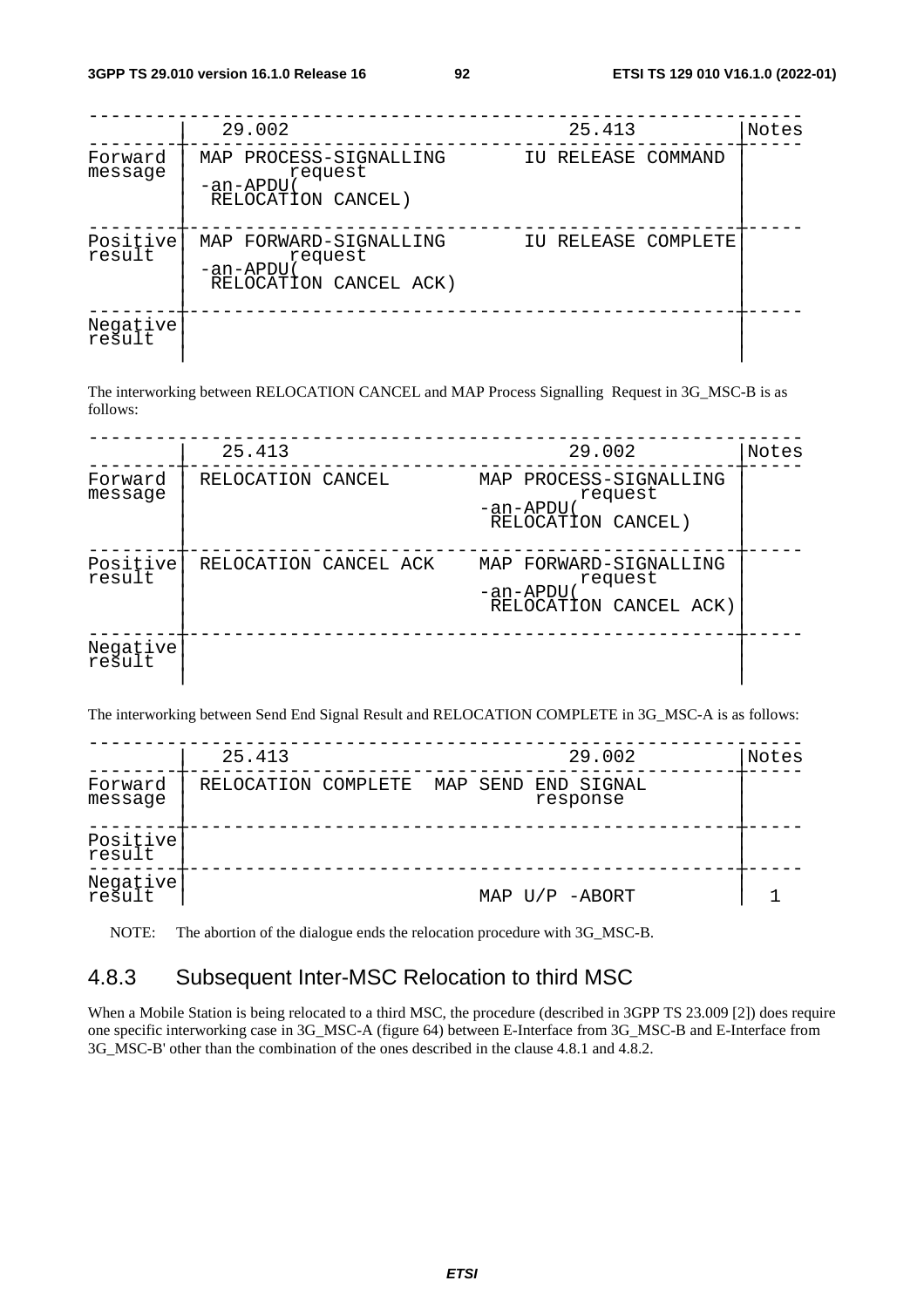| RNS-A                  | 3G-MSC-B                                   | 3G-MSC-A                        |  | 3G-MSC-B'                                                                             |
|------------------------|--------------------------------------------|---------------------------------|--|---------------------------------------------------------------------------------------|
| RELOCATION<br>REQUIRED | MAP PREPARE SUBSEQUENT<br>HANDOVER request | MAP PREPARE<br>HANDOVER request |  | Possib.<br>Alloc.<br>of relo<br>number<br>$VLR-B$<br>$RNS-B$<br>RELOCATION<br>REQUEST |
|                        |                                            |                                 |  |                                                                                       |

### **Figure 60: Signalling for Subsequent Inter-MSC Relocation to third MSC (3G\_MSC-B') initiation**

Possible Positive outcomes: successful radio resources allocation:



### **Figure 61: Signalling for Subsequent Inter-MSC Relocation to third MSC (3G\_MSC-B') execution (Positive outcome)**

Possible Negative outcomes:

a) user error detected, or component rejection or dialogue abortion performed by 3G\_MSC-B':

| RNS-A                                | 3G-MSC-B                                                       | 3G-MSC-A |                                                                                                | $3G-MSC-B$ |
|--------------------------------------|----------------------------------------------------------------|----------|------------------------------------------------------------------------------------------------|------------|
| RELOCATION<br>PREPARATION<br>FAILURE | MAP PREPARE SUBSEQUENT<br>HANDOVER response negative<br>result |          | MAP PREPARE HANDOVER<br>response negative result<br>MAP <sup>-</sup> CLOSE<br>MAP $U/P$ -ABORT | $RNS-B$    |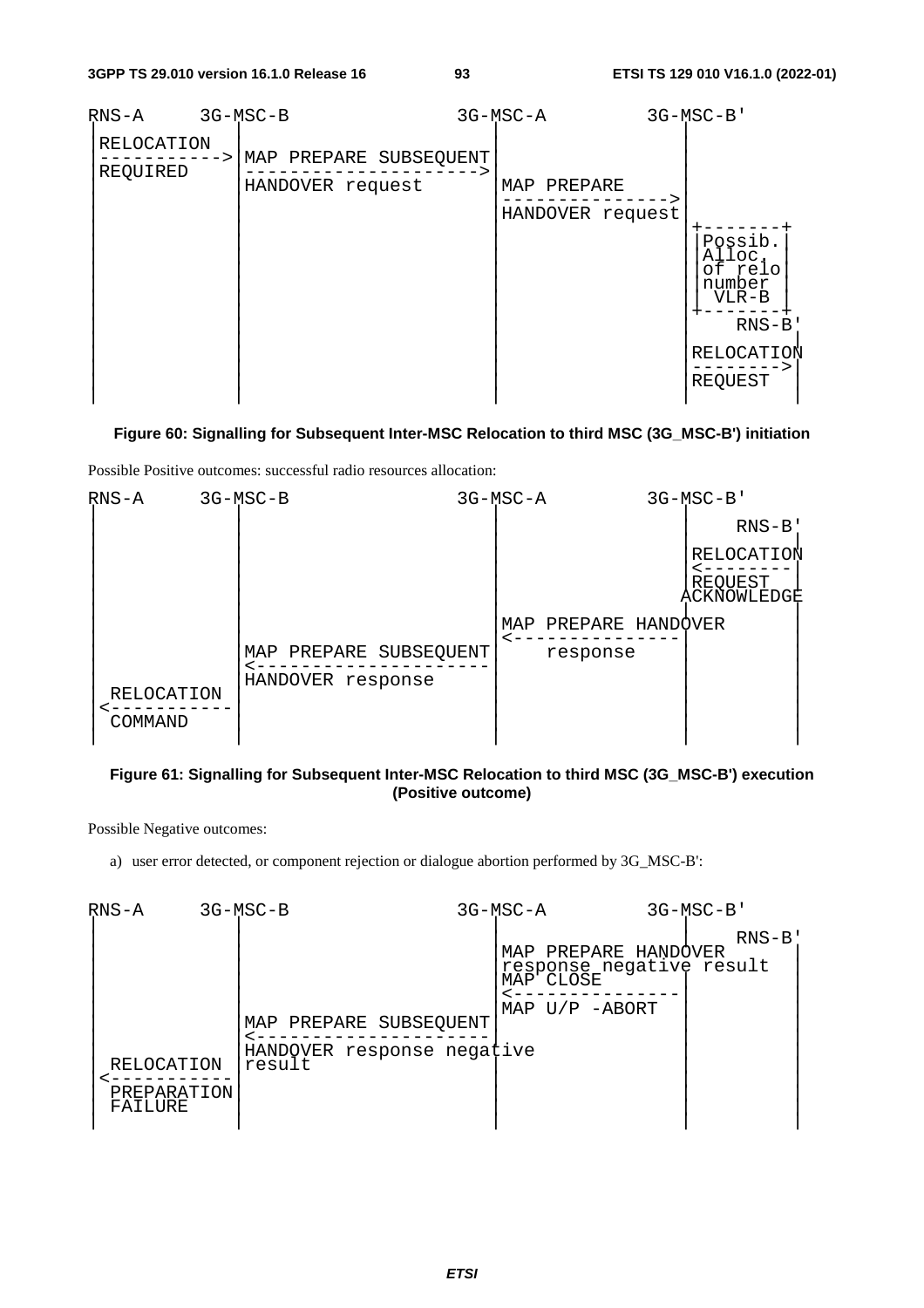b) radio resources allocation failure:



c) radio resources allocation partial failure (3G\_MSC-A decides to reject the relocation):



### **Figure 62: Signalling for Subsequent Inter-MSC Relocation to third MSC (3G\_MSC-B') execution (Negative outcome)**

Positive outcome:

| $RNS-A$                  | 3G-MSC-B                           | 3G-MSC-A               |            | 3G-MSC-B'              |
|--------------------------|------------------------------------|------------------------|------------|------------------------|
|                          |                                    |                        |            | $RNS-B$                |
|                          |                                    |                        |            | RELOCATION<br>COMPLETE |
|                          | SEND END SIGNAL<br>MAP<br>response | SEND<br>MAP<br>request | END SIGNAL |                        |
| RELEASE<br>ΙU<br>COMMAND |                                    |                        |            |                        |

### **Figure 63: Signalling for Subsequent Inter-MSC Relocation to third MSC (3G\_MSC-B') completion (Successful completion of the procedure)**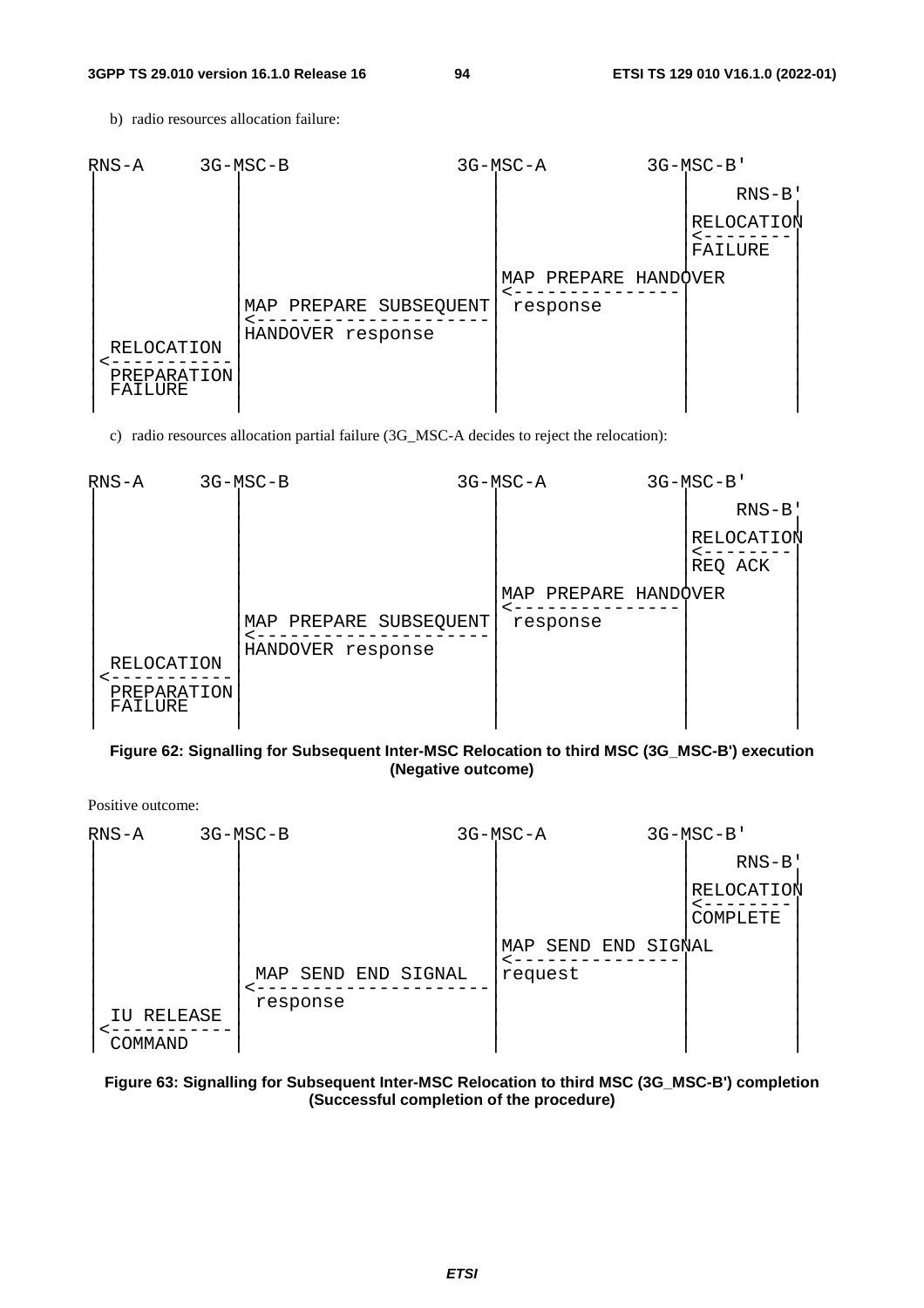Negative outcome:

| RNS-A                    | 3G-MSC-B                    | 3G-MSC-A |        | $3G-MSC-B$ |  |
|--------------------------|-----------------------------|----------|--------|------------|--|
| RELOCATION               |                             |          |        | $RNS-B$    |  |
| CANCEL                   | MAP PROCESS ACCESS          |          |        |            |  |
|                          | SIGNALLING request (Note 1) |          |        |            |  |
|                          |                             | MAP U    | -ABORT |            |  |
|                          | MAP FORWARD ACCESS          |          |        | RELEASE    |  |
| RELOCATION<br>CANCEL ACK | SIGNALLING request          |          |        | COMMAND    |  |
|                          |                             |          |        |            |  |

### **Figure 64: Signalling for Subsequent Inter-MSC Relocation to third MSC (3G\_MSC-B') completion (Unsuccessful completion of the procedure)**

NOTE: Specific interworking case detailed below.

The specific interworking case in 3G\_MSC-A compared to the clauses 4.8.1 and 4.8.2 occurs between RELOCATION FAILURE encapsulated in a Process Access Signalling from 3G\_MSC-B and the abortion of the dialogue with 3G\_MSC-B' in the case of relocation cancelled:

|                    | 29.002 |                                                                          | 29.002           | Notes |
|--------------------|--------|--------------------------------------------------------------------------|------------------|-------|
| Forward<br>message |        | MAP PROCESS-SIGNALLING<br>request                                        |                  |       |
|                    |        | -an-APDU(<br>RELOCATIÓN CANCEL)                                          | MAP U -ABORT     |       |
| Positive<br>result |        | MAP FORWARD-SIGNALLING<br>request<br>-an-APDU(<br>RELOCATIÓN CANCEL ACK) |                  |       |
| Negative<br>result |        |                                                                          | MAP $U/P$ -ABORT |       |

NOTE 1: The abortion of the dialogue triggers in 3G\_MSC-B' the clearing of the circuit connection with 3G\_MSC-A, if any, and of the Resources between 3G\_MSC-B' and RNS-B'. The abortion of the dialogue ends the relocation procedure with 3G\_MSC-B'.

NOTE 2: The abortion of the dialogue ends the relocation procedure with 3G\_MSC-B.

# 4.8.4 RANAP Messages transfer on E-Interface

The following mapping applies to the encapsulation performed in 3G\_MSC-A.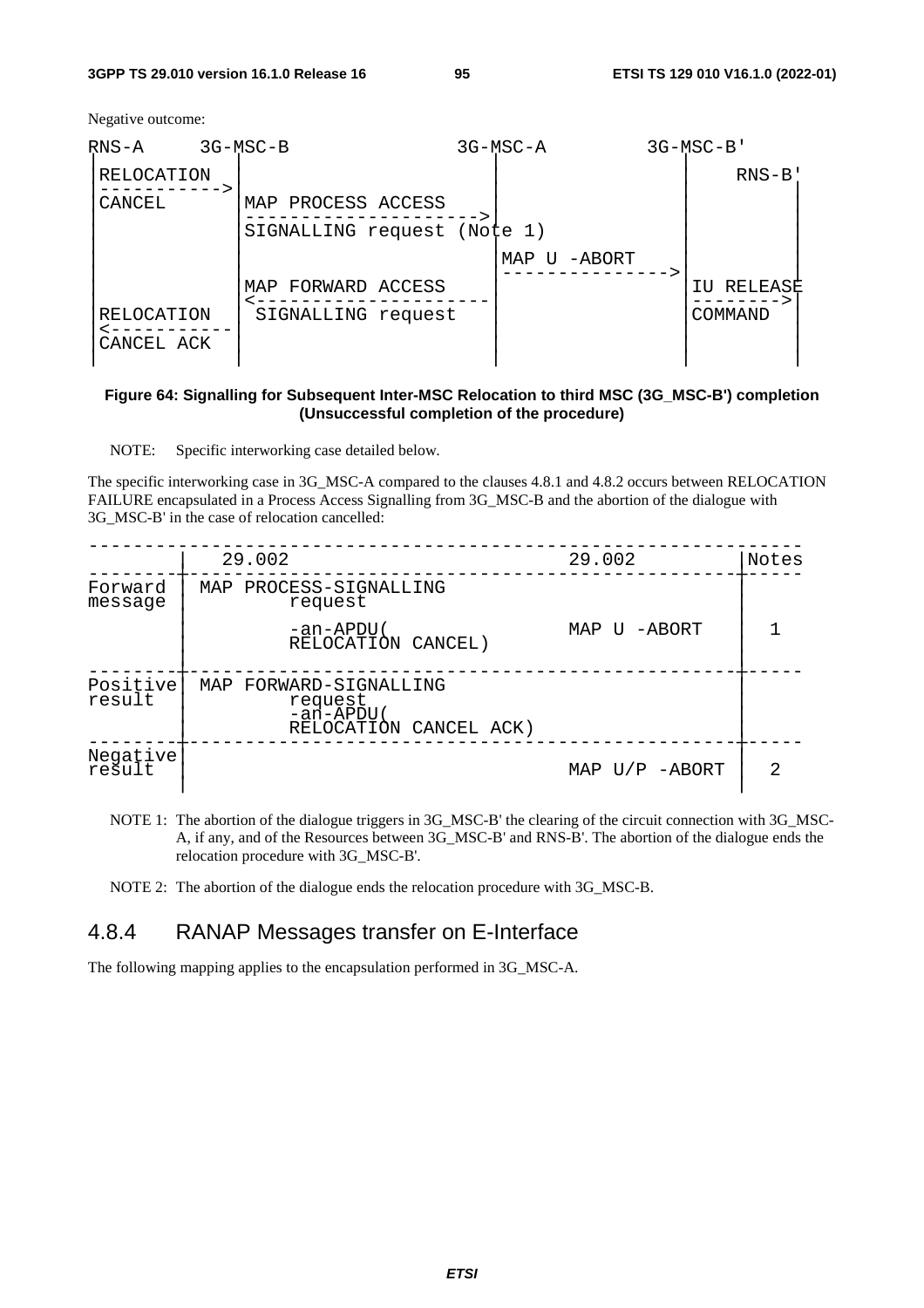|                    | 25.413            | 29.002                                   | Notes |
|--------------------|-------------------|------------------------------------------|-------|
| Forward<br>message | RANAP<br>messages | MAP FORWARD ACCESS SIGNALLING<br>request |       |
|                    |                   | -an-APDU (RANAP messages)                |       |
| Positive<br>result |                   |                                          | 2     |
| Negative           |                   | CLOSE<br>MAP<br>MAP U/P -ABORT           |       |

- NOTE 1: Complete RANAP messages to be sent on 3G\_MSC-B RNS-B interface are embedded into the an-APDU parameter.
- NOTE 2: The Return Result does not apply. If 3G\_MSC-B returns a message, this message will arrive in an Invoke: Process Access Signalling.

The following mapping applies to the encapsulation performed in 3G\_MSC-B.

|                    | 25.413              | 29.002                                      | Notes |
|--------------------|---------------------|---------------------------------------------|-------|
| Forward<br>message | RANAP<br>messages   | PROCESS ACCESS SIGNALLING<br>MAP<br>request |       |
|                    |                     | (RANAP messages)<br>-an-APDU                |       |
| Positive<br>result |                     |                                             | 2     |
| Negative<br>result | IU RELEASE COMMAND  | CLOSE<br>MAP                                |       |
|                    | Unspecified failure | U/P -ABORT<br>MAP                           |       |

- NOTE 1: Complete RANAP messages to be sent to 3G\_MSC-A are embedded into the an-APDU parameter.
- NOTE 2: The Return Result does not apply. If 3G\_MSC-A returns a message, this message will arrive in an Invoke: Forward Access Signalling.
- NOTE 3: The abortion of the dialogue triggers the clearing of the circuit connection with 3G\_MSC-A, if any, of the Radio Resources on the Iu-Interface and the release of the SCCP connection between 3G\_MSC-B and RNS-B. The clearing of the Radio Resources (the clearing indication received from RNS-B is transmitted to 3G\_MSC-A) or the loss of the SCCP connection between 3G\_MSC-B and RNS-B, triggers in 3G\_MSC-B the abortion of the dialogue on the E-Interface and the clearing of the circuit connection with 3G\_MSC-A, if any.

# 4.8.5 Processing in 3G\_MSC-B, and information transfer on E-interface

The following parameters require processing (e.g. to store the parameter, to internally generate the parameter) in 3G\_MSC-B. The relevant RANAP procedures are mentioned to ease the comprehension, their detailed description is the scope of the TS 25.413. Each RANAP message being transferred on E-interface shall use the mechanisms given in clause 4.8.4 and is described in TS 25.413.

## 4.8.5.1 Integrity Protection Information

A sequence of possible integrity protection algorithms can be sent to an RNS in Security Mode Command or Relocation Request. The RNS chooses one of the listed algorithms and reports this back to the 3G\_MSC in Security Mode Complete or Relocation Request Acknowledge respectively.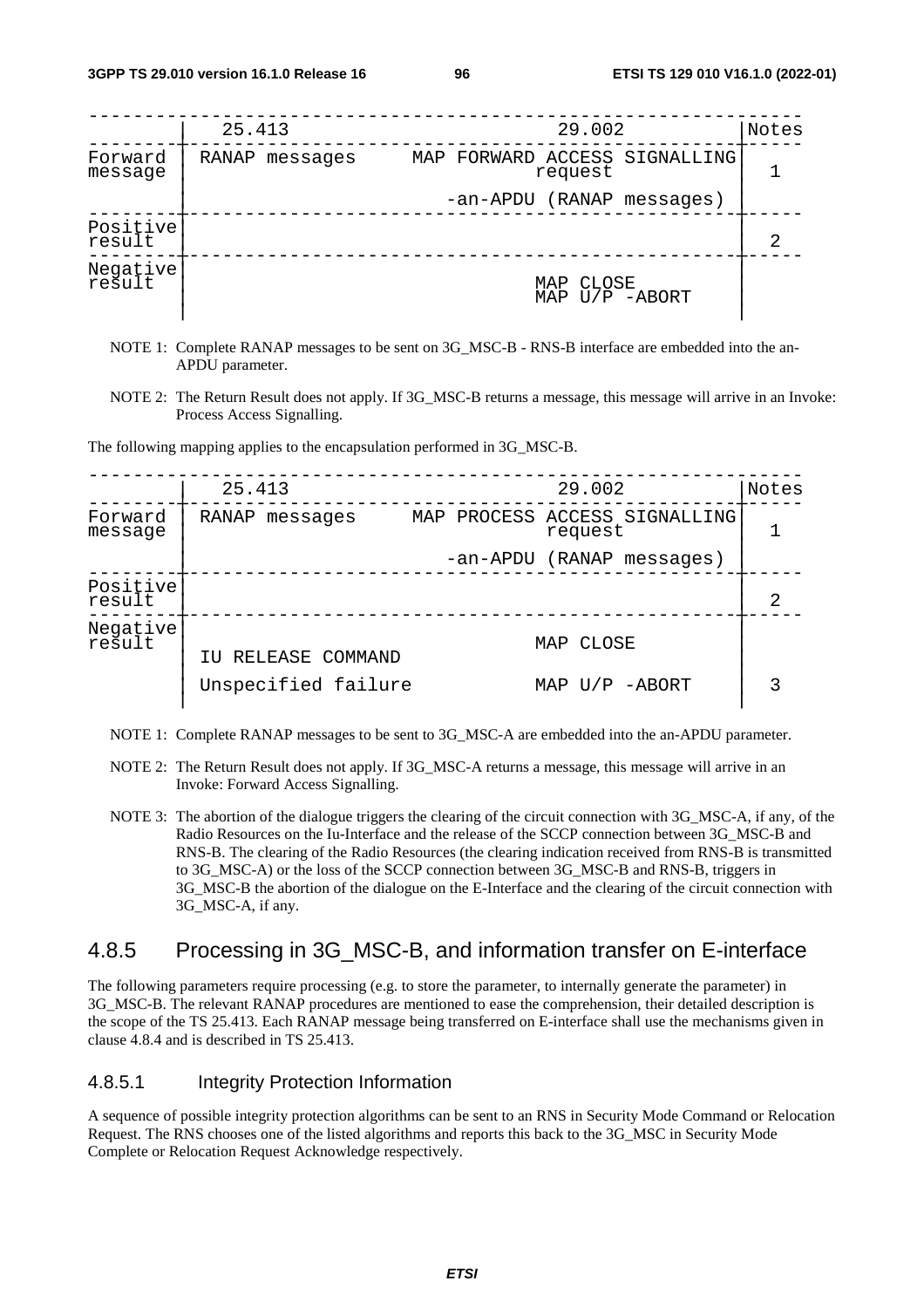3G\_MSC-B shall remove algorithms not allowed by 3G\_MSC-B from the list of algorithms received from 3G\_MSC-A before forwarding it to the RNS. The modified list of algorithms, the integrity protection key and the chosen algorithm shall be stored by 3G\_MSC-B.

Transfer of Information:

 If integrity protection has not been performed before Inter-MSC Relocation, this will be controlled by 3G\_MSC-A after the completion of Inter-MSC Relocation.

Integrity protection control towards 3G\_MSC-B:

If Integrity protection has been performed before Inter-MSC Relocation:

- in the Relocation Request RANAP message (information included).

The Relocation Request Acknowledge should in this case contain the indication of the chosen algorithm.

If Integrity protection has NOT been performed before Inter-MSC Relocation:

- in the Security Mode Command procedure between 3G\_MSC-A and 3G\_MSC-B.

# 4.8.5.2 Encryption Information

A sequence of possible encryption algorithms can be sent to an RNS in Security Mode Command or Relocation Request. The RNS chooses one of the listed algorithms and reports this back to the 3G\_MSC in Security Mode Complete or Relocation Request Acknowledge respectively.

3G\_MSC-B shall remove algorithms not allowed by MSC-B from the list of algorithms received from 3G\_MSC-A before forwarding it to the RNS. The modified list of algorithms, the ciphering key and the chosen algorithm shall be stored by 3G\_MSC-B, and the chosen value sent to 3G\_MSC-A.

Transfer of Information:

 If ciphering has not been performed before Inter-MSC Relocation, this will be controlled by 3G\_MSC-A after the completion of Inter-MSC Relocation.

Ciphering control towards 3G\_MSC-B:

If Ciphering has been performed before Inter-MSC Relocation:

- in the Relocation Request RANAP message (information included).

The Relocation Request Acknowledge should in this case contain the indication of the chosen algorithm.

If Ciphering has NOT been performed before Inter-MSC Relocation:

- in the Security Mode Command procedure between 3G\_MSC-A and 3G\_MSC-B.

### 4.8.5.3 RAB Parameters

The parameters shall be stored by 3G\_MSC-B to be used at internal Relocation in 3G\_MSC-B.

Transfer of information:

Received by 3G\_MSC-B from 3G\_MSC-A in:

- The Relocation Request RANAP message.

If a new type of resource is to be assigned after Inter-MSC Relocation, this can be made with:

- The RAB Assignment Request RANAP message.

## 4.8.5.4 Channel Type

Channel Type is GSM information that is required in BSSMAP Handover Request and BSSMAP Assignment Request, and it shall be provided by 3G\_MSC-A. 3G\_MSC-B needs this information in case of an intra-MSC UMTS to GSM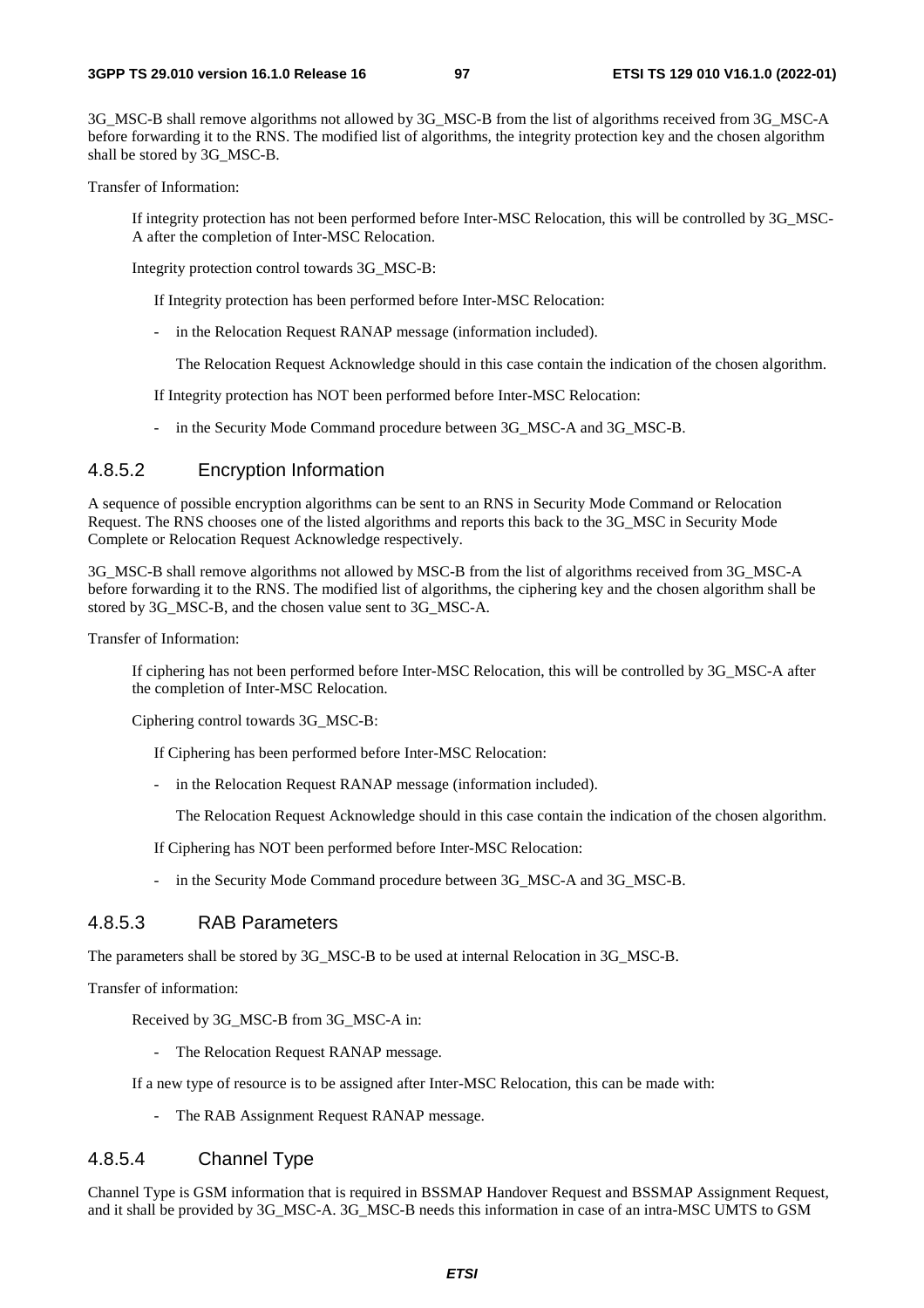handover after an inter-MSC relocation and subsequent assignment procedures. The Channel Type derived from the Bearer Capability that is available in 3G\_MSC-A. This mapping is described in 3GPP TS 27.001 [8]. Therefore 3G\_MSC-A must provide this information in case of an inter-MSC relocation. The Radio Resource Information IE in the MAP Prepare Handover message refers to the Channel Type GSM information.

Channel Type shall be stored by 3G\_MSC-B.

Transfer of information:

Received by 3G\_MSC-B from 3G\_MSC-A in:

- The Prepare Handover Request MAP message.
- The Forward Access Signalling Request message.

### 4.8.5.5 Selected GSM Algorithm

After inter-MSC relocation, the 3G\_MSC-B can perform intra-MSC UMTS to GSM handover. A sequence of possible encryption algorithms, received from the 3G\_MSC-A, can be sent to an BSS in Handover Request or in Cipher Mode Command in case of cipher mode setting after intra.MSC-B handover from UMTS to GSM. The BSS chooses one of the listed algorithms and reports this back to the 3G\_MSC in Handover Request Acknowledge or Cipher Mode Complete respectively. The MSC-B provides the Selected GSM algorithm information to the MSC-A. The Selected GSM algorithms IE in the MAP Process Access Signalling Request message refers to the Algorithm identifier octet in the Chosen Encryption Algorithm GSM information.

The chosen algorithm shall be stored by 3G\_MSC-B, and sent to 3G\_MSC-A.

Transfer of Information:

 If ciphering has not been performed before Inter-MSC Relocation, this will be controlled by 3G\_MSC-A after the completion of Inter-MSC Relocation.

 If Ciphering has been performed before Inter-MSC Relocation, Selected GSM algorithm information is received by 3G\_MSC-A from 3G\_MSC-B in:

- The Handover Performed BSSMAP message.
- If Ciphering has NOT been performed before Intra-MSC-B handover from UMTS to GSM after Inter-MSC Relocation, Selected GSM algorithm information is received by 3G\_MSC-A from 3G\_MSC-B in:
	- The Process Access Signalling Request MAP message.

### 4.8.5.6 Allowed GSM Algorithms

Allowed GSM algorithms is GSM information that is required in BSSMAP Handover Request and BSSMAP Cipher Mode Command, and shall be provided by 3G\_MSC-A. 3G\_MSC-B needs this information in case of an intra-MSC UMTS to GSM handover and in subsequent ciphering mode setting, after an inter-MSC relocation. Therefore 3G\_MSC-A must provide this information in case of an inter-MSC relocation. The Allowed GSM algorithms IE in the MAP Prepare Handover and in the MAP Forward Access Signalling Request messages refers to the Algorithm identifier octet in the Permitted Algorithms GSM information.

Allowed GSM algorithms shall be stored by 3G\_MSC-B.

Transfer of information:

 If ciphering has not been performed before Inter-MSC Relocation, this will be controlled by 3G\_MSC-A after the completion of Inter-MSC Relocation.

Ciphering control towards 3G\_MSC-B:

If Ciphering has been performed before Inter-MSC Relocation:

- The Prepare Handover Request MAP message.

If Ciphering has NOT been performed before Inter-MSC Relocation: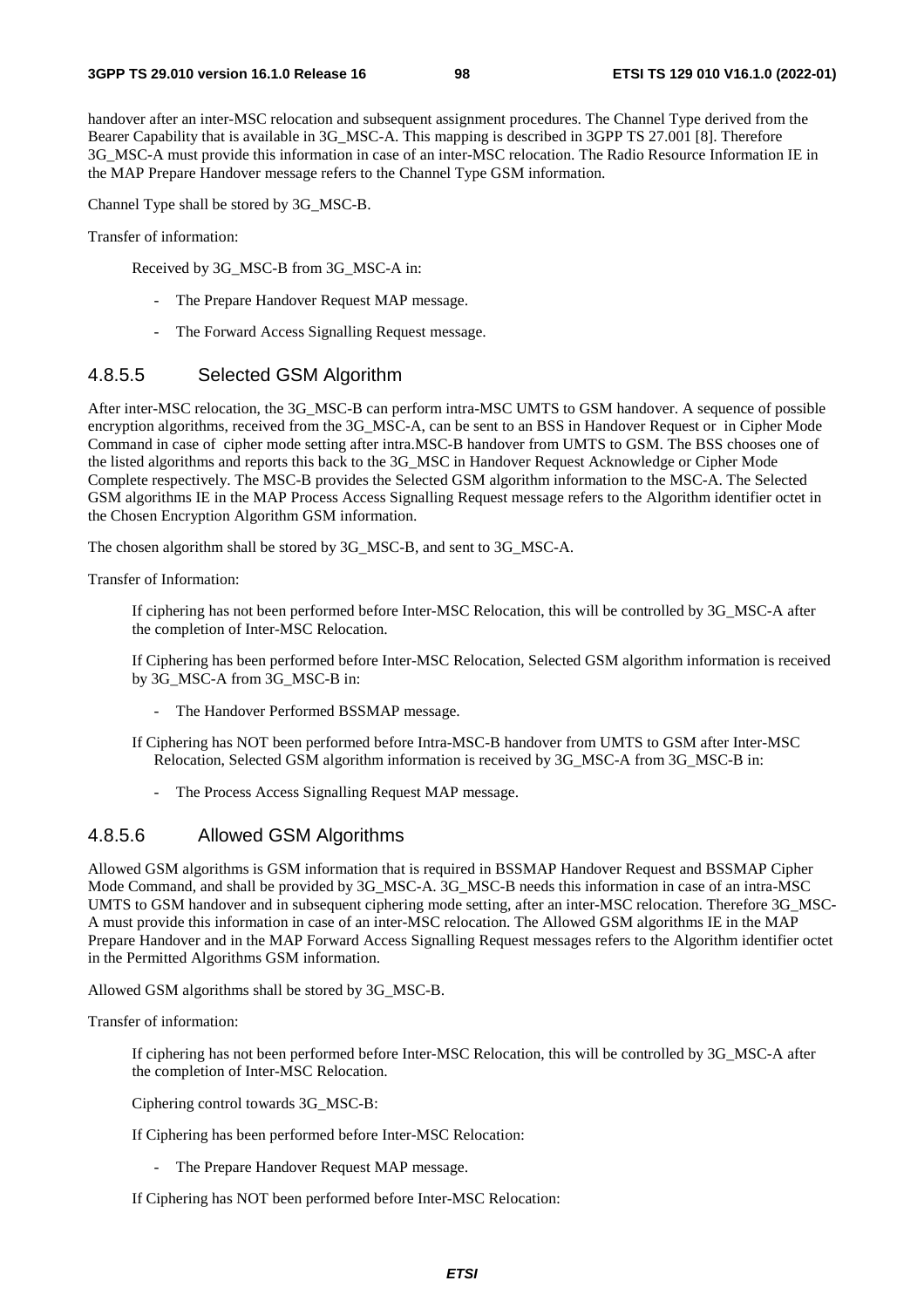- The Forward Access Signalling Request MAP message.

## 4.8.5.7 Chosen Channel

BSSMAP Assignment Request may give the BSS some freedom in the selection of radio resource (for instance channel rate selection, speech version selection etc.). Chosen Channel and/or Speech Version is reported back to 3G\_MSC-B in BSSMAP Assignment Complete. The Chosen Radio Resource Information IE in the MAP Prepare Handover Response and Process Access Signalling Request messages refers to the Chosen Channel and/or Speech Version GSM information.

The Channel Type and the characteristics of the chosen channel shall be stored by 3G\_MSC-B, and the Chosen Channel and/or Speech Version information elements shall be transferred to MSC-A or 3G\_MSC-A.

Transfer of information:

Received by MSC-A or 3G\_MSC-A from 3G\_MSC-B in:

- The Prepare Handover Response MAP message
- The Process Access Signalling request MAP message

### 4.8.5.8 BSSMAP Service Handover

This information shall be stored by 3G\_MSC-B and sent to a BSS in Handover Request, when 3G\_MSC-B performs handover to GSM.

Transfer of information:

The BSSMAP Service Handover information is transferred to 3G\_MSC-B in:

- the Prepare Handover Request MAP message.

 If a new assignment of a TCH after an inter-MSC relocation is to be performed, the BSSMAP Service Handover information is transferred to 3G\_MSC-B in:

- the Forward Access Signalling Request MAP message

and sent by 3G\_MSC-B to the BSS in the Assignment Request BSSMAP message.

## 4.8.5.9 RANAP Service Handover

This information shall be stored by 3G\_MSC-B and sent to an RNS in Relocation Request during the basic inter-MSC relocation or when 3G\_MSC-B performs a subsequent intra-MSC relocation or handover to UMTS.

Transfer of information:

The RANAP Service Handover information is transferred to 3G\_MSC-B in:

- the Relocation Request RANAP message.

 If a new assignment of a Radio Access Bearer after an inter-MSC relocation is to be performed, the information is transferred to 3G\_MSC-B in:

- the RANAP RAB Assignment procedure.

# 4.8.5.10 GERAN Classmark

The GERAN Classmark shall be stored by 3G\_MSC-B and can be received from MSC-A, from the serving BSS or serving RNS, or from the target RNS. The GERAN Classmark shall be used together with other parameters, e.g. the Channel Type, for selecting a service and for generating RAB parameters for relocation to GERAN Iu-mode, subsequent relocation or handover to GERAN Iu-mode, and RAB (re-)assignment when the MS is in GERAN Iu-mode.

Transfer of Information due to GERAN Classmark received from MSC-A: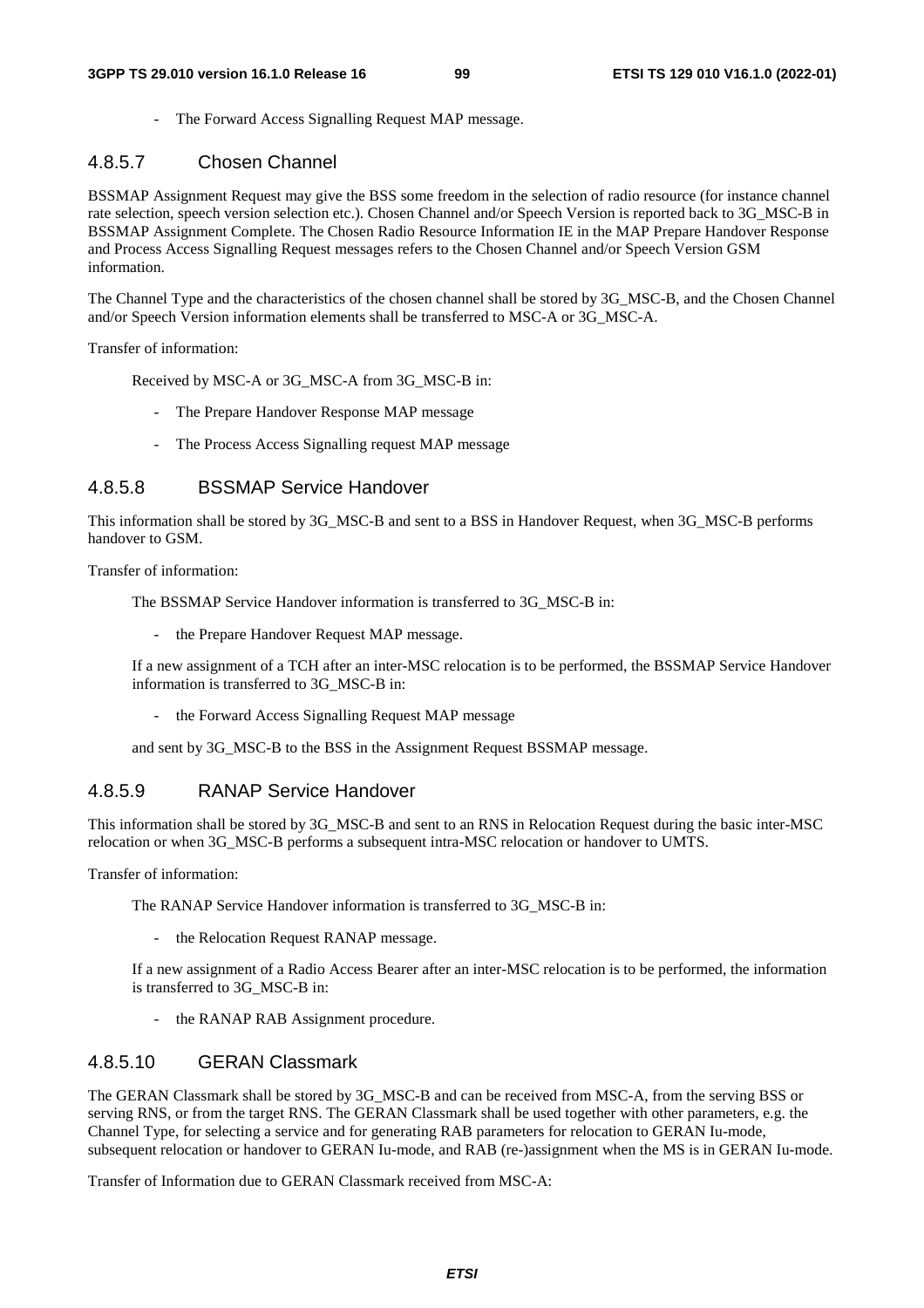Received by 3G\_MSC-B in:

- the Prepare Handover Request MAP message.

Transfer of Information due to GERAN Classmark received from the serving RNS:

Received by 3G\_MSC-B in:

- the Handover Required BSSMAP message;
- the Relocation Required RANAP message;
- the Initial UE RANAP message; or
- the RAB Assignment Response RANAP message.

Transfer of Information due to GERAN Classmark received from the target RNS:

Received by 3G\_MSC-B in:

- the Relocation Failure RANAP message.

### 4.8.5.11 SNA Access Information

This information shall be stored by 3G\_MSC-B and sent to an RNS in the Relocation Request message when 3G\_MSC-B performs handover to UMTS.

Transfer of information:

The SNA Access Information is transferred to 3G\_MSC-B in:

- the Relocation Request RANAP message encapsulated in the Prepare Handover request MAP message.

# 4.8.5.12 UESBI

This information shall be stored by 3G\_MSC-B and sent to an RNS in Relocation Request during the basic inter-MSC relocation or when 3G\_MSC-B performs a subsequent intra-MSC relocation or handover to UMTS.

Transfer of information:

- The UESBI information is transferred to 3G\_MSC-B in:
- the Relocation Request RANAP message.

# 4.8.5.13 Alternative RAB Parameters Value

This information shall be stored by 3G\_MSC-B and sent to an RNS in Relocation Request during the basic inter-MSC relocation or when 3G\_MSC-B performs a subsequent intra-MSC relocation or handover to UMTS.

Transfer of information:

The Alternative RAB Parameters Value information is transferred to 3G\_MSC-B in:

the Relocation Request RANAP message.

 If an assignment of a Radio Access Bearer after an inter-MSC relocation is to be performed, the information is transferred to 3G\_MSC-B in:

- the RAB Assignment Request RANAP message.

## 4.8.5.14 Trace parameters

This information shall be stored by 3G\_MSC-B and 3G\_MSC-B shall use this information for trace activation for MSC-S, MGW, RNC or BSC.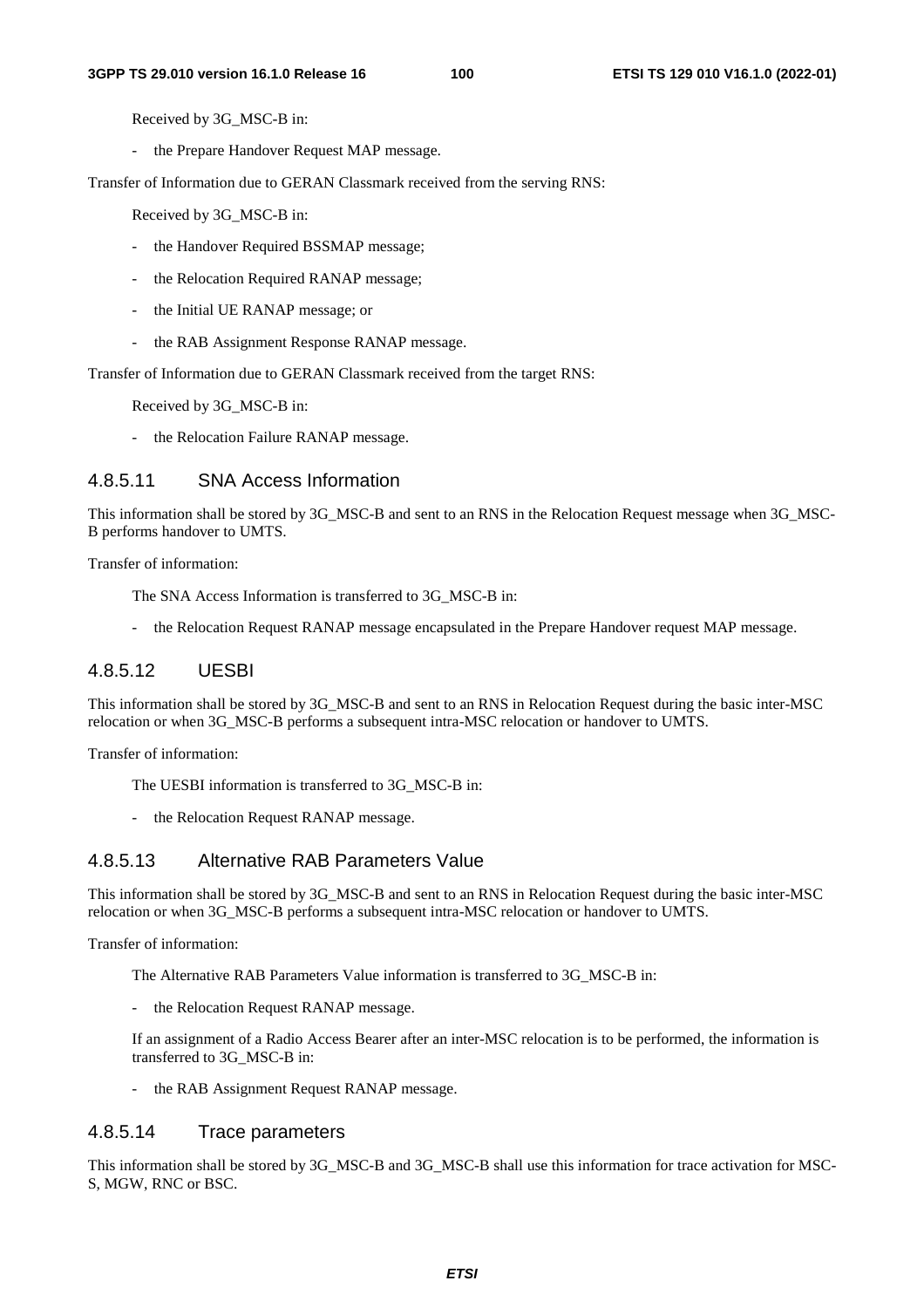Transfer of information:

- The Trace Parameter List information for MSC-S, MGW and BSC tracing is transferred to 3G\_MSC-B in:
- the Prepare Handover Request MAP message.

The Trace Propagation Parameter information for RNC tracing is transferred to 3G\_MSC-B in:

- the CN Invoke Trace RANAP message.

# 4.8.6 Overview of the Technical Specifications 3GPP interworking for the Inter-MSC Relocation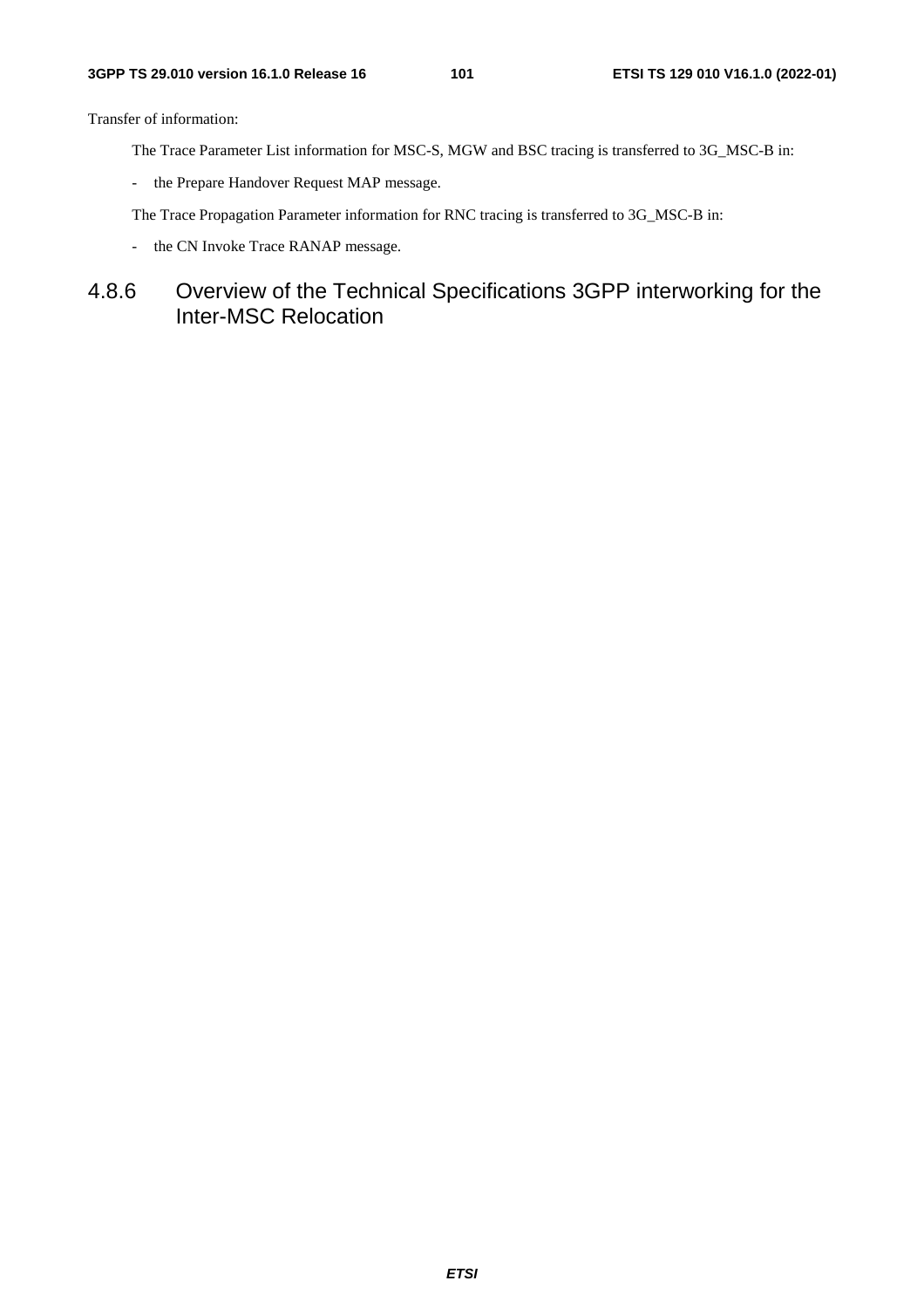

 $102$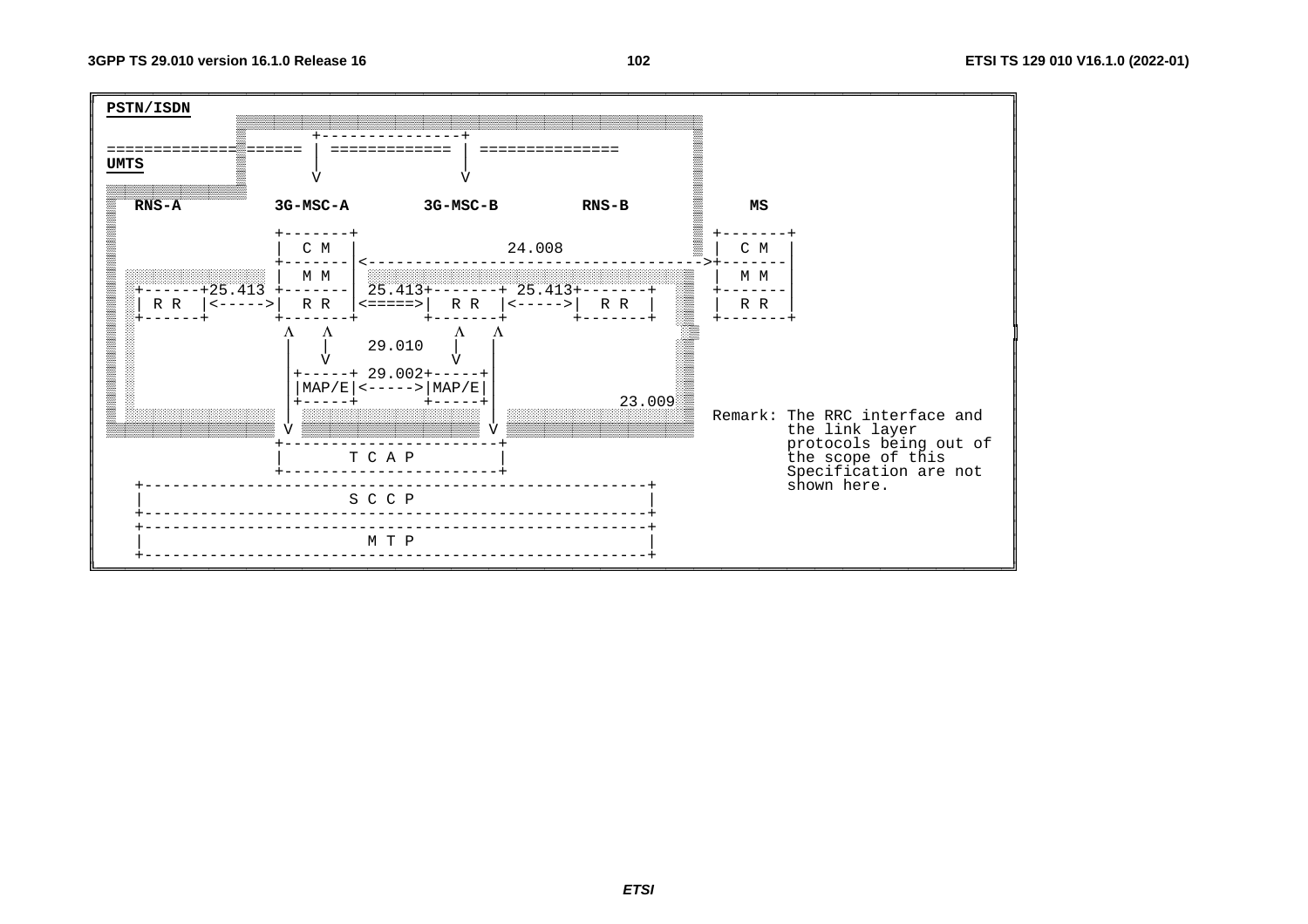# 4.9 Location Services

The general principles of the location services procedures are given in Technical Specification 3GPP TS 23.271 [16].

3GPP TS 29.010 gives the necessary information for interworking between the 3GPP TS 25.413 [7] RANAP protocol and the 3GPP TS 48.008 [12] BSSMAP protocol. The interworking is necessary for positioning requests issued after a completed GSM to UMTS inter system handover. BSSMAP messages carried by MAP over the E-interface must be mapped by the non-anchor 3G-MSC into the corresponding RANAP messages to be sent over the Iu-interface and vice versa. For Inter-MSC GSM to GSM Handover and Inter-MSC UMTS to UMTS SRNS Relocation no mapping between the 3GPP TS 25.413 [7] RANAP protocol and the 3GPP TS 48.008 [12] BSSMAP protocol is necessary, but only the interworking with the MAP protocol over the E-interface needs to be described.

# 4.9.1 Completed Location Acquisition

## 4.9.1.1 Inter-MSC Handover (GSM to GSM)

After a successful Inter-MSC handover, any positioning request received by the anchor MSC via the MAP message Provide Subscriber Location triggers the BSSMAP procedure Location Acquisition described in 3GPP TS 48.008 [12]. For handover this procedure is executed according to GSM 3GPP TS 49.008 [14] with the anchor MSC playing the role of the MSC and the non anchor MSC playing the role of the BSS.

The needed BSSMAP signalling is sent over the E-interface encapsulated in the MAP messages Process Access Signalling and Forward Access Signalling.

At the non anchor MSC the BSSMAP messages received from the anchor MSC are forwarded to the BSS, and the BSSMAP messages received from the BSS are sent over the E-interface to the anchor MSC.

The signalling for a completed Location Acquisition procedure is shown in figures 65a.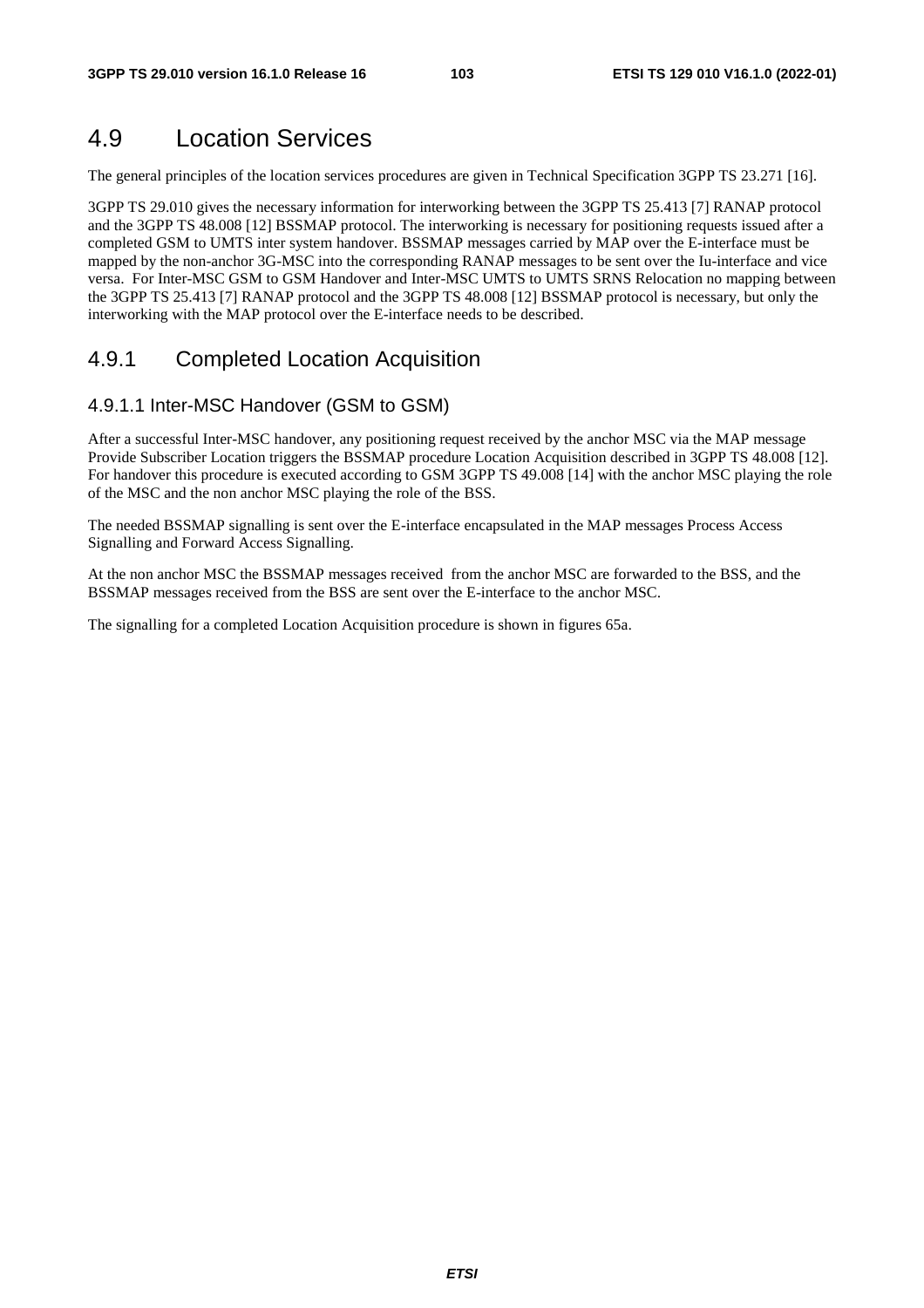

**Figure 65a: Signalling for a completed Location Acquisition procedure** 

After the inter-MSC handover, the MSC-B can perform intra-MSC GSM to UMTS handover. Any positioning request received by the anchor MSC after completion of the intra-MSC GSM to UMTS handover is handled as for Inter-MSC Handover GSM to UMTS (see clause 4.9.1.2).

### 4.9.1.2 Inter-MSC Handover (GSM to UMTS)

After a successful Inter-MSC GSM to UMTS inter system handover, any positioning request received by the anchor MSC via the MAP message Provide Subscriber Location triggers the BSSMAP procedure Location Acquisition described in 3GPP TS 48.008 [12]. For handover this procedure is executed according to 3GPP TS 49.008 [14] with the anchor MSC playing the role of the MSC and the non anchor 3G MSC playing the role of the BSS.

The needed BSSMAP signalling is sent over the E-interface encapsulated in the MAP messages Process Access Signalling and Forward Access Signalling.

At the non anchor 3G MSC the BSSMAP messages received from the anchor MSC are mapped into the corresponding RANAP messages to be sent to the RNS, and the received RANAP messages are mapped into the corresponding BSSMAP messages to be sent over the E-interface to the anchor MSC.

The signalling for a completed Location Acquisition procedure is shown in figures 65b.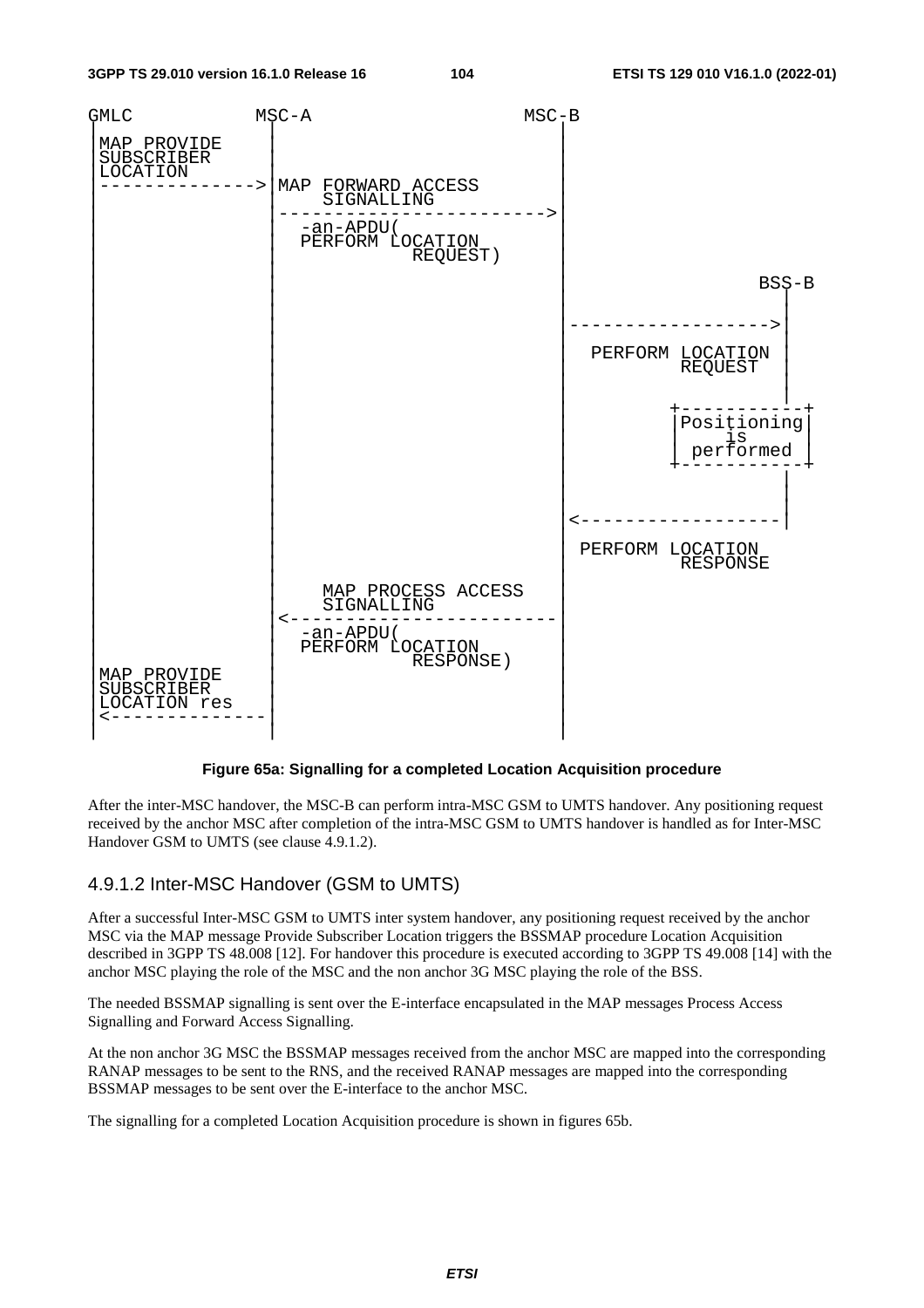![](_page_105_Figure_3.jpeg)

### **Figure 65b: Signalling for a completed Location Acquisition procedure**

The interworking between the BSSMAP location aquisition messages in MAP and the RANAP location reporting messages is as follows: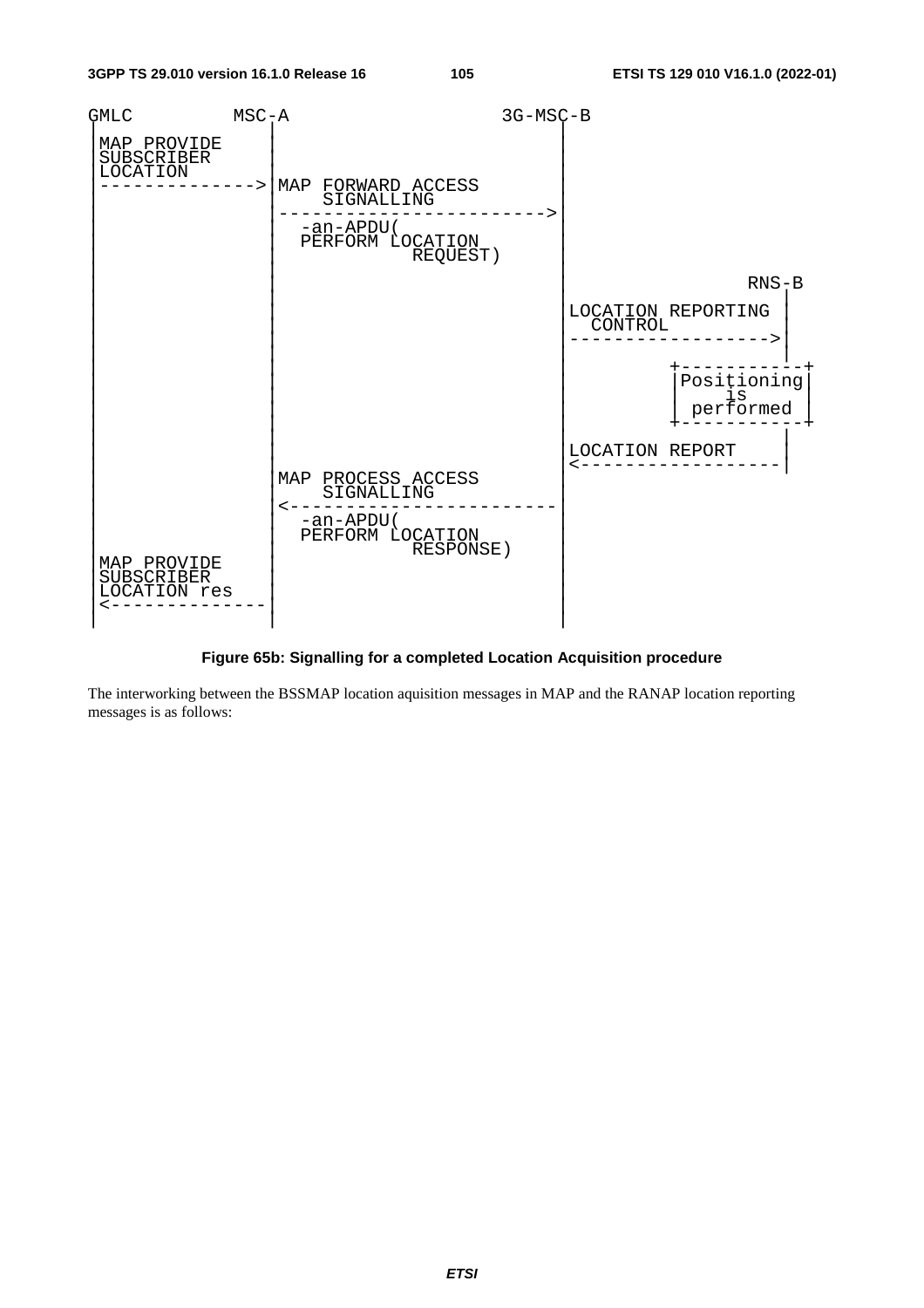|         | 29.002                                                                                                                                                                                                    | 25.413                                                       | Notes |
|---------|-----------------------------------------------------------------------------------------------------------------------------------------------------------------------------------------------------------|--------------------------------------------------------------|-------|
| message | Forward   MAP FORWARD ACCESS SIG. LOCATION REPORTING<br>request                                                                                                                                           | CONTROL                                                      |       |
|         | -an-APDU(<br>PERFORM LOCATION REQUEST)                                                                                                                                                                    |                                                              |       |
|         | BSSMAP information RANAP information<br>elements: elements:                                                                                                                                               |                                                              |       |
|         | Location Type<br>ocation Type        Request Type<br>>Current Geographic     >Event = Direct<br>Location                >Report Area =                                                                    | <sup>-</sup> Geo. Coord.                                     | 1     |
|         | Cell Identifier<br>Classmark Inf. Type3<br>LCS Client Type<br>Chosen Channel<br>Chosen Channel<br>LCS Priority<br>LCS QoS<br>CS QoS contract deguest Type<br>Shorizontal Accuracy contract >Accuracy Code |                                                              |       |
|         | GPS Assistance Data<br>APDU                                                                                                                                                                               |                                                              |       |
| Result  | MAP PROCESS ACCESS SIG. LOCATION REPORT<br>request<br>-an-APĎU (<br>PERFORM LOCATION RESPONSE)                                                                                                            |                                                              |       |
|         | BSSMAP information RANAP information<br>alamants: alamants:<br>elements:                                                                                                                                  | elements:                                                    |       |
|         | Location Estimate<br>Positioning Data<br>Deciphering Keys<br>LCS Cause                                                                                                                                    | Area Identity<br>>Geographical Area<br>Cause<br>Request Type |       |

NOTE 1: All other Location Type possibilities are not supported by UMTS positioning

After the inter-MSC GSM to UMTS handover, the 3G MSC-B can perform intra-MSC UMTS to GSM handover. Any positioning request received by the anchor MSC after completion of the intra-MSC UMTS to GSM handover is handled as for Inter-MSC Handover GSM to GSM (see clause 4.9.1.1).

## 4.9.1.3 Inter-MSC Handover (UMTS to GSM)

After a successful Inter-MSC UMTS to GSM inter system handover, any positioning request received by the anchor 3G-MSC via the MAP message Provide Subscriber Location triggers the BSSMAP procedure Location Acquisition described in 3GPP TS 48.008 [12]. For handover this procedure is executed according to 3GPP TS 49.008 [14] with the anchor 3G-MSC playing the role of the 3G-MSC and the non anchor MSC playing the role of the BSS.

The needed BSSMAP signalling is sent over the E-interface encapsulated in the MAP messages Process Access Signalling and Forward Access Signalling.

At the non anchor MSC the BSSMAP messages received from the anchor 3G-MSC are forwarded to the BSS, and the BSSMAP messages received from the BSS are sent over the E-interface to the anchor 3G-MSC.

The signalling for a completed Location Acquisition procedure is shown in figures 65c.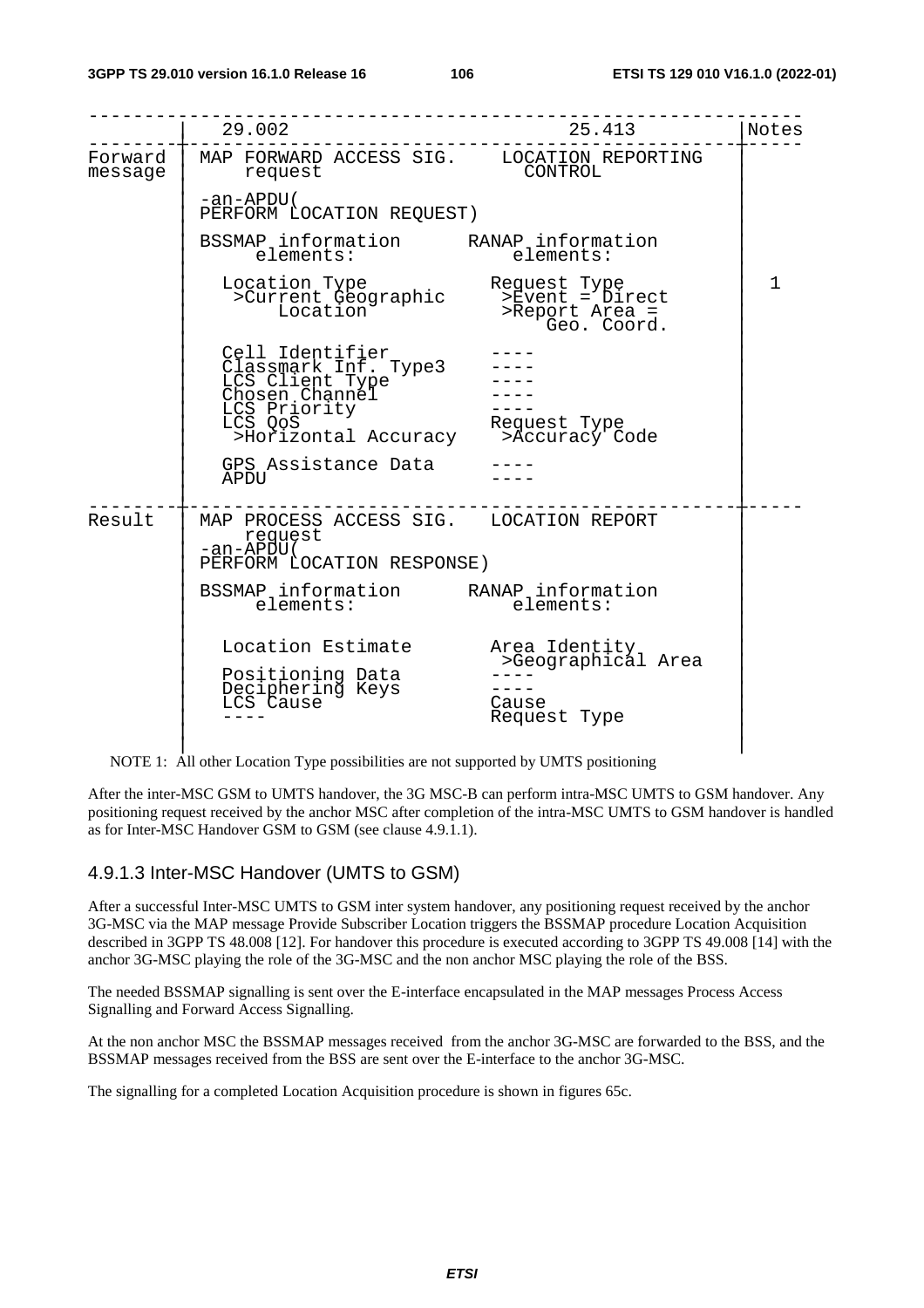![](_page_107_Figure_3.jpeg)

### **Figure 65c: Signalling for a completed Location Acquisition procedure**

After the inter-MSC UMTS to GSM handover, the 3G MSC-B can perform intra-MSC GSM to UMTS handover. Any positioning request received by the anchor 3G MSC after completion of the intra-MSC GSM to UMTS handover is handled as for Inter-MSC Handover GSM to UMTS (see clause 4.9.1.2).

### 4.9.1.4 Inter-MSC SRNS Relocation

After a successful Inter-MSC SRNS Relocation, any positioning request received by the anchor 3G-MSC via the MAP message Provide Subscriber Location triggers the RANAP procedure Location Reporting Control described in TS 25.413. For handover this procedure is executed according to 23.009 with the anchor 3G-MSC playing the role of the 3G-MSC and the non anchor 3G-MSC playing the role of the RNS.

The needed RANAP signalling is sent over the E-interface encapsulated in the MAP messages Process Access Signalling and Forward Access Signalling.

At the non anchor 3G-MSC the RANAP messages received from the anchor 3G-MSC are forwarded to the RNS, and the RANAPmessages received from the RNS are sent over the E-interface to the anchor 3G-MSC.

The signalling for a completed Location Acquisition procedure is shown in figures 65d.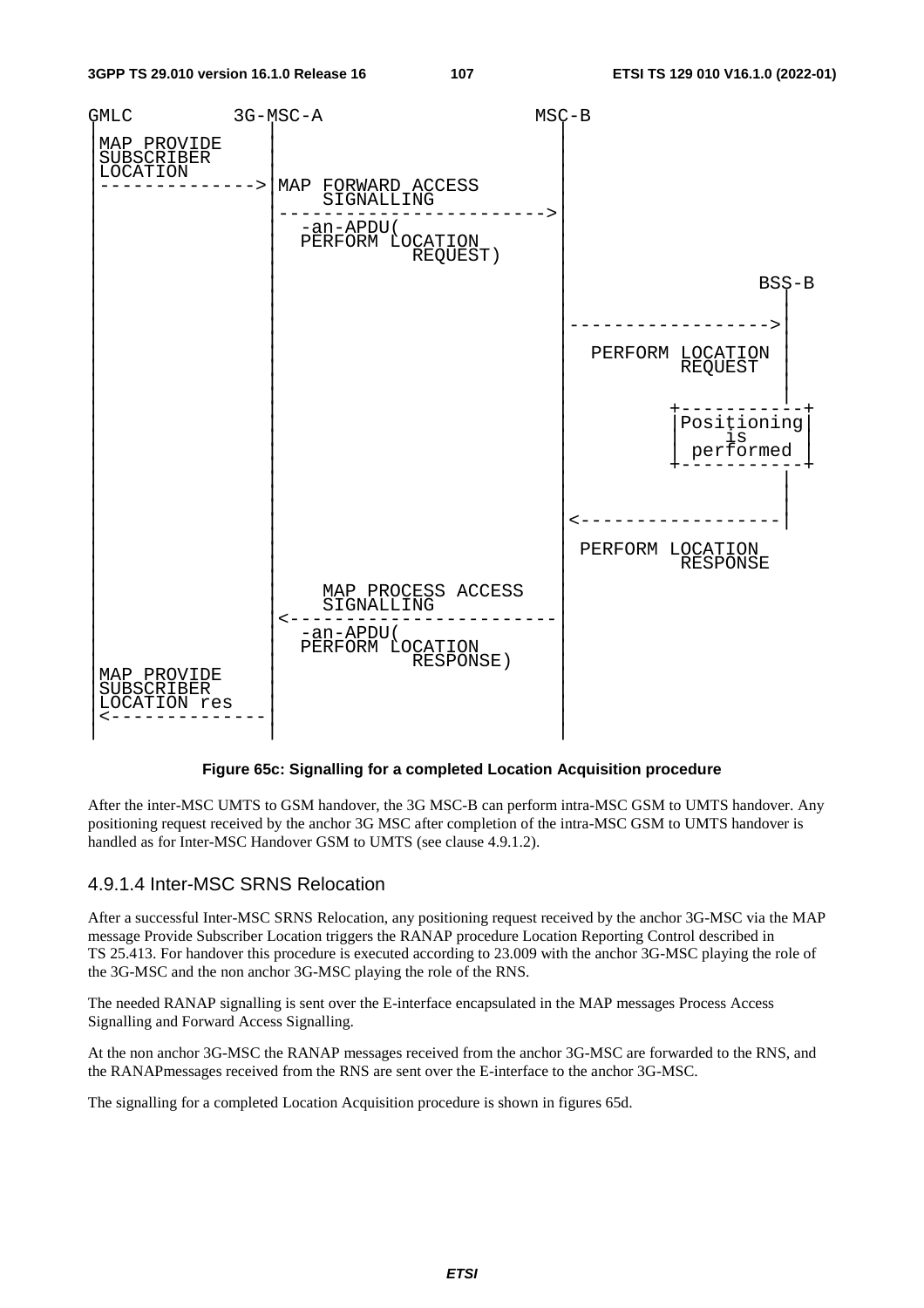

**Figure 65d: Signalling for a completed Location Acquisition procedure** 

After the inter-MSC SRNS Relocation, the 3G MSC-B can perform intra-MSC UMTS to GSM handover. Any positioning request received by the anchor 3G MSC after completion of the intra-MSC UMTS to GSM requires that at the non anchor 3G MSC the received RANAP messages are mapped into the corresponding BSSMAP messages to be sent to the BSS, and the received BSSMAP messages are mapped into the corresponding RANAP messages to be sent over the E-interface to the anchor 3G-MSC.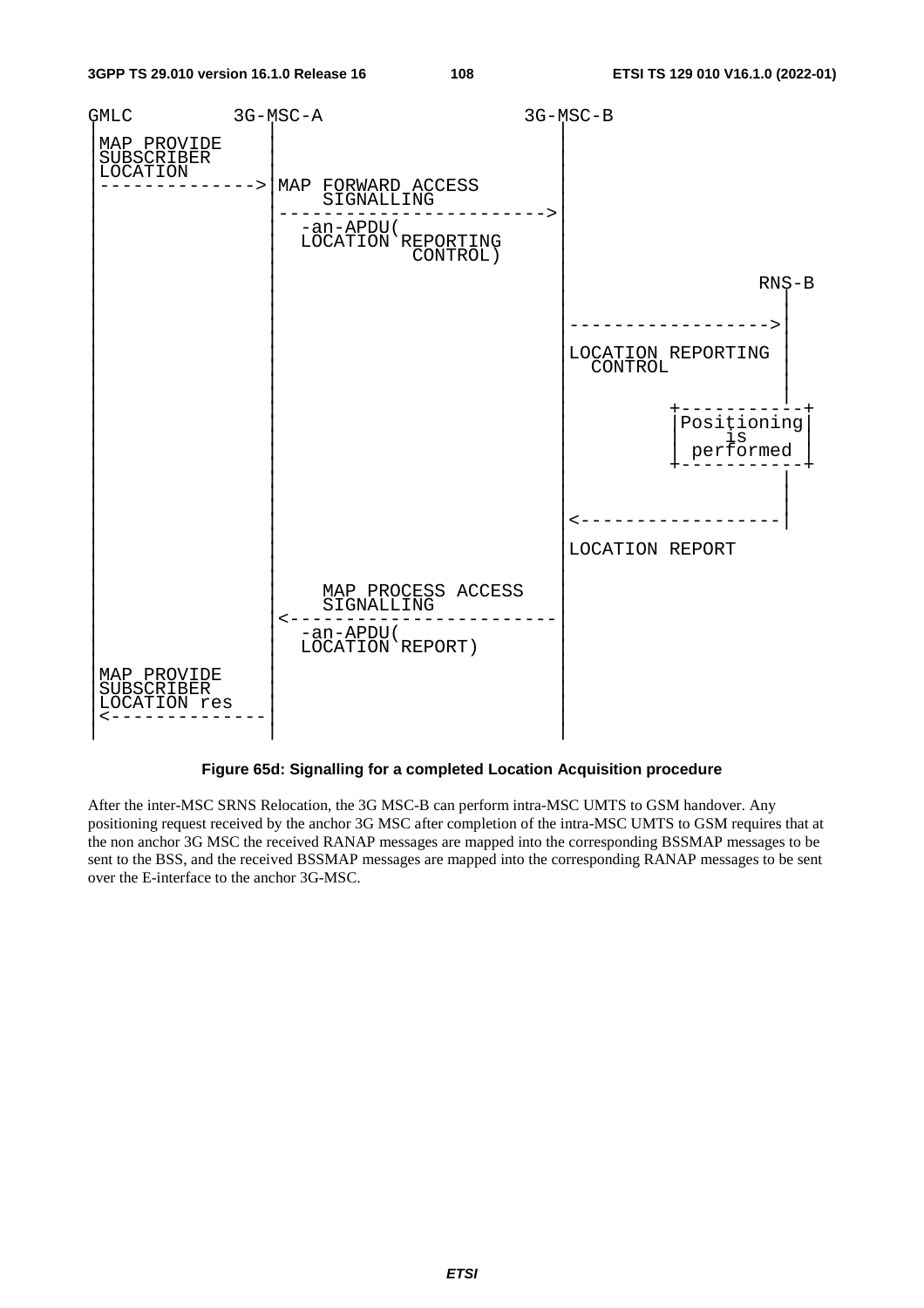

### **The signalling for a completed Location Acquisition procedure is shown in figures 65e.**

**Figure 65e: Signalling for a completed Location Acquisition procedure** 

the interworking between the RANAP messages encapsulated in MAP and the BSSMAP messages is as follows: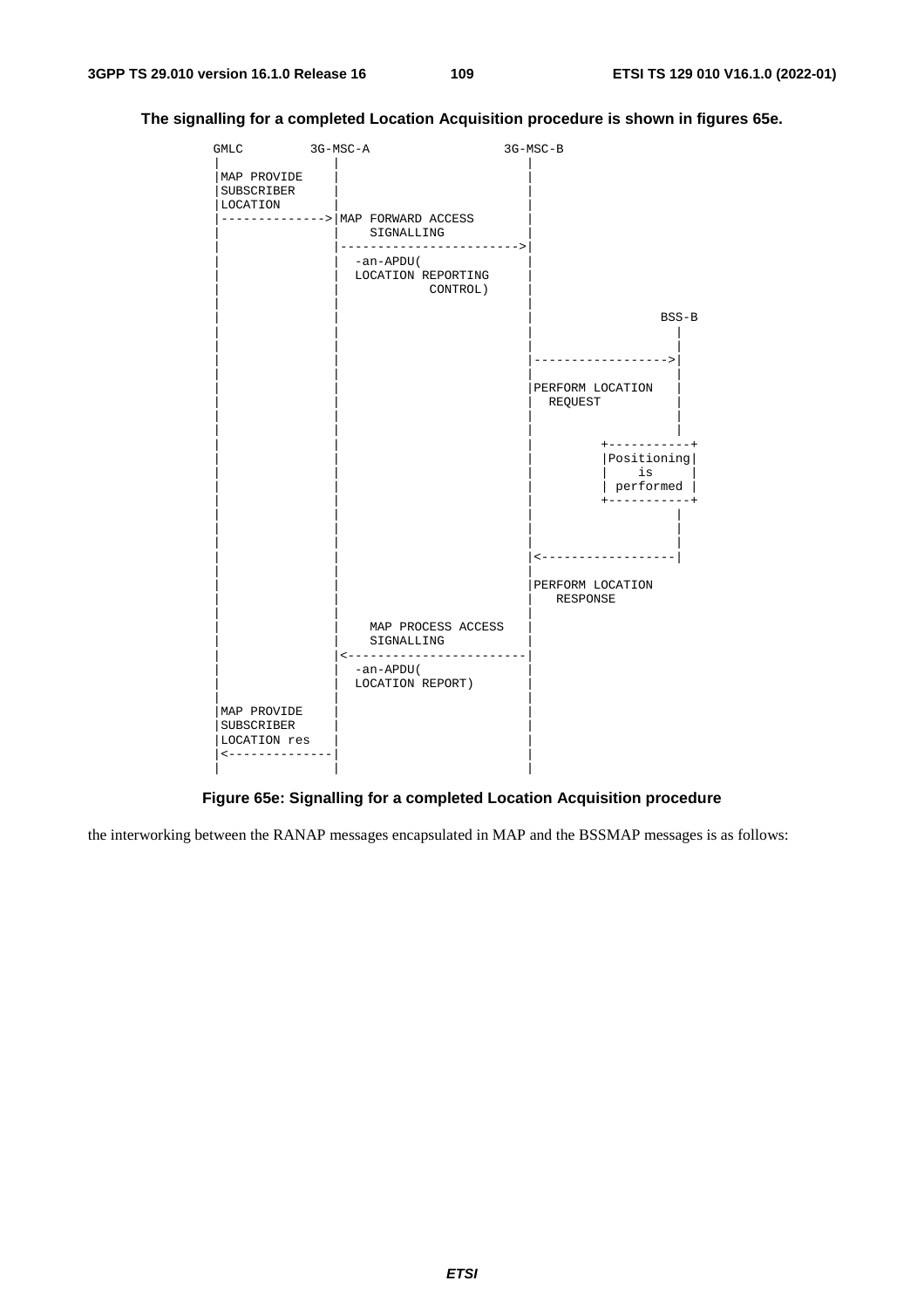|          | 29.002                                                                               | 48.008                                          | Notes |
|----------|--------------------------------------------------------------------------------------|-------------------------------------------------|-------|
| $mesaqe$ | Forward   MAP FORWARD ACCESS SIG. PERFORM LOCATION<br>request                        | REOUEST                                         |       |
|          | -an-APDU (<br>LOCATION REPORTING CONTROL)                                            |                                                 |       |
|          | RANAP information BSSMAP information<br>elements:                                    | elements:                                       |       |
|          | Request Type Location Type<br>>Report Area =<br>Geo. Coord.                          | >Event = Direct >Current Geographic<br>Location |       |
|          | Request Type LCS QoS                                                                 | >Accuracy Code >Horizontal Accuracy             |       |
| Result   | MAP PROCESS ACCESS SIG. PERFORM LOCATION<br>request<br>-an-APDU(<br>LOCATION REPORT) | <b>RESPONSE</b>                                 |       |
|          | RANAP information BSSMAP information<br>elements:                                    | elements:                                       |       |
|          | Area Identity <b>Location Estimate</b><br>>Geographical Area                         |                                                 |       |
|          | Cause<br>Request Type                                                                | LCS Cause                                       |       |

### 4.9.2 Cause Code Mapping

### 4.9.2.1 Inter-MSC Handover (GSM to GSM)

When a mobile station is handed over from GSM to GSM, no mapping of cause codes is required. The MSC shall use the cause codes specified in 3GPP TS 48.008 [12].

After the inter-MSC handover, the MSC-B can perform intra-MSC GSM to UMTS handover. A mapping of the cause codes used in the RANAP and the BSSMAP protocols is needed after completion of the intra-MSC GSM to UMTS handover and is the same as for Inter-MSC Handover GSM to UMTS (see clause 4.9.2.2)..

#### 4.9.2.2 Inter-MSC Handover (GSM to UMTS)

When a Mobile Station is handed over between GSM and UMTS, a mapping of the cause codes used in the RANAP and the BSSMAP protocols is needed. The mapping described here is applicable to the BSSMAP protocol even when used inside MAP in the E-interface.

The mapping between the cause codes received in RANAP Location Report and the LCS cause codes sent in BSSMAP Perform Location Response is as follows:

| 25.413                                                                               | 48.008                    | Notes |
|--------------------------------------------------------------------------------------|---------------------------|-------|
| LOCATION REPORT                                                                      | PERFORM LOCATION RESPONSE |       |
|                                                                                      | - Position method failure |       |
| - Requested Report Type<br>not Supported<br>- Requested Information<br>not Available | - Position method failure |       |
| - all other cause codes                                                              | - System Failure          |       |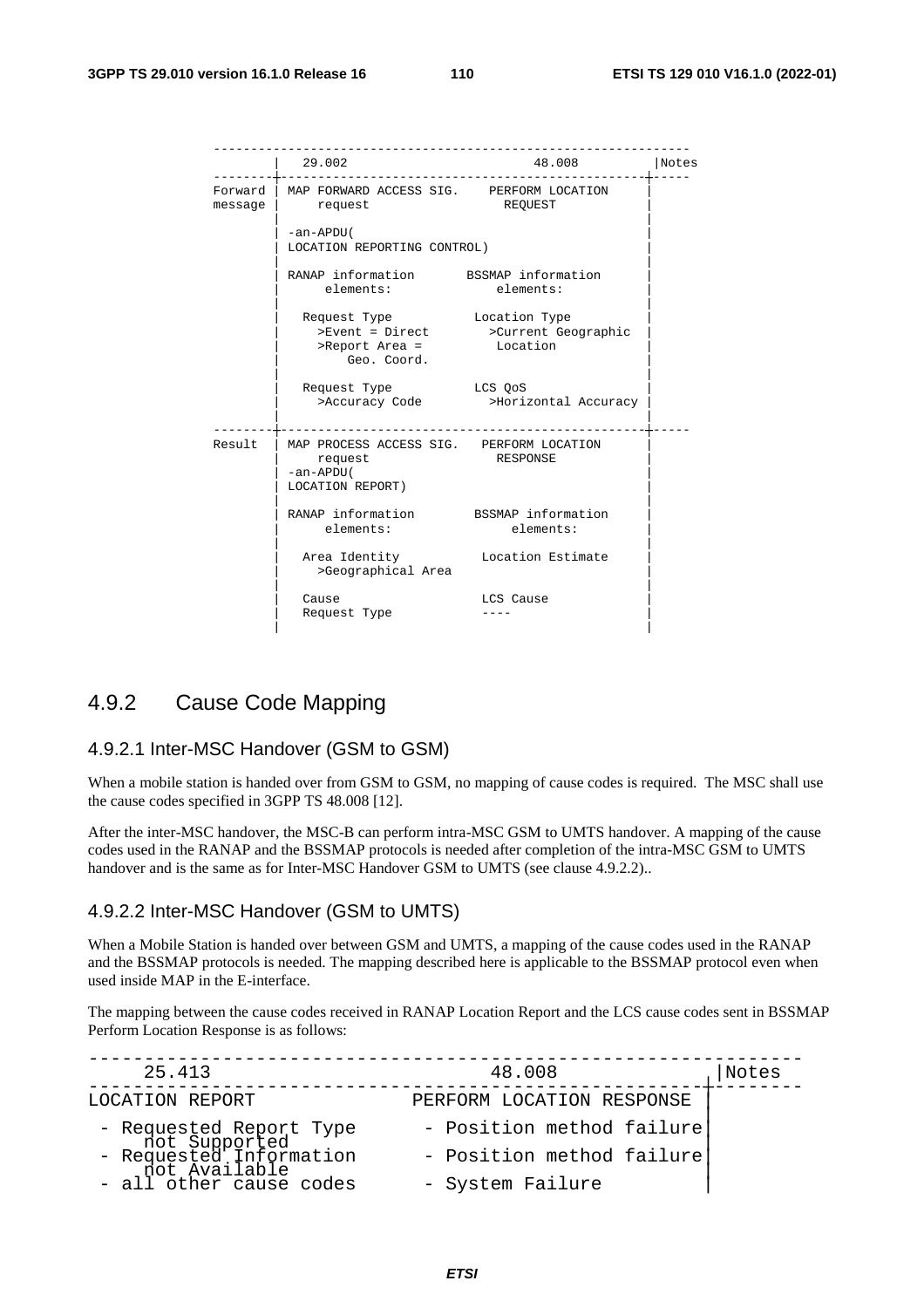After the inter-MSC GSM to UMTS handover, the 3G MSC-B can perform intra-MSC UMTS to GSM handover. No mapping of cause codes is required after completion of the intra-MSC UMTS to GSM handover as for Inter-MSC Handover GSM to GSM (see clause 4.9.2.1).

### 4.9.2.3 Inter-MSC Handover (UMTS to GSM)

When a mobile station is handed over from UMTS to GSM, no mapping of cause codes is required. The 3G-MSC shall use the cause codes specified in 3GPP TS 48.008 [12].

After the inter-MSC UMTS to GSM handover, the 3G MSC-B can perform intra-MSC GSM to UMTS handover. A mapping of the cause codes used in the RANAP and the BSSMAP protocols is needed after completion of the intra-MSC GSM to UMTS handover and is the same as for Inter-MSC Handover GSM to UMTS (see clause 4.9.2.2)...

### 4.9.2.4 Inter-MSC SRNS Relocation

When a mobile station is handed over from UMTS to UMTS, no mapping of cause codes is required. Both 3G-MSCs shall use the cause codes specified in TS 25.413.

After the inter-MSC SRNS Relocation, the 3G MSC-B can perform intra-MSC UMTS to GSM handover. A mapping of the cause codes used in the RANAP and the BSSMAP protocols is needed after completion of the intra-MSC UMTS to GSM handover.

The mapping between the cause codes received in BSSMAP Perform Location Response and the LCS cause codes sent in RANAP Location Report is as follows:

| 48.008                                             | 25.413                                   | Notes |
|----------------------------------------------------|------------------------------------------|-------|
| PERFORM LOCATION RESPONSE                          | LOCATION REPORT                          |       |
| - Position method failure                          | - Requested Report Type<br>not Supported |       |
| - System Failure                                   | - Unspecified Failure                    |       |
| - Protocol Error                                   | - Unspecified Failure                    |       |
| - Data missing                                     | - Unspecified Failure                    |       |
| in position request                                |                                          |       |
| - Unexpected data value<br>in position request     | - Unspecified Failure                    |       |
| - Target MS Unreachable                            | - Unspecified Failure                    |       |
| - Location request aborted                         | - Unspecified Failure                    |       |
| - Facility not supported                           | - Requested Report Type<br>not Supported |       |
| - Inter-BSC Handover Ongoing - Unspecified Failure |                                          |       |
| Intra-BSC<br>Handover Complete                     | - Unspecified Failure                    |       |
| - Congestion                                       | - Unspecified Failure                    |       |
| - Unspecified                                      | - Unspecified Failure                    |       |

### 4.9.3 Aborted Location Acquisition

### 4.9.3.1 Inter-MSC Handover (GSM to GSM)

When for any reason the on going location acquisition procedure needs to be aborted, the anchor MSC sends the BSSMAP message Perform Location Abort over the E-interface.

Figure 66a shows the signalling for an aborted Location Acquisition procedure.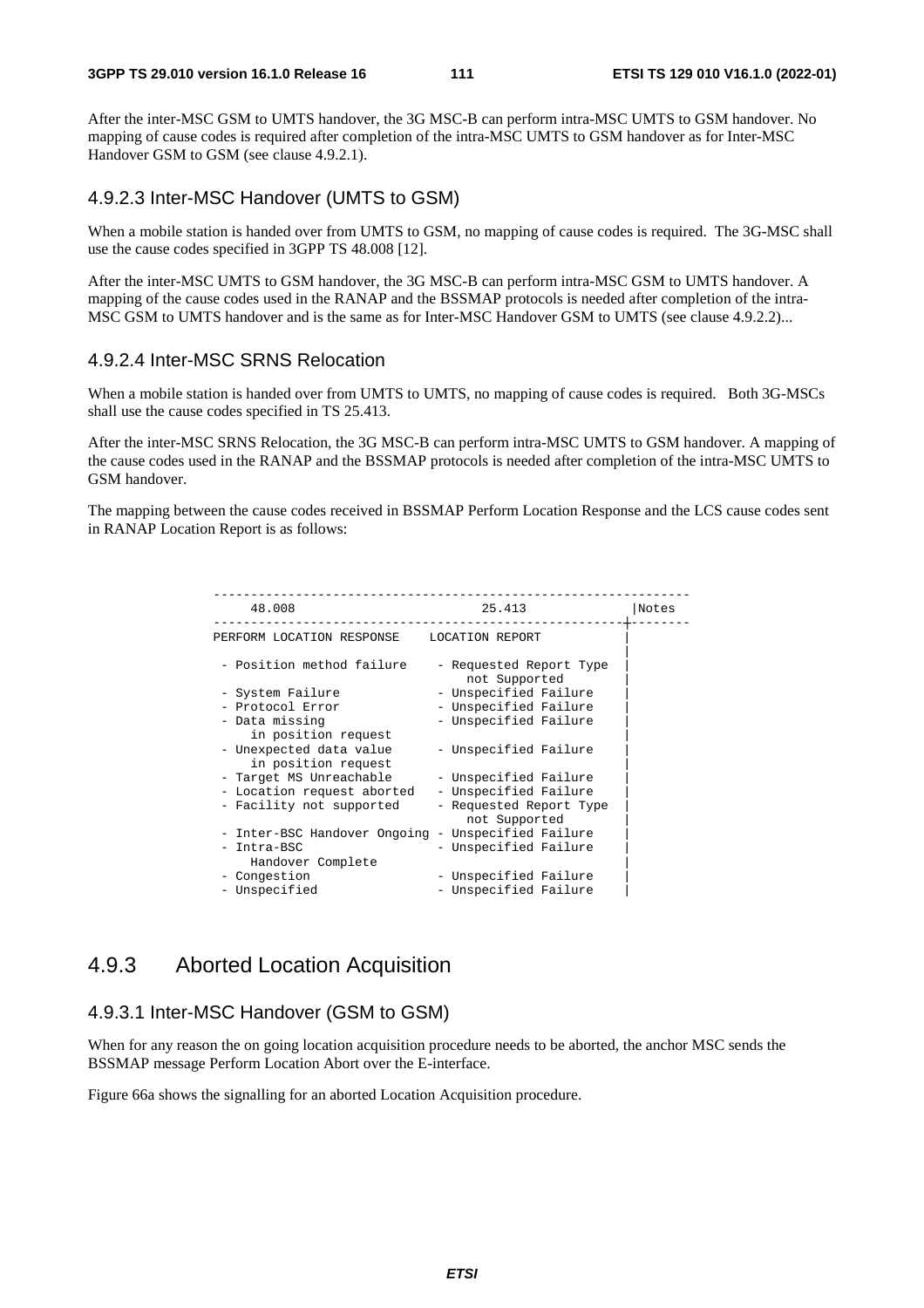

After the inter-MSC handover, the MSC-B can perform intra-MSC GSM to UMTS handover. A positioning request that needs to be aborted by the anchor MSC after completion of the intra-MSC GSM to UMTS handover is handled as for Inter-MSC Handover GSM to UMTS (see clause 4.9.3.2).

### 4.9.3.2 Inter-MSC Handover (GSM to UMTS)

When for any reason the on going location acquisition procedure needs to be aborted, the anchor MSC sends the BSSMAP message Perform Location Abort over the E-interface.

Figure 66b shows the signalling for an aborted Location Acquisition procedure.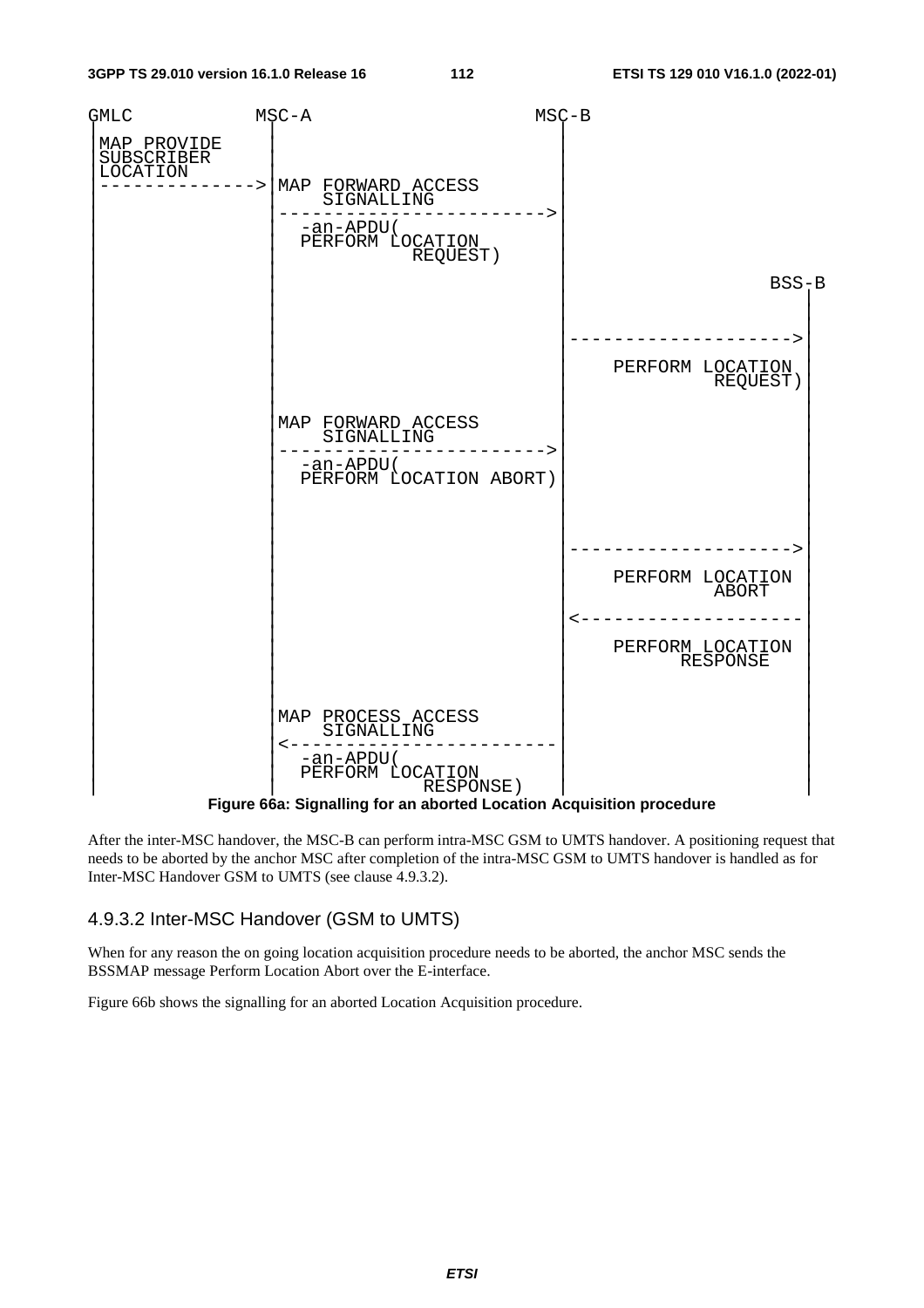| GMLC                                  | $MSC - A$ |                                                                                                            | 3G-MSC-B |                                          |
|---------------------------------------|-----------|------------------------------------------------------------------------------------------------------------|----------|------------------------------------------|
| MAP PROVIDE<br>SUBSCRIBER<br>LOCATION |           | -----> MAP FORWARD ACCESS<br>SIGNALLING<br>-an-APDU(<br>PERFORM LOCATION<br>REQUEST)                       |          |                                          |
|                                       |           |                                                                                                            |          | $RNS-B$                                  |
|                                       |           |                                                                                                            |          | LOCATION REPORTING<br>CONTROL            |
|                                       |           | MAP FORWARD ACCESS<br>FURWALLING<br>SIGNALLING<br>-an-APDU(<br>PERFORM LOCATION ABORT)                     |          |                                          |
|                                       |           |                                                                                                            |          | LOCATION REPORTING<br>CONTROL<br>CONTROL |
|                                       |           |                                                                                                            |          | LOCATION REPORT<br><------------------   |
|                                       |           | MAP PROCESS ACCESS<br>SIGNALLING<br>$\mathord{<}\mathord{-}$<br>-an-APDU(<br>PERFORM LOCATION<br>RESPONSE) |          |                                          |

### **Figure 66b: Signalling for an aborted Location Acquisition procedure**

The interworking between the BSSMAP location aquisition messages in MAP and the RANAP location reporting messages is as follows: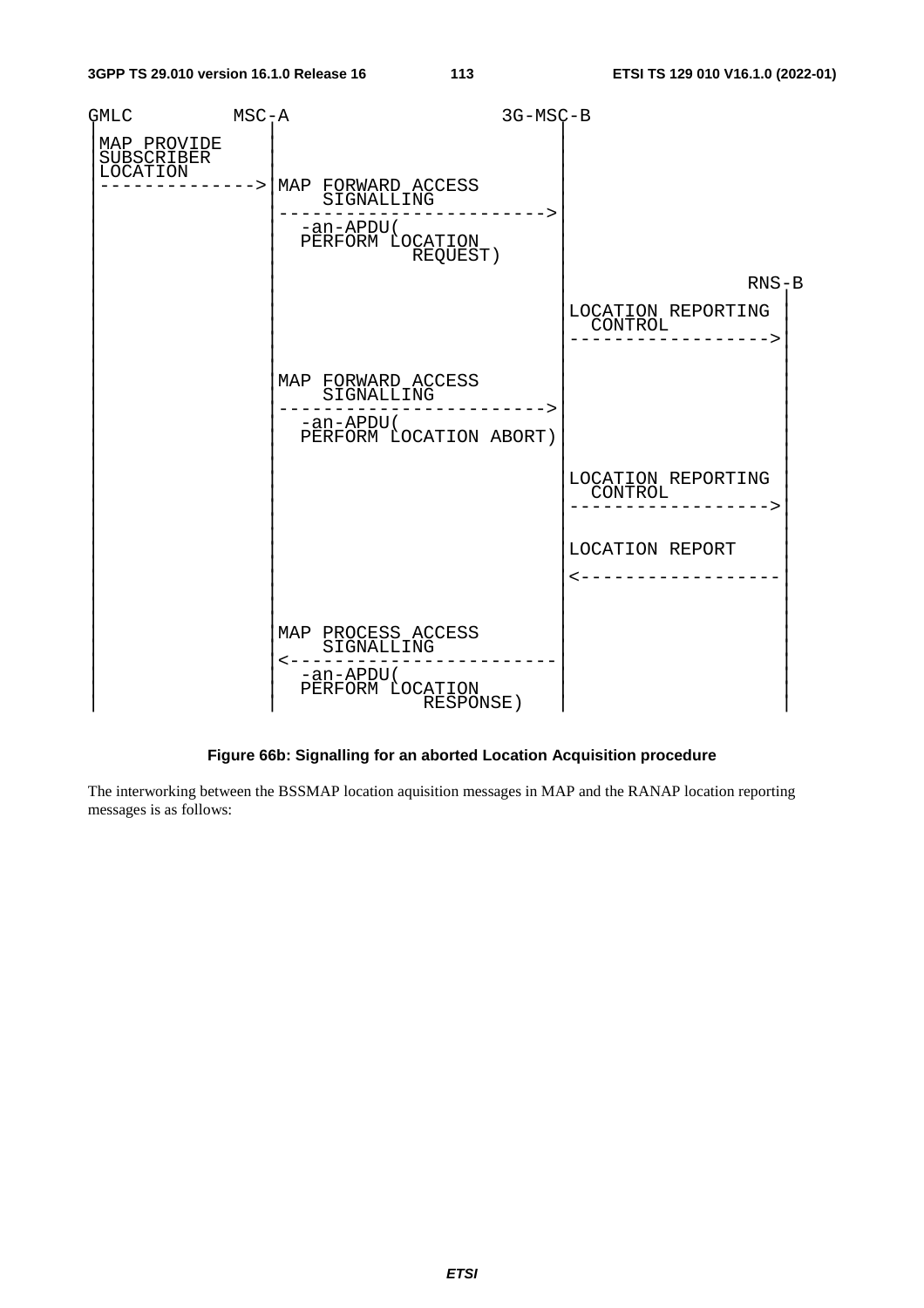|                    | 29.002                                                                                         | 25.413                                                                      | Notes |
|--------------------|------------------------------------------------------------------------------------------------|-----------------------------------------------------------------------------|-------|
| Forward<br>message | MAP FORWARD ACCESS SIG. LOCATION REPORTING<br>request                                          | CONTROL                                                                     |       |
|                    | -an-APDU(<br>PERFORM LOCATION ABORT)                                                           |                                                                             |       |
|                    | BSSMAP information RANAP information<br>elements:                                              | elements:                                                                   |       |
|                    | LCS Cause                                                                                      | Request Type<br>>Event = Stop<br>>Report Area <sup>+</sup> =<br>Geo. Coord. |       |
| Result             | MAP PROCESS ACCESS SIG. LOCATION REPORT<br>request<br>-an-APDU (<br>PERFORM LOCATION RESPONSE) |                                                                             | 1     |
|                    | BSSMAP information RANAP information<br>elements:                                              | elements:                                                                   |       |
|                    | LCS Cause                                                                                      | Cause                                                                       |       |

NOTE 1: PERFORM LOCATION RESPONSE with LCS cause shall be generated by 3G-MSC-B.

After the inter-MSC GSM to UMTS handover, the 3G MSC-B can perform intra-MSC UMTS to GSM handover. A positioning request that needs to be aborted by the anchor MSC after completion of the intra-MSC UMTS to GSM handover is handled as for Inter-MSC Handover GSM to GSM (see clause 4.9.3.1).

### 4.9.3.3 Inter-MSC Handover (UMTS to GSM)

When for any reason the on going location acquisition procedure needs to be aborted, the anchor 3G-MSC sends the BSSMAP message Perform Location Abort over the E-interface.

Figure 66c shows the signalling for an aborted Location Acquisition procedure.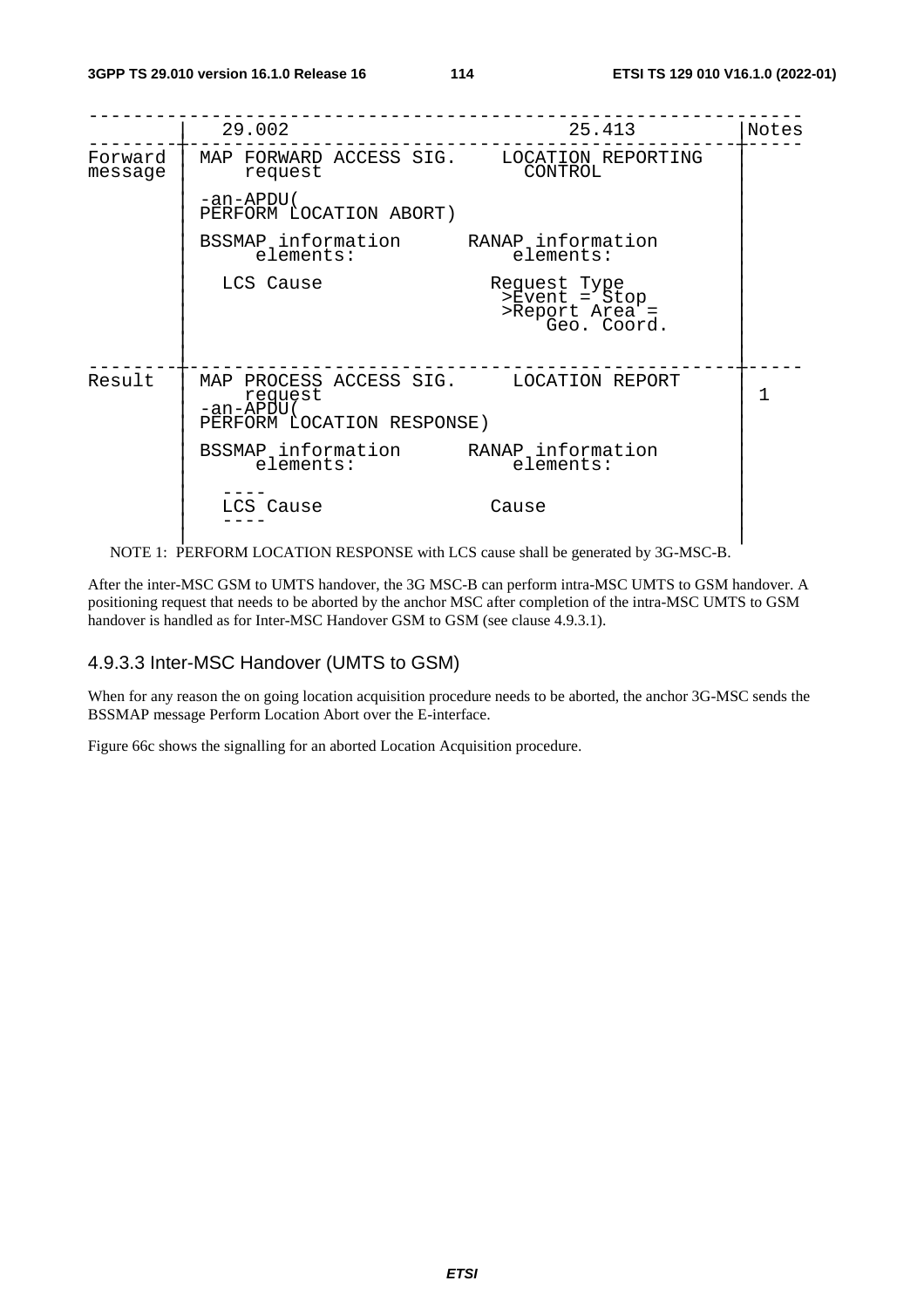

#### **Figure 66c: Signalling for an aborted Location Acquisition procedure**

After the inter-MSC UMTS to GSM handover, the 3G MSC-B can perform intra-MSC GSM to UMTS handover. A positioning request that needs to be aborted by the anchor 3G MSC after completion of the intra-MSC GSM to UMTS handover is handled as for Inter-MSC Handover GSM to UMTS (see clause 4.9.3.2)..

### 4.9.3.4 Inter-MSC SRNS Relocation

When for any reason the on going location acquisition procedure needs to be aborted, the anchor 3G-MSC sends the RANAP message Location Reporting Control over the E-interface.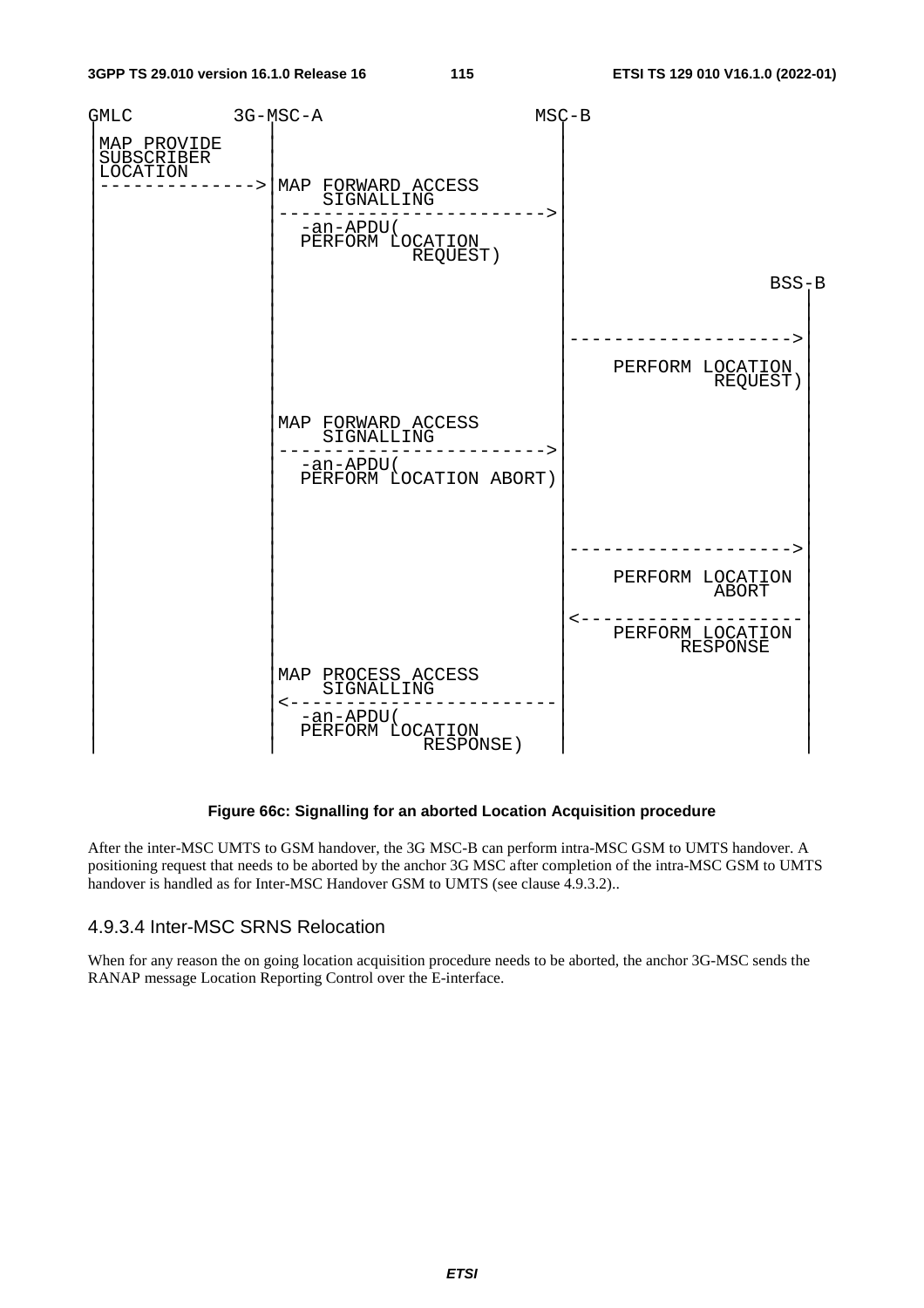

**Figure 66d shows the signalling for an aborted Location Acquisition procedure.** 

### **Figure 66d: Signalling for an aborted Location Acquisition procedure**

After the inter-MSC SRNS Relocation, the 3G MSC-B can perform intra-MSC UMTS to GSM handover. A positioning request that needs to be aborted by the anchor 3G MSC after completion of the intra-MSC UMTS to GSM requires that at the non anchor 3G MSC the received RANAP messages are mapped into the corresponding BSSMAP messages to be sent to the BSS, and the received BSSMAP messages are mapped into the corresponding RANAP messages to be sent over the E-interface to the anchor 3G-MSC.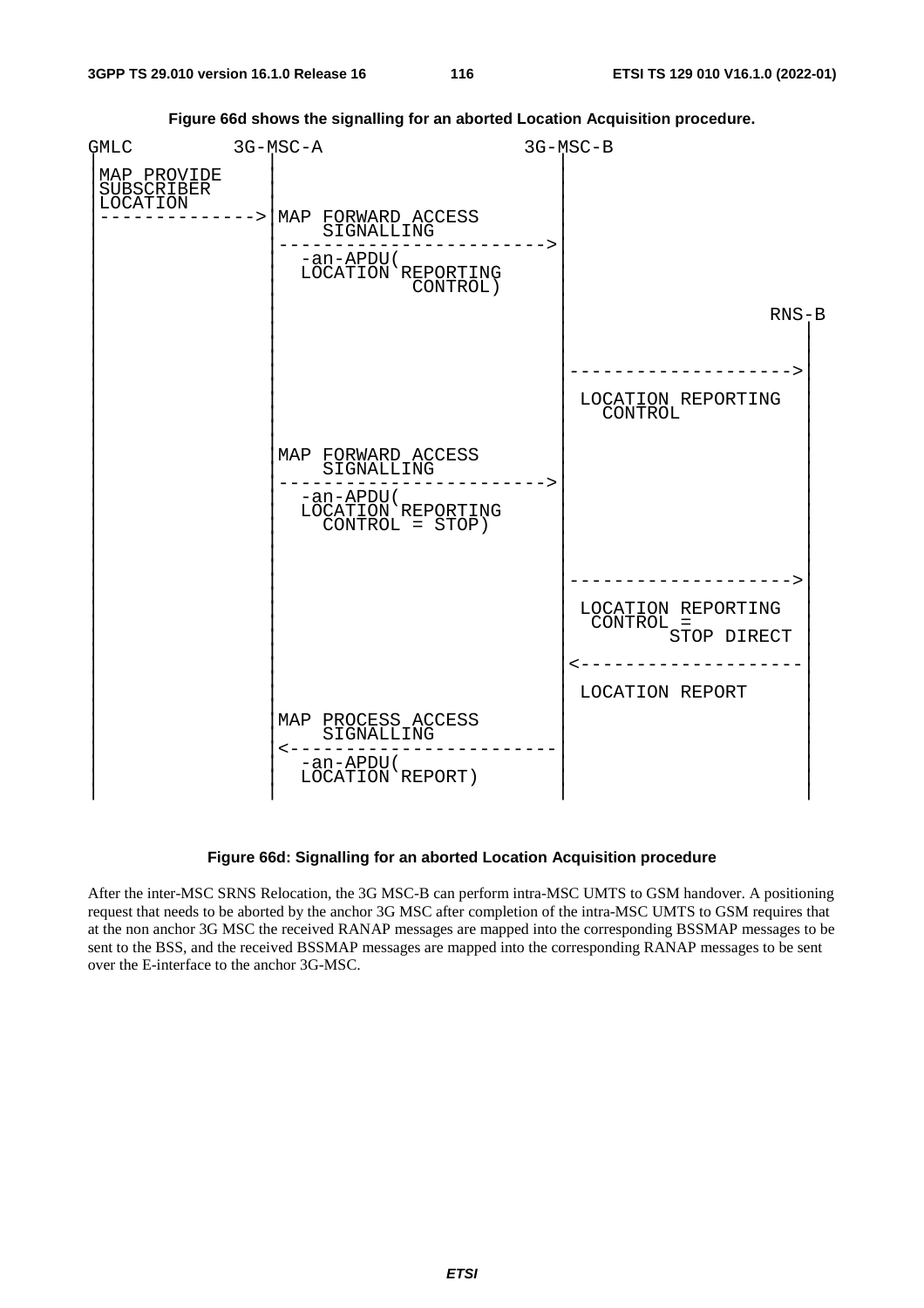

**The signalling for a completed Location Acquisition procedure is shown in figures 65e.** 

### **Figure 65e: Signalling for an aborted Location Acquisition procedure**

the interworking between the RANAP messages encapsulated in MAP and the BSSMAP messages is as follows: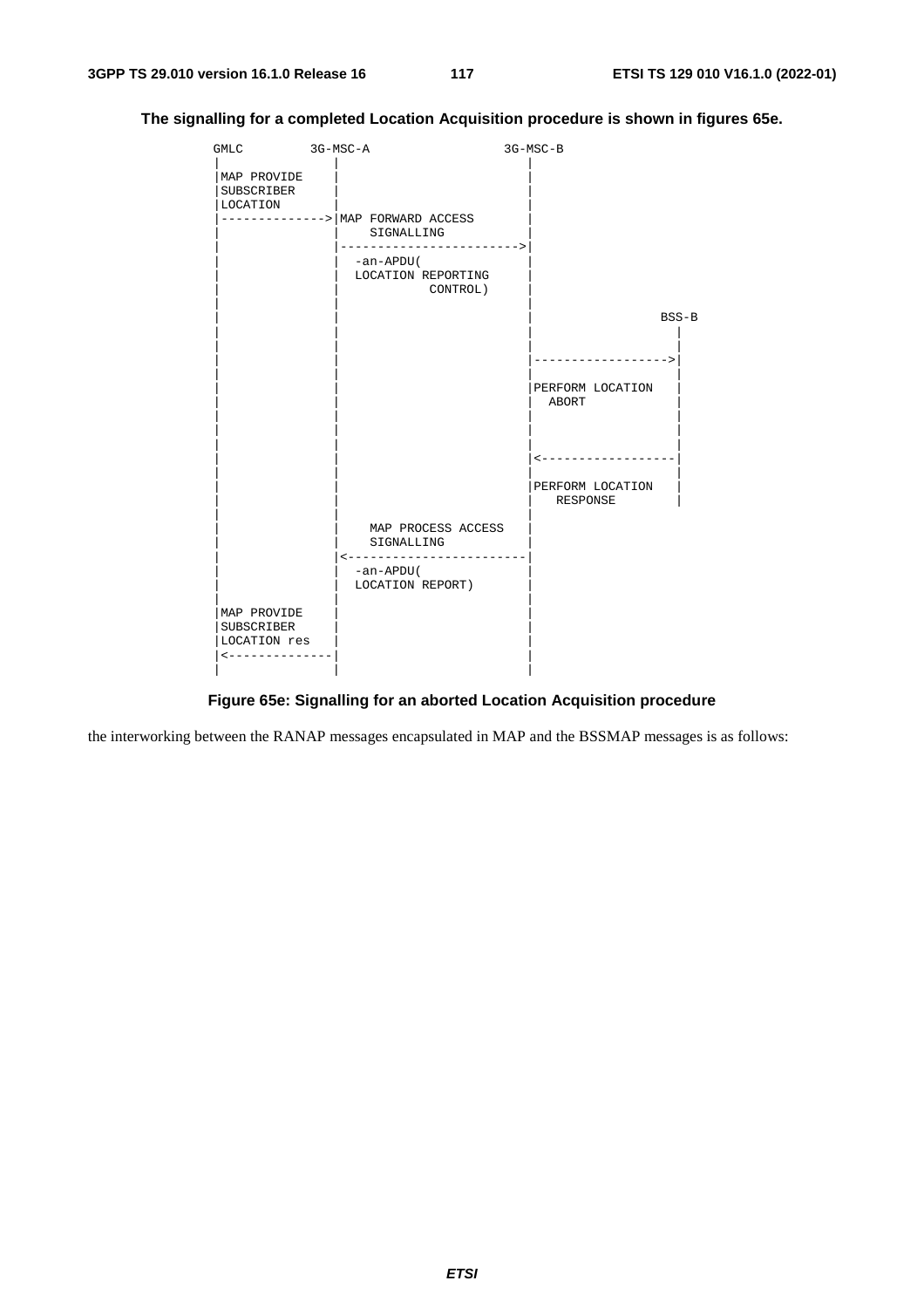|                    | 29.002                                                                               | 48.008                                               | Notes |
|--------------------|--------------------------------------------------------------------------------------|------------------------------------------------------|-------|
| Forward<br>messaqe | MAP FORWARD ACCESS SIG. PERFORM LOCATION<br>request                                  | ABORT                                                |       |
|                    | -an-APDU(<br>LOCATION REPORTING CONTROL)                                             |                                                      |       |
|                    | RANAP information BSSMAP information<br>elements:                                    | elements:                                            |       |
|                    | Request Type<br>>Report Area = aborted<br>Geo. Coord.                                | LCS Cause<br>>Event = Stop Direct > Location request |       |
| Result             | MAP PROCESS ACCESS SIG. PERFORM LOCATION<br>request<br>-an-APDU(<br>LOCATION REPORT) | RESPONSE                                             |       |
|                    | RANAP information BSSMAP information<br>elements:                                    | elements:                                            |       |
|                    | Cause<br>>Unspecified<br>Failure                                                     | LCS Cause<br>> Location request<br>aborted           |       |

### 4.9.4 Request of Assistance Data or De-ciphering Keys: Successful Case

### 4.9.4.1 Inter-MSC Handover (GSM to GSM)

After a successful Inter-MSC handover, any request of Assistance Data or De-ciphering keys received by the non anchor MSC via the DTAP message LCS-MOLR is forwarded to the anchor MSC by encapsulating the DTAP message into the MAP messages Process Access Signalling. The anchor MSC triggers the BSSMAP procedure Location Acquisition described in 3G TS 48.008. For handover this procedure is executed according to 3G TS 49.008 with the anchor MSC playing the role of the MSC and the non anchor MSC playing the role of the BSS.

The needed BSSMAP signalling is sent over the E-interface encapsulated in the MAP messages Process Access Signalling and Forward Access Signalling.

At the non anchor MSC the BSSMAP messages received from the anchor MSC are forwarded to the BSS, and the BSSMAP messages received from the BSS are sent over the E-interface to the anchor MSC.

Once the BSSMAP procedure has been completed, the anchor MSC sends the DTAP message LCS-MOLR Response encapsulated in the MAP message Forward Access Signalling to the non anchor MSC, which relays it to the MS.

The signalling for a completed request of Assistance Data or De-ciphering Keys is shown in figures 67a.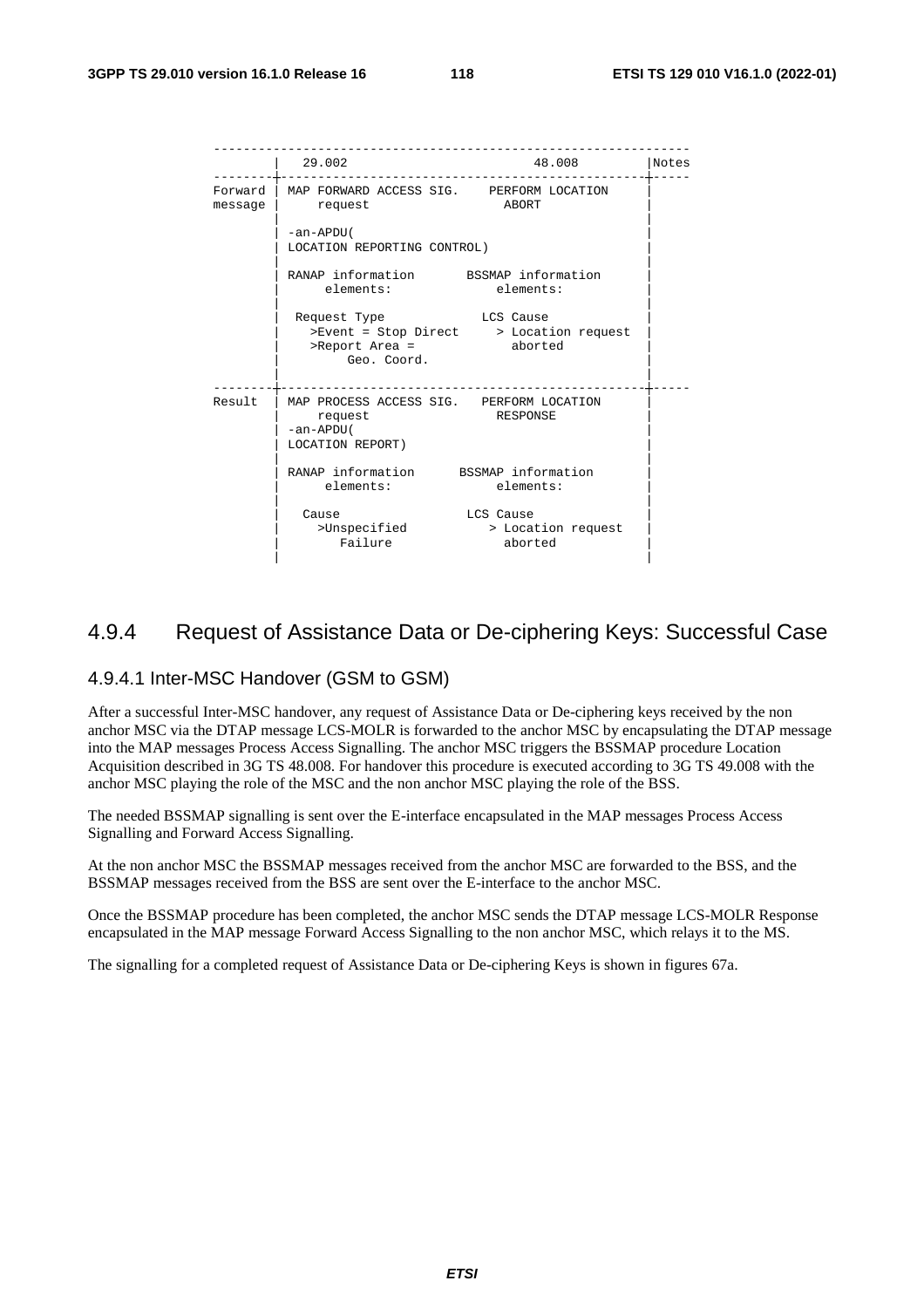

**Figure 67a: Signalling for the request of Assistance Data or De-ciphering Keys** 

After the inter-MSC handover, the MSC-B can perform intra-MSC GSM to UMTS handover. Any request for Assistance Data or De-ciphering keys received after completion of the intra-MSC GSM to UMTS handover is handled as for Inter-MSC Handover GSM to UMTS (see clause 4.9.4.2).

### 4.9.4.2 Inter-MSC Handover (GSM to UMTS)

After a successful Inter-MSC GSM to UMTS inter system handover, any request of Assistance Data or De-ciphering keys received by the non-anchor 3G MSC via the DTAP message LCS-MOLR is forwarded to the anchor MSC by encapsulating the DTAP message into the MAP messages Process Access Signalling. The anchor MSC triggers the BSSMAP procedure Location Acquisition described in 3G TS 48.008. For handover this procedure is executed according to 3G TS 49.008 with the anchor MSC playing the role of the MSC and the non anchor 3G MSC playing the role of the BSS.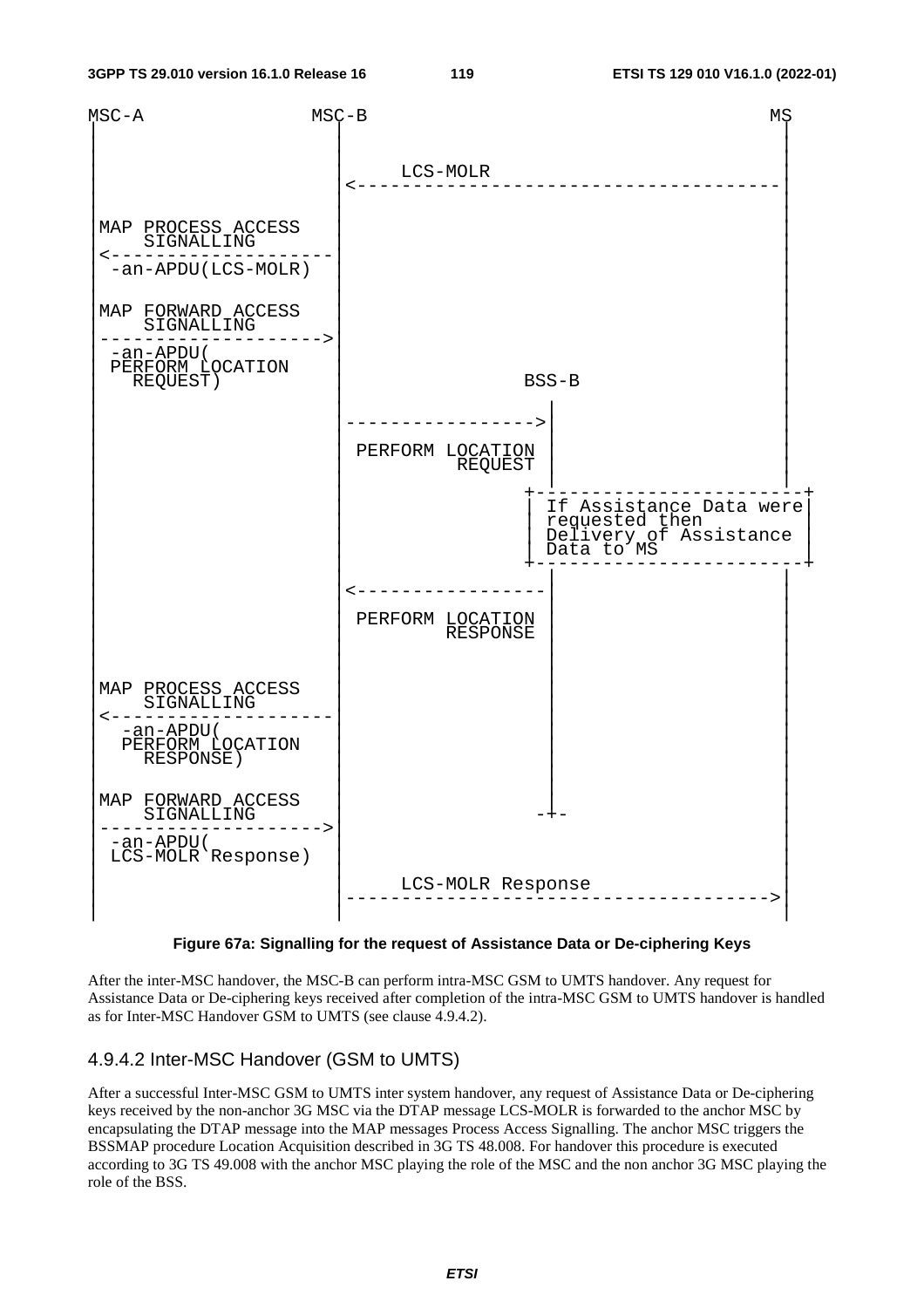The needed BSSMAP signalling is sent over the E-interface encapsulated in the MAP messages Process Access Signalling and Forward Access Signalling.

At the non-anchor 3G MSC the received BSSMAP messages are mapped into the corresponding RANAP messages to be sent to the RNS, and the received RANAP messages are mapped into the corresponding BSSMAP messages to be sent over the E-interface to the anchor MSC.

Once the BSSMAP procedure has been completed, the anchor MSC sends the DTAP message LCS-MOLR Response encapsulated in the MAP message Forward Access Signalling to the non anchor 3G MSC, which relays it to the UE.

The signalling for a completed request of Assistance Data or De-ciphering Keys is shown in figures 67b.



**Figure 67b: Signalling for the request of Assistance Data or De-ciphering Keys** 

When the UE requires the delivery of Assistance Data for the GPS Assisted positioning method, the interworking between the BSSMAP messages encapsulated in MAP and the RANAP messages is as follows: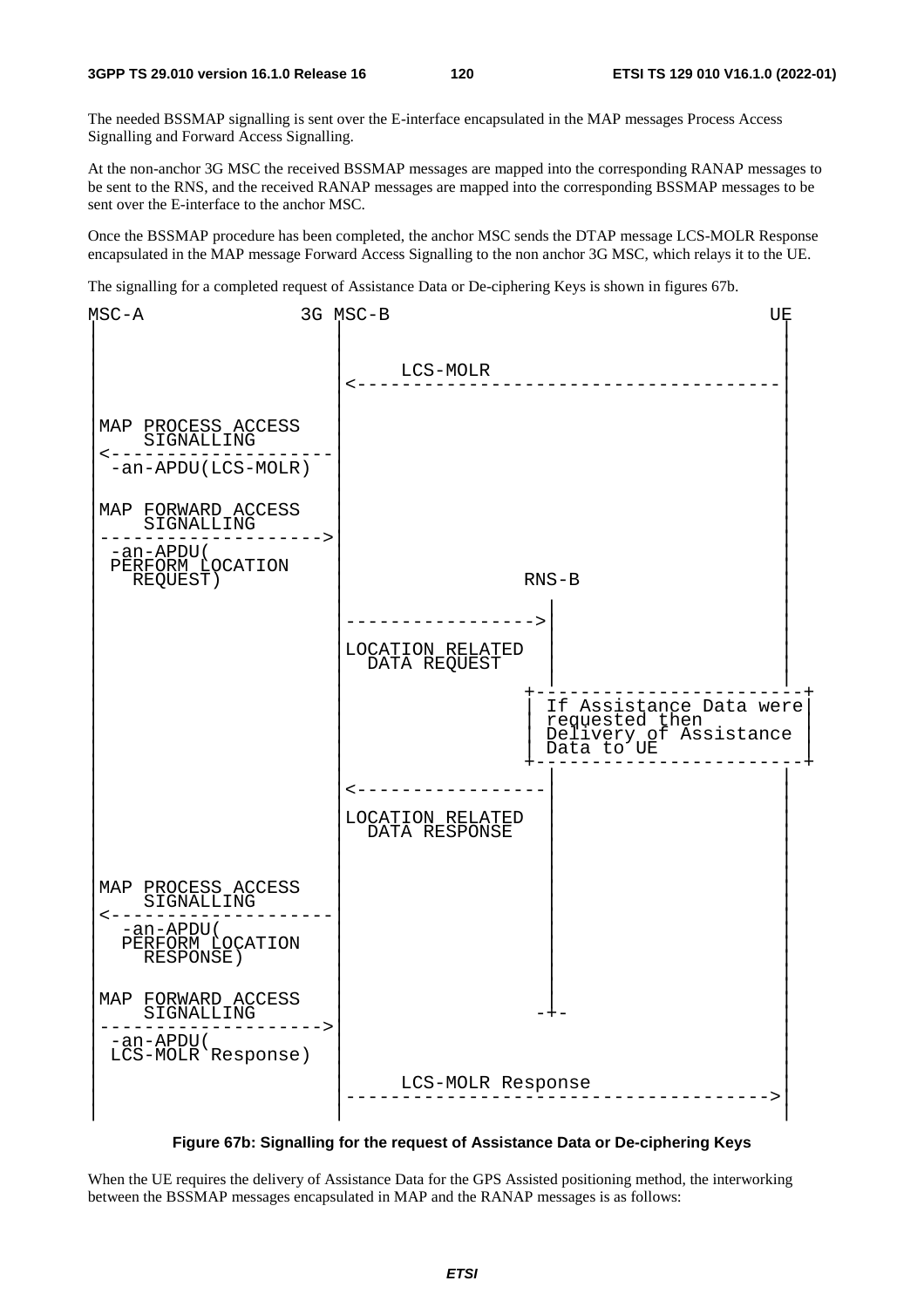|                    | 29.002                                                                                          | 25.413                                                                                                                                                                 | Notes          |
|--------------------|-------------------------------------------------------------------------------------------------|------------------------------------------------------------------------------------------------------------------------------------------------------------------------|----------------|
| Forward<br>message | MAP FORWARD ACCESS SIG. LOCATION RELATED<br>request                                             | DATA REQUEST                                                                                                                                                           |                |
|                    | -an-APDU (<br>PERFORM LOCATION REQUEST)                                                         |                                                                                                                                                                        |                |
|                    | BSSMAP information RANAP information<br>elements:                                               | elements:                                                                                                                                                              |                |
|                    | Location Type.<br>Positioning Method<br>> Assisted GPS                                          | Location Type. Requested Location<br>Location.Information Related Data Type<br>> location assistance >Dedicated Assistance<br>info for target MS Data for Assisted GPS | 1              |
|                    | GPS Assistance Data Requested GPS<br>Assistance Data                                            |                                                                                                                                                                        |                |
| Result             | MAP PROCESS ACCESS SIG. LOCATION RELATED<br>request<br>-an-APĎU (<br>PERFORM LOCATION RESPONSE) | DATA RESPONSE                                                                                                                                                          |                |
|                    | BSSMAP <sub>l</sub> information RANAP <sub>l</sub> information<br>elements:                     | elements:                                                                                                                                                              | $\mathfrak{D}$ |

- NOTE 1: All other Positioning Method possibilities are not supported by UMTS when Location Information is "location assistance information for the target MS".
- NOTE 2: The absence of the Cause IE in the RANAP message Location Related Data Response is an indication that the requested assistance data has been successfully delivered to the UE..

If the UE requires the delivery of Assistance Data for an UMTS specific method, then the anchor MSC cannot forward the request to the non anchor 3G MSC, and replies with the error "System"to the LCS-MOLR message.

If the anchor MSC sends a request for assistance data for a GSM specific method in BSSMAP Perform Location Request encapsulated in MAP Forward Access Signalling, then the non anchor 3G MSC replies immediately by generating and encapsulating BSSMAP Perform Location Response with Cause "System Failure" in MAP Process Access Signalling. This traffic case can happen if an LCS-MOLR had been received in the anchor MSC before the initiation of the handover procedure.

When the UE requires the delivery of De-ciphering Keys for the GPS Assisted positioning method, the interworking between the BSSMAP messages encapsulated in MAP and the RANAP messages is as follows: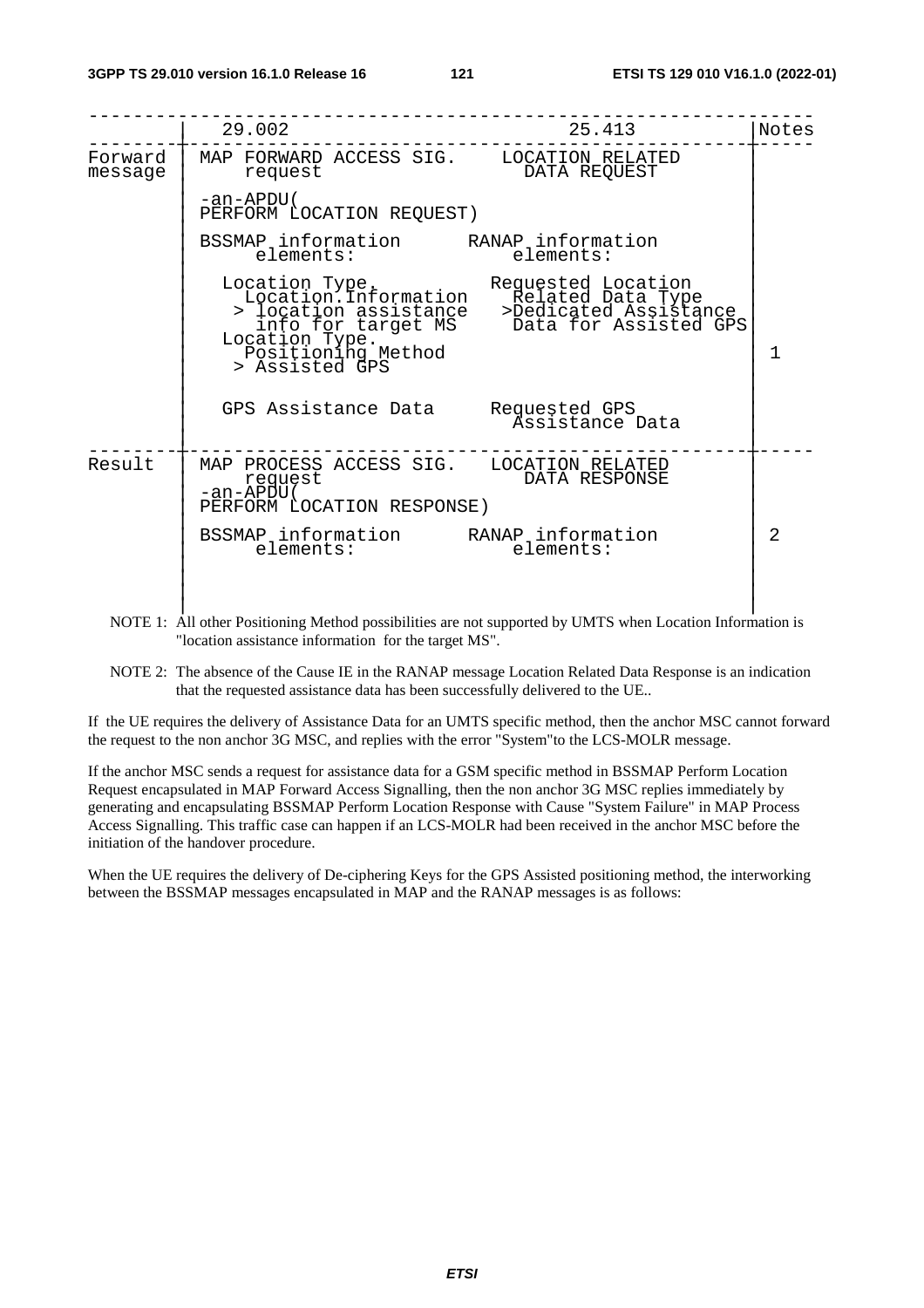|                    | 29.002                                                                                                           | 25.413                                                                                                                                                   | Notes        |
|--------------------|------------------------------------------------------------------------------------------------------------------|----------------------------------------------------------------------------------------------------------------------------------------------------------|--------------|
| Forward<br>message | MAP FORWARD ACCESS SIG. LOCATION RELATED<br>request                                                              | DATA REQUEST                                                                                                                                             |              |
|                    | -an-APDU(<br>PERFORM LOCATION REQUEST)                                                                           |                                                                                                                                                          |              |
|                    | BSSMAP information RANAP information<br>elements:                                                                | elements:                                                                                                                                                |              |
|                    | Location Type.<br>assistance data<br>for the target MS<br>Location Type.<br>Positioning Method<br>> Assisted GPS | ocation Type. Requested Location<br>Location.Information Related Data Type<br>> deciphering keys > Deciphering Keys<br>for broadcast if for Assisted GPS | $\mathbf{1}$ |
| Result             | MAP PROCESS ACCESS SIG. LOCATION RELATED<br>request<br>-an-APĎU (<br>PERFORM LOCATION RESPONSE)                  | DATA RESPONSE                                                                                                                                            |              |
|                    | BSSMAP information RANAP information<br>elements: elements:                                                      |                                                                                                                                                          |              |
|                    | Deciphering Keys Broadcast Assistance                                                                            | Data Deciphering Keys                                                                                                                                    |              |
|                    |                                                                                                                  |                                                                                                                                                          |              |

NOTE 1: All other Positioning Method possibilities are not supported by UMTS when Location Information is "deciphering keys for broadcast assistance data for the target MS".

If the UE requires the delivery of De-ciphering Keys for an UMTS specific method, then the anchor MSC cannot forward the request to the non anchor 3G MSC, and replies with the error "System"to the LCS-MOLR message.

If the anchor MSC sends a request for De-ciphering Keys for a GSM specific method in BSSMAP Perform Location Request encapsulated in MAP Forward Access Signalling, then the non anchor 3G MSC replies immediately by generating and encapsulating BSSMAP Perform Location Response with Cause "System Failure" in MAP Process Access Signalling. This traffic case can happen if an LCS-MOLR had been received in the anchor MSC before the initiation of the handover procedure.

After the inter-MSC GSM to UMTS handover, the 3G MSC-B can perform intra-MSC UMTS to GSM handover. Any request for Assistance Data or De-ciphering keys received after completion of the intra-MSC UMTS to GSM handover is handled as for Inter-MSC Handover GSM to GSM (see clause 4.9.4.1).

### 4.9.4.3 Inter-MSC Handover (UMTS to GSM)

After a successful Inter-MSC UMTS to GSM inter system handover, any request of Assistance Data or De-ciphering keys received by the non-anchor MSC via the DTAP message LCS-MOLR is forwarded to the anchor 3G MSC by encapsulating the DTAP message into the MAP messages Process Access Signalling. The anchor 3G MSC triggers the BSSMAP procedure Location Acquisition described in 3G TS 48.008. For handover this procedure is executed according to 3G TS 49.008 with the anchor 3G MSC playing the role of the MSC and the non-anchor MSC playing the role of the BSS.

The needed BSSMAP signalling is sent over the E-interface encapsulated in the MAP messages Process Access Signalling and Forward Access Signalling.

At the non-anchor MSC the BSSMAP messages received from the anchor 3G MSC are forwarded to the BSS, and the BSSMAP messages received from the BSS are sent over the E-interface to the anchor 3G MSC.

Once the BSSMAP procedure has been completed, the anchor 3G MSC sends the DTAP message LCS-MOLR Response encapsulated in the MAP message Forward Access Signalling to the non-anchor MSC, which relays it to the UE.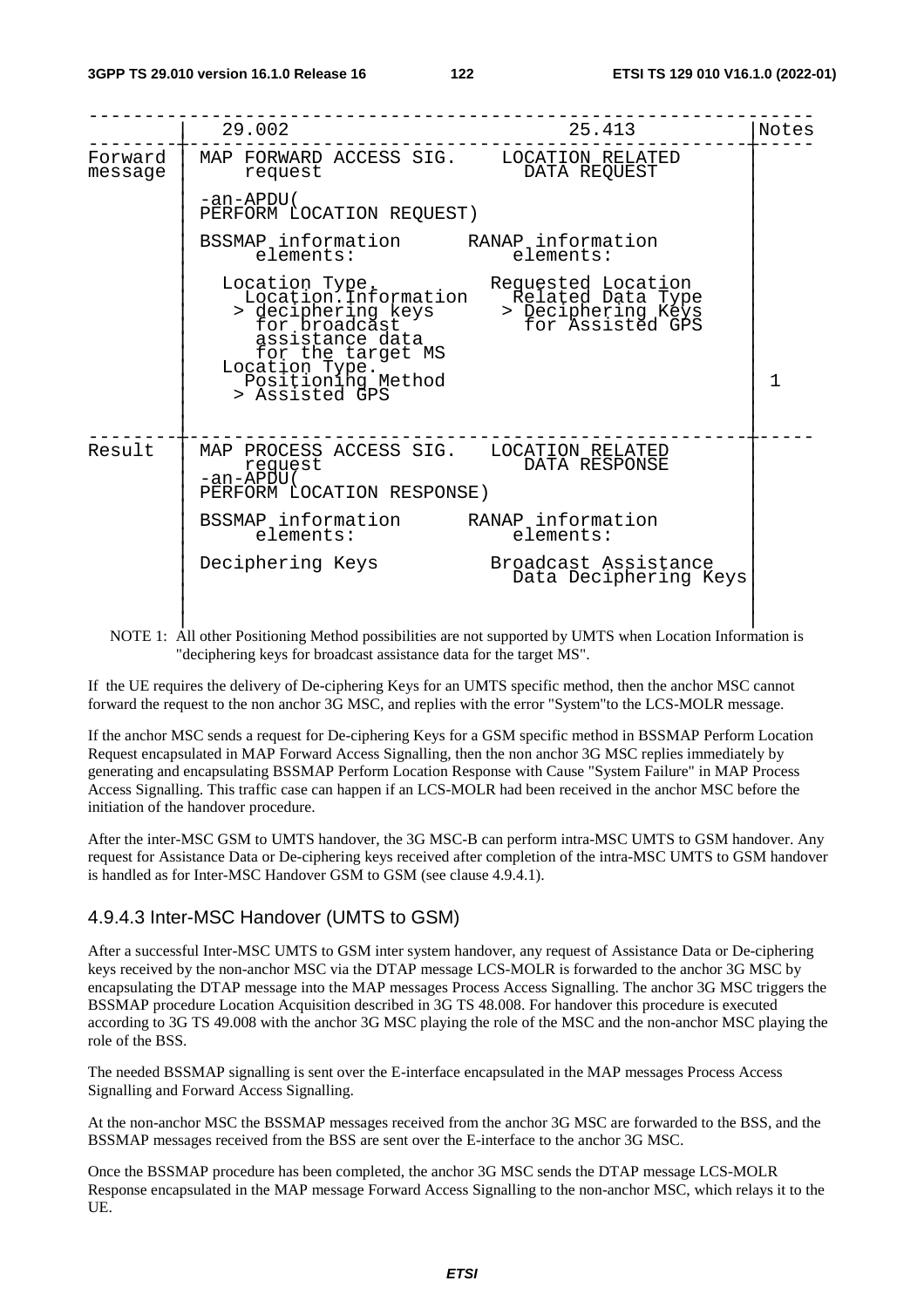The signalling for a completed request of Assistance Data or De-ciphering Keys is shown in figures 67c.



**Figure 67c: Signalling for the request of Assistance Data or De-ciphering Keys** 

After the inter-MSC UMTS to GSM handover, the 3G MSC-B can perform intra-MSC GSM to UMTS handover. Any request for Assistance Data or De-ciphering keys received after completion of the intra-MSC GSM to UMTS handover is handled as for Inter-MSC Handover GSM to UMTS (see clause 4.9.4.2)..

### 4.9.4.4 Inter-MSC SRNS Relocation

After a successful Inter-MSC SRNS Relocation , any request of Assistance Data or De-ciphering keys received by the non anchor 3G MSC via the DTAP message LCS-MOLR is forwarded to the anchor 3G MSC by encapsulating the DTAP message into the MAP messages Process Access Signalling. The anchor 3G MSC triggers the RANAP procedure Location Related Data described in TS 25.413. For handover this procedure is executed according to 23.009 with the anchor 3G-MSC playing the role of the 3G-MSC and the non anchor 3G-MSC playing the role of the RNS.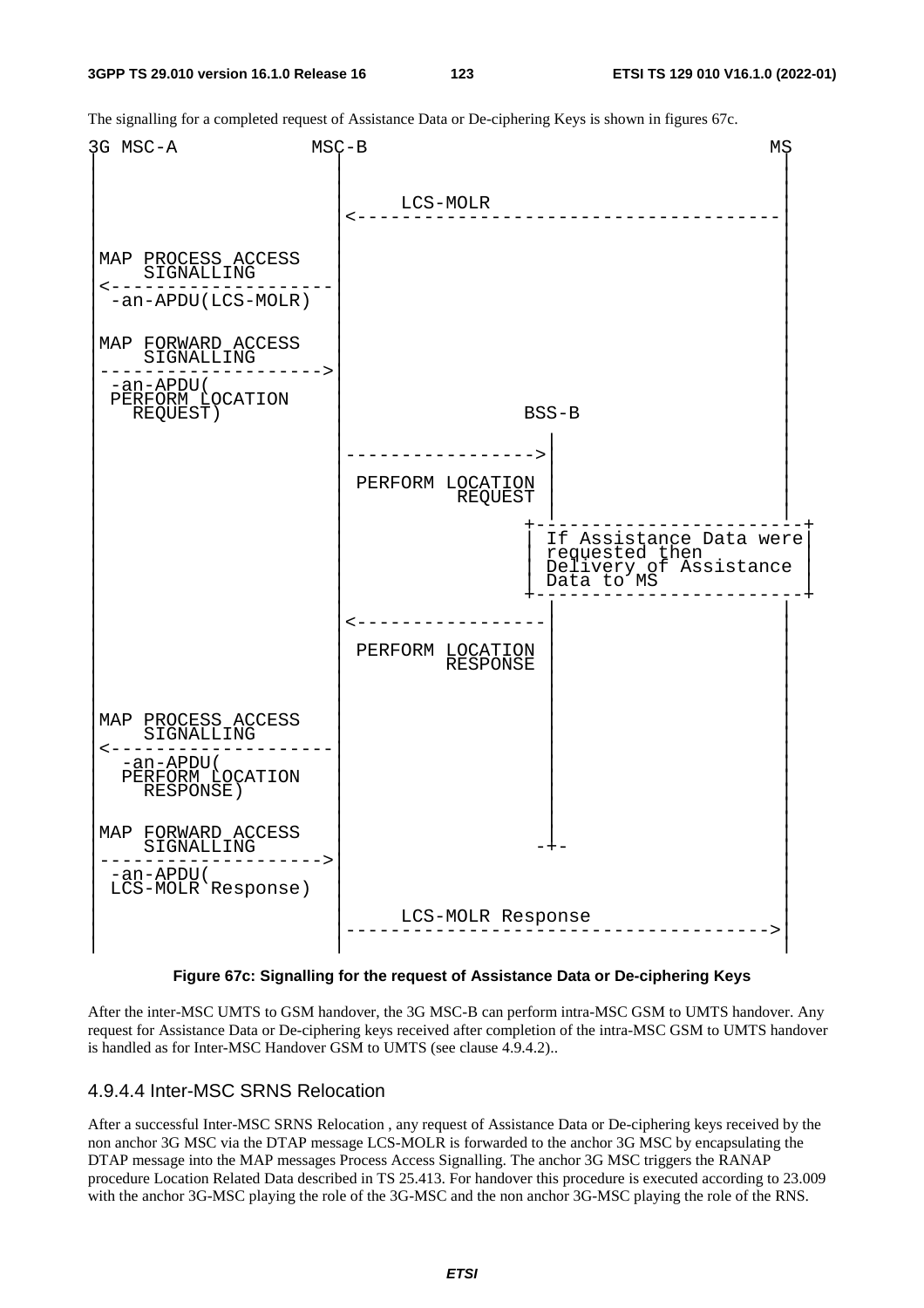The needed RANAP signalling is sent over the E-interface encapsulated in the MAP messages Process Access Signalling and Forward Access Signalling.

At the non anchor 3G MSC the RANAP messages received from the anchor 3G MSC are forwarded to the RNS, and the RANAP messages received from the RNS are sent over the E-interface to the anchor 3G MSC.

Once the RANAP procedure has been completed, the anchor 3G MSC sends the DTAP message LCS-MOLR Response encapsulated in the MAP message Forward Access Signalling to the non anchor 3G MSC, which relays it to the UE.

The signalling for a completed request of Assistance Data or De-ciphering Keys is shown in figures 67d.



**Figure 67d: Signalling for the request of Assistance Data or De-ciphering Keys** 

After the inter-MSC SRNS Relocation, the 3G MSC-B can perform intra-MSC UMTS to GSM handover. Any request for Assistance Data or De-ciphering keys received after completion of the intra-MSC UMTS to GSM requires that at the non anchor 3G MSC the received RANAP messages are mapped into the corresponding BSSMAP messages to be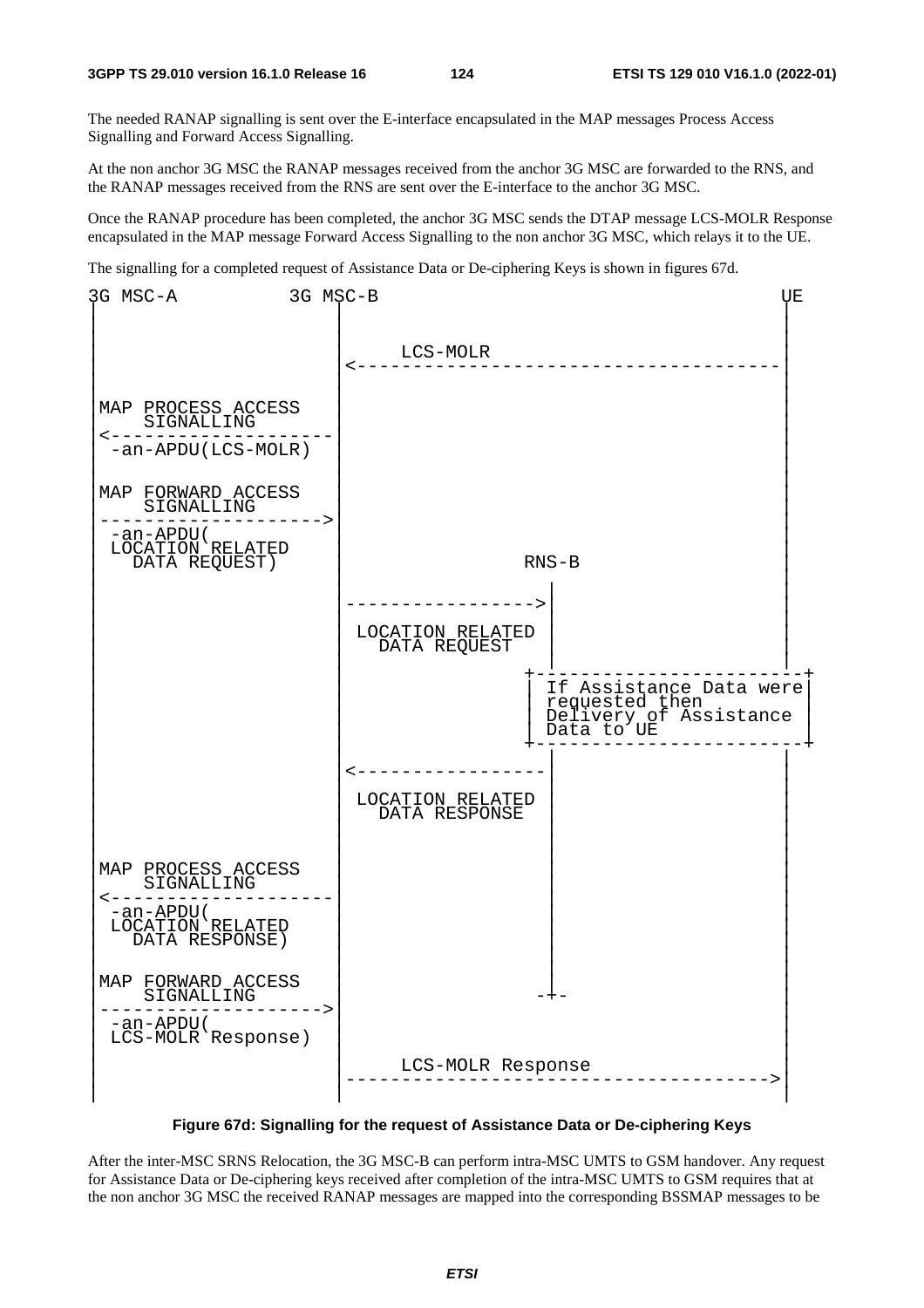sent to the BSS, and the received BSSMAP messages are mapped into the corresponding RANAP messages to be sent over the E-interface to the anchor 3G-MSC. The signalling for a completed request of Assistance Data or De-ciphering Keys in this traffic case is shown in figures 67e.



**Figure 67e: Signalling for the request of Assistance Data or De-ciphering Keys** 

When the UE requires the delivery of Assistance Data for the GPS Assisted positioning method, the interworking between the RANAP messages encapsulated in MAP and the BSSMAP messages is as follows: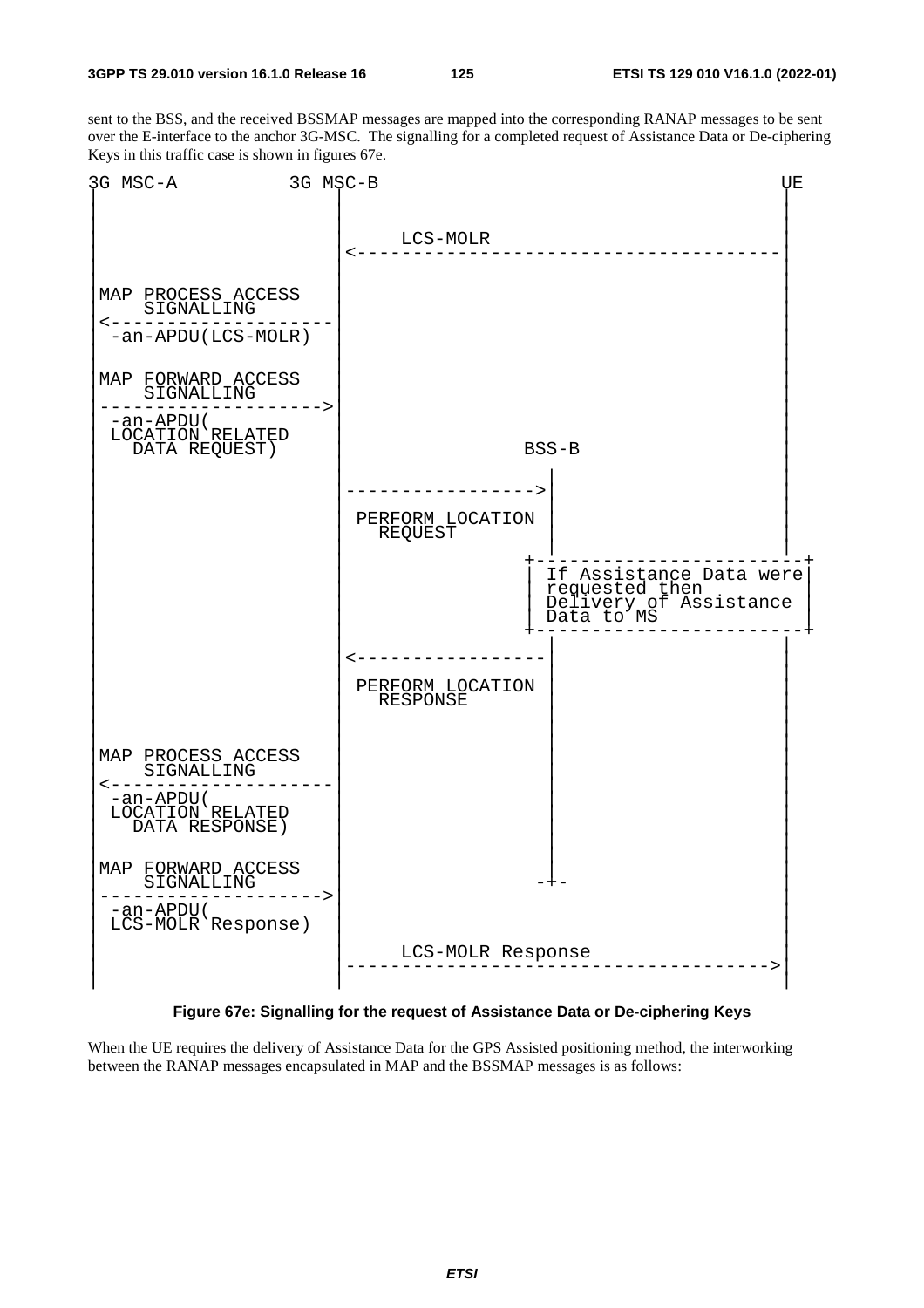|                    | 29.002                                                                                                  | 48.008                                                                                                                                                                                                    | Notes        |
|--------------------|---------------------------------------------------------------------------------------------------------|-----------------------------------------------------------------------------------------------------------------------------------------------------------------------------------------------------------|--------------|
| Forward<br>message | MAP FORWARD ACCESS SIG. PERFORM LOCATION<br>request                                                     | REOUEST                                                                                                                                                                                                   |              |
|                    | -an-APDU(<br>LOCATION RELATED<br>DATA REQUEST)                                                          |                                                                                                                                                                                                           |              |
|                    | RANAP information<br>elements:                                                                          | BSSMAP information<br>elements:                                                                                                                                                                           |              |
|                    | Data for Assisted<br>GPS                                                                                | Requested Location Location Type.<br>Related Data Type Location Information<br>Dedicated Assistance > location assistance<br>info for target MS<br>Location Type.<br>Positioning Method<br>> Assisted GPS | $\mathbf{1}$ |
|                    | Requested GPS<br>Assistance Data                                                                        | GPS Assistance Data                                                                                                                                                                                       |              |
| Result             | MAP PROCESS ACCESS SIG. PERFORM LOCATION<br>request<br>-an-APDU (<br>LOCATION RELATED<br>DATA RESPONSE) | RESPONSE                                                                                                                                                                                                  |              |
|                    | RANAP information BSSMAP information<br>elements:                                                       | elements:                                                                                                                                                                                                 | 2            |
|                    |                                                                                                         |                                                                                                                                                                                                           |              |

NOTE 1: All other Positioning Method possibilities are not supported by GSM when Location Information is "deciphering keys for broadcast assistance data for the target MS".

NOTE 2: The absence of the Cause IE in the BSSMAP message Perform Location Response is an indicatioin that the requested assistance data has been successfully delivered to the UE..

If the UE requires the delivery of Assistance Data for a GSM specific method, then the anchor 3G-MSC cannot forward the request to the non anchor 3G MSC, and replies with the error "System"to the LCS-MOLR message.

If the anchor 3G MSC sends a request for Assistance Data for an UMTS specific method in RANAP Location Related Data Request encapsulated in MAP Forward Access Signalling, then the non anchor 3G MSC replies immediately by generating and encapsulating RANAP Location Related Data Failure with Cause "Unspecified Failure" in MAP Process Access Signalling. This traffic case can happen if an LCS-MOLR had been received in the anchor MSC before the initiation of the intra-MSC handover procedure.

When the UE requires the delivery of De-ciphering Keys for the GPS Assisted positioning method, the interworking between the RANAP messages encapsulated in MAP and the BSSMAP messages is as follows: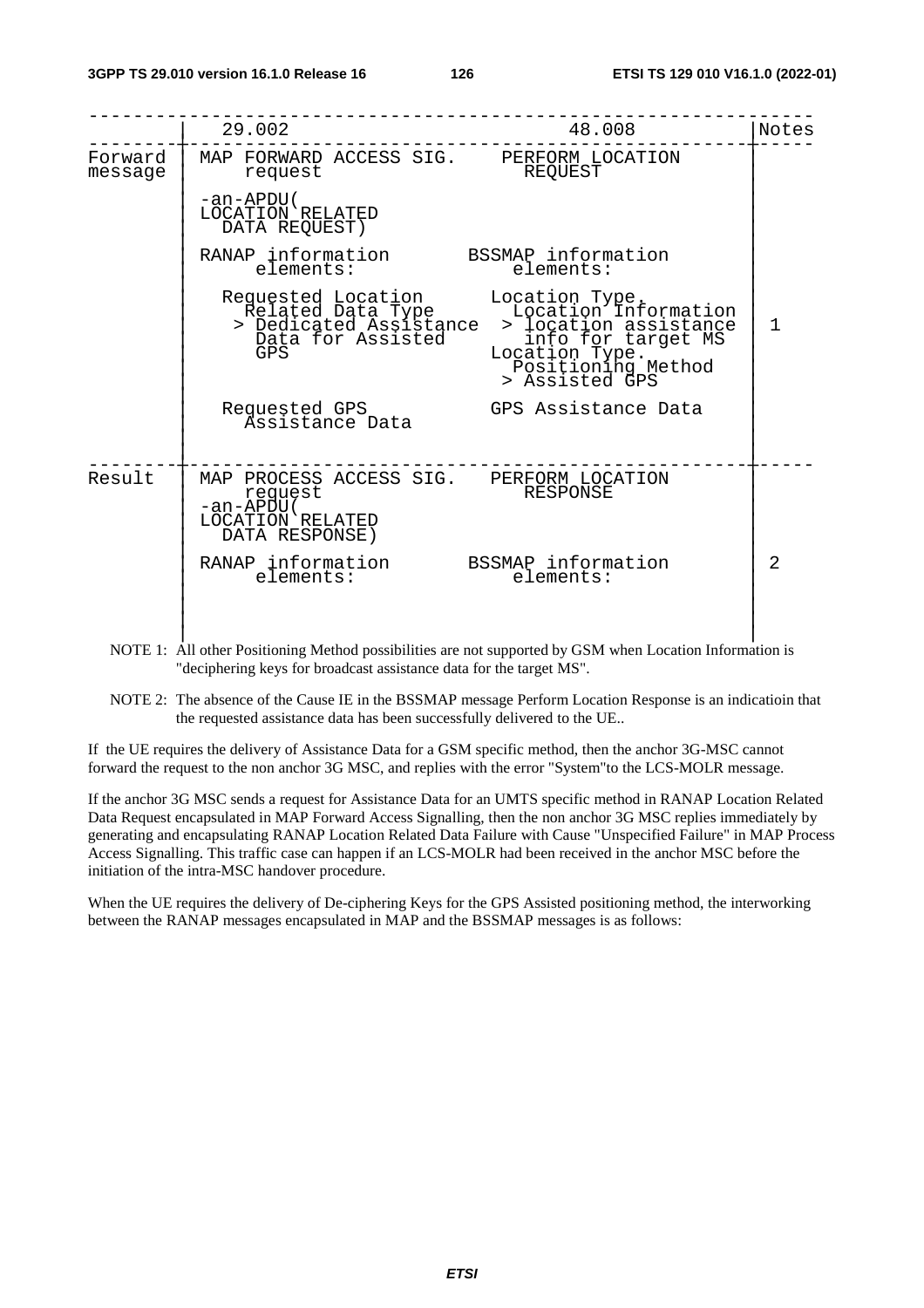|                    | 29.002                                                                                                 | 48.008                                                                                                                                                                          | Notes        |
|--------------------|--------------------------------------------------------------------------------------------------------|---------------------------------------------------------------------------------------------------------------------------------------------------------------------------------|--------------|
| Forward<br>message | MAP FORWARD ACCESS SIG. PERFORM LOCATION<br>request                                                    | REQUEST                                                                                                                                                                         |              |
|                    | -an-APDU(<br>LOCATION RELATED<br>DATA REQUEST)                                                         |                                                                                                                                                                                 |              |
|                    | RANAP information<br>elements:                                                                         | BSSMAP information<br>elements:                                                                                                                                                 |              |
|                    | Requested Location<br>Related Data Type<br>> Deciphering Keys<br>for Assisted GPS                      | Location Type.<br>Location Information<br>> deciphering keys<br>for broadcast<br>assistance data<br>for the target MS<br>Location Type.<br>Positioning Method<br>> Assisted GPS | $\mathbf{1}$ |
| Result             | MAP PROCESS ACCESS SIG. PERFORM LOCATION<br>request<br>-an-APDŪ(<br>LOCATION RELATED<br>DATA RESPONSE) | RESPONSE                                                                                                                                                                        |              |
|                    | RANAP information BSSMAP information<br>elements:                                                      | elements:                                                                                                                                                                       |              |
|                    | Broadcast Assistance<br>Data Deciphering Keys                                                          | Deciphering Keys                                                                                                                                                                |              |

NOTE 1: All other Positioning Method possibilities are not supported by GSM when Location Information is "deciphering keys for broadcast assistance data for the target MS".

If the UE requires the delivery of De-ciphering Keys for a GSM specific method, then the anchor 3G-MSC cannot forward the request to the non anchor 3G MSC, and replies with the error "System"to the LCS-MOLR message.

If the anchor 3G MSC sends a request for De-ciphering Keys for an UMTS specific method in RANAP Location Related Data Request encapsulated in MAP Forward Access Signalling, then the non anchor 3G MSC replies immediately by generating and encapsulating RANAP Location Related Data Failure with Cause "Unspecified Failure" in MAP Process Access Signalling. This traffic case can happen if an LCS-MOLR had been received in the anchor MSC before the initiation of the intra-MSC handover procedure.

### 4.9.5 Request of Assistance Data or De-ciphering Keys: Failure Case

### 4.9.5.1 Inter-MSC Handover (GSM to GSM)

After a successful Inter-MSC handover, any request of Assistance Data or De-ciphering keys received by the non anchor MSC via the DTAP message LCS-MOLR is handled as described in clause 4.9.4.1.

If the request fails, either because the BSS-B cannot return the requested De-ciphering Keys to the anchor MSC or cannot deliver the required Assistance Data to the MS, the signalling is the same as for the successful case and is shown in figure 67a.

After the inter-MSC handover, the MSC-B can perform intra-MSC GSM to UMTS handover. Any request for Assistance Data or De-ciphering keys received after completion of the intra-MSC GSM to UMTS handover is handled as for Inter-MSC Handover GSM to UMTS (see clause 4.9.4.2).

If the request fails the signalling is the same as for the failure case for Inter-MSC Handover GSM to UMTS (see clause 4.9.5.2)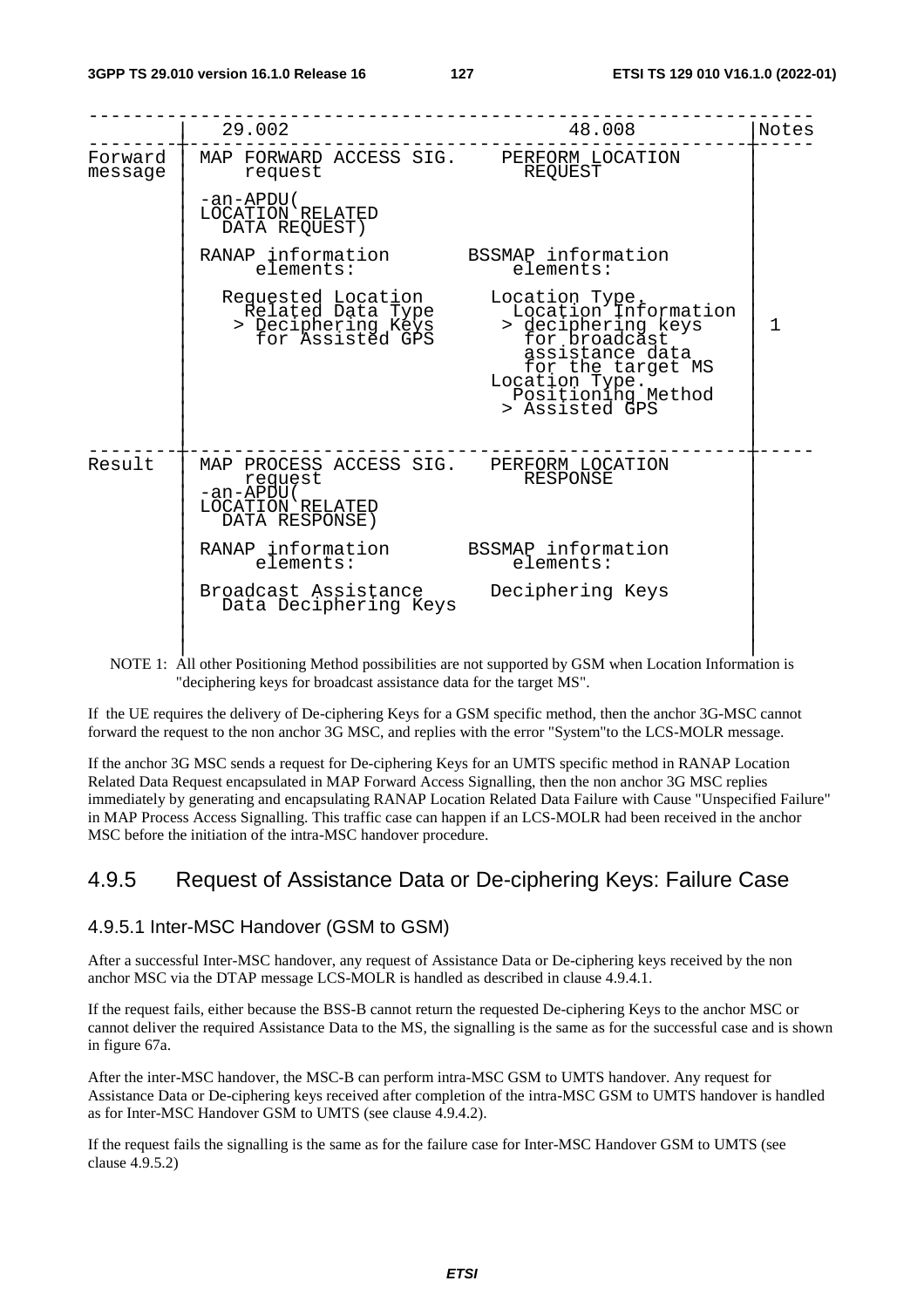### 4.9.5.2 Inter-MSC Handover (GSM to UMTS)

After a successful Inter-MSC GSM to UMTS handover, any request of Assistance Data or De-ciphering keys received by the non anchor 3G MSC via the DTAP message LCS-MOLR is handled as described in clause 4.9.4.2.

If the request fails, either because BSS-B cannot return the requested De-ciphering Keys to the anchor MSC or because BSS-B cannot deliver the required Assistance Data to the MS, the signalling is as shown in figure 68a.



**Figure 68a: Signalling for a failed request of Assistance Data or De-ciphering Keys** 

When the delivery to the UE of Assistance Data for the GPS Assisted positioning method fails, the interworking between the BSSMAP messages encapsulated in MAP and the RANAP messages is as follows: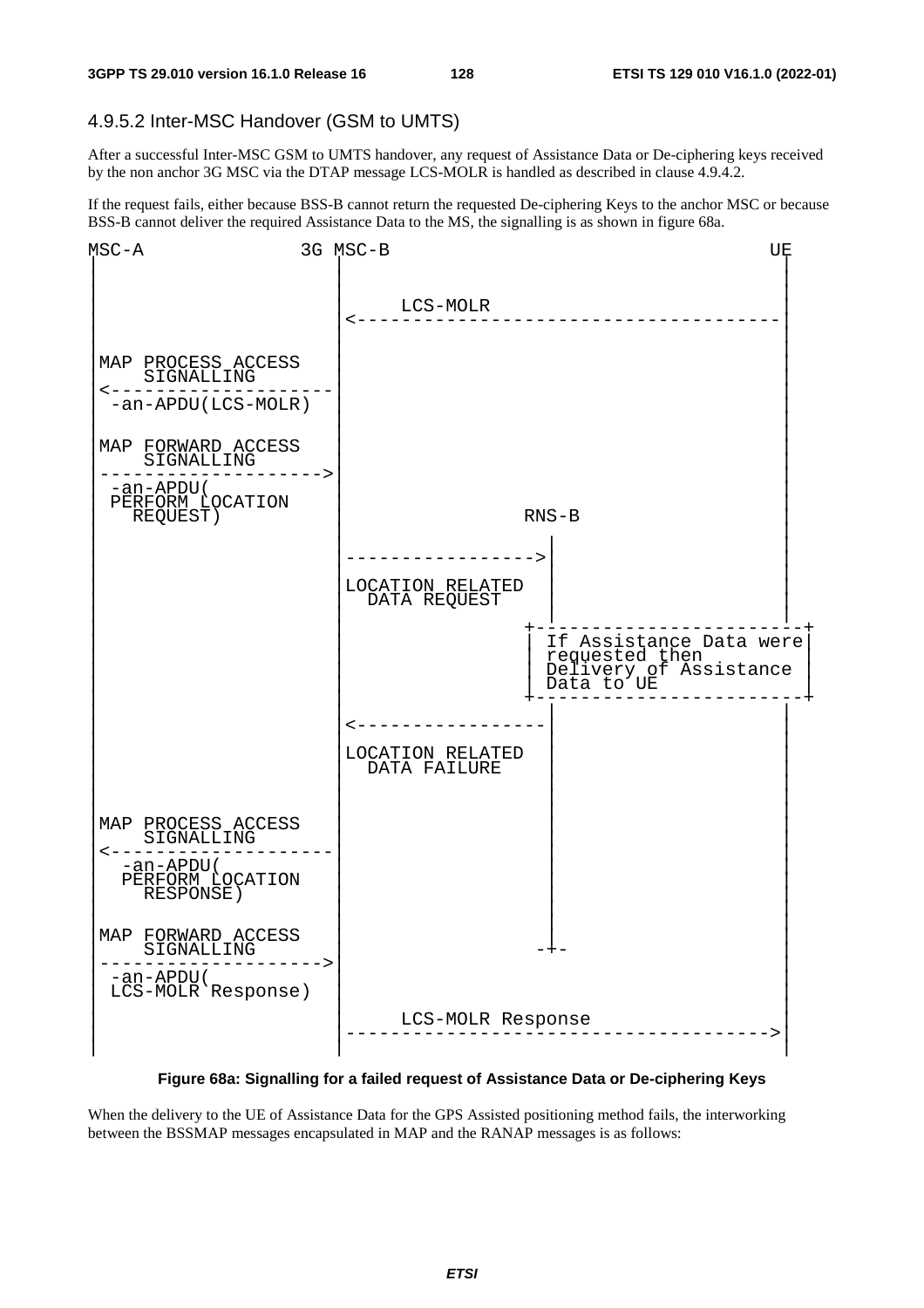|                    | 29.002                                                                                        | 25.413                                                | Notes |
|--------------------|-----------------------------------------------------------------------------------------------|-------------------------------------------------------|-------|
| Forward<br>message | "For the forward messages please refer to the<br>corresponding table in clause 4.9.4.2"       |                                                       |       |
| Result             | MAP PROCESS ACCESS SIG. LOCATION RELATED<br>request<br>-an-APDU<br>PERFORM LOCATION RESPONSE) | DATA FAILURE                                          |       |
|                    | BSSMAP information<br>elements:                                                               | RANAP information<br>elements:                        |       |
|                    | LCS Cause<br>> System Failure                                                                 | Cause<br>> Dedicated Assistance<br>Data Not Available |       |

When the RNS-B cannot satisfy the request for De-ciphering Keys, the interworking between the BSSMAP messages encapsulated in MAP and the RANAP messages is as follows:

|                    | 29.002                                                                                          | 25.413                                       | Notes |
|--------------------|-------------------------------------------------------------------------------------------------|----------------------------------------------|-------|
| Forward<br>message | "For the forward messages please refer to the<br>corresponding table in clause 4.9.4.2"         |                                              |       |
| Result             | MAP PROCESS ACCESS SIG. LOCATION RELATED<br>request<br>-an-APDU (<br>PERFORM LOCATION RESPONSE) | DATA FAILURE                                 |       |
|                    | BSSMAP information<br>elements:                                                                 | RANAP information<br>elements:               |       |
|                    | LCS Cause<br>> System Failure                                                                   | Cause<br>> Deciphering Keys<br>Not Available |       |

After the inter-MSC GSM to UMTS handover, the 3G MSC-B can perform intra-MSC UMTS to GSM handover. Any request for Assistance Data or De-ciphering keys received after completion of the intra-MSC UMTS to GSM handover is handled as for Inter-MSC Handover GSM to GSM (see clause 4.9.4.1).

If the request fails the signalling is the same as for the failure case for Inter-MSC Handover GSM to GSM (see clause 4.9.5.1)

### 4.9.5.3 Inter-MSC Handover (UMTS to GSM)

After a successful Inter-MSC UMTS to GSM handover, any request of Assistance Data or De-ciphering keys received by the non anchor MSC via the DTAP message LCS-MOLR is handled as described in clause 4.9.4.3.

If the request fails, either because the BSS-B cannot return the requested De-ciphering Keys to the anchor 3G MSC or BSS-B cannot deliver the required Assistance Data to the MS, the signalling is the same as for the successful case and is shown in figure 67c.

After the inter-MSC UMTS to GSM handover, the 3G MSC-B can perform intra-MSC GSM to UMTS handover. Any request for Assistance Data or De-ciphering keys received after completion of the intra-MSC GSM to UMTS handover is handled as for Inter-MSC Handover GSM to UMTS (see clause 4.9.4.2)..

If the request fails the signalling is the same as for the failure case for Inter-MSC Handover GSM to UMTS (see clause 4.9.5.2)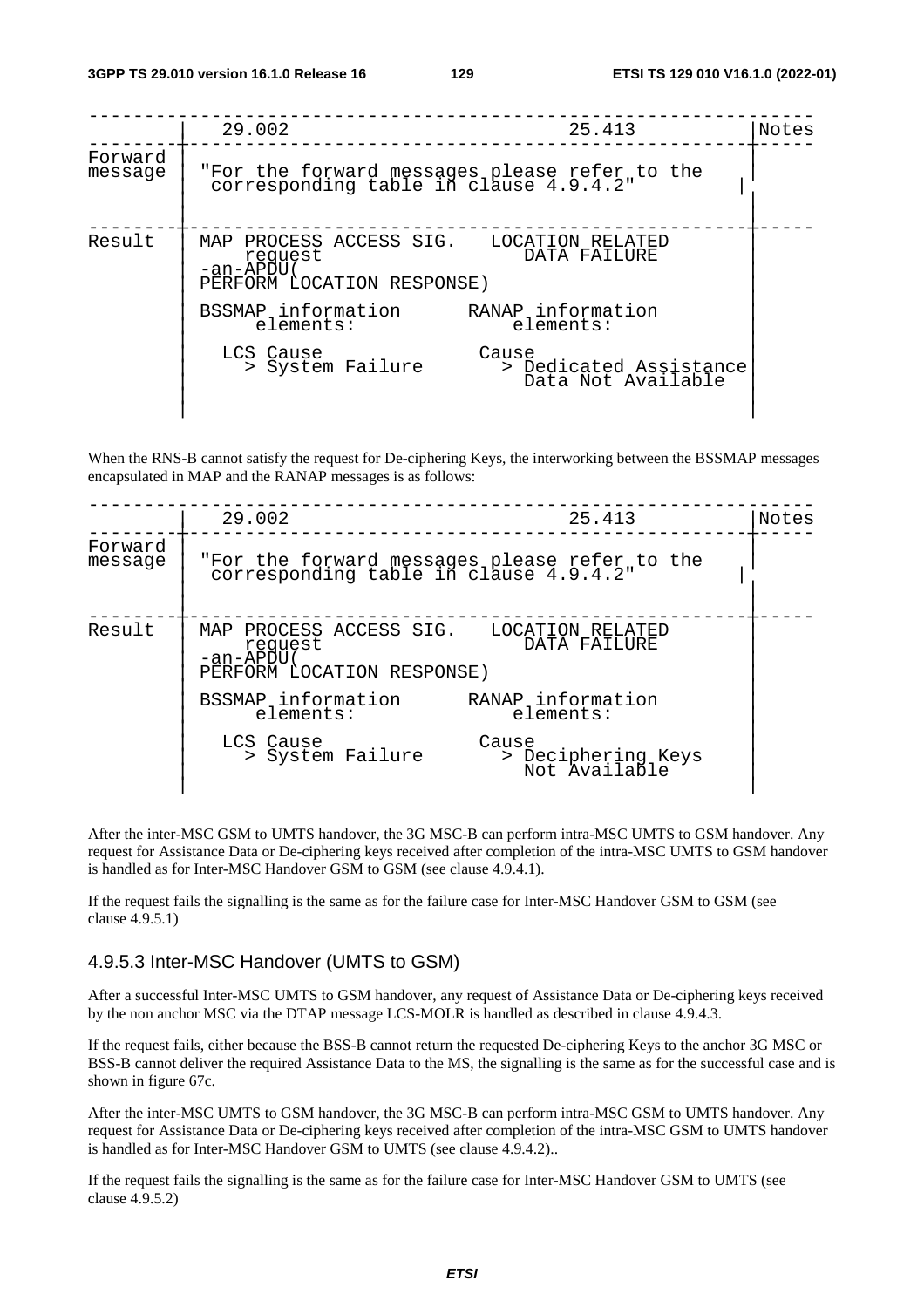### 4.9.5.4 Inter-MSC SRNS Relocation

After a successful Inter-MSC SRNS Relocation , any request of Assistance Data or De-ciphering keys received by the non anchor 3G MSC via the DTAP message LCS-MOLR is handled as described in clause 4.9.4.4.

If the request fails, either because the RNS-B cannot return the requested De-ciphering Keys to the anchor 3G MSC or RNS-B cannot deliver the required Assistance Data to the MS, the signalling is shown in figure 68b.



**Figure 68b: Signalling for the request of Assistance Data or De-ciphering Keys** 

After the inter-MSC SRNS Relocation, the 3G MSC-B can perform intra-MSC UMTS to GSM handover. Any request for Assistance Data or De-ciphering keys received after completion of the intra-MSC UMTS to GSM requires that at the non anchor 3G MSC the received RANAP messages are mapped into the corresponding BSSMAP messages to be sent to the BSS, and the received BSSMAP messages are mapped into the corresponding RANAP messages to be sent over the E-interface to the anchor 3G-MSC.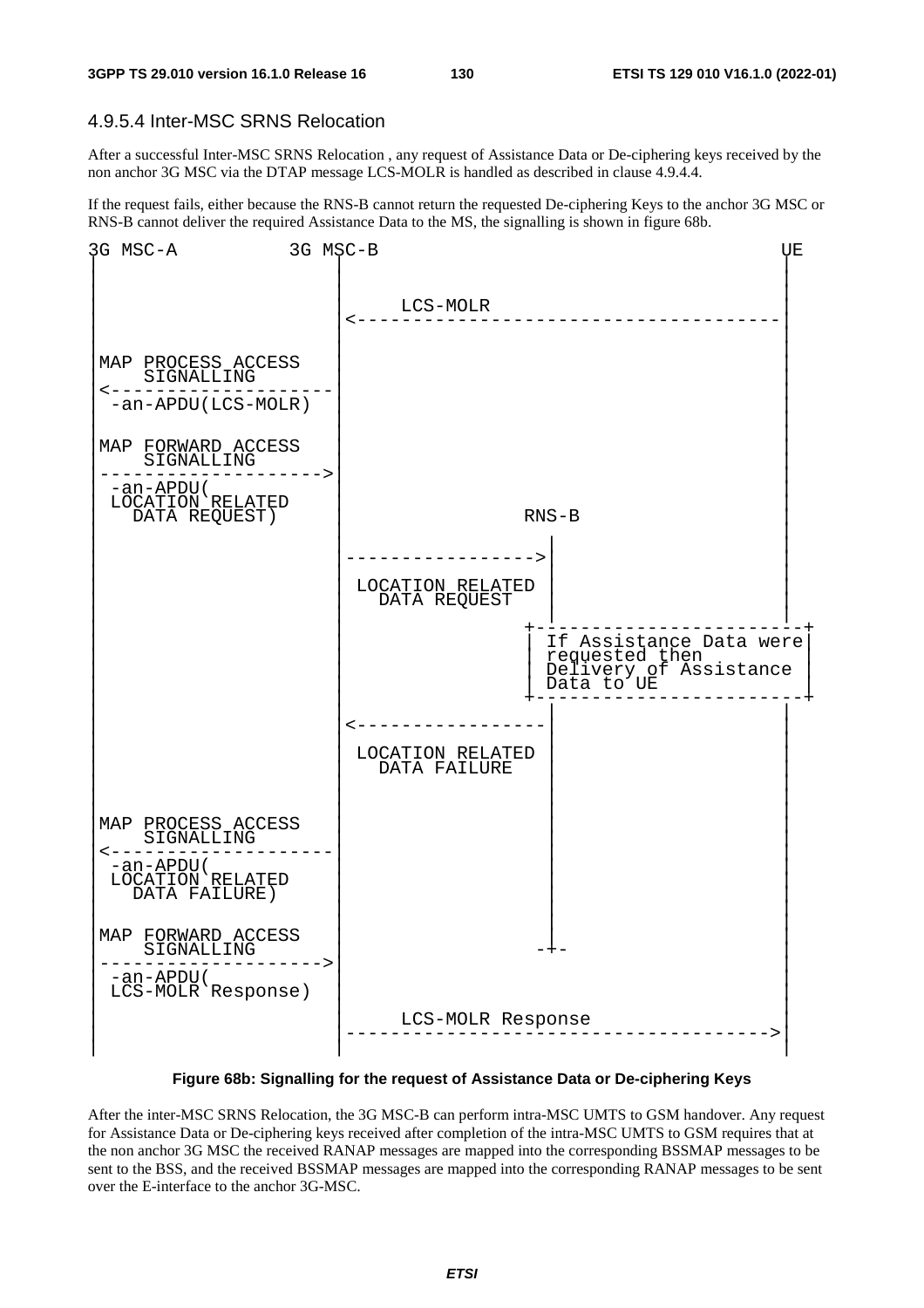If the request fails, either because the BSS-B cannot return the requested De-ciphering Keys to the anchor 3G MSC or BSS-B cannot deliver the required Assistance Data to the MS, the signalling is as shown in figure 68c.



**Figure 68c: Signalling for the request of Assistance Data or De-ciphering Keys** 

After the inter-MSC SRNS Relocation, the 3G MSC-B can perform intra-MSC UMTS to GSM handover. Any request for Assistance Data or De-ciphering keys received after completion of the intra-MSC UMTS to GSM requires that at the non anchor 3G MSC the received RANAP messages are mapped into the corresponding BSSMAP messages to be sent to the BSS, and the received BSSMAP messages are mapped into the corresponding RANAP messages to be sent over the E-interface to the anchor 3G-MSC.

When the UE requires the delivery of Assistance Data for the GPS Assisted positioning method, the interworking between the RANAP messages encapsulated in MAP and the BSSMAP messages is as follows: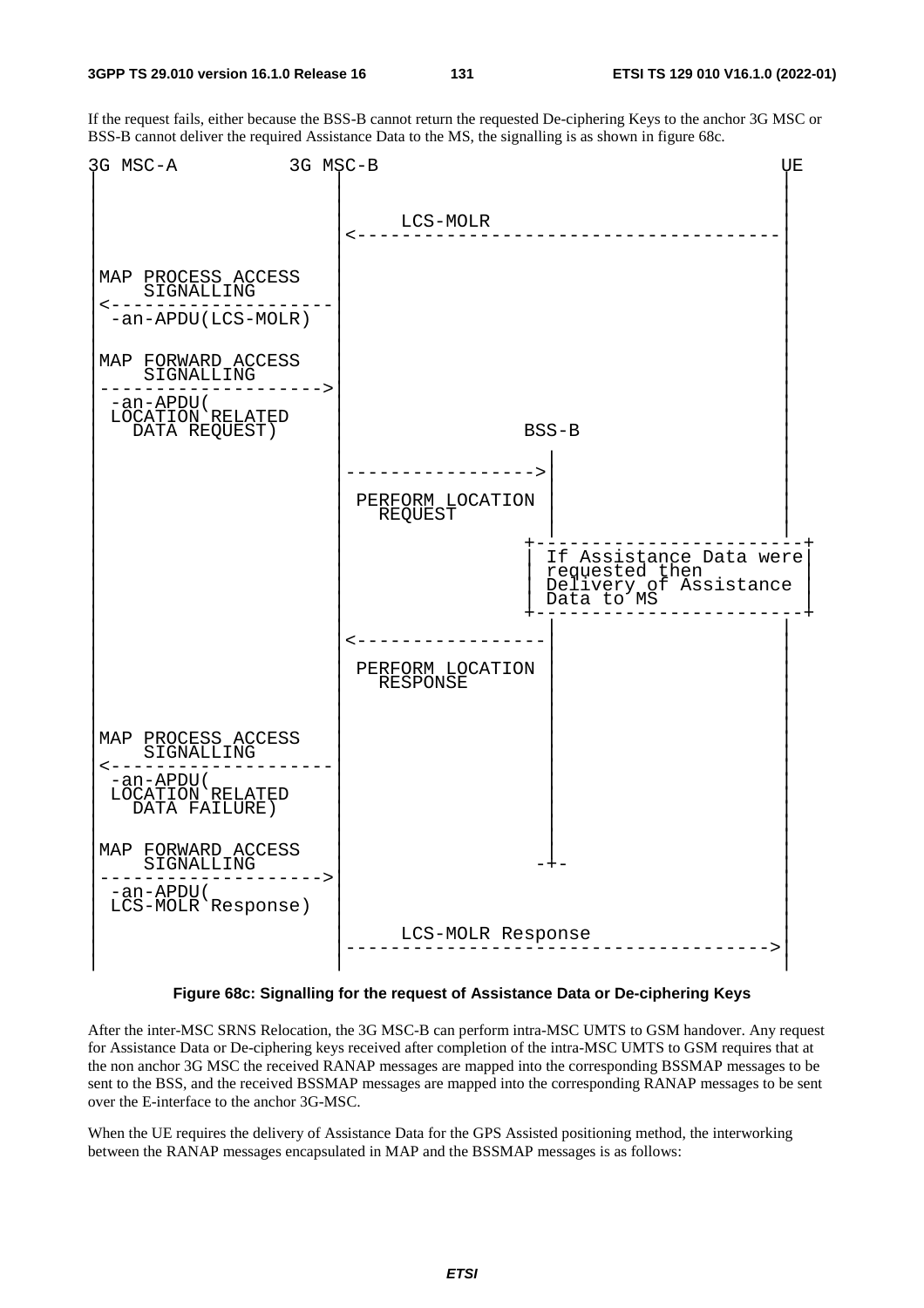|                    | 29.002<br>48.008                                                                                                   | Notes |
|--------------------|--------------------------------------------------------------------------------------------------------------------|-------|
| Forward<br>message | "For the forward messages please refer to the<br>corresponding table in clause 4.9.4.4"                            |       |
| Result             | MAP PROCESS ACCESS SIG. PERFORM LOCATION<br>RESPONSE<br>request<br>-an-APDU (<br>LOCATION RELATED<br>DATA FAILURE) |       |
|                    | BSSMAP information<br>RANAP information<br>elements:<br>elements:                                                  |       |
|                    | LCS Cause<br>Cause<br>> Dedicated Assistance<br>> <any value=""><br/>Data Not Available</any>                      |       |

When the UE requires the delivery of De-ciphering Keys for the GPS Assisted positioning method, the interworking between the RANAP messages encapsulated in MAP and the BSSMAP messages is as follows:

|                    | 29.002                                                                                                 | 48.008                                                                                  | Notes |
|--------------------|--------------------------------------------------------------------------------------------------------|-----------------------------------------------------------------------------------------|-------|
| Forward<br>message |                                                                                                        | "For the forward messages please refer to the<br>corresponding table in clause 4.9.4.4" |       |
| Result             | MAP PROCESS ACCESS SIG. PERFORM LOCATION<br>request<br>-an-APDU (<br>LOCATION RELATED<br>DATA FAILURE) | RESPONSE                                                                                |       |
|                    | RANAP information<br>elements:                                                                         | BSSMAP information<br>elements:                                                         |       |
|                    | Cause<br>> Deciphering Keys<br>Not Available                                                           | LCS Cause<br>> <any value=""></any>                                                     |       |

### 4.9.6 Abort of Request of Assistance Data or De-ciphering Keys:

### 4.9.6.1 Inter-MSC Handover (GSM to GSM)

After a successful Inter-MSC handover, any request of Assistance Data or De-ciphering keys received by the non anchor MSC via the DTAP message LCS-MOLR is handled as described in clause 4.9.4.1.

If the request is aborted by the anchor MSC the signalling is as shown in figure 69a.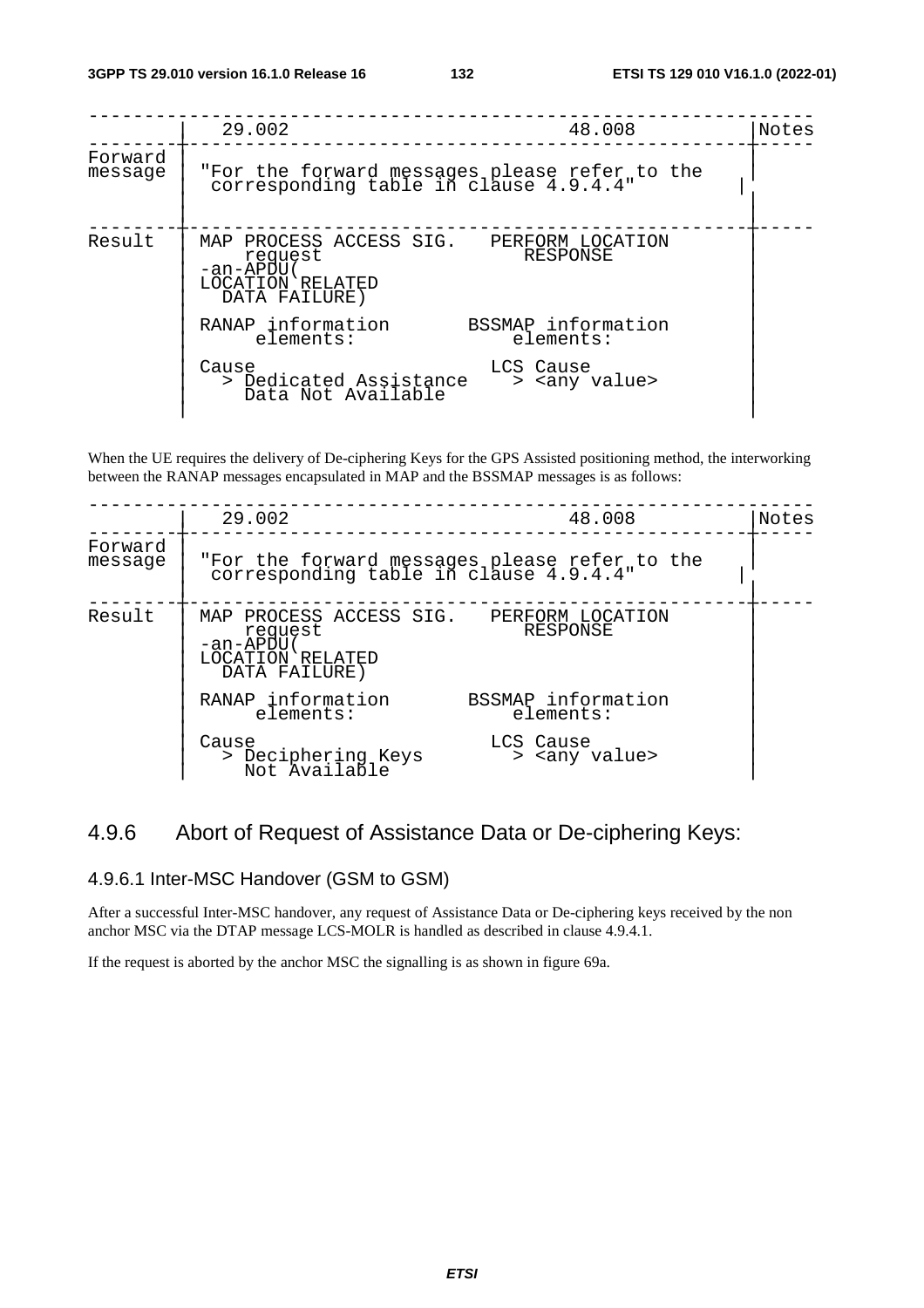

#### **Figure 69a: Signalling for the abortion of a request for Assistance Data or De-ciphering Keys**

After the inter-MSC handover, the MSC-B can perform intra-MSC GSM to UMTS handover. Any request for Assistance Data or De-ciphering keys received after completion of the intra-MSC GSM to UMTS handover is handled as for Inter-MSC Handover GSM to UMTS (see clause 4.9.4.2).

If the request is aborted the signalling is the same as for the abortion case for Inter-MSC Handover GSM to UMTS (see clause 4.9.6.2)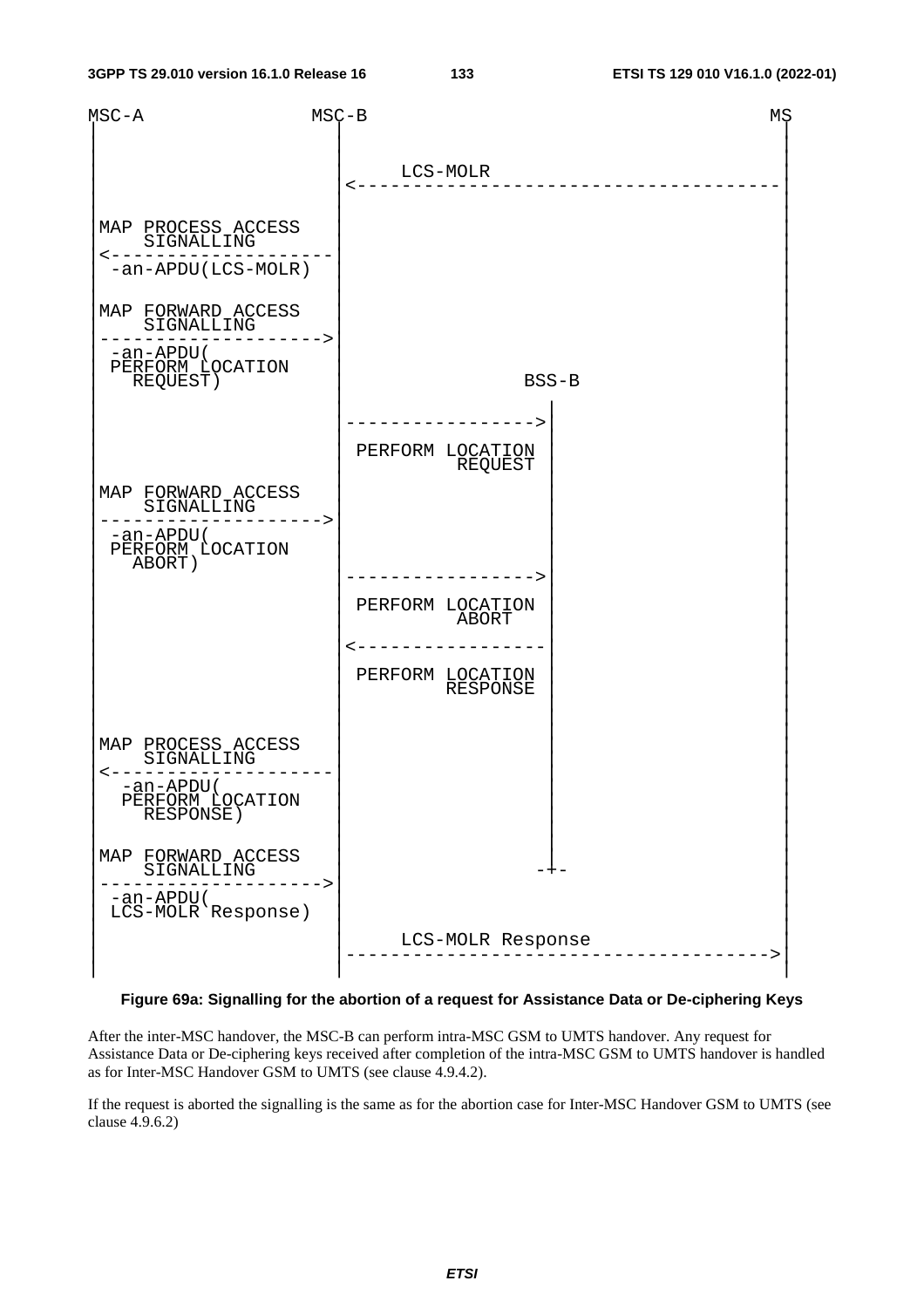### 4.9.6.2 Inter-MSC Handover (GSM to UMTS)

After a successful Inter-MSC GSM to UMTS handover, any request of Assistance Data or De-ciphering keys received by the non anchor MSC via the DTAP message LCS-MOLR is handled as described in clause 4.9.4.1.

If the request is aborted by the anchor MSC the signalling is as shown in figure 69b.



#### **Figure 69b: Signalling for the abortion of the request for Assistance Data or De-ciphering Keys**

There"s no interworking between the BSSMAP Perform Location Abort and any RANAP message since it is not possible to abort a request for Assistance Data or De-ciphering Keys with RANAP. The BSSMAP message Perform Location Response is generated by the non-anchor 3G MSC.

After the inter-MSC GSM to UMTS handover, the 3G MSC-B can perform intra-MSC UMTS to GSM handover. Any request for Assistance Data or De-ciphering keys received after completion of the intra-MSC UMTS to GSM handover is handled as for Inter-MSC Handover GSM to GSM (see clause 4.9.4.1).

If the request is aborted the signalling is the same as for the abortion case for Inter-MSC Handover GSM to GSM (see clause 4.9.6.1)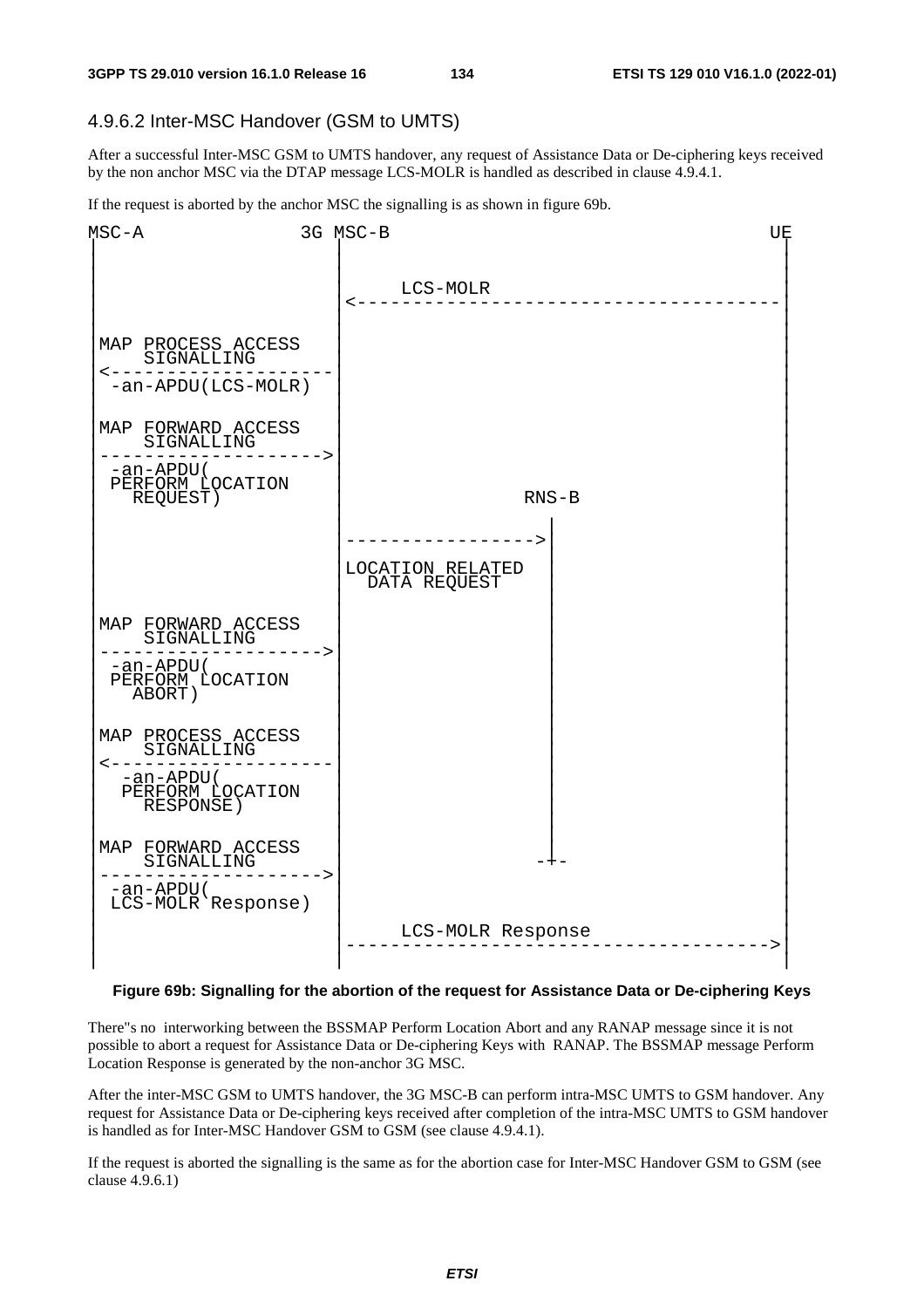### 4.9.6.3 Inter-MSC Handover (UMTS to GSM)

After a successful Inter-MSC UMTS to GSM handover, any request of Assistance Data or De-ciphering keys received by the non anchor MSC via the DTAP message LCS-MOLR is handled as described in clause 4.9.4.3.

If the request is aborted by the anchor 3G MSC the signalling is the same as for the abortion for Inter-MSC GSM to GSM handover abd is shown in figure 69a.

After the inter-MSC UMTS to GSM handover, the 3G MSC-B can perform intra-MSC GSM to UMTS handover. Any request for Assistance Data or De-ciphering keys received after completion of the intra-MSC GSM to UMTS handover is handled as for Inter-MSC Handover GSM to UMTS (see clause 4.9.4.2)..

If the request is aborted the signalling is the same as for the abortion case for Inter-MSC Handover GSM to UMTS (see clause 4.9.6.2)

### 4.9.6.4 Inter-MSC SRNS Relocation

After a successful Inter-MSC SRNS Relocation , any request of Assistance Data or De-ciphering keys received by the non anchor 3G MSC via the DTAP message LCS-MOLR is handled as described in clause 4.9.4.4.

The request cannot be aborted by the 3G anchor MSC since RANAP does not support abortion of a request for Assistance Data or De-Ciphering Keys.

## 4.10 Single Radio Voice Call Continuity (SRVCC)

### 4.10.1 General

The general principles of the SRVCC handover procedures are specified in 3GPP TS 23.009 [2]. This clause provides a detailed specification for the interworking performed by the MSC Server enhanced for SRVCC. It defines in particular the encoding of RANAP and BSSMAP cause values to avoid different encodings in different implementations.

### 4.10.2 SRVCC Handover from UTRAN (HSPA) to GERAN

#### **Encoding of the cause code sent in BSSMAP Handover Request:**

When it receives the SRVCC PS to CS Request message from the SGSN (see 3GPP TS 29.280 [25]), the MSC Server enhanced for SRVCC shall set the BSSMAP Cause to the value 'Uplink quality' in the Handover Request message.

### 4.10.3 SRVCC Handover from UTRAN (HSPA) to UTRAN

#### **Encoding of the cause code sent in RANAP Relocation Request:**

When it receives the SRVCC PS to CS Request message from the SGSN (see 3GPP TS 29.280 [25]), the MSC Server enhanced for SRVCC shall set the RANAP Cause to the value 'Time critical Relocation ' in the Relocation Request message.

### 4.10.4 SRVCC Handover from E-UTRAN to GERAN

#### **Encoding of the cause code sent in BSSMAP Handover Request:**

When it receives the SRVCC PS to CS Request message from the MME (see 3GPP TS 29.280 [25]), the MSC Server enhanced for SRVCC shall set the BSSMAP Cause to the value 'Uplink quality' in the Handover Request message.

### 4.10.5 SRVCC Handover from E-UTRAN to UTRAN

**Encoding of the cause code sent in RANAP Relocation Request:**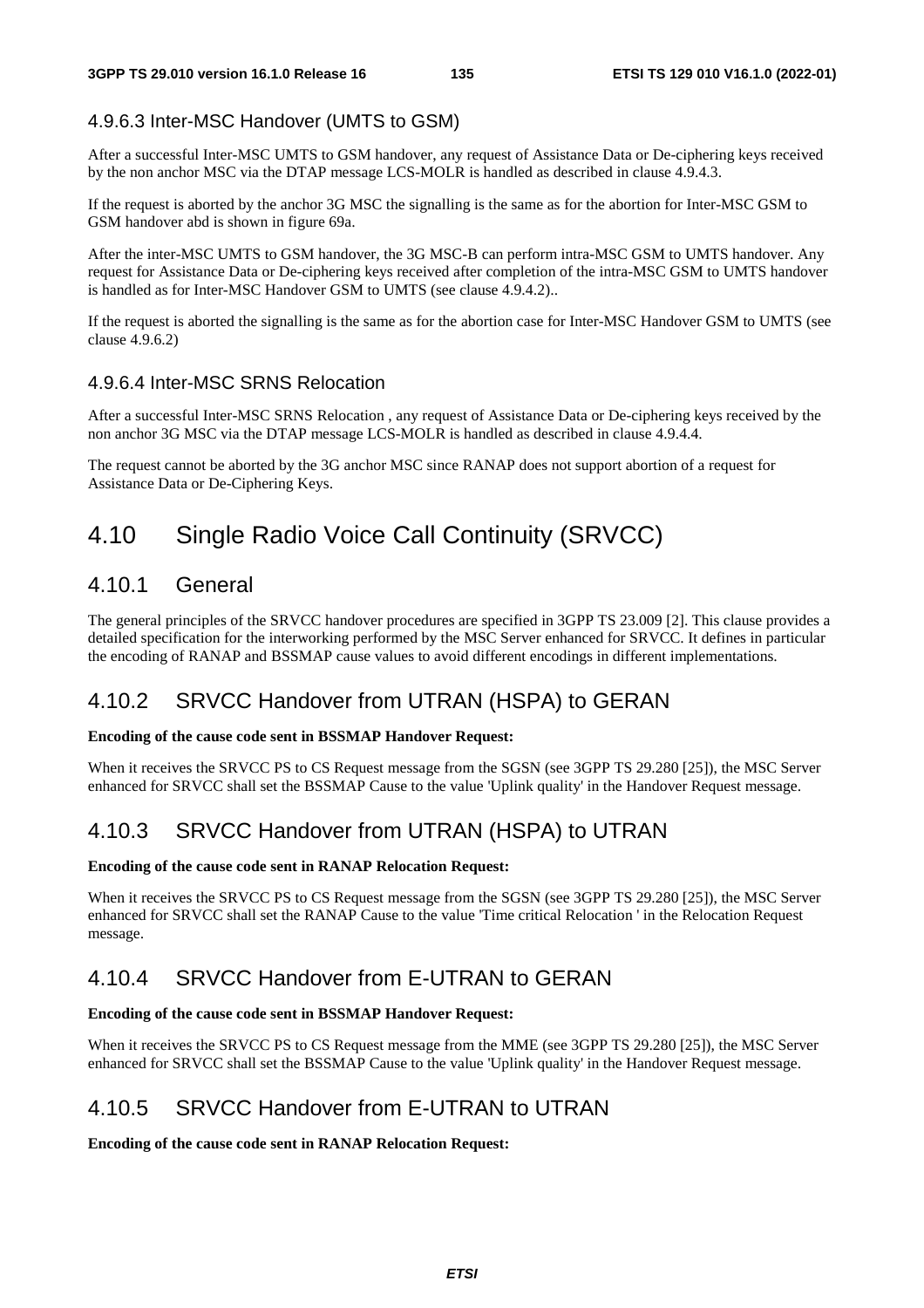When it receives the SRVCC PS to CS Request message from the MME (see 3GPP TS 29.280 [25]), the MSC Server enhanced for SRVCC shall set the RANAP Cause to the value 'Time critical Relocation ' in the Relocation Request message.

# 5 Interworking in the MME

### 5.1 General

This clause provides a detailed specification for the interworking performed by the MME.

5.2 Void

## 5.3 Interworking between RANAP protocol messages and S1AP protocol messages

This clause defines a mapping of RANAP and S1AP cause values used in connection with inter RAT Handover to avoid different mappings in different implementations.

### **Inter RAT Handover from UTRAN to LTE:**

Table 5.3.1 defines a cause value mapping performed by the MME when the MME receives the Forward Relocation Request message from the S4-SGSN.

|                                          | 25.413 [7]                                 | 36.413 [21]                  |                                         |
|------------------------------------------|--------------------------------------------|------------------------------|-----------------------------------------|
| <b>RELOCATION REQUIRED (RANAP Cause)</b> |                                            |                              | <b>HANDOVER REQUEST (S1AP Cause)</b>    |
| Group                                    | Value                                      | Group                        | Value                                   |
| Radio Network Layer<br>Cause             | Time critical Relocation                   | Radio Network Layer<br>Cause | Time critical handover                  |
| Radio Network Layer<br>Cause             | <b>Resource Optimisation</b><br>Relocation | Radio Network Layer<br>Cause | Resource optimisation<br>handover       |
| Radio Network Layer<br>Cause             | Reduce Load in<br>Serving Cell             | Radio Network Layer<br>Cause | Reduce load in serving cell             |
| Any other value                          |                                            | Radio Network Layer<br>Cause | Handover Desirable for<br>Radio Reasons |

### **Table 5.3.1: Cause value mapping from RANAP Cause to S1AP Cause**

For inter RAT handover from UTRAN served by Gn/Gp-SGSN to LTE, the MME maps the RANAP cause in the GTPv1 Forward Relocation Request message to an S1AP cause as per Table 5.3.1. The MME sends this S1AP cause in the S1AP Handover Request message to the eNodeB.

For inter RAT handover from UTRAN served by Gn/Gp-SGSN to LTE, if the handover fails in the LTE access, the MME maps the S1AP cause in the S1AP Handover Failure message to a RANAP cause by using the mapping in Table 6.2.1. The MME uses the RANAP cause in the GTPv1 Forward Relocation Response message to the Gn/Gp-SGSN.

### **Inter RAT Handover from LTE to UTRAN:**

The table 5.3.2 defines a cause value mapping performed by the MME when the MME receives the Forward Relocation Response message from the S4-SGSN. This mapping is only needed if the inter RAT Handover failed in UTRAN.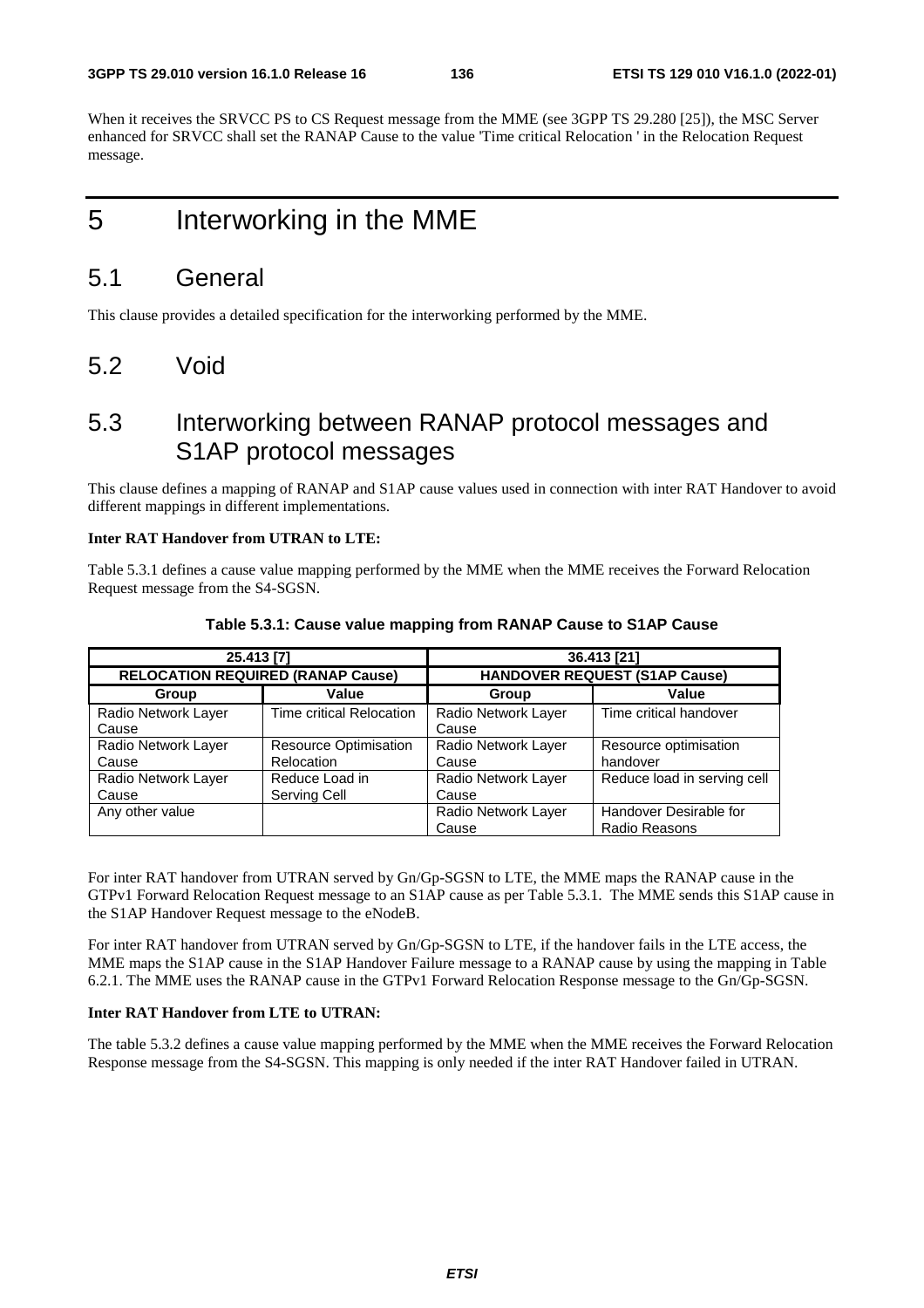| 25.413 [7]                              |                                                                                          | 36.413 [21]                                  |                                                                       |
|-----------------------------------------|------------------------------------------------------------------------------------------|----------------------------------------------|-----------------------------------------------------------------------|
| <b>RELOCATION FAILURE (RANAP Cause)</b> |                                                                                          | HANDOVER PREPARATION FAILURE (S1AP<br>Cause) |                                                                       |
| Group                                   | Value                                                                                    | Group                                        | Value                                                                 |
| Radio Network Layer<br>Cause            | No Radio Resources<br>Available in Target Cell                                           | Radio Network Layer<br>Cause                 | No Radio Resources<br>Available in Target Cell                        |
| Radio Network Layer<br>Cause            | <b>Requested Ciphering</b><br>and/or Integrity<br>Protection algorithms<br>not supported | Radio Network Layer<br>Cause                 | Encryption and/or integrity<br>protection algorithms not<br>supported |
| Radio Network Layer<br>Cause            | Traffic Load In The<br><b>Target Cell Higher</b><br>Than In The Source<br>Cell           | Radio Network Layer<br>Cause                 | No Radio Resources<br>Available in Target Cell                        |
| Miscellaneous Cause                     | O&M Intervention                                                                         | Miscellaneous Cause                          | <b>O&amp;M</b> Intervention                                           |
| Any other value                         |                                                                                          | Radio Network Layer<br>Cause                 | Handover Failure In Target<br><b>EPC/eNB Or Target</b><br>System      |

For inter RAT handover from LTE to UTRAN served by Gn/Gp-SGSN, the MME maps the S1AP cause in S1AP Handover Required message to a RANAP cause by using the mapping in Table 6.2.2. The MME uses this RANAP cause in the GTPv1 Forward Relocation Request message to the Gn/Gp-SGSN.

For inter RAT handover from LTE to UTRAN served by Gn/Gp-SGSN, if the handover fails in the UTRAN access, the MME maps the RANAP cause received in the GTPv1 Forward Relocation Response message to an S1AP cause as per Table 5.3.2. The MME sends this S1AP cause in the S1AP Handover Preparation Failure message to the eNodeB.

## 5.4 Interworking between BSSGP protocol messages and S1AP protocol messages

This clause defines a mapping of BSSGP and S1AP cause values used in connection with inter RAT Handover to avoid different mappings in different implementations.

#### **Inter RAT Handover from GERAN to LTE:**

Table 5.4.1 defines a cause value mapping performed by the MME when the MME receives the GTPv2 Forward Relocation Request message from the S4-SGSN or the GTPv1 Forward Relocation Request message from Gn/Gp-SGSN (as per Annex D of 3GPP TS 23.401[22]).

NOTE1: The mapping in Table 5.4.1 has been derived based on Table 15.1 in 3GPP TS 29.060 [23] and Table 5.3.1 in this specification.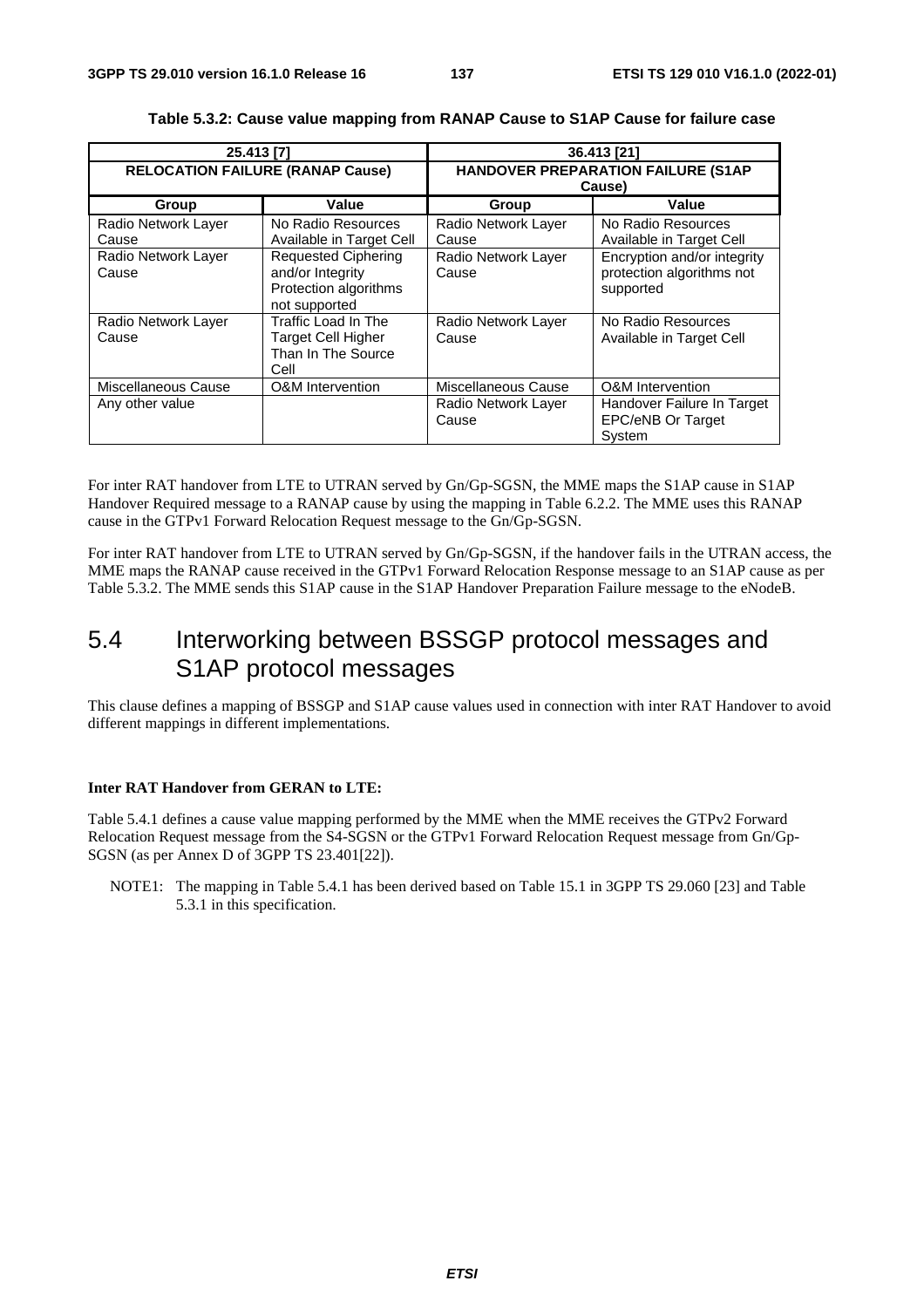| 48.018 [24]<br>36.413 [21]                |                                      |                                         |
|-------------------------------------------|--------------------------------------|-----------------------------------------|
| <b>PS HANDOVER REQUIRED (BSSGP Cause)</b> | <b>HANDOVER REQUEST (S1AP Cause)</b> |                                         |
| Value                                     | Group                                | Value                                   |
| Uplink quality                            | Radio Network Layer<br>Cause         | Time critical handover                  |
| Uplink strength                           | Radio Network Layer<br>Cause         | Time critical handover                  |
| Downlink quality                          | Radio Network Layer<br>Cause         | Time critical handover                  |
| Downlink strength                         | Radio Network Layer<br>Cause         | Time critical handover                  |
| Distance                                  | Radio Network Layer<br>Cause         | Time critical handover                  |
| Traffic                                   | Radio Network Layer<br>Cause         | Resource optimisation<br>handover       |
| Cell traffic congestion                   | Radio Network Layer<br>Cause         | Reduce load in serving cell             |
| Any other value                           | Radio Network Layer<br>Cause         | Handover Desirable for<br>Radio Reasons |

**Table 5.4.1: Cause value mapping from BSSGP Cause to S1AP Cause** 

For inter RAT handover from GERAN served by Gn/Gp-SGSN to LTE, if the handover fails in the LTE access, the MME maps the S1AP cause in S1AP Handover Failure message to a RANAP cause by using the mapping in Table 6.2.1. The MME uses the RANAP cause in the GTPv1 Forward Relocation Response message to the Gn/Gp-SGSN. The Gn-Gp/SGSN maps the RANAP cause to a BSSGP cause as per Table 15.2 in 3GPP TS 29.060 [23] and sends this BSSGP cause in the BSSGP PS Handover Required Nack message.

### **Inter RAT Handover from LTE to GERAN:**

Table 5.4.2 defines a cause value mapping performed by the MME when the MME receives the GTPv2 Forward Relocation Response message from the S4-SGSN or the GTPv1Forward Relocation Response message from the Gn/Gp-SGSN (as per Annex D of 3GPP TS 23.401[22]). This mapping is only needed if the inter RAT Handover failed in GERAN.

NOTE2: The mapping in Table 5.4.2 has been derived based on Table 15.4 in 3GPP TS 29.060 [23] and Table 5.3.2 in this specification.

| 48.018 [24]                                      |                              | 36.413 [21]                                                      |
|--------------------------------------------------|------------------------------|------------------------------------------------------------------|
| <b>PS HANDOVER REQUEST NACK</b><br>(BSSGP Cause) |                              | <b>HANDOVER PREPARATION FAILURE</b><br>(S1AP Cause)              |
| Value                                            | Group                        | Value                                                            |
| Cell traffic congestion                          | Radio Network Layer<br>Cause | No Radio Resources<br>Available in Target Cell                   |
| O&M intervention                                 | Miscellaneous Cause          | <b>O&amp;M</b> Intervention                                      |
| Any other value                                  | Radio Network Layer<br>Cause | Handover Failure In Target<br><b>EPC/eNB Or Target</b><br>System |

**Table 5.4.2: Cause value mapping from BSSGP Cause to S1AP Cause for failure case** 

For inter RAT handover from LTE to GERAN served by Gn/Gp-SGSN, the MME maps the S1AP cause in S1AP Handover Required message to a RANAP cause by using the mapping in Table 6.2.2. The MME uses the RANAP cause in the GTPv1 Forward Relocation Request message to the Gn/Gp-SGSN. The Gn-Gp/SGSN maps the RANAP cause to a BSSGP cause as per Table 15.3 in 3GPP TS 29.060 [23] and sends this BSSGP cause in the BSSGP PS Handover Request message.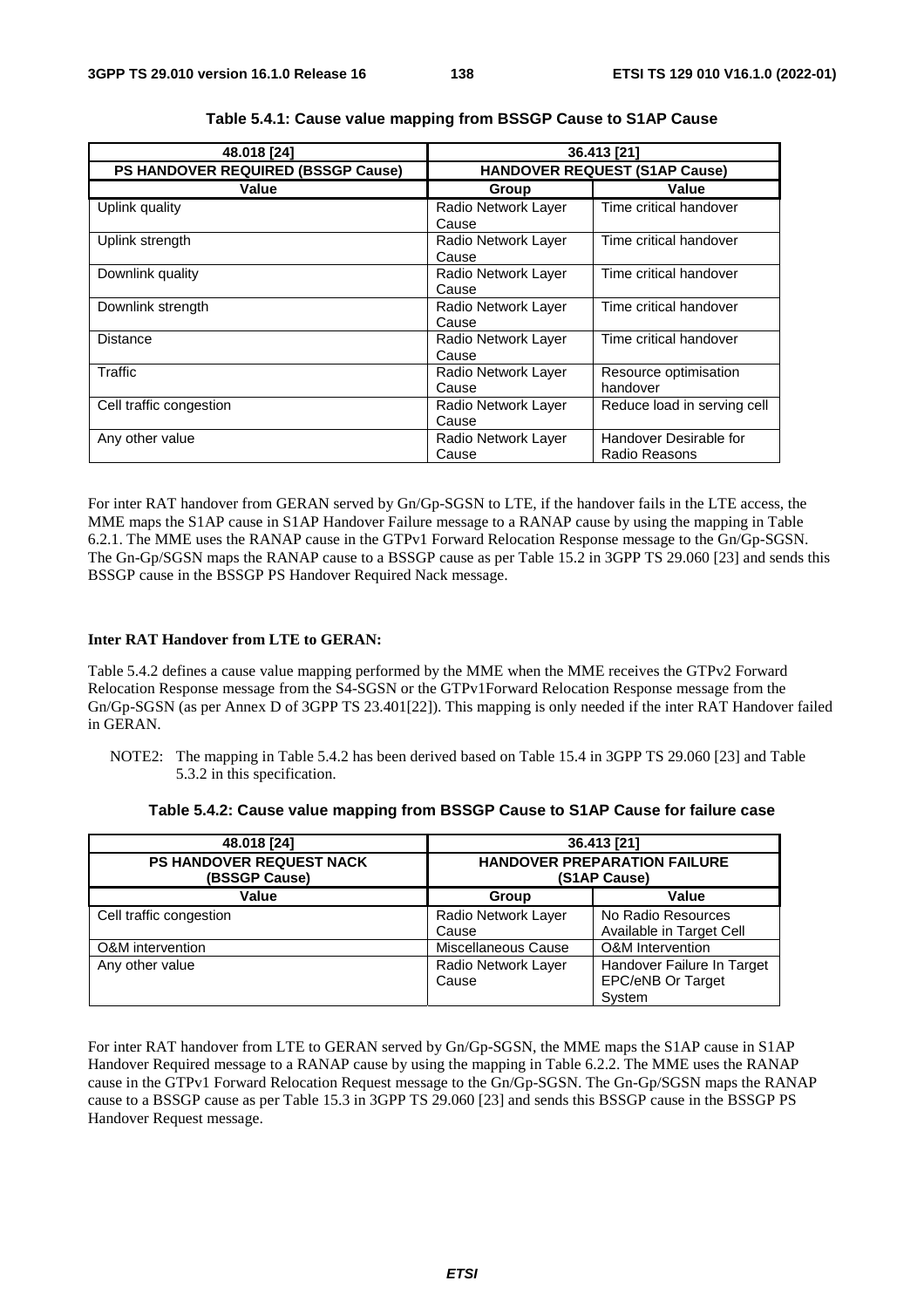# 6 Interworking in the S4-SGSN

## 6.1 General

This clause provides a detailed specification for the interworking performed by the S4-SGSN.

## 6.2 Interworking between RANAP protocol messages and S1AP protocol messages

This clause defines a mapping of RANAP and S1AP cause values used in connection with inter RAT Handover to avoid different mappings in different implementations.

### **Inter RAT Handover from UTRAN to LTE:**

The table 6.2.1 defines a cause value mapping performed by the S4-SGSN when the S4-SGSN receives the Forward Relocation Response message from the MME. This mapping is only needed if the inter RAT Handover failed in LTE.

### **Table 6.2.1: Cause value mapping from S1AP Cause to RANAP Cause for failure case**

| 36.413 [21]                          |                                                                          | 25.413 [7]                                             |                                                                                       |
|--------------------------------------|--------------------------------------------------------------------------|--------------------------------------------------------|---------------------------------------------------------------------------------------|
| <b>HANDOVER FAILURE (S1AP Cause)</b> |                                                                          | <b>RELOCATION PREPARATION FAILURE (RANAP</b><br>Cause) |                                                                                       |
| Group                                | Value                                                                    | Group                                                  | Value                                                                                 |
| Radio Network Layer                  | No Radio Resources                                                       | Radio Network Layer                                    | No Radio Resources                                                                    |
| Cause                                | Available in Target Cell                                                 | Cause                                                  | Available in Target Cell                                                              |
| Radio Network Layer<br>Cause         | Encryption and/or<br>integrity protection<br>algorithms not<br>supported | Radio Network Layer<br>Cause                           | <b>Requested Ciphering</b><br>and/or Integrity Protection<br>algorithms not supported |
| Miscellaneous Cause                  | O&M Intervention                                                         | Miscellaneous Cause                                    | <b>O&amp;M</b> Intervention                                                           |
| Any other value                      |                                                                          | Radio Network Layer<br>Cause                           | <b>Relocation Failure in</b><br>Target CN/RNC or Target<br>System                     |

#### **Inter RAT Handover from LTE to UTRAN:**

Table 6.2.2 defines a cause value mapping performed by the S4-SGSN when the S4-SGSN receives the Forward Relocation Request message from the MME.

| Table 6.2.2: Cause value mapping from S1AP Cause to RANAP Cause |  |  |  |  |  |
|-----------------------------------------------------------------|--|--|--|--|--|
|-----------------------------------------------------------------|--|--|--|--|--|

| 36.413 [21]                           |                               | 25.413 [7]          |                                         |
|---------------------------------------|-------------------------------|---------------------|-----------------------------------------|
| <b>HANDOVER REQUIRED (S1AP Cause)</b> |                               |                     | <b>RELOCATION REQUEST (RANAP Cause)</b> |
| Radio Network Layer                   | Handover Desirable for        | Radio Network Layer | <b>Relocation Desirable for</b>         |
| Cause                                 | Radio Reasons                 | Cause               | Radio Reasons                           |
| Radio Network Layer                   | <b>Time Critical Handover</b> | Radio Network Layer | Time critical Relocation                |
| Cause                                 |                               | Cause               |                                         |
| Radio Network Layer                   | Reduce Load in                | Radio Network Layer | Reduce Load in Serving                  |
| Cause                                 | Serving Cell                  | Cause               | Cell                                    |
| Radio Network Layer                   | <b>CS Fallback Triggered</b>  | Radio Network Layer | CS Fallback triggered                   |
| Cause                                 |                               | Cause               |                                         |
| Any other value                       |                               | Radio Network Layer | <b>Resource Optimized</b>               |
|                                       |                               | Cause               | Relocation                              |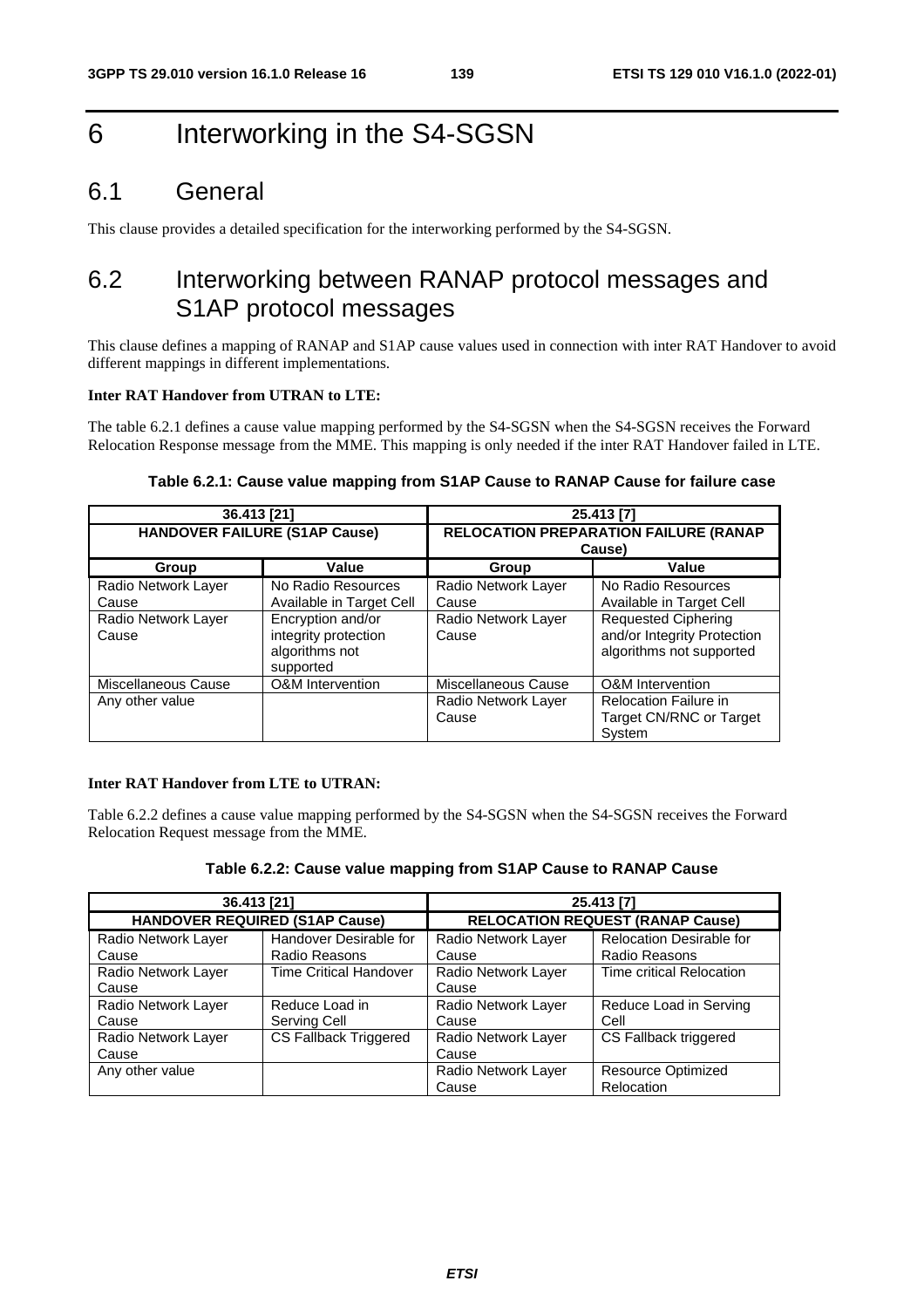## 6.3 Interworking between BSSGP protocol messages and S1AP protocol messages

This clause defines a mapping of BSSGP and S1AP cause values used in connection with inter RAT Handover to avoid different mappings in different implementations.

#### **Inter RAT Handover from GERAN to LTE:**

Table 6.3.1 defines a cause value mapping performed by the S4-SGSN when the S4-SGSN receives the GTPv2 Forward Relocation Response message from the MME.

NOTE1: The mapping in Table 6.3.1 has been derived based on Table 6.2.1 in this specification and Table 15.2 in 3GPP TS 29.060 [23].

**Table 6.3.1: Cause value mapping from S1AP Cause to BSSGP Cause for failure case** 

| 36.413 [21]                          |                                                                          | 48.018 [24]                                                                 |
|--------------------------------------|--------------------------------------------------------------------------|-----------------------------------------------------------------------------|
| <b>HANDOVER FAILURE (S1AP Cause)</b> |                                                                          | PS HANDOVER REQUIRED NACK (BSSGP Cause)                                     |
| Group                                | Value                                                                    | Value                                                                       |
| Radio Network Layer<br>Cause         | No Radio Resources<br>Available in Target Cell                           | Cell traffic congestion                                                     |
| Radio Network Layer<br>Cause         | Encryption and/or<br>integrity protection<br>algorithms not<br>supported | Requested ciphering and/or integrity protection<br>algorithms not supported |
| Miscellaneous Cause                  | <b>O&amp;M</b> Intervention                                              | <b>O&amp;M</b> Intervention                                                 |
| Any other value                      |                                                                          | Relocation failure in target system                                         |

#### **Inter RAT Handover from LTE to GERAN:**

Table 6.3.2 defines a cause value mapping performed by the S4-SGSN when the S4-SGSN receives the GTPv2 Forward Relocation Request message from the MME.

NOTE2: The mapping in Table 6.3.2 has been derived based on Table 6.2.2 in this specification and Table 15.3 in 3GPP TS 29.060 [23].

| 36.413 [21]                           |                               | 48.018 [24]                       |
|---------------------------------------|-------------------------------|-----------------------------------|
| <b>HANDOVER REQUIRED (S1AP Cause)</b> |                               | PS HANDOVER REQUEST (BSSGP Cause) |
| Value<br>Group                        |                               | Value                             |
| Radio Network Layer                   | Handover Desirable for        | Better cell                       |
| Cause                                 | Radio Reasons                 |                                   |
| Radio Network Layer                   | <b>Time Critical Handover</b> | Time critical relocation          |
| Cause                                 |                               |                                   |
| Radio Network Layer                   | Reduce Load in                | Cell traffic congestion           |
| Cause                                 | Serving Cell                  |                                   |
| Any other value                       |                               | Traffic                           |

**Table 6.3.2: Cause value mapping from S1AP Cause to BSSGP Cause** 

## 6.4 Interworking between BSSGP protocol messages and RANAP protocol messages

For the mapping of BSSGP and RANAP cause values used in connection with inter RAT Handover between GERAN and UTRAN, the mapping tables in clause 15 in 3GPP TS 29.060 [23] applies. The mapping is performed by the target S4-SGSN.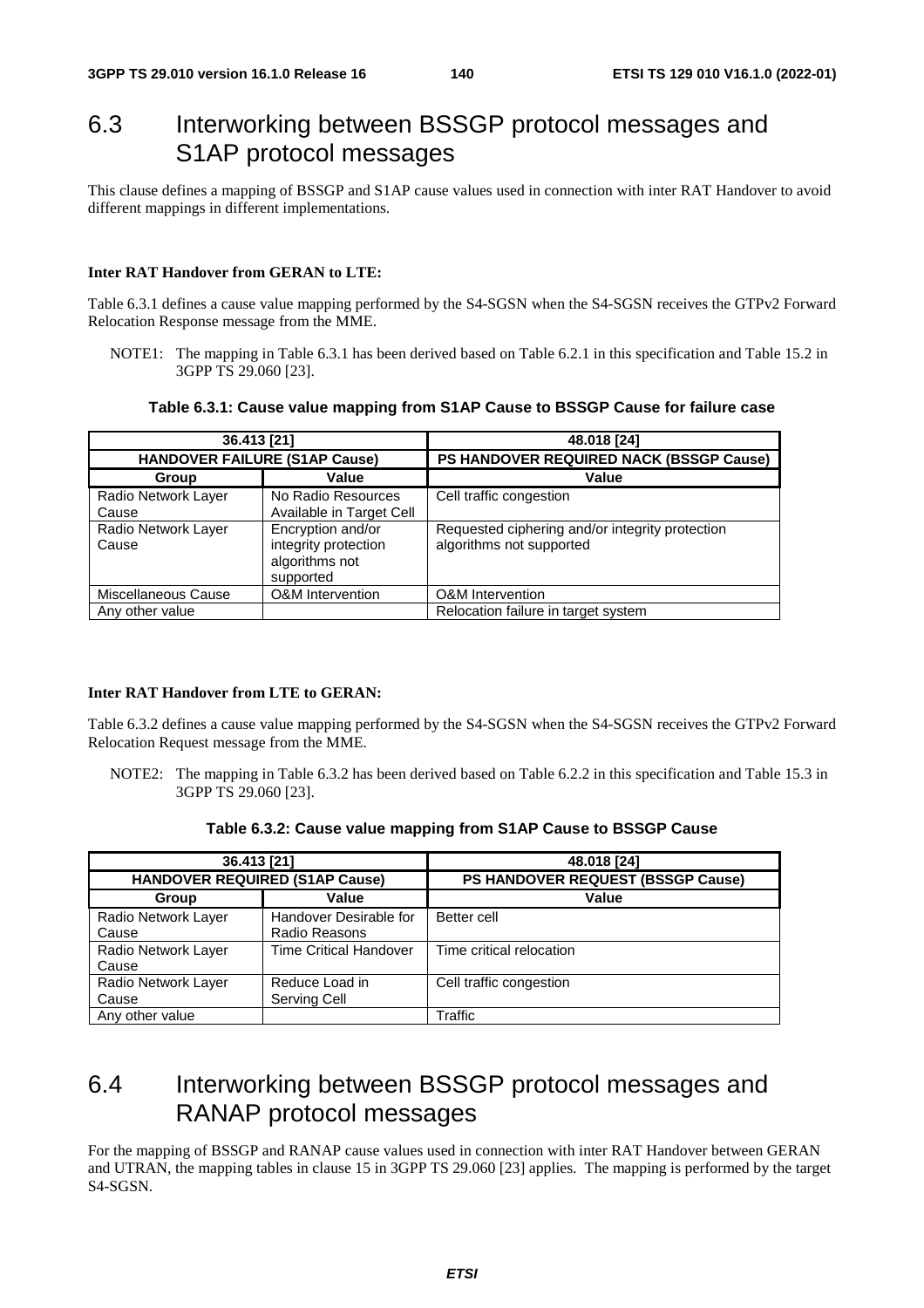# 7 Interworking in the AMF

### 7.1 General

This clause provides a detailed specification for the interworking performed by the AMF.

## 7.2 Interworking between S1AP protocol messages and NGAP protocol messages

This clause defines a mapping of S1AP and NGAP cause values used in connection with inter RAT Handover to avoid different mappings in different implementations.

#### **Inter RAT Handover from LTE to NG-RAN:**

Table 7.2.1 defines a cause value mapping performed by the AMF when the AMF receives the Forward Relocation Request message from the MME.

| 36.413 [21]                           |                              | 38.413 [26]                          |                             |
|---------------------------------------|------------------------------|--------------------------------------|-----------------------------|
| <b>HANDOVER REQUIRED (S1AP Cause)</b> |                              | <b>HANDOVER REQUEST (NGAP Cause)</b> |                             |
| Group                                 | Value                        | Group                                | Value                       |
| Radio Network Layer                   | Time critical Handover       | Radio Network Layer                  | Time critical handover      |
| Cause                                 |                              | Cause                                |                             |
| Radio Network Layer                   | <b>Resource Optimisation</b> | Radio Network Layer                  | Resource optimisation       |
| Cause                                 | Handover                     | Cause                                | handover                    |
| Radio Network Layer                   | Reduce Load in               | Radio Network Layer                  | Reduce load in serving cell |
| Cause                                 | Serving Cell                 | Cause                                |                             |
| Any other value                       |                              | Radio Network Layer                  | Handover Desirable for      |
|                                       |                              | Cause                                | Radio Reasons               |

#### **Table 7.2.1: Cause value mapping from S1AP Cause to NGAP Cause**

For inter RAT handover from LTE served by MME to NG-RAN, the AMF maps the S1AP cause in the GTPv2 Forward Relocation Request message to an NGAP cause as per Table 7.2.1. The AMF sends this NGAP cause in the NGAP Handover Request message to the NG-RAN.

The table 7.2.2 defines a cause value mapping performed by the AMF when the AMF receives the NGAP Handover Failure message from the NG-RAN. This mapping is only needed if the inter RAT Handover failed in NG-RAN.

| Table 7.2.2: Cause value mapping from NGAP Cause to S1AP Cause for failure case |  |
|---------------------------------------------------------------------------------|--|
|---------------------------------------------------------------------------------|--|

| 38.413 [26]                            |                                                                          |                                                     | 36.413 [21]                                                                              |
|----------------------------------------|--------------------------------------------------------------------------|-----------------------------------------------------|------------------------------------------------------------------------------------------|
| <b>HANDOVER FAILURE (NGAP Cause)</b>   |                                                                          | <b>HANDOVER PREPARATION FAILURE (S1AP</b><br>Cause) |                                                                                          |
| Group                                  | Value                                                                    | Group                                               | Value                                                                                    |
| Radio Network Layer<br>Cause           | No Radio Resources<br>Available in Target Cell                           | Radio Network Layer<br>Cause                        | No Radio Resources<br>Available in Target Cell                                           |
| Radio Network Layer<br>Cause           | Encryption and/or<br>integrity protection<br>algorithms not<br>supported | Radio Network Layer<br>Cause                        | Encryption and/or integrity<br>protection algorithms not<br>supported                    |
| Radio Network Layer<br>Cause           | Insufficient UE<br>Capabilities                                          | Radio Network Layer<br>Cause                        | Insufficient UE Capabilities                                                             |
| Miscellaneous Cause<br>Any other value | O&M Intervention                                                         | Miscellaneous Cause<br>Radio Network Layer<br>Cause | <b>O&amp;M</b> Intervention<br>Handover Failure In Target<br>EPC/eNB Or Target<br>System |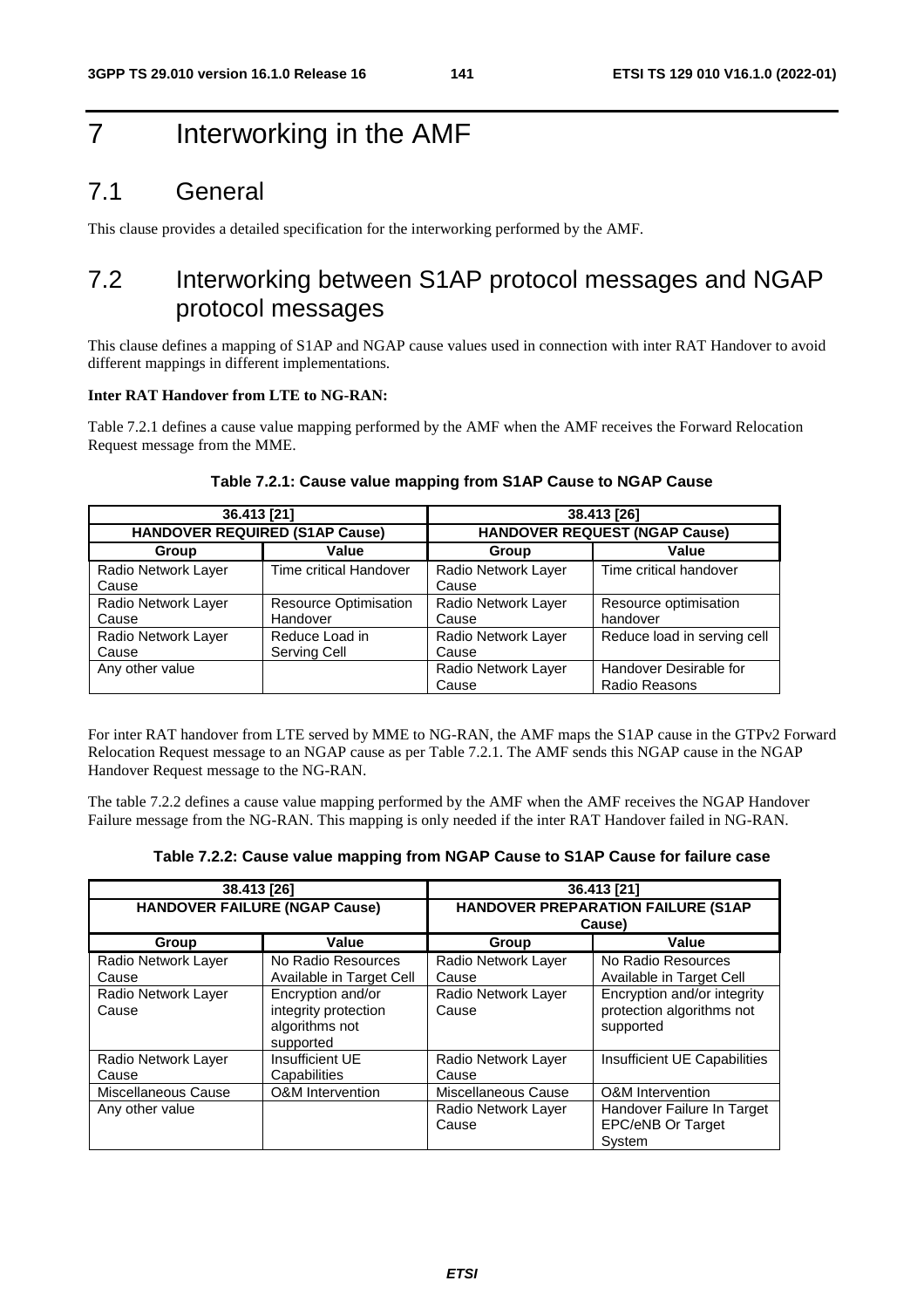For inter RAT handover from LTE served by MME to NG-RAN, if the handover fails in the NG-RAN access, the AMF maps the NGAP cause in the NGAP Handover Failure message to a S1AP cause by using the mapping in Table 7.2.2. The AMF uses the S1AP cause in the GTPv2 Forward Relocation Response message to the MME.

#### **Inter RAT Handover from NG-RAN to LTE:**

The table 7.2.3 defines a cause value mapping performed by the AMF when the AMF receives the HANDOVER REQUIRED from the NG-RAN.

| 38.413 [26]                           |                               | 36.413 [21]                          |                           |
|---------------------------------------|-------------------------------|--------------------------------------|---------------------------|
| <b>HANDOVER REQUIRED (NGAP Cause)</b> |                               | <b>HANDOVER REQUEST (S1AP Cause)</b> |                           |
| Radio Network Layer                   | Handover Desirable for        | Radio Network Layer                  | Handover Desirable for    |
| Cause                                 | Radio Reasons                 | Cause                                | Radio Reasons             |
| Radio Network Layer                   | <b>Time Critical Handover</b> | Radio Network Layer                  | Time critical Handover    |
| Cause                                 |                               | Cause                                |                           |
| Radio Network Layer                   | Reduce Load in                | Radio Network Layer                  | Reduce Load in Serving    |
| Cause                                 | Serving Cell                  | Cause                                | Cell                      |
| Any other value                       |                               | Radio Network Layer                  | <b>Resource Optimized</b> |
|                                       |                               | Cause                                | Relocation                |

**Table 7.2.3: Cause value mapping from NGAP Cause to S1AP Cause** 

For inter RAT handover from NG-RAN to LTE served by MME, the AMF maps the NGAP cause in NGAP Handover Required message to a S1AP cause by using the mapping in Table 7.2.3. The AMF uses this S1AP cause in the GTPv2 Forward Relocation Request message to the MME.

Table 7.2.4 defines a cause value mapping performed by the AMF when the AMF receives the Forward Relocation Response message from the MME. This mapping is only needed if the inter RAT Handover failed in LTE.

| Table 7.2.4: Cause value mapping from S1AP Cause to NGAP Cause for failure case |
|---------------------------------------------------------------------------------|
|                                                                                 |

| 36.413 [21]                          |                                                                          |                                                     | 38.413 [26]                                                           |
|--------------------------------------|--------------------------------------------------------------------------|-----------------------------------------------------|-----------------------------------------------------------------------|
| <b>HANDOVER FAILURE (S1AP Cause)</b> |                                                                          | <b>HANDOVER PREPARATION FAILURE (NGAP</b><br>Cause) |                                                                       |
| Group                                | Value                                                                    | Group                                               | Value                                                                 |
| Radio Network Layer<br>Cause         | No Radio Resources<br>Available in Target Cell                           | Radio Network Layer<br>Cause                        | No Radio Resources<br>Available in Target Cell                        |
| Radio Network Layer<br>Cause         | Encryption and/or<br>integrity protection<br>algorithms not<br>supported | Radio Network Layer<br>Cause                        | Encryption and/or integrity<br>protection algorithms not<br>supported |
| Radio Network Layer<br>Cause         | No Radio Resources<br>Available in Target Cell                           | Radio Network Layer<br>Cause                        | No Radio Resources<br>Available in Target Cell                        |
| Radio Network Layer<br>Cause         | Insufficient UE<br>Capabilities                                          | Radio Network Layer<br>Cause                        | Insufficient UE Capabilities                                          |
| Miscellaneous Cause                  | <b>O&amp;M</b> Intervention                                              | Miscellaneous Cause                                 | <b>O&amp;M</b> Intervention                                           |
| Any other value                      |                                                                          | Radio Network Layer<br>Cause                        | Handover failure in target<br>5GC/NG-RAN node or<br>target system     |

For inter RAT handover from NG-RAN to LTE served by MME, if the handover fails in the LTE access, the AMF maps the S1AP cause received in the GTPv2 Forward Relocation Response message to an NGAP cause as per Table 7.2.4. The AMF sends this NGAP cause in the NGAP Handover Preparation Failure message to the NG-RAN.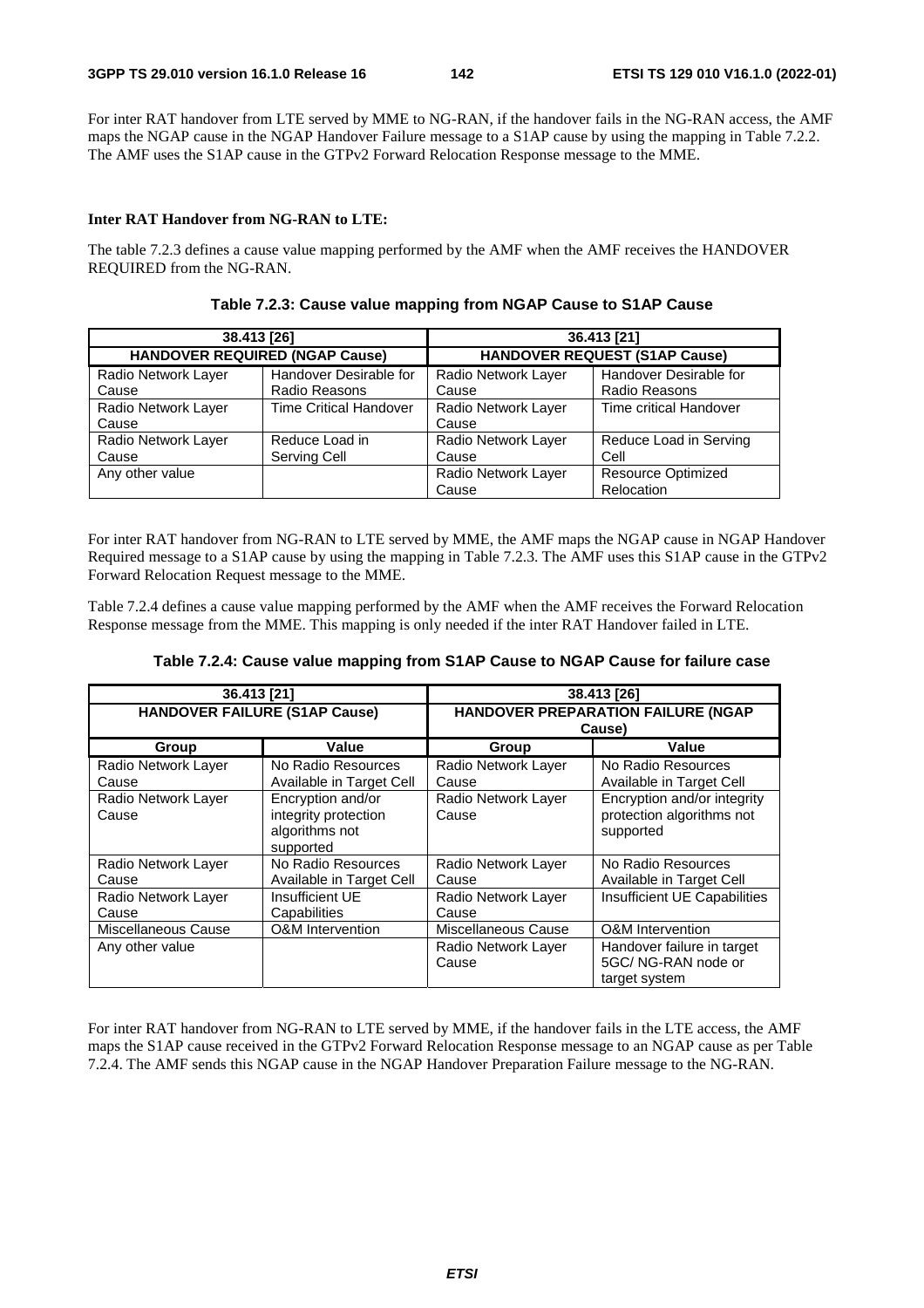Annex A (informative): Change history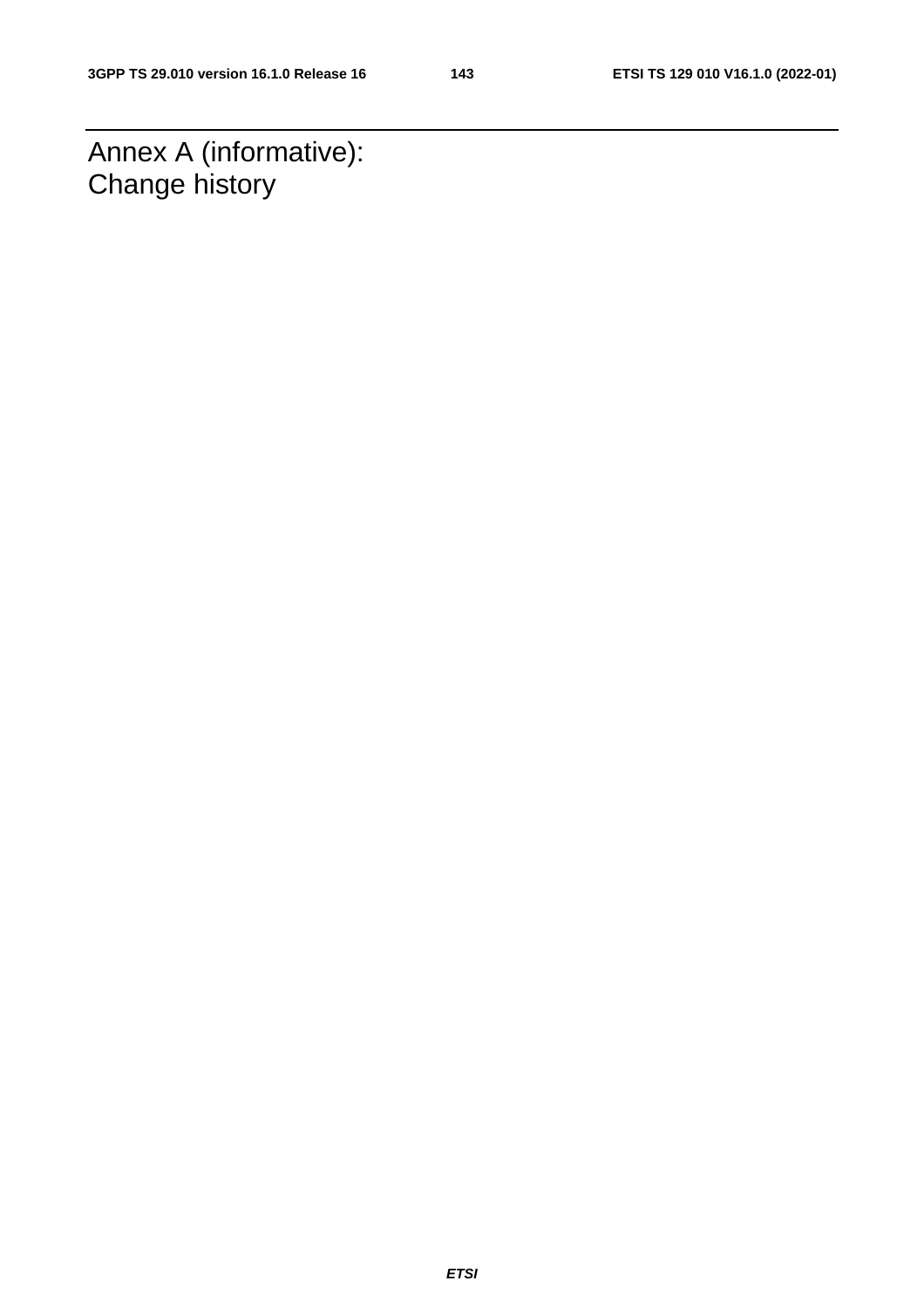| Change history |                    |             |                  |     |     |                                                                                 |                       |
|----------------|--------------------|-------------|------------------|-----|-----|---------------------------------------------------------------------------------|-----------------------|
| Date           | Meeting            | <b>TDoc</b> | CR               | Rev | Cat | Subject/Comment                                                                 | <b>New</b><br>version |
| Sept<br>1999   | Sept<br>1999       |             |                  |     |     | Transferred to 3GPP CN                                                          |                       |
| <b>CN#04</b>   | CN#04              |             |                  |     |     | Approved by mail exploder at CN#04                                              | 3.0.0                 |
| CN#06          | CN#06              |             | 001              |     |     | UMTS / GSM Interworking                                                         | 3.1.0                 |
| CN#06          | CN#06              |             | 002              |     |     | Addition of LSA Information message                                             | 3.1.0                 |
| <b>CN#07</b>   | <b>CN#07</b>       |             | 003r1            |     |     | <b>UMTS / GSM Interworking</b>                                                  | 3.2.0                 |
| <b>CN#07</b>   | <b>CN#07</b>       |             | 004r1            |     |     | <b>GSM / UMTS Interworking</b>                                                  | 3.2.0                 |
| <b>CN#07</b>   | <b>CN#07</b>       |             | 005              |     |     | <b>UMTS/UMTS Handover</b>                                                       | 3.2.0                 |
| CN#09          | CN#09              |             | 006r1            |     |     | Clarification of use of Radio Resource Information                              | 3.3.0                 |
| CN#09          | CN#09              |             | 007r1            |     |     | Corrections and updates to align with current R99 specs                         | 3.3.0                 |
| CN#10          | CN#10              |             | 008              |     |     | GSM to 3G Handover: Location Reporting in 3G_MSC-B                              | 3.4.0                 |
| CN#10          | CN#10              |             | $\overline{009}$ |     |     | GSM to 3G Handover: Chosen IEs in Handover Request                              | 3.4.0                 |
|                |                    |             |                  |     |     | Ack                                                                             |                       |
| CN#10          | CN#10              |             | 010              |     |     | GSM to 3G Handover: MAP parameter Target Cell ID                                | 3.4.0                 |
| CN#10          | CN#10              |             | 011r1            |     |     | GSM/UMTS Interworking: Mapping of cause codes                                   | 3.4.0                 |
| CN#11          | CN#11              |             | 012              |     |     | GSM to UMTS handover: addition of MAP parameter<br>Target RNC ID                | 3.5.0                 |
| CN#11          | CN#11              |             | 013              |     |     | Inter MSC relocation: addition of MAP parameter Target<br>RNC ID                | 3.5.0                 |
| CN#11          | CN#11              |             | 014              |     |     | Roaming restrictions for GPRS service                                           | 3.5.0                 |
| CN#11          | <b>CN#11</b>       |             | $\overline{015}$ |     |     | Alignment of cause mapping for 08.08 and 25.413                                 | 3.5.0                 |
|                |                    |             |                  |     |     | (Directed Retry)                                                                |                       |
| CN#11          | <b>CN#11</b>       |             | 016              |     |     | UMTS to GSM Directed Retry cause code mapping                                   | 3.5.0                 |
| CN#11          | CN#11              |             | 017              |     |     | Mapping of unknown HLR error to access interface cause<br>code                  | 3.5.0                 |
| <b>CN#11</b>   | $\overline{CN#11}$ |             |                  |     |     | Version increased from R99 to Rel-4                                             | 4.0.0                 |
| CN#12          | CN#12              |             | 020r1            |     |     | Addition of selected UMTS algorithm indication to the                           | 4.1.0                 |
|                |                    |             |                  |     |     | handover procedures                                                             |                       |
| CN#12          | CN#12              |             | 022r1            |     |     | Addition of selected GSM algorithm indication to the<br>handover procedures     | 4.1.0                 |
| CN#12          | <b>CN#12</b>       |             | 024r1            |     |     | Addition of allowed UMTS algorithms indication to the<br>handover procedures    | 4.1.0                 |
| CN#12          | CN#12              |             | 026r1            |     |     | Addition of allowed GSM algorithms indication to the<br>handover procedures     | 4.1.0                 |
| CN#12          | CN#12              |             | 028r1            |     |     | Addition of GSM channel type and GSM chosen channel                             | 4.1.0                 |
|                |                    |             |                  |     |     | indications to handover procedures                                              |                       |
| CN#12          | CN#12              |             | 030              |     |     | Partial Roaming - restriction by Location area                                  | 4.1.0                 |
| CN#12          | CN#12              |             | 031              |     |     | Mapping between RANAP and BSSMAP for Location<br>Services                       | 4.1.0                 |
| CN#12          | CN#12              |             | 034r1            |     |     | Mapping between RANAP and BSSMAP for Location<br>Services                       | 4.1.0                 |
| CN#14          | CN#14              |             | 036r2            |     |     | LCS/HO Location Reporting - GSM to GSM, UMTS to<br>GSM and UMTS to UMTS         | 4.2.0                 |
| CN#14          | CN#14              |             | 040              |     |     | Global replace of BSS-APDU with AN-APDU                                         | 4.2.0                 |
| CN#14          | CN#14              |             | 047              |     |     | Removal of deleted MAP operations                                               | 4.2.0                 |
| CN#16          | CN#16              |             | 048r1            |     |     | LCS: Mapping BSSMAP-RANAP for request of                                        | 4.3.0                 |
|                |                    |             |                  |     |     | assistance data on E interface                                                  |                       |
| CN#16          | CN#16              |             | 051r1            |     |     | LCS: clarification of mapping for Location Acquisition                          | 4.3.0                 |
| CN#16          | CN#16              |             | 052              |     |     | Check of NAM and Requesting Node Type on receipt of<br>SendAuthenticationInfo   | 4.3.0                 |
| CN#16          | CN#16              |             | 054r1            |     |     | Addition of Service Handover parameters to MAP                                  | 4.3.0                 |
|                |                    |             |                  |     |     | Handover messages                                                               |                       |
| CN#16          | CN#16              |             |                  |     |     | Version 5.0.0 created after CN#16.                                              | 5.0.0                 |
| <b>CN#17</b>   | <b>CN#17</b>       |             | 060              |     |     | Introduction of GERAN lu-mode                                                   | $5.1.\overline{0}$    |
| <b>CN#17</b>   | <b>CN#17</b>       |             | 069r2            |     |     | Addition of an error mapping table for MAP Update<br>Location operation         | 5.1.0                 |
| <b>CN#17</b>   | <b>CN#17</b>       |             | 075              |     |     | Support for Shared Network in connected mode (using                             | 5.1.0                 |
|                |                    |             |                  |     |     | encapsulated BSSAP transport of SNA access<br>information)                      |                       |
| CN#18          | CN#18              |             | 073r1            |     |     | LCS: Adding missing parameter mapping to assistance                             | 5.2.0                 |
|                |                    |             |                  |     |     | data request procedure after inter-MSC SRNS Relocation                          |                       |
| CN#18          | CN#18              |             | 077              |     |     | Correction on the use of "User Failure" error for LCS-<br><b>MOLR</b> operation | 5.2.0                 |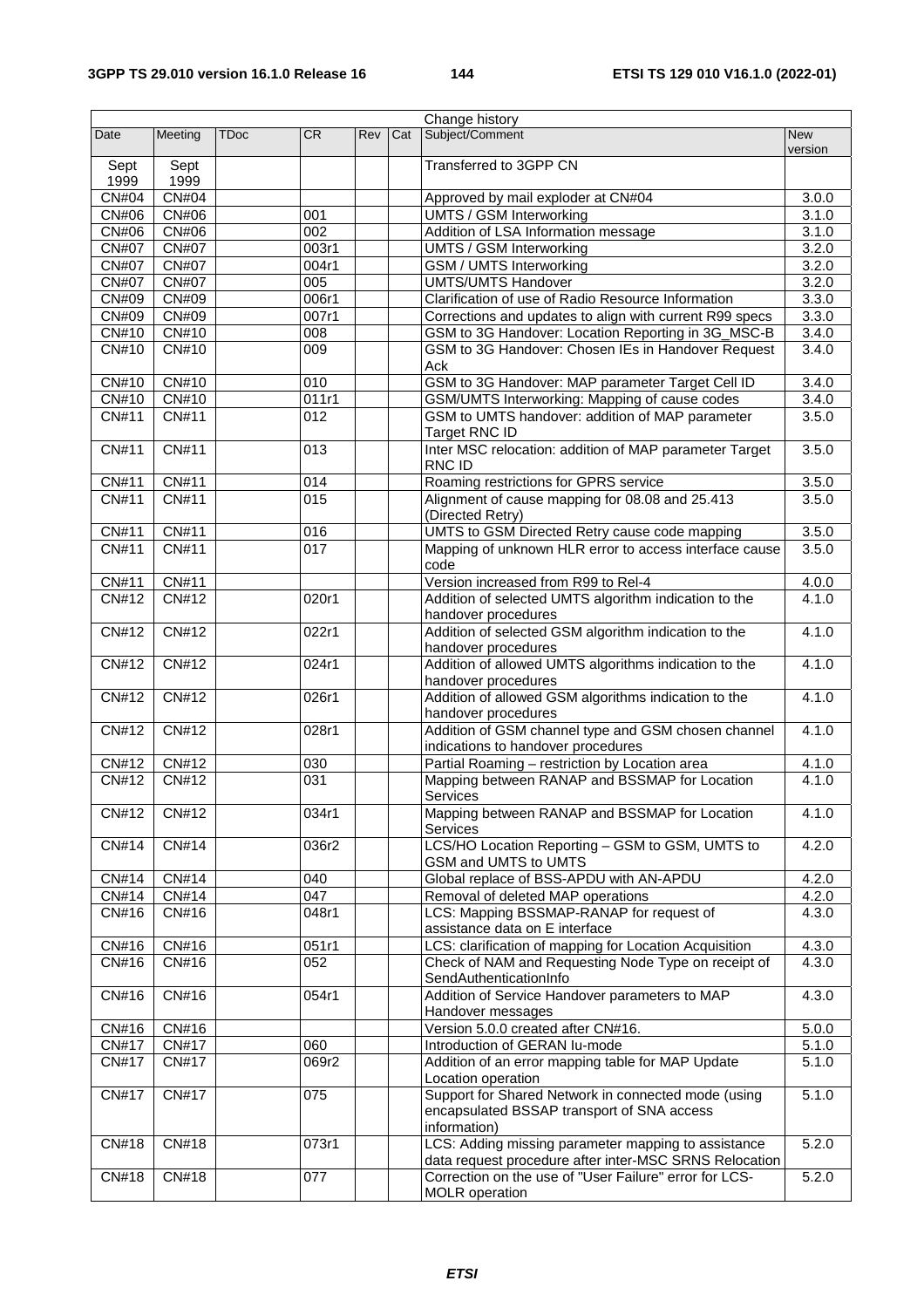| CN#18        | CN#18               |           | 078              |                         |    | Interworking between security mode procedure and<br>relocation                         | 5.2.0  |
|--------------|---------------------|-----------|------------------|-------------------------|----|----------------------------------------------------------------------------------------|--------|
| <b>CN#18</b> | <b>CN#18</b>        |           | 084r3            |                         |    | Correction to the Service Handover parameters                                          | 5.2.0  |
| <b>CN#20</b> | <b>CN#20</b>        |           | 088              |                         |    | Correction of LCS cause mapping between RANAP and<br><b>BSSMAP</b>                     | 5.3.0  |
| <b>CN#20</b> | <b>CN#20</b>        |           | 089r1            |                         |    | Handling of UE-specific behaviour data in the relay MSC                                | 5.3.0  |
| <b>CN#20</b> | CN#20               |           | $\overline{090}$ |                         |    | Handling of UE-specific behaviour data in the relay MSC                                | 5.3.0  |
| July<br>2003 | July<br>2003        |           |                  |                         |    | Implemented CR 29.010-090 removed                                                      | 5.3.1  |
| CN#21        | <b>CN#21</b>        |           | 091              |                         |    | Addition of Early UE specific cause code mapping                                       | 5.4.0  |
| CN#21        | CN#21               |           | 092r2            |                         |    | Information transfer at MAP-E interface during inter MSC<br>handover/relocation        | 6.0.0  |
| <b>CN#22</b> | <b>CN#22</b>        |           | 095              |                         |    | Wrong message appears in message flow                                                  | 6.1.0  |
| CN#23        | CN#23               |           | 100r1            |                         |    | Correction of inter system handover cause mapping                                      | 6.2.0  |
| CN#23        | CN#23               |           | 101r1            |                         |    | Include administrative restriction subscription parameter                              | 6.2.0  |
| CN#23        | CN#23               |           | 103r2            |                         |    | Change to cause code mappings                                                          | 6.2.0  |
| <b>CN#24</b> | <b>CN#24</b>        |           | 106r3            |                         |    | Removing of non-existing error indications from Location<br>update mappings            | 6.3.0  |
| <b>CN#24</b> | <b>CN#24</b>        |           | 107              |                         |    | Addition of cause code mapping for BSSAP Clear<br>Request and RANAP Iu Release Request | 6.3.0  |
| <b>CN#25</b> | <b>CN#25</b>        |           | 108r2            |                         |    | Addition of cause code mapping to the routing area                                     | 6.4.0  |
| <b>CN#25</b> | <b>CN#25</b>        |           | 110              |                         |    | update procedure<br>Addition of cause code mapping for inter-system<br>handover        | 6.4.0  |
| <b>CN#27</b> | <b>CN#27</b>        |           | 112              |                         |    | Correction of partly implemented CR108                                                 | 6.5.0  |
| CT#28        | <b>CT#28</b>        |           | 111r2            |                         |    | Full RANAP support of network initiated SCUDIF                                         | 6.6.0  |
| CT#29        | CT#29               |           | 115              |                         |    | Correction of cause code mapping for the routing area<br>update procedure              | 6.7.0  |
| CT#31        | CT#31               |           | 0118             |                         |    | Addition of UMTS Trace parameters to handover<br>procedure                             | 6.8.0  |
| CT#31        | CT#31               |           | 0117r2           |                         |    | Addition of new cause "Additional roaming not allowed "<br>in RAU and LAU              | 7.0.0  |
| CT#32        | CT#32               |           | 0119r2           |                         |    | Use of cause #12 in VPLMNs                                                             | 7.1.0  |
| CT#32        | CT#32               |           | 0121             |                         |    | Alignment of Cause Mapping                                                             | 7.1.0  |
| CT#42        | CT#42               |           |                  |                         |    | Upgraded unchanged from Rel-7                                                          | 8.0.0  |
| CT#46        | CT#46               |           | 124r2            |                         |    | Addition of missing cause code mapping for EPC                                         | 8.1.0  |
| CT#46        | CT#46               |           | 0125r1           |                         |    | RANAP Cause and S1AP Cause mapping                                                     | 9.0.0  |
| CT#48        | CT#48               |           | 0126r1           |                         |    | Removal of MME mapping between Diameter error codes<br>and NAS CC's                    | 9.1.0  |
| CT#50        | CT#50               |           | 0128r1           |                         |    | Missing BSSGP/RANAP/S1AP Cause Code mapping for<br><b>IRAT Handover</b>                | 9.2.0  |
| CT#50        | CT#50               |           | 0130r1           |                         |    | Wrong Reference for BSSMAP messages                                                    | 10.0.0 |
| CT#52        | CT#52               |           | 0132r2           |                         |    | BSSMAP/RANAP/S1AP Cause Code mapping for<br><b>SRVCC Handover</b>                      | 10.1.0 |
| CT#53        | CT#53               |           | 0134             |                         |    | Algorithm list handling in MSC-B                                                       | 10.2.0 |
| Jan<br>2012  | Jan<br>2012         |           |                  |                         |    | Editorial corrections in clause 5 and 6.                                               | 10.2.1 |
| CT#56        | CT#56               |           | 0135             |                         |    | Regional Subscription and CSG Information Propagation                                  | 11.0.0 |
| CT#63        | CT#63               |           | 0136r2           |                         |    | Error mapping for "Data Missing"                                                       | 11.1.0 |
| 2014-09      |                     |           |                  |                         |    | Update to Rel-12 version (MCC)                                                         | 12.0.0 |
| 2015-12      |                     |           | 0139             |                         |    | Mapping of the S1AP cause 'CS Fallback Triggered'                                      | 13.0.0 |
| 2017-03      | CT#75               |           |                  |                         |    | Update to Rel-14 version (MCC)                                                         | 14.0.0 |
| 2018-06      | CT#80               |           |                  |                         |    | Update to Rel-15 version (MCC)                                                         | 15.0.0 |
| 2018-12      | $\overline{C}$ T#82 | CP-183237 | 0140             | $\overline{\mathbf{c}}$ | F  | S1AP Cause and NGAP Cause mapping in the AMF                                           | 15.1.0 |
| 2020-07      | CT#88e              |           |                  |                         |    | Update to Rel-16 version (MCC)                                                         | 16.0.0 |
| 2021-12      | CT#94e              | CP-213140 | 0141             |                         | F. | Mapping of NGAP and S1AP Insufficient UE Capabilities<br>Cause value                   | 16.1.0 |